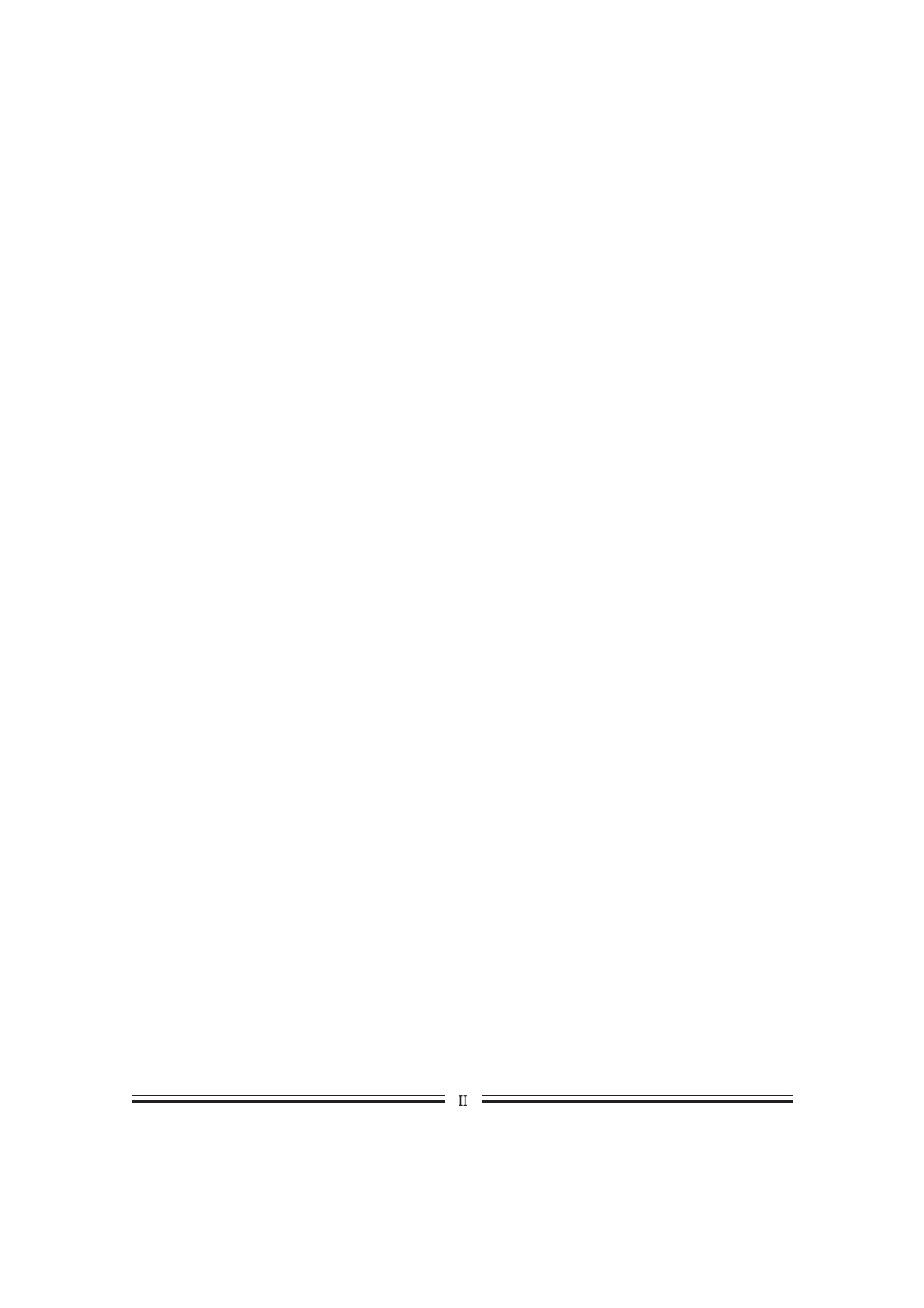# PREFACE

It gives me great pleasure to present a Common Account Code applicable to all non-agriculture universities in Maharashtra. Though the accounting principles are same everywhere, the procedure followed in every university is different. However, it was felt necessary to have an unique and common accounting procedure for all the universities. The meeting of the Finance and Accounts Officers of all the non-agriculture universities was called in this first meeting it was decided by all the Finance Officers, that the account code prepared by Shivaji University Kolhapur should be considered as a base, and with necessary amendments, it could be converted into a Common Account Code for all the universities.

On detailed deliberation, regarding the suggestions and comments received from all the universities on the draft common Account Code, necessary amendments were carried out and a final draft code was prepared and it was sent to all the universities for approval of the university authorities by Director of Higher Education. The final draft was then submitted to Finance Department for approval of the Govt. The Finance Department had asked the Director of Accounts and Treasuries to go through the draft and give their remarks on it. The Director of Accounts and Treasuries, Maharashtra State, Mumbai and the Finance Department has raised certain queries which were sent to Finance & Accounts Officer, Shivaji University, Kolhapur for necessary compliance. These queries and the compliance were discussed and approved by all the Finance Officers in their meeting held at Nagpur on 25 & 26 September, 2009. The final draft was then sent to Government for approval and implementation.

After such a long process and thorough examination of the system, this Account Code is prepared for which I do appreciate the efforts taken by all the Finance & Accounts Officers of non-agricultural universities, Director of Higher Education and I specially acknowledge the efforts and initiatives taken by the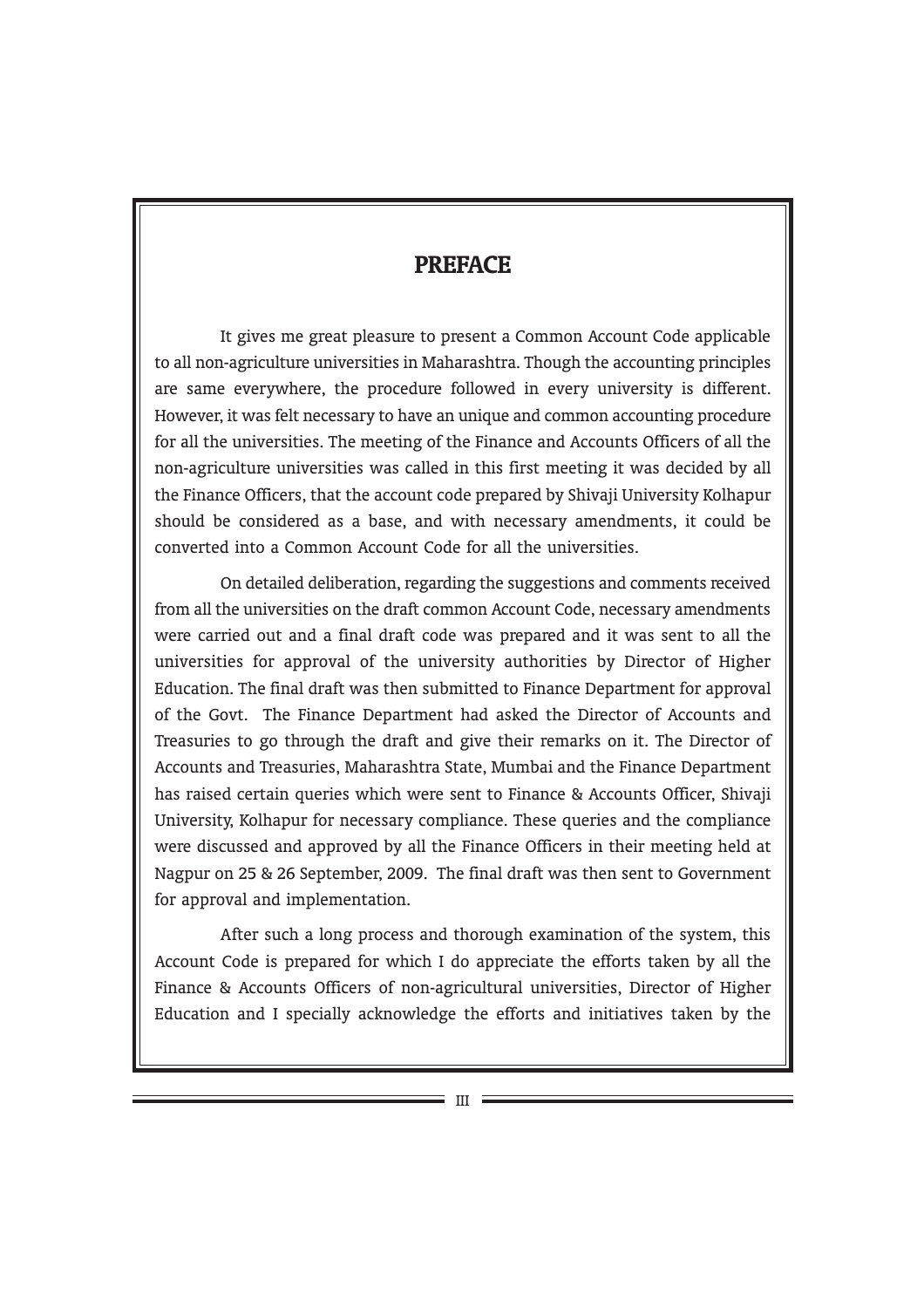Finance and Accounts Officer, Shivaji University, Kolhapur. I also appreciate an efforts of my colleague Dy. Secreatary, Shri Rajaram Jadhav who has taken keen interest to complete the process for preparation of Model Common Account Code.

The objective of this Account Code is to make accounting procedures as clear and useful as possible. There are no unified rules for accounting procedure in all the universities. General accounting principles are being adopted by them. That's it was felt necessary to have a unified common procedure in all the universities who are governed by Maharashtra Universities Act, 1994. It defines general responsibility and accountability of the employees and authorities of the University. The unique feature of this Account Code is its suitability for the computerised system which is a need of the time. This will bring transparency in the accounting procedure of the universities.

As the procedures will similar in all the universities, it will be very much convenient for the state Govt. and audit authorities to exercise effective financial control.

## Sanjany Kumar Principal Secretary, Higher and Technical Education, Govt. of Maharashtra

 $n \cap n$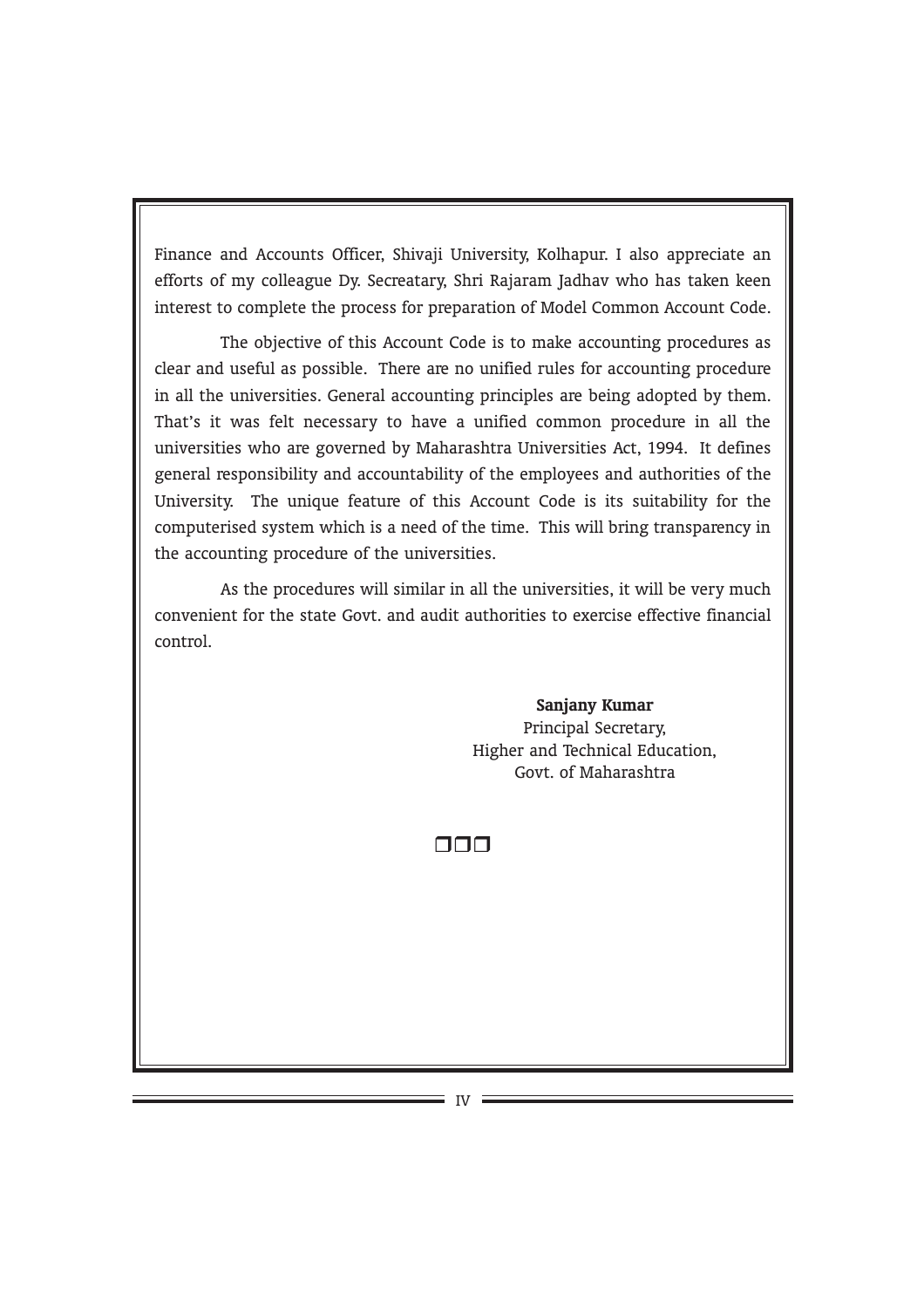I N D E X

|              | <b>PARTICULARS</b>                               | PAGE NO. |
|--------------|--------------------------------------------------|----------|
| 1.1 to 1.87  | I - General Principles                           | 01       |
| 1.1 to 1.24  | General Principles                               |          |
| 1.25         | Account of Receipt Books                         |          |
| 1.27         | Expenditure                                      |          |
| 1.47         | Audit                                            |          |
| 1.49         | Internal Audit                                   |          |
| 1.50         | <b>Statutory Audit</b>                           |          |
| 1.51         | Accounting Records & Annual Financial Statements |          |
| 1.53         | New Budgetary Units                              |          |
| 1.55         | <b>Banking Arrangements</b>                      |          |
| 1.58         | Receipts                                         |          |
| 1.61         | Acceptance of Gifts                              |          |
| 1.66         | Borrowing                                        |          |
| 1.68         | Investment                                       |          |
| 1.73         | Issue of Fresh Cheques                           |          |
| 1.76         | Stale Cheques                                    |          |
| 1.77         | Cheques lost or misplaced                        |          |
| 1.79         | Payment in Case of Death                         |          |
| 1.80         | Movement of Cash                                 |          |
| 2.1 to 2.15  | $II - Budget$                                    | 20       |
| 2.1 to 2.11  | Introduction                                     |          |
| 2.12         | Budget Schedule                                  |          |
| 2.14         | <b>Revised Estimates</b>                         |          |
| 2.15         | Reappropriation                                  |          |
| 3.1 to 3.111 | III - Working of Finance Department              | 25       |
| 3.1          | 1) Receipt Unit                                  |          |
| 3.11         | Remittances of Daily Collections                 |          |
| 3.13         | Checking of Daily Collections                    |          |
| 3.19         | 2) Payment Unit                                  |          |
| 3.31         | Drawal of Cheques                                |          |
| 3.37         | Disposal of Cheques<br>V                         |          |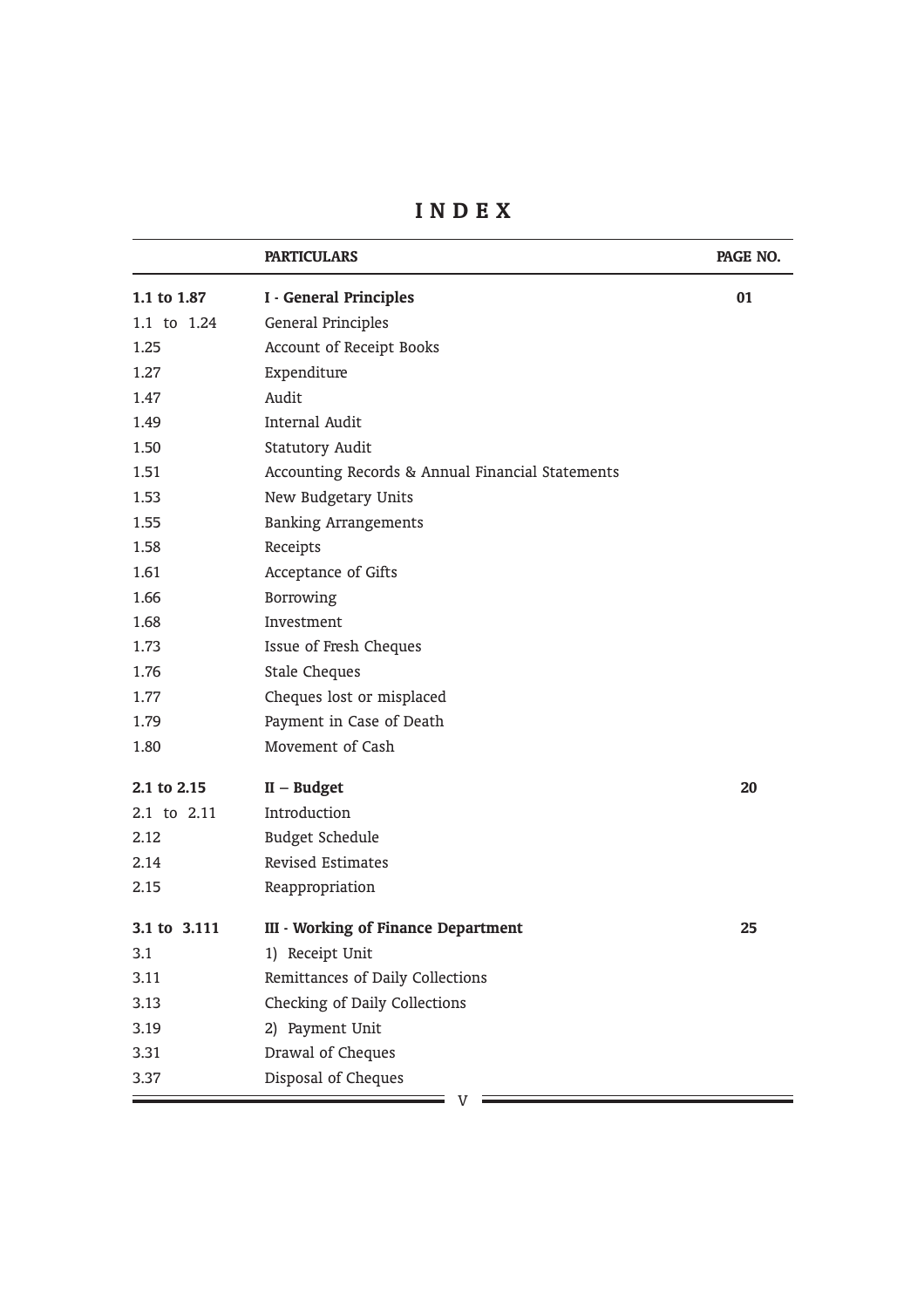| <b>PARTICULARS</b> |                                                    | PAGE NO. |
|--------------------|----------------------------------------------------|----------|
| 3.39               | Demand Drafts and Letters of Credit                |          |
| 3.40               | Payment of Money Orders                            |          |
| 3.41               | Cash Payments                                      |          |
| 3.49               | Payment of Government and Other Dues               |          |
| 3.53               | Pay and Allowances of Office Staff                 |          |
| 3.54               | 3) Books of Accounts Unit (Cash Book Unit)         |          |
| 3.55               | Voucher Files                                      |          |
| 3.57               | Annual Accounts                                    |          |
| 3.61               | 4) Pay Bills and Provident Fund Unit               |          |
| 3.68               | 5) Examination Bills Section                       |          |
| 3.73               | 6) Works & General Bills Unit                      |          |
| 3.81               | 7) Academic Department / Schools Bills Unit        |          |
| 3.90               | 8) T.A.D.A. Bills Unit                             |          |
| 3.94               | 9) Bill Passing Unit                               |          |
| 3.98               | 10) Budget Unit                                    |          |
| 3.101              | 11) Purchase & Stores Unit                         |          |
| 3.105              | 12) Internal Audit Unit                            |          |
| 4.1 to 4.17        | <b>IV - Stores Accounts</b>                        | 45       |
| 4.1                | Responsibilities                                   |          |
| 4.5                | Acquisition of Equipment                           |          |
| 4.6                | Purchase                                           |          |
| 4.7                | Gifts                                              |          |
| 4.8                | Fabrication                                        |          |
| 4.9                | Delivery                                           |          |
| 4.10               | Identification of University Equipment             |          |
| 4.11               | Inventory                                          |          |
| 4.12               | Issues                                             |          |
| 4.13               | Loss Prevention                                    |          |
| 4.14               | Internal Transfers, Relocation & Loan of Equipment |          |
| 4.15               | Physical Verification of Stores and Stock          |          |
| 4.16               | Disposal of Equipment / Material                   |          |
| 4.17               | Terms and Conditions for Agreement                 |          |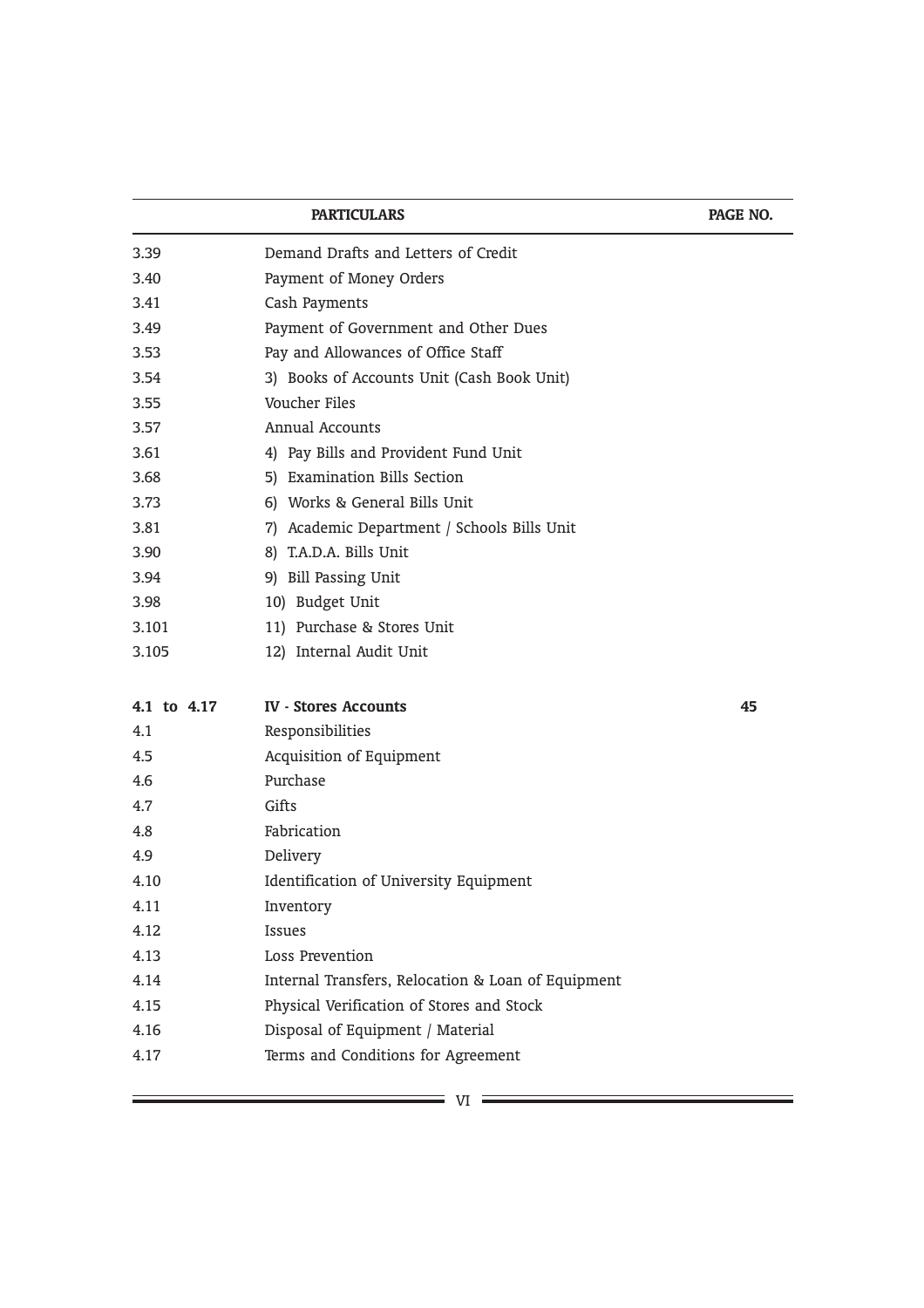|             | PAGE NO.                                                         |    |
|-------------|------------------------------------------------------------------|----|
| 5.1 to 5.62 | <b>V</b> - Works Accounts                                        | 60 |
| 5.1         | General                                                          |    |
| 5.8         | Classification of Works                                          |    |
| 5.15        | Tender Opening Committee                                         |    |
| 5.16        | <b>Technical Committee</b>                                       |    |
| 5.23        | Preparation of Estimates                                         |    |
| 5.34        | <b>Execution of Work</b>                                         |    |
| 5.35        | Records of Works                                                 |    |
| 5.36        | Contracts                                                        |    |
| 5.48        | Works Executed through Architects                                |    |
| 5.49        | Payment of Bills                                                 |    |
| 5.50        | Works financed from Grants from the University Grants Commission |    |
| 5.52        | Register of Works                                                |    |
| 5.54        | Tools and Plant                                                  |    |
| 5.57        | Surplus Materials                                                |    |
| 5.58        | Stock                                                            |    |
| 5.61        | Immovable Property                                               |    |
|             | <b>APPENDIX</b>                                                  | 81 |
| I           | Statement showing Delegation of Powers                           |    |
| П           | Delegation of Powers (Finance Department)                        |    |
| Ш           | Guidelines relating to purchase and sales of material            |    |
| IV          | Standard Terms and Conditions for an Agreement/Tender Document   |    |
| V           | <b>Balance Sheet</b>                                             |    |
| VI          | Income & Expenditure Accounts                                    |    |
| VII         | Forms of Accounts (VII-A to VII-H)                               |    |

# $\Box$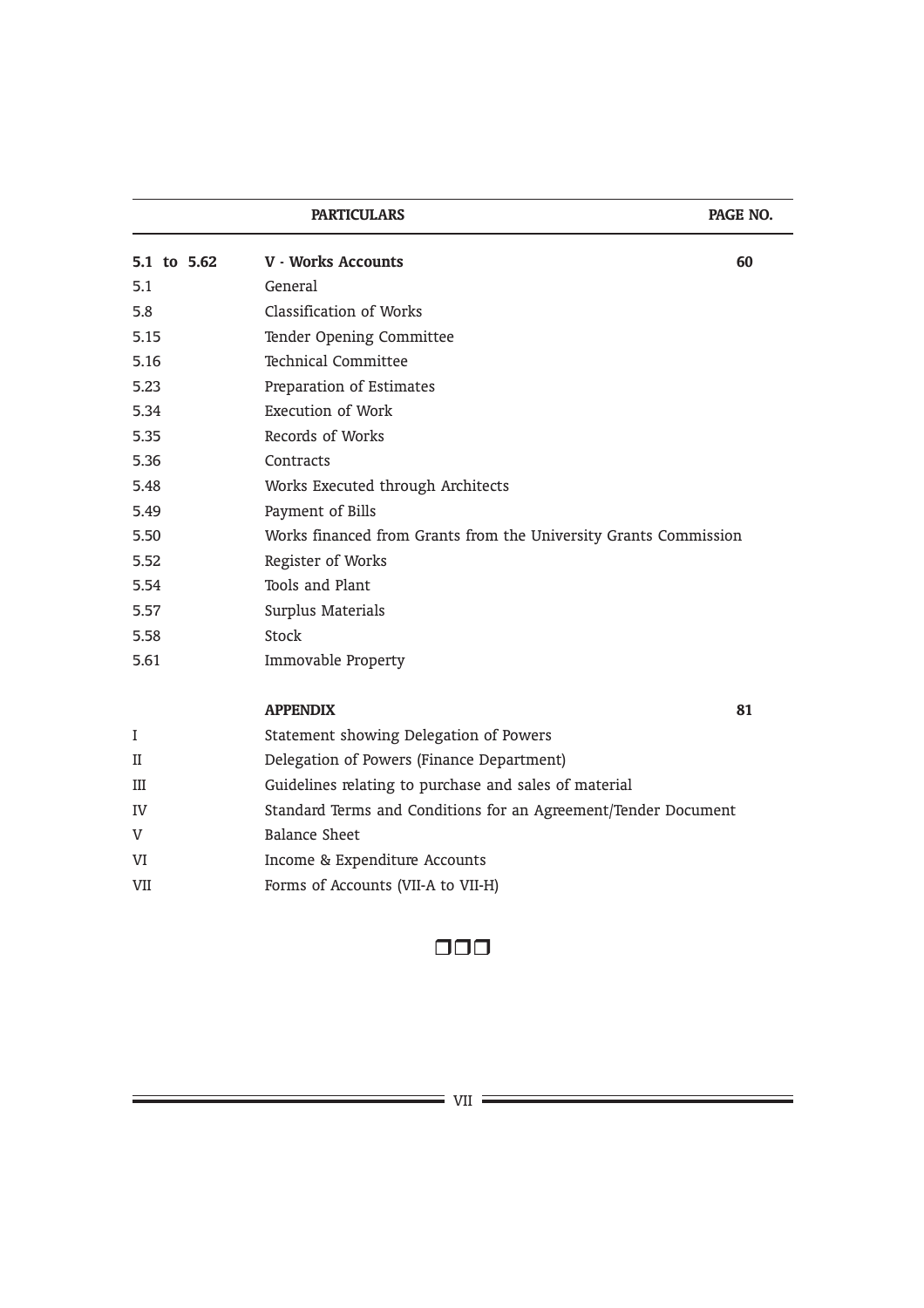

# GENERAL PRINCIPLES

- 1.1 (a) This code shall be called as 'The Maharashtra Universities Account Code' and shall come in force from 1st April, 2012.
	- (b) These rules are made by the Government of Maharashtra in accordance with its statutory responsibility for the proper control of the finances of the Universities as laid down in Maharashtra Universities Act, 1994.
	- (c) The rules and financial procedures laid down in this Account Code apply to the conduct of all the financial affairs of the University and to all bodies included in the University's Annual Audited Financial Statements, irrespective of the source of funding.
- 1.2 The primary objective of the regulations is to ensure proper use of finances and resources in a manner which satisfies the University's requirements for accountability, internal control, and the management of financial risk; and also fulfils any legal or financial obligations laid down by the Maharashtra Universities Act, 1994 and other funding agencies.
- 1.3 (a) These rules and regulations are accessible on the University Website.
	- (b) Compliance with these rules and regulations is a requirement for all employees and officers of the University, irrespective of whether their appointment is financed by Salary Fund, General University Fund, Research Grants and Contracts or trust or other funds. It is also obligatory for all those, neither directly employed by nor officers of the University who have responsibility for the administration or Management of University Funds.

## 1.4 Definitions

In this Account Code, unless there is anything repugnant in the subject or context

- (a) 'Act' means the Maharashtra Universities Act, 1994.
- (b) 'Bank' means the State Bank of India or any nationalised or any scheduled Bank in which the funds of the University may be kept.
- (c) Budget means, a statement showing probable income and expenditure of a financial year.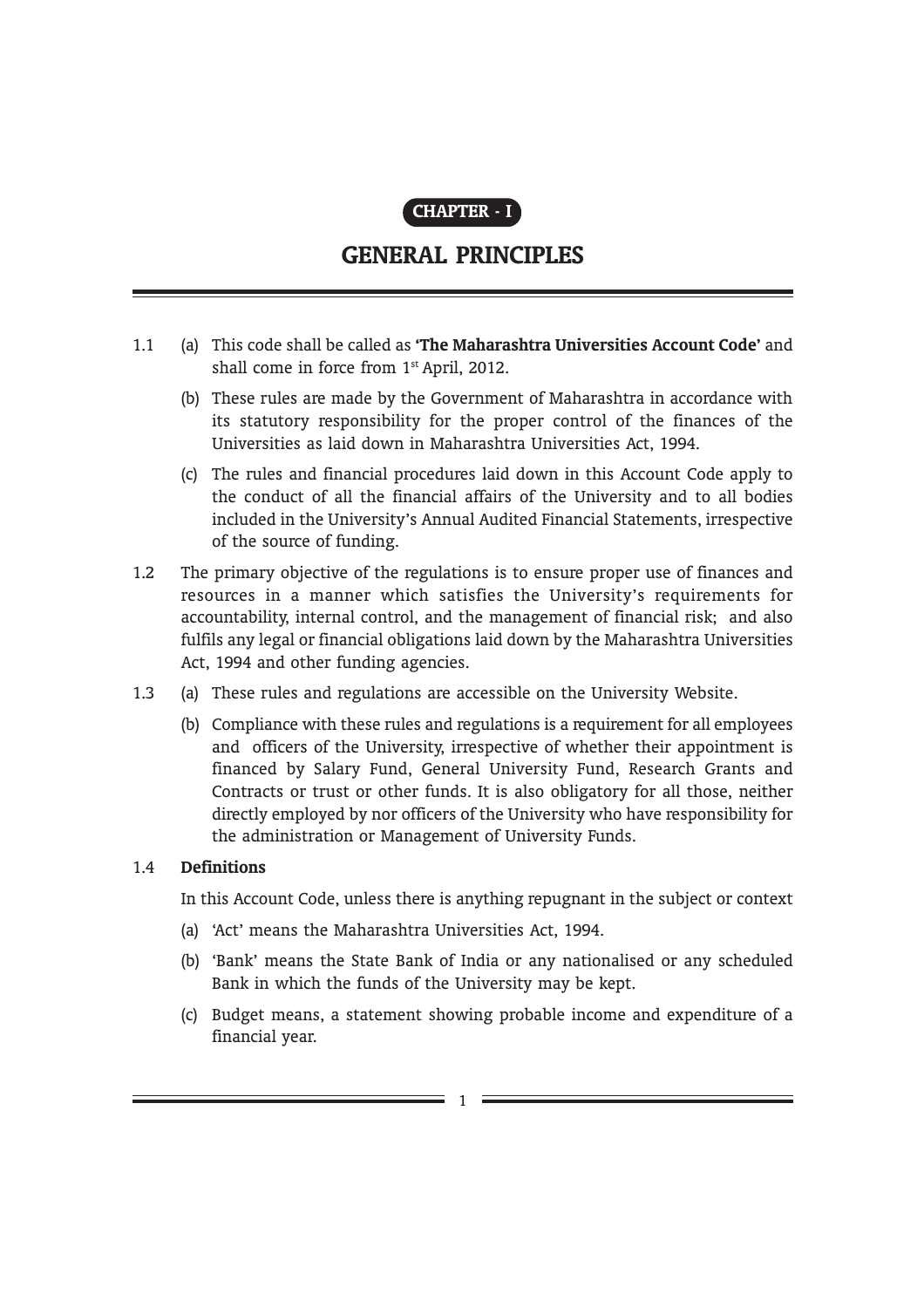- (d) Budget Controlling Officer, is the officer who is authorised to accord administrative approval under a specific budget head.
- (e) 'Code' means the Maharashtra Universities Account Code 2012.
- (f) 'Financial Year' means the year beginning with the  $1<sup>st</sup>$  of April and ending on the 31<sup>st</sup> March of the following calendar year.
- (g) Finance Committee means the Finance and Accounts Committee of the University.
- (h) 'Form' means specimen formats appended to this Code.
- (i) Head of the Department means, a person, who is designated as Head of the Academic Department.
- (j) 'Management Council' means Management Council of the University.
- (k) 'Re-appropriation' means transfer of funds from one budget head to another.
- (l) 'Recurring Charge' means a charge, which involves a liability beyond the financial year in which it is originally sanctioned.
- (m) 'Recurring or Revenue Expenditure' means an expenditure incurred more than once in a financial year and which is not of a capital nature.
- (n) 'Non-Recurring or Capital Expenditure' means an expenditure incurred on capital items.
- (o) Sectional Head, is the person, in-charge of the administrative section of the University.
- (p) 'Suspense Account' means the head of the account under which transactions of a temporary character, which are not to be adjusted forthwith in the accounts, as final receipts or outlay or the correct classification of which cannot be determined, are recorded.
- (q) The term 'works' when used by itself in a comprehensive sense applies not only to works of construction and repairs but also to other individual objects of expenditure connected with the supply, repairs and carriage of tools and plants and other objects.
- (r) In this Account Code wherever designation is mentioned, in the absence of the said officer, the officer so designated by the concerned University shall be authorized to perform duties mentioned therein.
- 1.5 All other terms and expressions in this code will have the same meaning as in the Maharashtra Universities Act, 1994. (Maharashtra Act No. XXXV of 1994).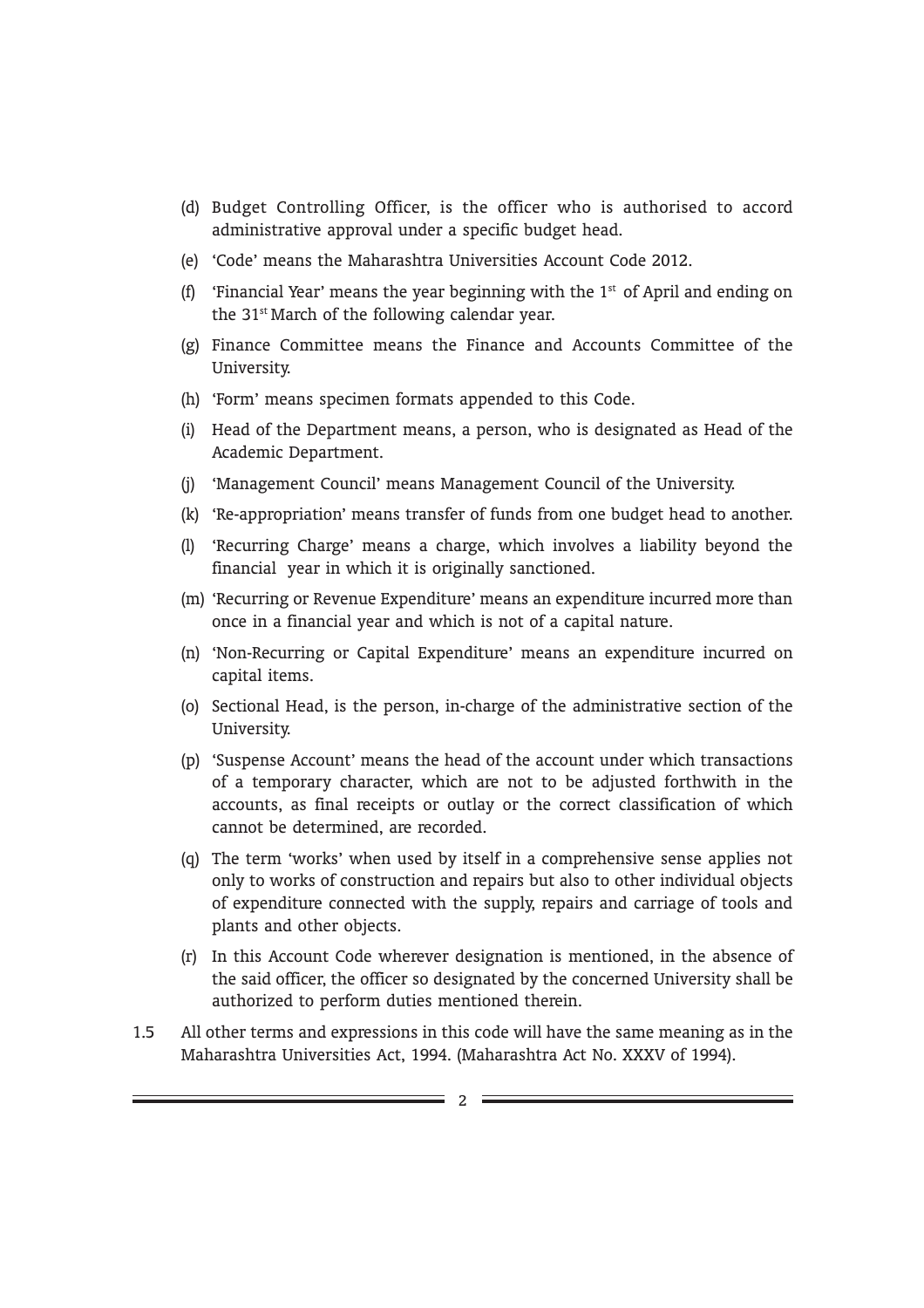- 1.6 Accounting of the University shall be on a financial year basis, the financial year commencing on 1st April and ending on 31st March.
- 1.7 The accounts of the University shall be maintained on cash basis.
- 1.8 Every Budget Controlling Officer is required to undertake reconciliation of receipts and expenditure at the end of every two months with the Cash-book Unit of the Finance Department. On agreement, the reconciliation statement shall be signed by Budget Controlling Officer as well as the officer designated for this purpose in the Finance Department.
- 1.9 Every officer/employee incurring or authorising expenditure from the University Funds shall be guided by high standards of financial propriety. Among the principles on which emphasis shall be laid are the following: -
	- (i) Every officer/employee of the University shall exercise the same vigilance in respect of expenditure incurred in connection with the transactions of the University, as a person of ordinary prudence would exercise in respect of expenditure of his own money.
	- (ii) The expenditure shall not be prima-facie more than what the occasion demands.
	- (iii) No authority shall exercise its powers of sanctioning expenditure to pass an order which will be directly or indirectly to its own advantage.
	- (iv) The amount of allowances granted to meet expenditure of a particular type shall be so regulated that the allowances are not on the whole a source of profit to the recipients.
- 1.10 Any officer/employee of the University on whom financial delegation has been made shall not incur any expenditure which is likely to involve at a later date expenditure beyond the power of his sanction.
- 1.11 No officer/employee shall without previously obtaining extra funds incur liability in excess of the amount provided in the budget under the respective heads of accounts. Where the officer exceeds the grant, he shall be held personally responsible for the same.
- 1.12 Whenever an individual who has responsibility for the administration or management of University Funds as a personal interest in a matter concerning such funds which is to be discussed at any meeting of the University Body, he or she must;
	- (a) declare an interest before the meeting or at the meeting before discussions begin on the matter,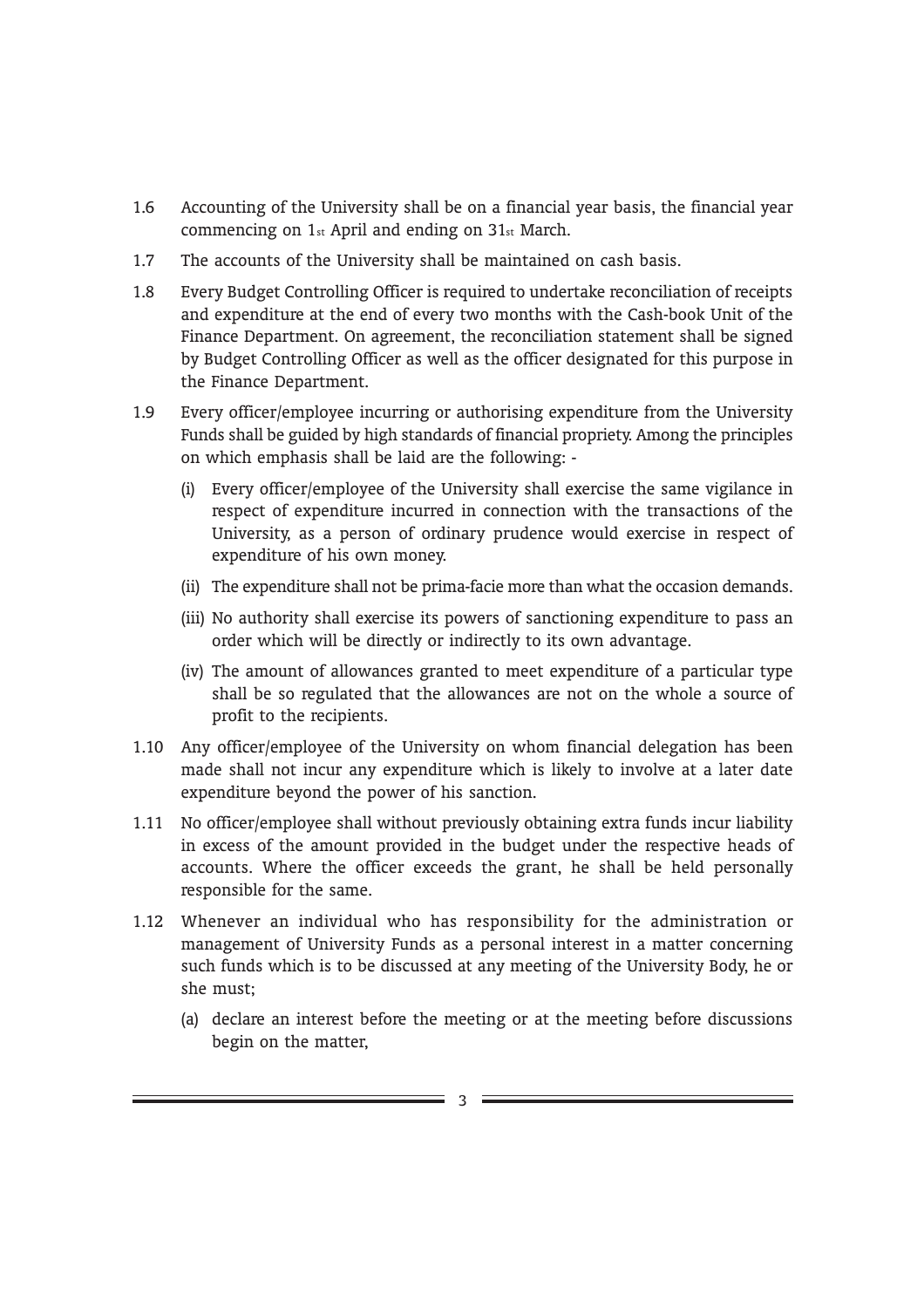- (b) be absent from the meeting for that item unless expressly invited to remain present in order to provide information,
- (c) not be counted in the quorum for that part of the meeting; and
- (d) be absent during the vote and have no vote on the matter
- 1.13 Responsibility of internal control within a budgetary unit rests with the head of that unit, who shall ensure that appropriate and adequate arrangements exist to safeguard all assets; that University policies, including the regulations and financial procedures are complied with; and that records are maintained in as complete and accurate a form as possible.
- 1.14 Every expenditure requires an administrative approval by the competent authority as mentioned in the delegation of powers. All sanctions to expenditure shall indicate the details of provisions under the relevant budget head wherefrom expenditure is to be met. A sanction order shall come into force from the date of issue unless any other date is specified therein.
- 1.15 All moneys received by or on behalf of the University either as dues of the University or for deposit or otherwise, shall be brought into University account without delay. The sums received shall forthwith be paid into the authorised bank and appropriation of departmental receipts towards expenditure shall be strictly prohibited.
- 1.16 Account Administration is responsible for opening, closing and assigning numbers to most University accounts; budget, approval (approving expenditures and commitments against accounts); preparing periodic financial statements and account billings as required; processing journal entries (other than internal charges); responding to queries regarding transactions against accounts, accounting policies and procedures and account status.
- 1.17 Private cash or accounts of the members of the staff shall not be mixed up with the University cash or accounts under any circumstances.
- 1.18 No duplicate copy of a receipt for money received, or of a bill or other document for the money already paid, shall be issued on the ground that original has been lost. If any necessity arises for such a document, a certificate may be given that on a specified day a certain sum on a certain account was received from or paid to a certain person.
- 1.19 The accounts and financial records of the University shall be maintained in the prescribed forms and registers. Every officer is personally responsible for the money which passes through his hands or is paid on his behalf and for proper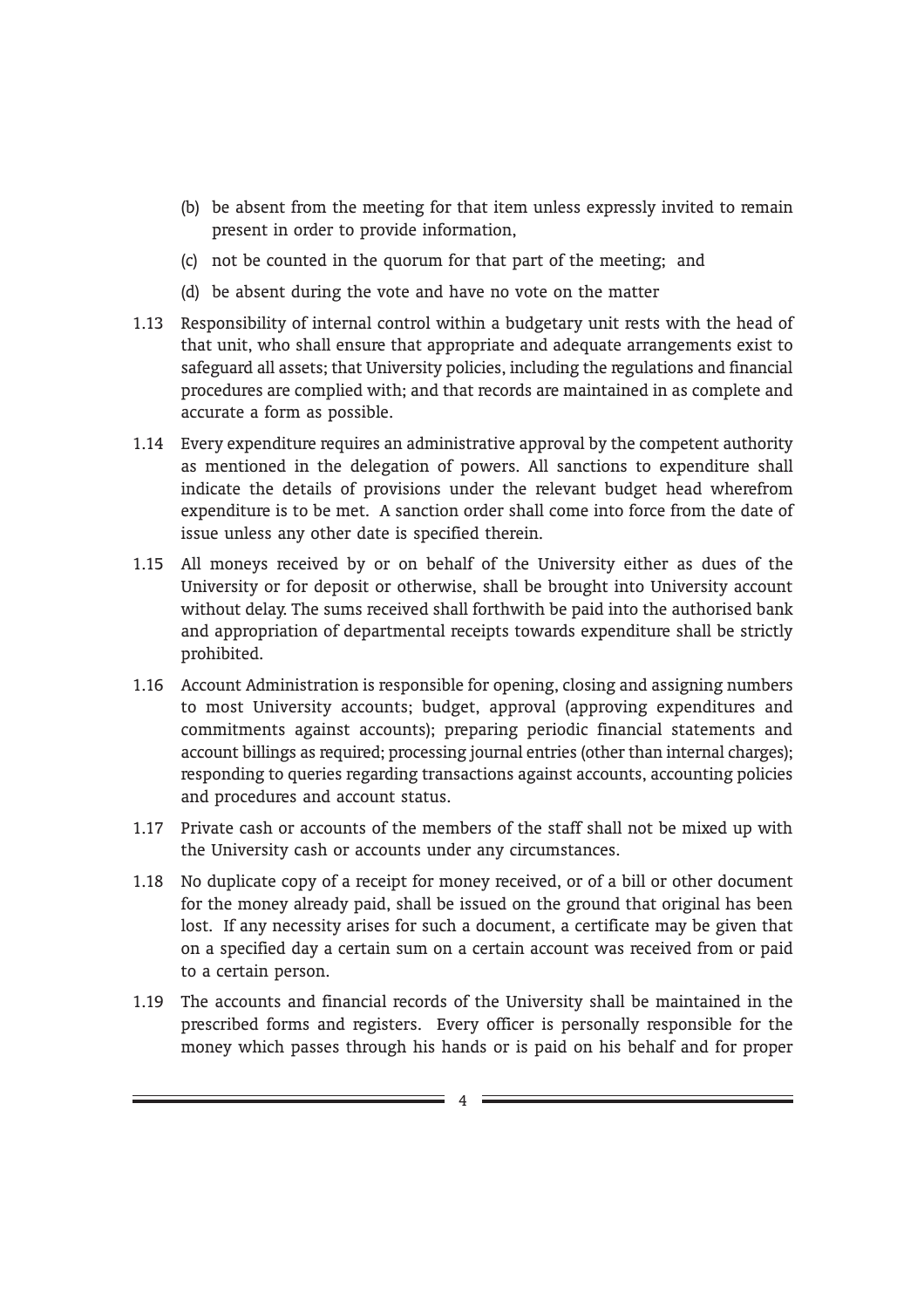records of receipts and payments in the prescribed account as well as for the correctness of the account in every respect.

- 1.20 (i) No addition or alteration in or modification of any register or form prescribed in the Code or introduction of any new form shall be made without the prior sanction of the Management Council through Finance Committee.
	- (ii) For administrative convenience, however, such registers as may be subsidiary to the account books prescribed in the Code may be maintained but such registers will not be recognized as account books prescribed under the Code.
- 1.21 The accounts of the University shall be maintained separately for each Financial Year.
- 1.22 All books of accounts and registers shall be properly bound. No account shall be prepared on loose sheets or in loosely bound volumes.
- 1.23 The pages of all account books shall be serially numbered and each page shall bear a stamp of the University. The Head of Unit shall record on each book a certificate of the number of pages it contains.
- 1.24 Every correction or alteration in accounts shall be made neatly in red ink (a single line being drawn through the original entry to be corrected) and attested by the dated initials of the officer drawing the bill or person preferring the claim, while those in the pay orders shall be similarly attested by the officer signing them. Erasures shall be absolutely forbidden and no document with an erasure shall be accepted.

#### Account of Receipt Books

- 1.25 An account of the receipt books, forms and similar articles having money value brought to stock by the University shall be maintained in the prescribed Form. The following instructions regarding maintenance of the account of receipt books shall be strictly observed: -
	- (i) The stock of receipt books, forms etc., shall be in the custody of the respective Head of section who shall arrange to maintain an account thereof. Receipt books, chequebooks etc., pertaining to different departments shall be recorded on different pages.
	- (ii) As soon as the books are received from the Receipt Unit of the Finance Department, the total number of receipts contained in each book shall be examined and certified by the Head of Unit on the reverse of last page of the book. Where the number of receipt books is large such certificate shall be recorded before a receipt book is issued for use. All the receipt books duly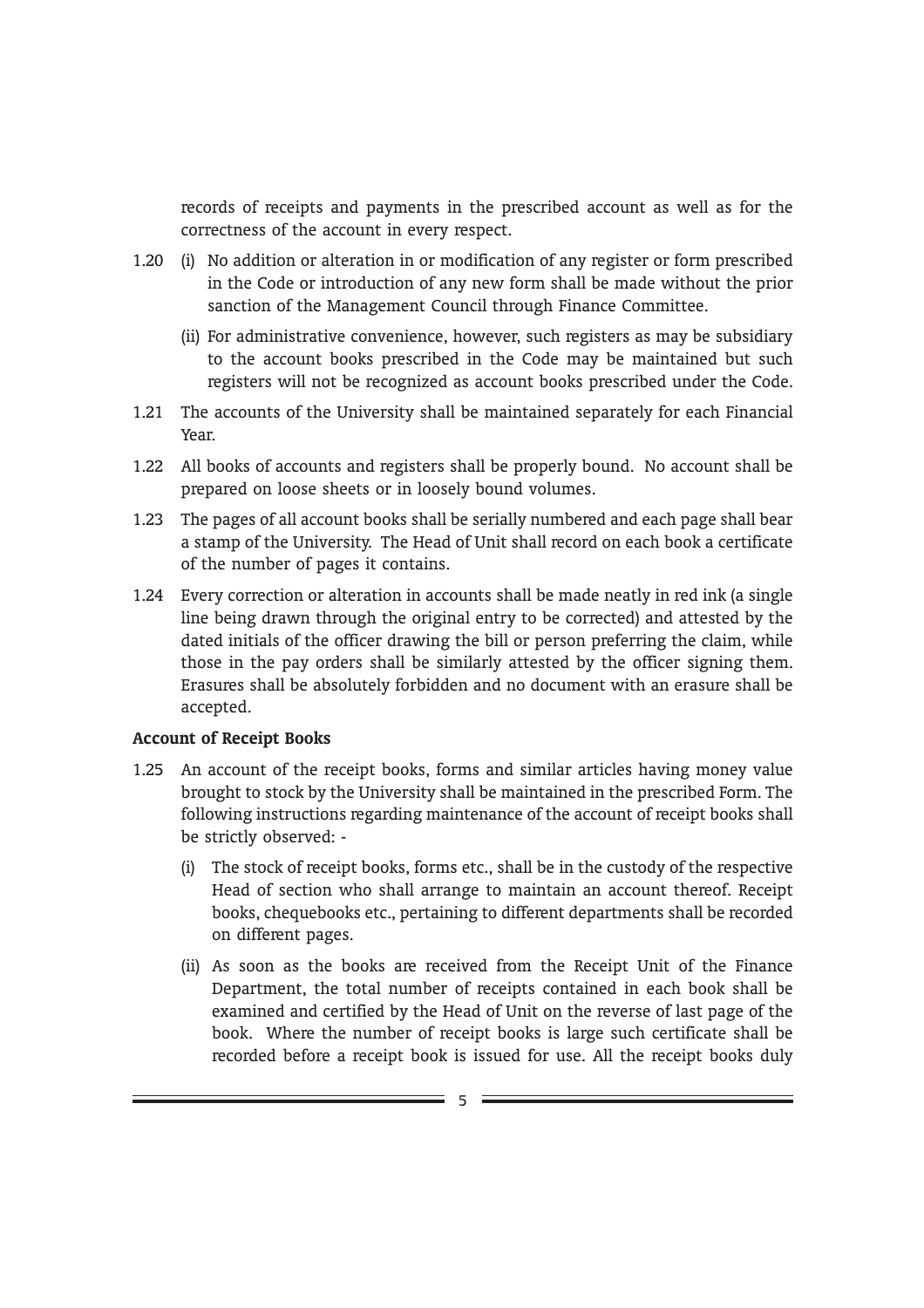certified will then be recorded in the main stock register of the receipt unit of the Finance department, and will be countersigned on the last page by the officer so designated in the Finance department.

- (iii) Not more than one receipt book shall be issued to the collection staff at a time unless it is immediately required for use. Fresh issues shall not be made until after the completed books are returned and when this is not always possible, the return of the book immediately after completion shall be watched separately.
- (iv) The note of every issue of a receipt book etc., in the register and its return after completion shall be attested by the clerk maintaining the account.
- (v) The books shall be issued in a serial order, the number of receipts contained therein being noted in the register.
- (vi) Unless the partly used receipt books are brought into use during the next year, the unused receipts therein shall be cancelled at the close of the financial year and an endorsement to that effect shall be made by the Head of Unit.
- (vii)On receipt of the completed books or during inspection, the entries therein shall be carefully scrutinised by the Head of Unit or some other officer duly authorised by him and the originals of receipts there in shall be counted to see that none have been removed or misused and a certificate to that effect shall be recorded on the reverse of the last original receipt. Erasures and corrections shall be critically scrutinised and the used books shall be kept in the custody of the Head of Section for the purpose of annual audit.
- (viii) It will be the responsibility of the head of the concerned section to see that money collected daily shall be deposited in the bank on the next working day, and to ensure the reconciliation with the finance department. Controlling officer will periodically countersign the daily receipt register.
- 1.26 Actual physical verification of the stock of receipt books shall be carried out twice a year (last week of September and March) by the Head of the Unit or the Assistant Registrar, as the case may be, and a certificate to that effect recorded in the stock register under the signature of the person conducting the verification. The same shall be submitted to his/her higher officer for the counter signature. Physical verification of the stock of the receipt books shall be carried out by the Inspecting Officer at the time of inspection of the concerned section.

#### Expenditure

1.27 The following shall be the general principles governing all expenditure to be incurred from the University Funds.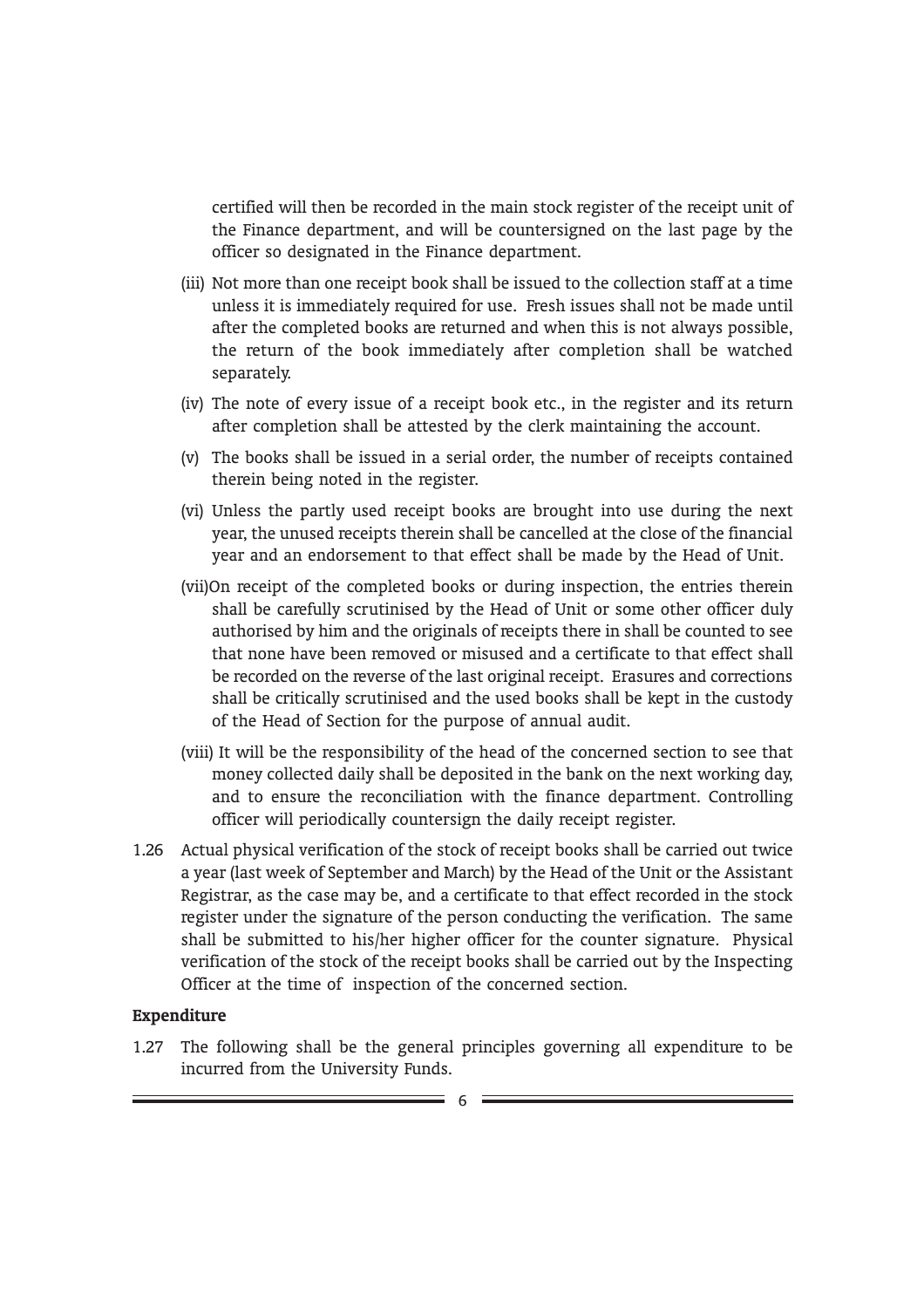- (i) That there shall be provision of Funds authorised by competent authority fixing the limits within which expenditure can be incurred.
- (ii) That the expenditure incurred shall confirm to the relevant provisions of the Act, Statutes, Ordinances and Regulations and Rules framed by the various authorities of the University.
- (iii) That there shall exist administrative sanction, either special or general, accorded by the competent authority, as prescribed in the delegation of powers, (appendix - I) authorising the particular item of expenditure.
- 1.28 All the sub vouchers attached to the voucher, shall be duly certified. An officer who signs or countersigns a certificate is personally responsible for the facts so certified.
- 1.29 No money shall be drawn from the bank unless it is required for immediate disbursements. It shall be objectionable to draw money and to keep it in deposit to avoid lapse of budgeted grant.
- 1.30 All transactions involving giving and taking of cash, stores, other properties, rights, privileges and concessions, which have monetary value shall be brought to account under proper head. Every University officer is personally responsible for the money which passes through his hands and for the proper record of receipts and payments in the prescribed accounts as well as for the correctness of the accounts in every respect.
- 1.31 All bills shall be prepared in the printed forms/computerised forms stating full particulars as regards the amount, the name of the payee and the nature of claims so as to be amenable for the identification at any later date. The bills shall be prepared and signed. The amount of the bill shall be written in words as well as in figures.
- 1.32 When a bill is presented on account of charges incurred under special orders, the order sanctioning the charges shall be quoted in the bill. Copies of sanctions accompanying the bill shall be duly certified as true copies by the Head of Unit.
- 1.33 The payment shall be made only on an order signed by a person authorised to do so. Dates of payments shall, wherever possible, be noted in the acknowledgement. If for any reason, it is not possible to note the date of payment by the payee, the date of actual payment shall be noted by the person responsible for making the payment under his initials. In the case of payment made in cash, the fact shall be invariably recorded in the receipt by the payee.
- 1.34 Every voucher shall ordinarily bear or have attached to it an acknowledgement of the payment signed by the person for whom or on whose behalf the claim is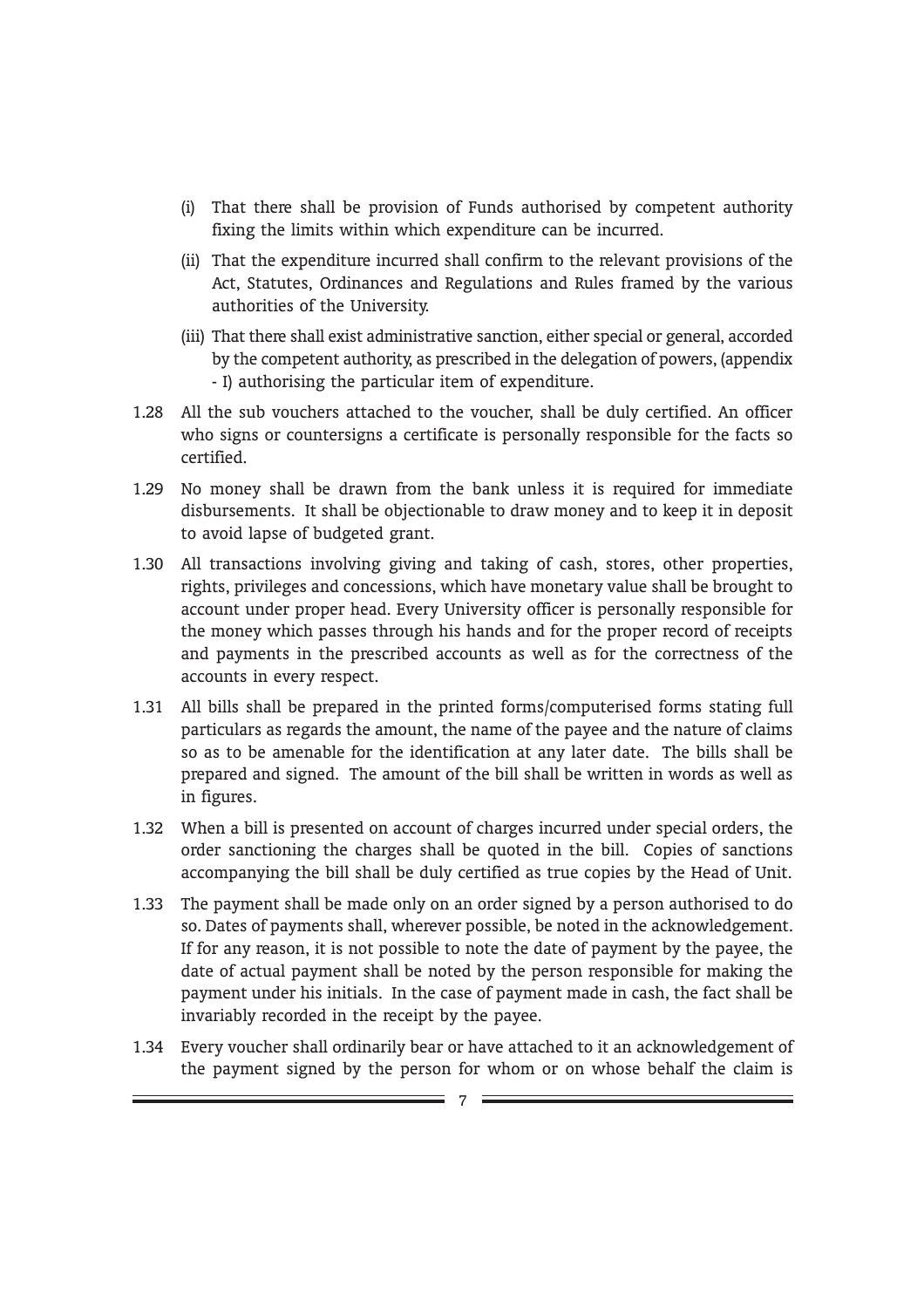presented. No payment shall be made in the absence of the necessary acknowledgement. If a voucher is lost, a certificate of payment prepared in manuscript and signed by the disbursing officer and endorsed, if necessary, by his superior officer shall be placed on record. Full particulars of the claim shall invariably be set forth.

- 1.35 In the case of payment made by remittance through the post office, the postal money order receipt shall be kept with the voucher. In case of payments for articles received by V.P.P., the value payable cover together with the invoice or bill showing the details of the items paid for, shall be kept with the voucher.
- 1.36 The holder of an imprest advance shall be responsible for the safe custody of the money placed in his hands, and he shall at all times be ready to account it by producing the relevant vouchers or cash or both.
- 1.37 All bills presented for payment shall be examined by the Internal Audit Unit of the Finance department, and passed for payment by the officer as mentioned in the Delegation of Powers, who, if the claim is admissible, if the authority is proper, if the signature is true and in order and if the receipt is a legal acquittance, make an order under his signature to pay on the bill. The order shall specify the amount payable both in words and in figures. Auditors in the Internal Audit Wing will check all the vouchers and either they will pass the bill or send them back with an objection, to concerned section. All the passed bills shall be signed by the officers as mentioned in the delegation of powers. All the bills under objection shall be signed by the superintendent of the internal audit Unit.
- 1.38 All passed bills shall be sent to cheque drawing section, for drawing cheques. All the cheques shall be signed by the officers empowered as per Delegation of Powers .
- 1.39 Every claim received in the University office shall be checked before payment in the following manner
	- a) In case of Academic Departments, claims shall be received in the concerned department, and after taking necessary entries it shall be sent to Academic Departments Bills Unit.
	- b) All other claims for supply of material shall be received in Stores Section.
	- c) All works claims, all other claims pertaining to administrative sections and refund claims shall be received in Works and General Bills Unit.
	- d) All pay claims, honorarium claims, G.P.F advance bills shall be received in Pay Bill Unit.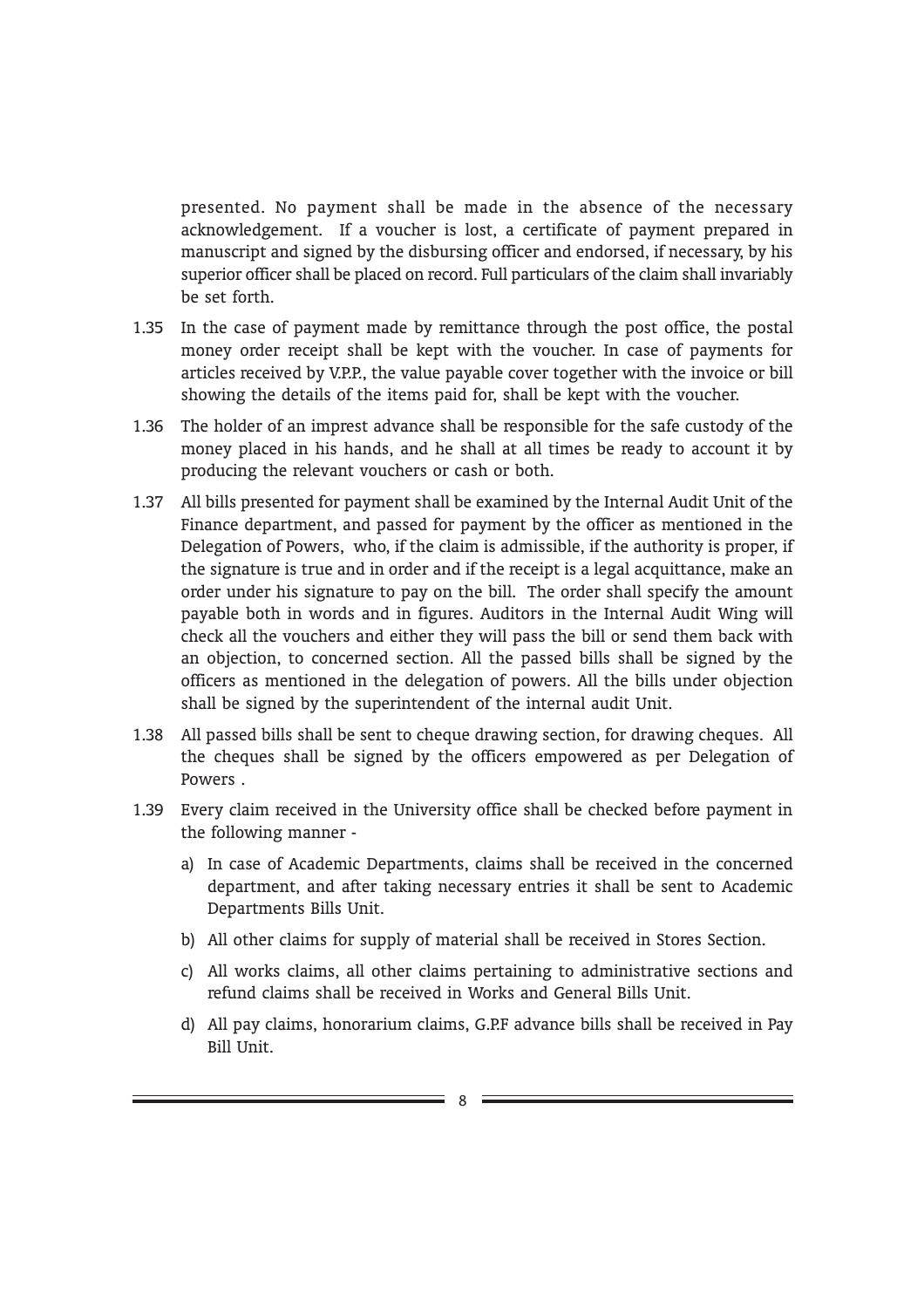- e) All claims pertaining to examination expenditure shall be received in Examination Bills Unit.
- 1.40 All proposals for administrative sanctions shall be routed through proper channel. In the case of the academic departments, proposals for administrative sanction shall be routed through the Academic Department Bills Unit. In case of administrative and other departments proposals for administrative sanction shall be routed through the Incharge officer of the concerned department.
- 1.41 All transactions involving fractions of a rupee shall be rounded off to the nearest rupee. Transactions in the form of paisa are not allowed.
- 1.42 Recoveries of over-payment made during the current year shall be adjusted by deduction from the current year's charge under the detailed head previously overcharged as follows:-
	- (i) If the recovery is made by a short payment of an item chargeable to a head under which the previous overpayment occurred, no further adjustment is necessary, as the short payment is set off against the excess payment.
	- (ii) If the recovery is made in cash, the amount shall be taken to the credit of the concerned expenditure head and the expenditure will stand reduced.
	- (iii) If the recovery is effected by short payment of an item chargeable to a head other than that under which the excess payment was previously made :-
		- (a) The total payment, i.e. the net amount actually paid plus the amount short paid shall be entered under the head to which the payment pertains, and
		- (b) The amount short paid shall be taken as credit item under the concerned expenditure head.
- 1.43 Recoveries of such overpayments made in a subsequent year, except in respect of works in progress, shall be accounted for under the relevant receipt major head or under the head "Miscellaneous receipt". In the case of works in progress, the recoveries shall be taken as reduction of expenditure so long as the accounts of the work are open.
- 1.44 No claim against the University which are not presented within the time limit prescribed hereunder will be entertained: -
	- (a) No claim for the payment of travelling and halting allowance will be entertained after a lapse of six months from the date on which the tour is over.
	- (b) Claims for payment of travelling and halting allowance after a period of six months to one year, from the date, on which, the tour completed will be entertained with the approval of Hon'ble Vice-Chancellor only.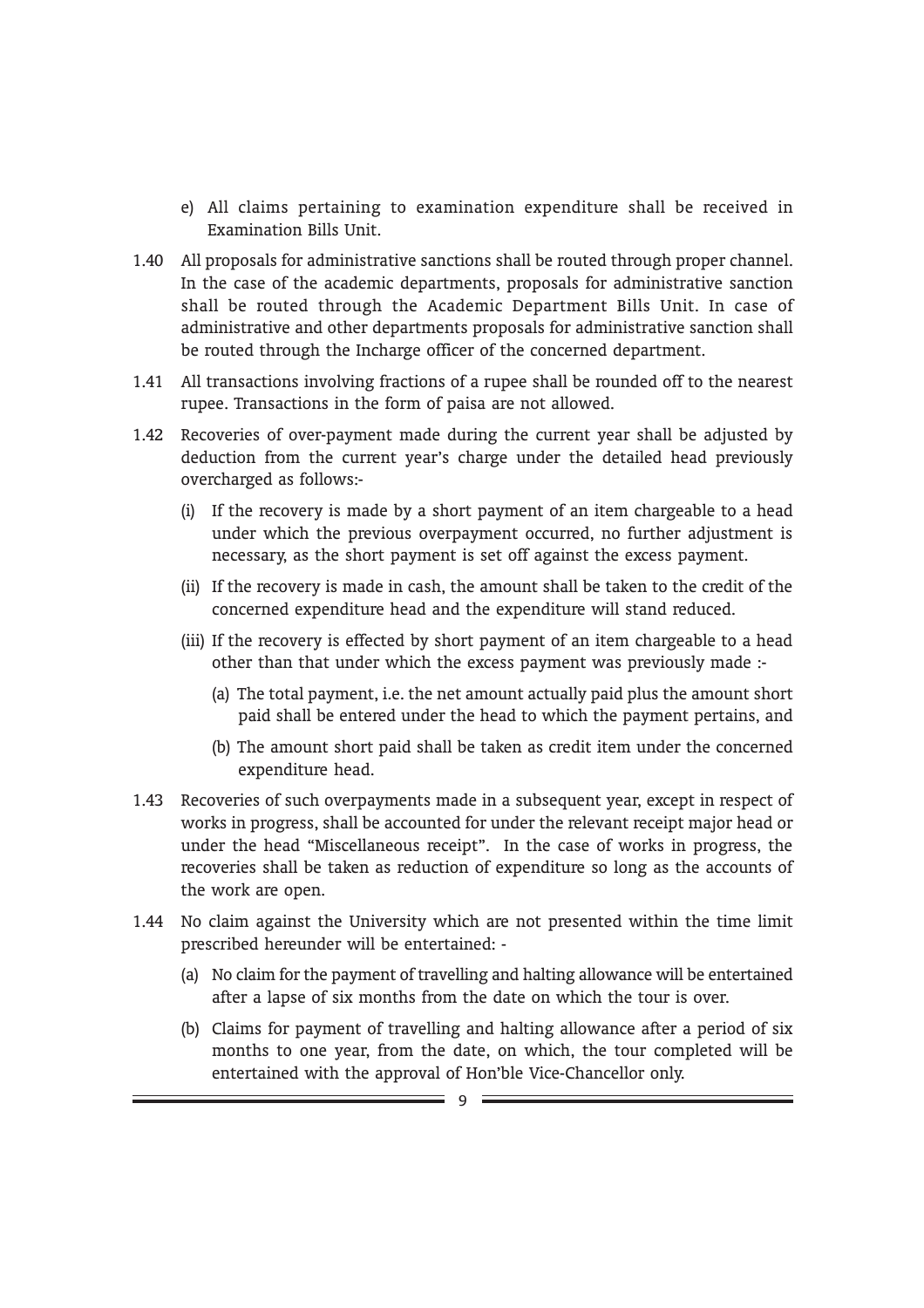- (c) Payment of remuneration for examination claimed beyond one year from the date of examination results will be considered as lapsed.
- (d) Scholarships not claimed within 12 months from the date of their becoming due shall lapse to their respective funds.
- (e) A claim of Rs.2500/- or less shall be lapsed after the expiry of 12 months from its becoming due.
- (f) A claim exceeding Rs.2500/- shall be lapsed after the expiry of six years from its becoming due.
- · Finance Committee of the University shall be competent to accord sanction for all above lapsed claims.
- All above lapsed amounts shall be credited to university fund as a Miscellaneous Receipt.
- 1.45 No Cheque shall be signed unless required for immediate delivery to the payee or drawn in favour of a person other than the actual payee.
- 1.46 Any correction or alteration in cheques shall be authenticated by the signatory of the cheque under his/her signature.

## Audit

- 1.47 The University's audit arrangements are required to be in accordance with the practice of the internal audit wing and the statutory auditors. Guidance on internal control procedures is available from internal audit wing.
- 1.48 The sub-committee of the Finance & Accounts Committee whose members are appointed by Finance Committee shall review the compliance of audit report conducted by statutory auditor and by Accountant General.

## 1.49 Internal Audit :

- (a) There shall be an internal audit wing who will audit all bills before making payment.
- (b) Internal audit has an unrestricted right of access to all vouchers, documents, books of accounts and computer data and to any other information which is considered relevant to its enquiries and which is necessary to fulfill its responsibilities.
- (c) This includes the right to verify assets and right of direct access to any employee or person responsible for the administration or management of University Funds with whom it is felt necessary to raise and discuss such matters.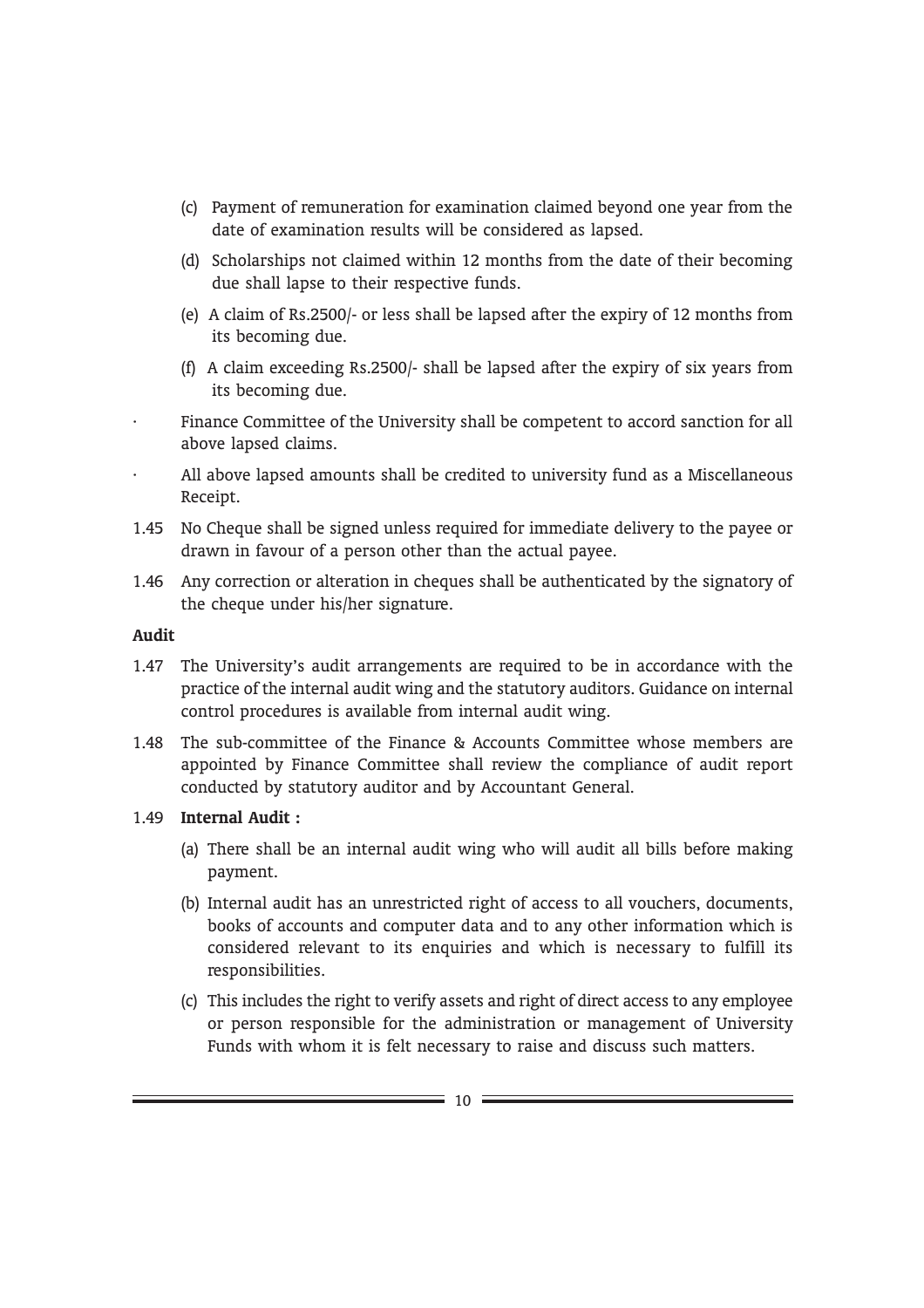(d) Management Council shall decide from time to time on the recommendations of the Finance Committee whether the internal audit function shall be performed by University employees or outsourced.

## 1.50 Statutory Audit :

- (a] The Management Council shall appoint the University's Statutory Auditors.
- (b) The Competent Authority may appoint an External Auditors if required.
- (c) The Statutory auditors audit the Annual Financial Statement of the University and report to the Vice-Chancellor as to whether or not in their opinion, those statements give a true and fair view of the State of the financial affairs of the University and its related bodies at the balance sheet day and of their income and expenditure for the financial year.
- (d) The Statutory auditors have unrestricted right of access to all vouchers, documents, books of accounts, computer data and other information.
- (e) This includes the right to verify assets and right of direct access to any employee or person responsible for the administration or management of University Funds with whom it is felt necessary to raise and discuss such matters.
- (f) The Statutory auditors may visit to any budgetary unit.
- (g) The Statutory auditors will submit their primary observations in the form of 'half-margin memo' to the Head of the Unit on (budgetary unit) at the time of audit. The sectional Head will reply on the 'half-margin memo' and return it within three days of its receipt. The auditors will finalise their observations after considering the replies given to the 'half-margin memos'.
- (h) The audit report so finalised will be submitted to the Sub-Committee of the Finance & Accounts Committee. The sub-committee will review the compliance submitted by concerned section and will have power to recommend to drop the audit objection- current as well as old.
- (i) The annual accounts and audit report along with the compliance and recommendations of the sub-committee will then be resubmitted to the Finance & Accounts Committee and Management Council who will recommend the same to the Senate for its final approval.

## Accounting Records and Annual Financial Statements

1.51 Advice on accounting matters may be sought from the Finance and Accounts officer in the first instance.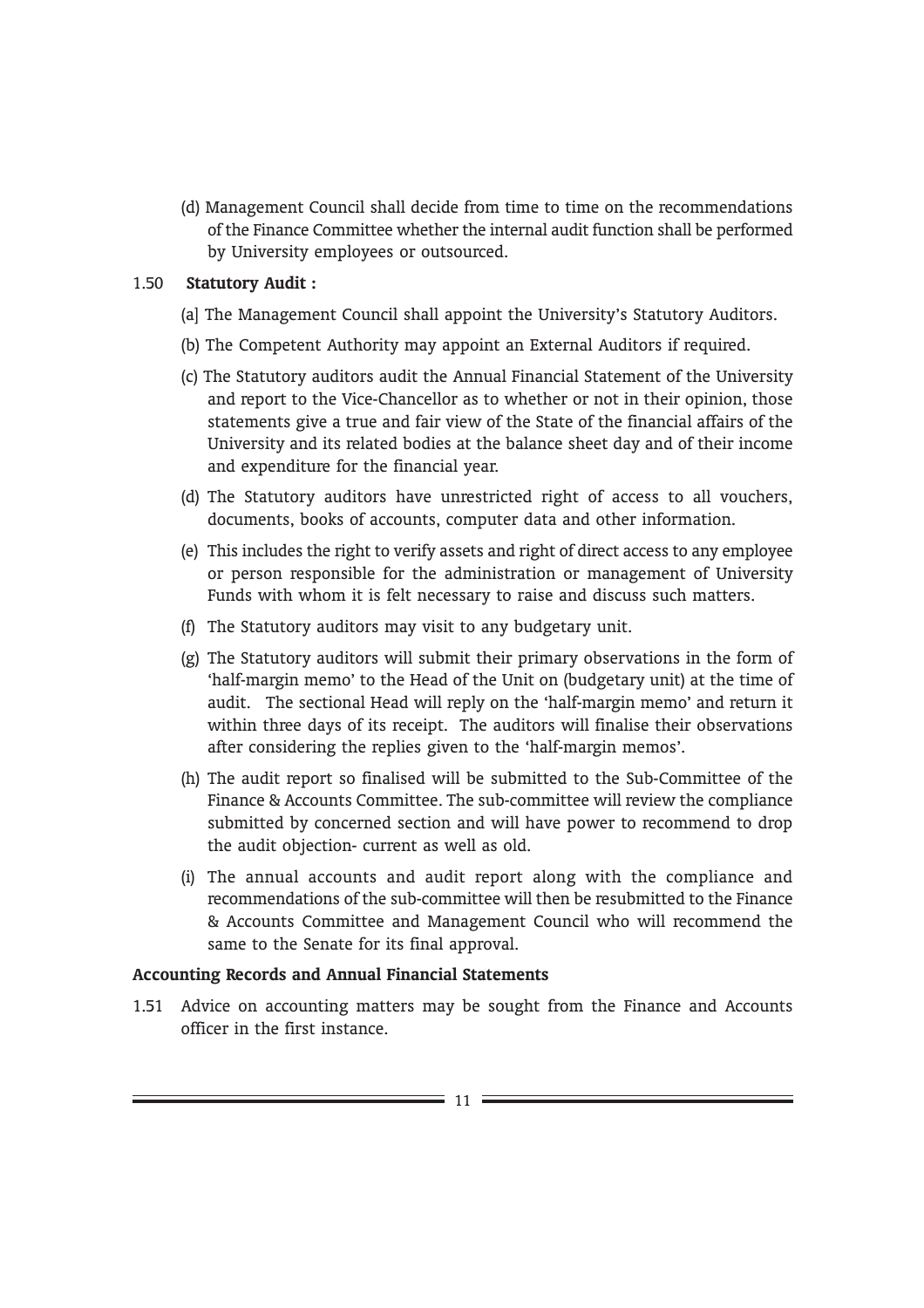- 1.52 Accounting Records every Head of Budgetary Unit shall ensure that all moneys under the Unit's control are kept safely, and are used only for the purposes for which they are approved; and that all transactions are properly recorded in the University's accounting system.
- 1.53 New Budgetary Units.
	- (1) A new Budgetary Unit may only be established on the authority of the Management Council on the recommendations of the Finance & Accounts Committee.
	- (2) No resources from departmental funds may be transferred between bodies without the permission of the appropriate authority.
- 1.54 (1) Annual Accounts-The Finance & Accounts Committee, and Management Council shall consider and adopt audited annual financial statements of the University for each year; and recommend to the Senate for its final approval.
	- (2) Heads of Units shall provide such information as the Finance & Accounts Committee may require to enable it to prepare the annual financial statements.
	- (3) The Chief Accountant or an officer to whom the work is assigned, the Finance and Accounts Officer, Statutory Auditor and the Vice-Chancellor shall sign the annual accounts of the university.

#### Banking Arrangements

- 1.55 (1) All moneys received by the University are to be regarded as income of the University.
	- (2) University income includes all moneys made available to individuals on the basis of their association with the University.
	- (3) All University income must be paid into a University bank account promptly and be properly accounted for.
	- (4) No personal accounts may be used to divert any moneys received by the University.
- 1.56 (1) The setting up of University bank accounts, including the mandate for each account and subsequent changes to the mandate, must be approved by the Vice-Chancellor on the recommendation of the Finance and Accounts Officer.
	- (2) All such bank accounts shall be in the name of the Finance and Accounts Officer.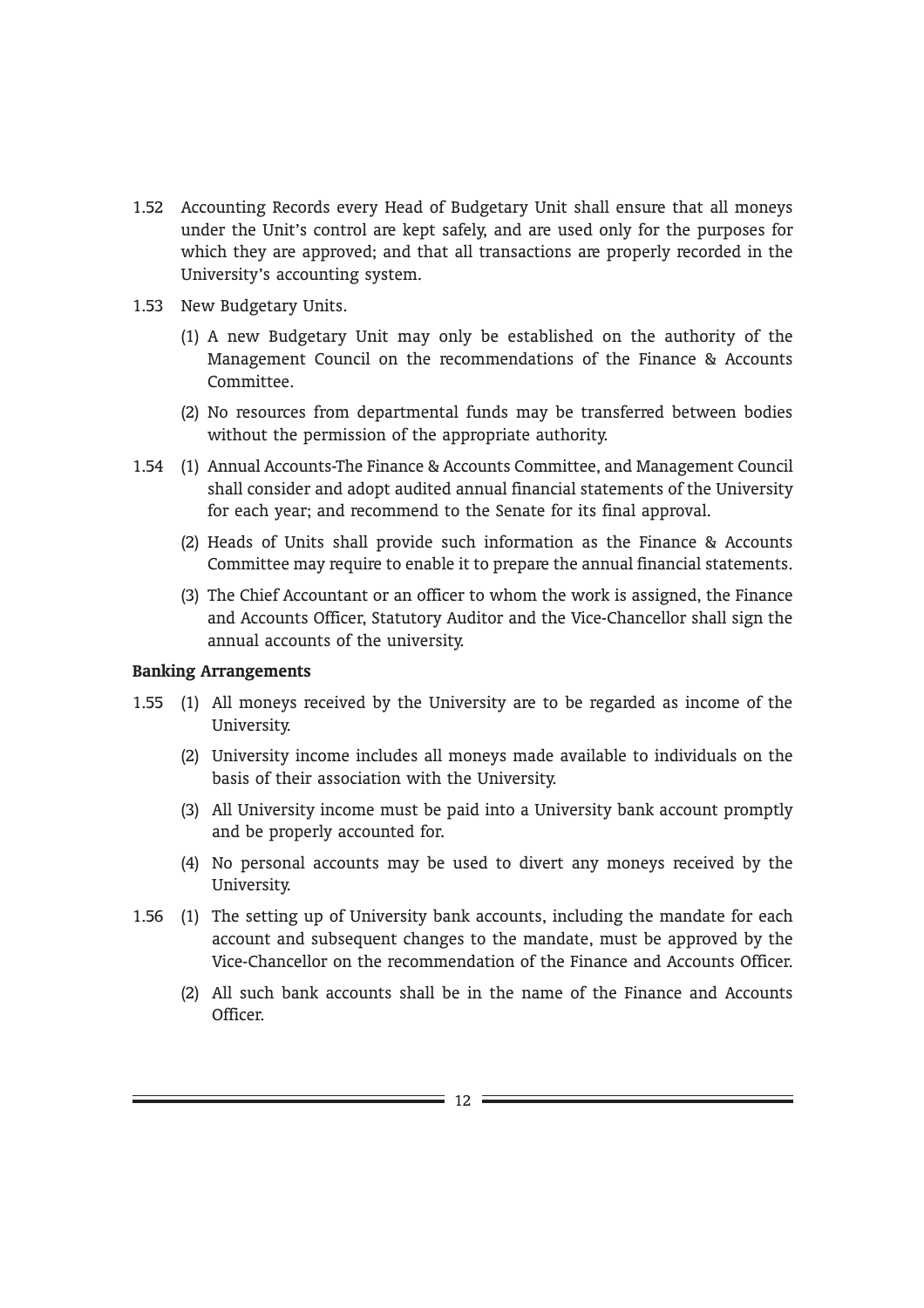1.57 When a Budgetary Unit anticipates any future receipt or payment of foreign exchange, it shall notify the Finance Department and arrange to discuss how the foreign exchange risk can be reduced or avoided.

## Receipts

1.58 (1) Each Head of the department/Sectional Head who receives cash or cheques shall deposit the same in to University account immediately.

(2) Concerned Head of the department/Sectional Head is responsible for the proper accounting of all receipts.

- 1.59 Those making payment to the University shall be advised that cheques are to be made payable to 'Finance & Accounts Officer" of the University.
- 1.60 The postal service and University Messenger Service must not be used to send cash.

## Acceptance of Gifts

- 1.61 (1) Benefactions and endowments made to the University may be given on trust.
	- (2) In order to ensure that the University complies with any conditions attached to the benefaction or endowment, a University Trust Regulation must be made.
	- (3) These Regulations shall be prepared by concerned section and submitted to the Management Council.
	- (4) They will include the purpose of the fund, details of the management arrangements, and provision for subsequent amendment.
- 1.62 (1) Budgetary Units which solicit or are offered benefactions and endowments must have regard to the possibility that funds may emanate from illegal sources. They shall exercise particular caution:-

(a) where, having been offered large donations from persons unknown to the Unit, they do not receive satisfactory replies to the further enquiries they make;

(b) where donations are conditional on particular individuals or organisations being used to do work for the University;

All such cases must be referred promptly to the Vice-Chancellor, and advice shall be sought from the Legal Advisor.

(2) The donations once made shall not be refundable. The conditions of the donor shall not be contrary to the university interests.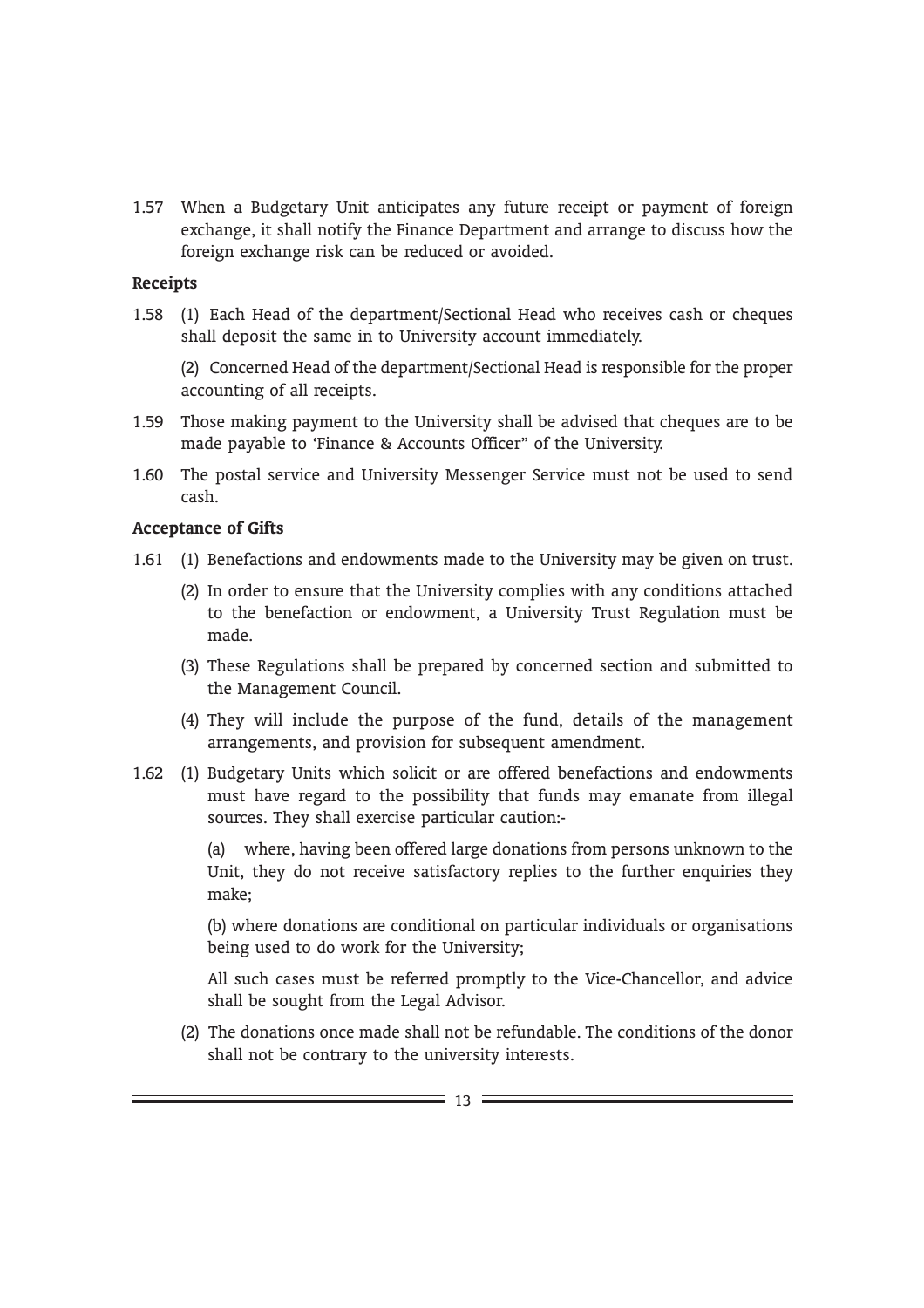- (3) Funds made available through Endowment Fund shall not have the effect of reducing the operating funds of the endowment amount, but shall enrich the original endowment fund.
- (4) Decisions on how the interest from an endowment fund will be spent ultimately rest with the university, although it is understood that such decisions could be made on the recommendations of the donor.
- (5) An agreement between donor and university in case of each endowment will include the following information  $-$  (a) how the fund will be used (b) the source of moneys for the fund (c) a mechanism for reporting to the donors on the allocation and utilisation of the funds (d) how the university will proceed with fund if it is determined that the original objectives of the donor can no longer be met.
- 1.63 (1) The following persons are authorised to give a valid receipt on behalf of the University :
	- (a) the Finance and Accounts officer has authority without limit to accept money in respect of University Trust Fund;
	- (b) any other gifts in respect of which those given delegated authority may consider Management Council's approval necessary.
	- (2) All acceptances under paragraph (1) (a) and (b) above shall be notified promptly to the Management Council for approval with details of the donor and the amount and purpose of the gift.
- 1.64 The detailed information regarding donors and donations/gifts, received during the financial year, shall be prepared and sent to Income Tax Department through Academic Departments Bills Unit in the prescribed format every year.
- 1.65 The funds of Budgetary Units may not be used to make charitable donations or grants.

## Borrowing

- 1.66 (a) The University is competent to manage, deal with and dispose of its property as it thinks fit subject to provisions of the Act, and this includes the power to invest, the power to borrow (and to enter into contracts relating to derivative products ancillary to borrowings) and the power to charge its property as security.
	- (b) In case of the property acquired as per Govt. directives shall be disposed off taking into consideration the conditions laid down by the Government.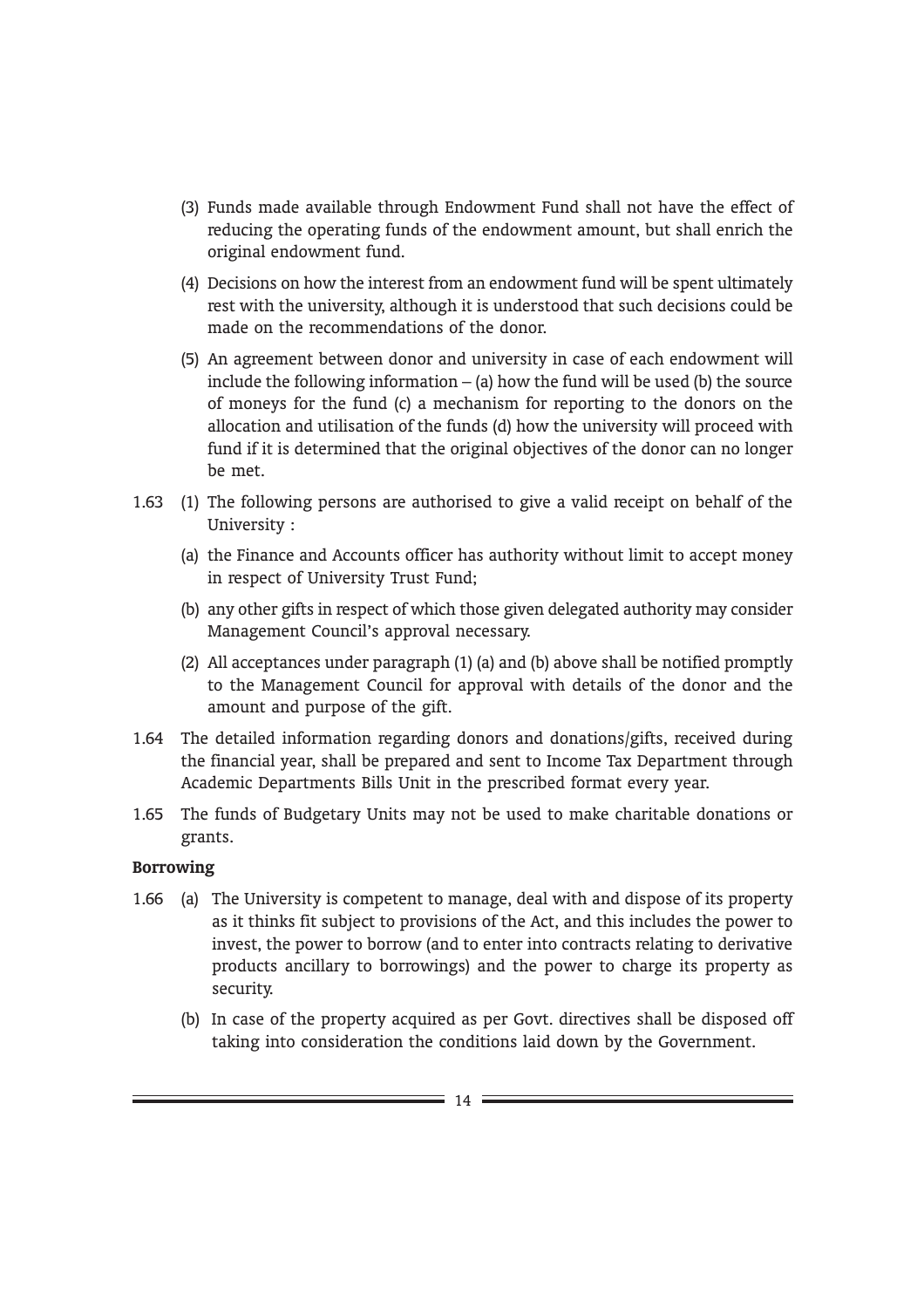1.67 No borrowing may take place (other than through the operation of an overdraft which is part of regular banking facilities), and no University assets may be offered as security for any borrowing, without the permission of Management Council. Before sanctioning such activities, Council will obtain and consider proper advice (which for these purposes shall mean, save where expressly authorised by Council to the contrary, advice from a suitably qualified, independent person) as to the necessity for the loan or security, the reasonableness of the terms, and the University's ability to repay.

## Investment

- 1.68 The Investment Committee appointed by the Finance & Accounts Committee will decide the policy of investment of funds of the University.
- 1.69 No Budgetary Unit or trust fund of the University may invest independently in any securities or other investments.
- 1.70 In the exercise of its responsibilities, the Investment Committee shall have regard at all times to:-
	- (1) the suitability (both generally and specifically) of particular investments to the University;
	- (2) the need for diversification of investments; and
	- (3) the need to obtain and consider proper advice (which for these purposes shall mean, save where expressly authorised by Management Council to the contrary, advice from a suitably qualified, independent person).
- 1.71 The Investment Committee may sanction the use of derivative products (and other similar financial instruments) provided that every such transaction is considered to be economically appropriate, and provided that their use is at all times ancillary to the investment process.
- 1.72 Once the investment policy, framed by the Investment Committee is approved by the Finance & Accounts Committee and Management Council, investments shall be made by the Finance and Accounts Officer with the prior sanction of the Vice Chancellor.

## Issue of Fresh Cheques

1.73 The Superintendent or equivalent officer in charge of Cashbook Unit shall ensure that whenever a Cheque is reversed, the entry is supported by the actual cheque or an indemnity bond. The cheque reversed or the indemnity bond, as the case may be, shall be serially numbered as a credit voucher and filed in the credit voucher file.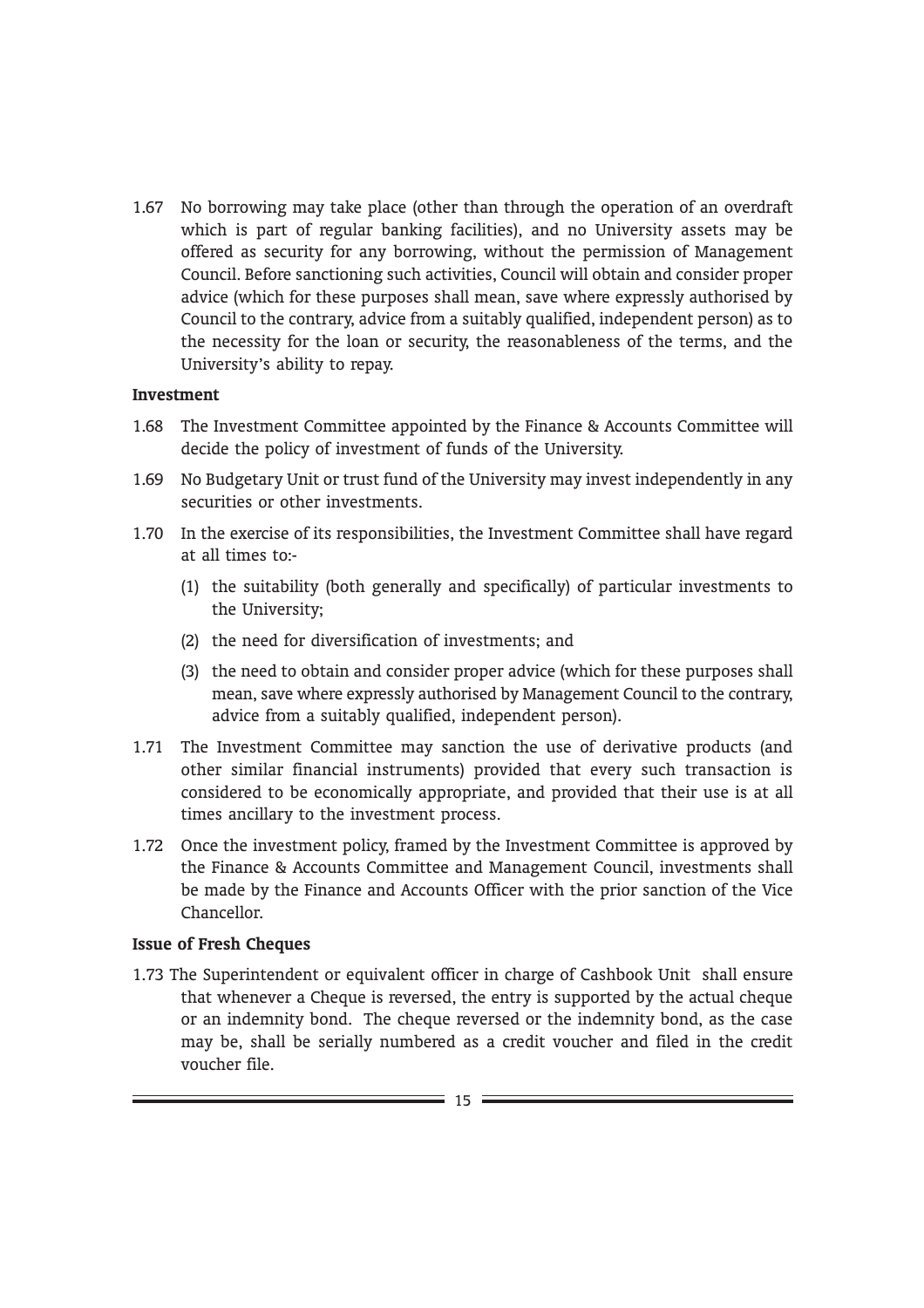- 1.74 As soon as a cheque is reversed, a note thereof shall also be simultaneously taken in the 'Register of Cheques Reversed'.
- 1.75 'Register of Cheques Reversed' shall be reviewed every month. Whenever a fresh cheque is proposed to be issued in lieu of the one previously reversed/cancelled, a fresh voucher shall be prepared by concerned unit, who had prepared original voucher. The fresh voucher shall indicate the folio number of the Cash Book on which the old cheque was reversed as also the folio number of the Cheque Reversed Register on which a note of the issue of the fresh cheques is taken. In case the old cheque was lost/misplaced, the advice of the bank regarding stop payment shall invariably be attached to the voucher. If the cheque is to be cancelled, the fact that no fresh cheque is to be issued shall be mentioned against the relevant column in the register.

## Stale Cheques

1.76 The Superintendent or equivalent officer of the Cashbook Unit shall submit a report of all time-barred cheques on the tenth of every month indicating whether the intimations were sent to the parties concerned and shall take further actions to write back the cheques or issue fresh cheques under the orders of the Chief Accountant or Deputy Registrar.

#### Cheques Lost or Misplaced

- 1.77 If the cheque is lost or misplaced by the payee, the bank concerned shall be advised immediately to stop payment thereof. Normally a fresh cheque shall be issued only after the expiry of the period of six months from the date of issue of the cheque. Should the payee, however, desire the cheque to be issued to him earlier, it shall be issued only after the receipt of the advice from the bankers to the effect that they have taken note of the instructions to stop payment and on obtaining from the payee an indemnity bond duly executed by him.
- 1.78 If the cheque is, however, lost in transit, a fresh cheque may be issued to him merely on the strength of a simple undertaking to be given by him after the advice of stop payment is received from the bank. In all cases, before a fresh cheque is issued the original cheque shall be reversed and proper entries made in the cheque reversed register. The indemnity bond or the undertaking, as the case may be, shall be attached to the fresh voucher which shall contain the folio number of the cash book as also that of the cheque reversed register.

#### Payment in Case of Death

1.79 In case of death of the payee, the amount payable, shall be paid to his legal heirs. The claimant shall be asked to furnish the office with a certified copy of the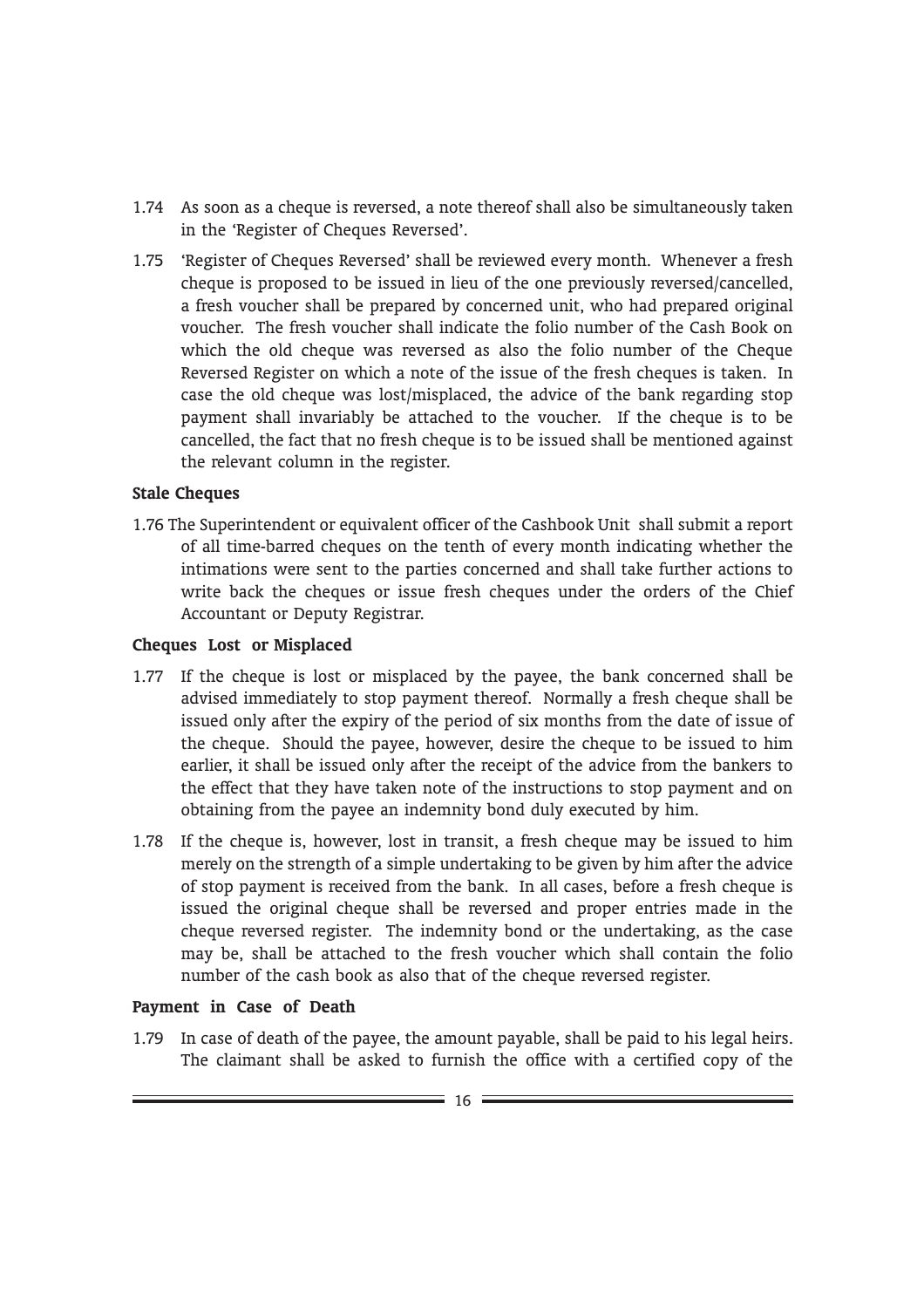Probate/Succession Certificate/Letters of Administration, if any, obtained by him together with the original one which shall be returned to him after verification. In case he has not obtained any representation to the estate of the deceased, his attention may be invited to the following procedure-

- (a) Where the amount payable is less than Rs.10,000/- the same may be paid to the legal heirs of the deceased or to one heir if authorised by all the other legal heirs of the deceased, on the strength of a certificate that they are the sole legal heirs, issued by a Tehasildar, Government Gazetted Officer, Special Executive Magistrate or a Registrar/ Head of the Department (in case of the employee) and an indemnity bond duly stamped and executed by all the heirs.
- (b) Where the amount payable is over Rs.10,000/- but less than Rs.50,000/-, the payment of the dues may be made to the legal heirs of the deceased or to one heir if authorised by all the other heirs on an indemnity bond being executed in favour of the University on a stamped paper of the requisite amount by all the legal heirs of the deceased and two approved sureties and he shall be requested to furnish the office with an indemnity bond in the prescribed form executed in favour of the University on a duly stamped paper together with a certificate from a Tehasildar, Government Gazetted Officer, Special Executive Magistrate or a Registrar/Head of the Department (in case of the employee) to the effect that he is the sole legal heir to the estate of the deceased. In case there are more heirs than one, the certificate shall state that the claimants are the only legal heirs to the estate of the deceased.
- (c) A claim exceeding Rs. 50,000/- may be settled on production of succession certificate from the competent authority.

## Movement of Cash

- 1.80 When the actual cash to be deposited or brought from the Bank is upto Rs.1,00,000/-, the Assistant Cashier and where there is no post of Asst. Cashier, a responsible person shall accompany the Peon.
- 1.81 When the actual cash to be deposited or brought from the Bank is more than Rs.1,00,000/- the Cashier and where there is no post of Cashier, a responsible person shall also take a watchman to the Bank in addition to the Peon. In the absence of a Watchman, the services of the Hawaldar may be utilised.
- 1.82 When the actual cash to be deposited or brought from the Bank, outside the University Campus, is over Rs.5,00,000/- the Cashier shall also accompany the Asst. Cashier/ responsible person, the Watchman and the Peon.
- 1.83 A transit insurance for the transactions mentioned in Para 1.80, 1.81, 1.82 shall be obligatory.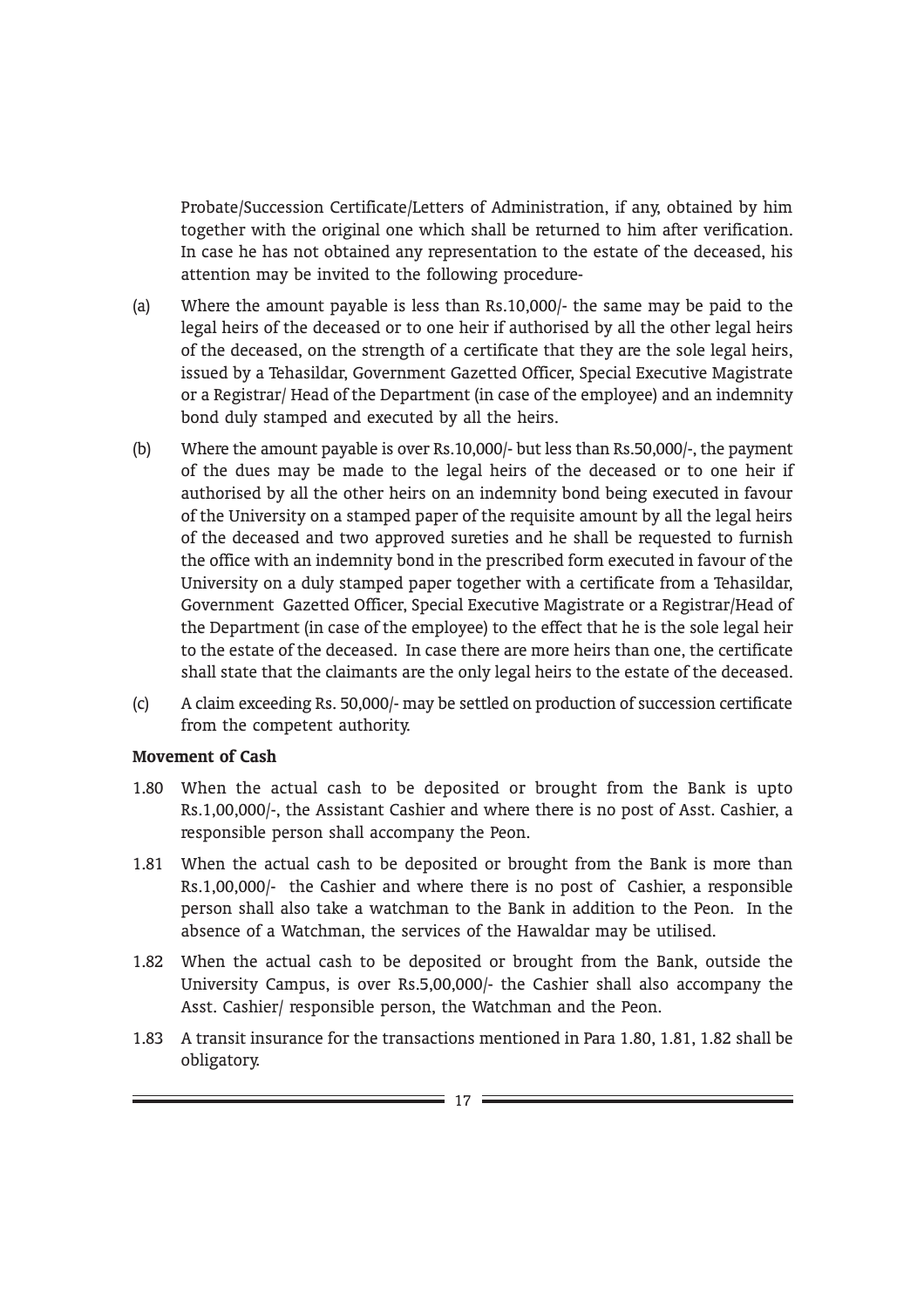- 1.84 Office vehicle shall be provided to the Clerk/Peon, for carrying cash from bank, outside the University campus, when the actual cash to be carried is Rs.1,00,000/ - and above.
- 1.85 Whenever any embezzlement or misappropriation of the University money or other valuables, or loss of money or stores etc., by theft, negligence or other wise is discovered, inquiry shall be made at once by the officer duly authorised by the Vice-chancellor in this behalf and the fact of embezzlement, misappropriation or loss shall be immediately reported by him to the Vice-Chancellor. When the matter has been fully inquired into, the concerned officer shall send a complete report to the Vice-Chancellor showing the total sum of money or value of stores etc., misappropriated or lost, the manner in which the misappropriation was effected or the loss occurred and the steps taken to recover the money or to punish the offenders and to prevent the recurrence of similar embezzlements or losses in future.
- 1.86 Preservation of Records :- The Accounts Records of the University may be classified broadly and be preserved as per guide lines -
- 1.87 Procedure for drawal of Advances from University Funds
- 1) All claims of advances shall be submitted to the competent officer for sanction. (as per Appendix – I )
- 2) The amount of the advance is to be utilized specifically for the purpose for which it was sanctioned.
- 3) Advances will generally be issued to the responsible person on the recommendations of the Head of the Sections / Departments. The responsibility for adjustment of these advances shall be on the Head of the Department / Section who recommended the advances. Register in prescribed form should be maintained by the Head of Department.
- 4) No second advance or subsequent advances will ordinarily be granted unless the first advance for the same head of the account is fully recouped. However, in exceptional cases, the second advance may be granted with the specific approval of the competent authority.
- 5) All advances except those for which specific time limit for refund/adjustment is provided elsewhere in the Rules, should, as far as possible, be settled within one month and in any case before the end of the Financial Year i.e. before 31<sup>st</sup> March of every year.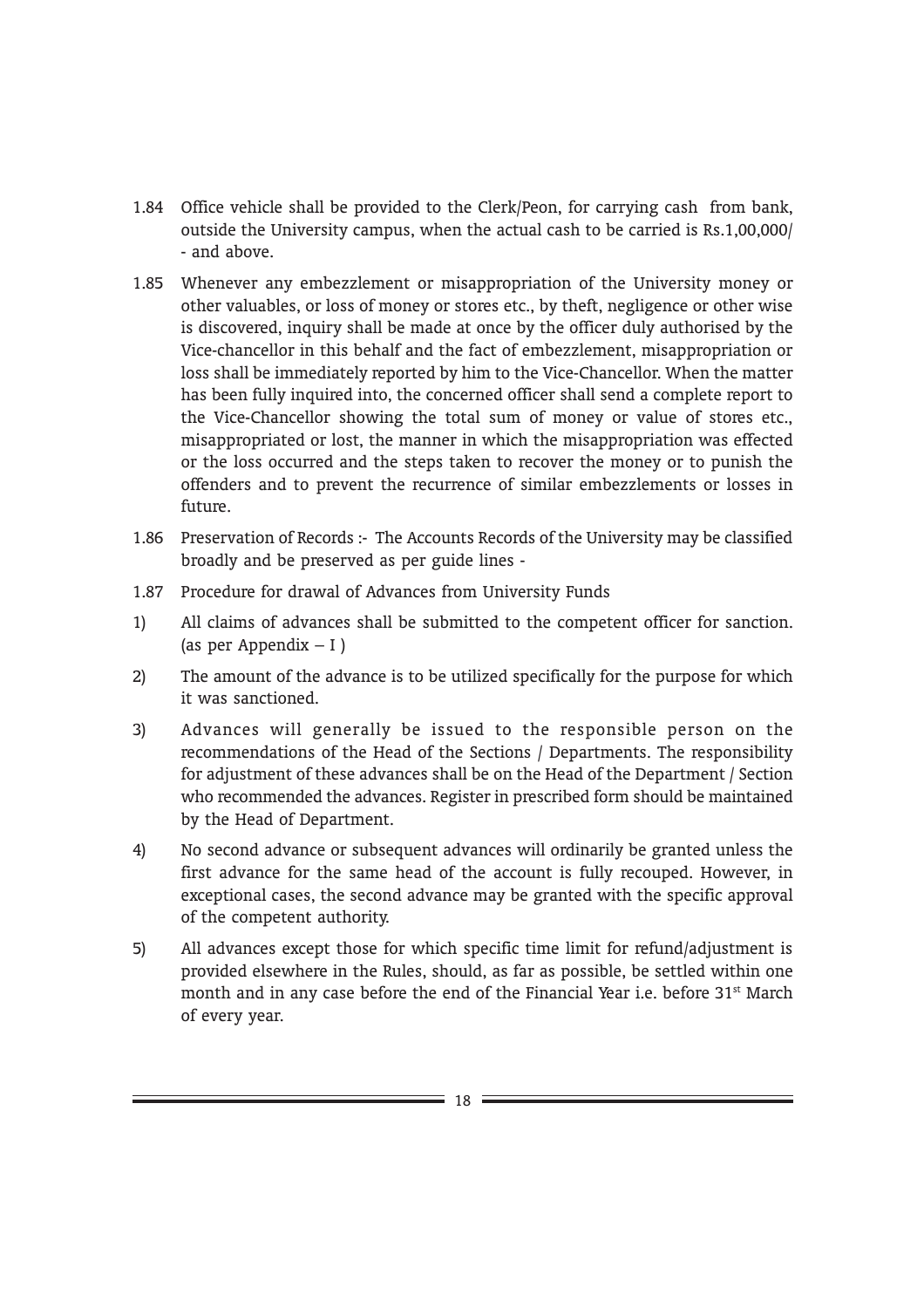- 6) The unspent balance of the advance shall be remitted in to University account immediately after the purpose of the advance is over. In case of delay in remittance for more than seven days, penal interest at the rate specified by Management Council shall be charged on the unspent amount.
- 7) The drawal of advance should be against the budget provision.

# $\Box \Box \Box$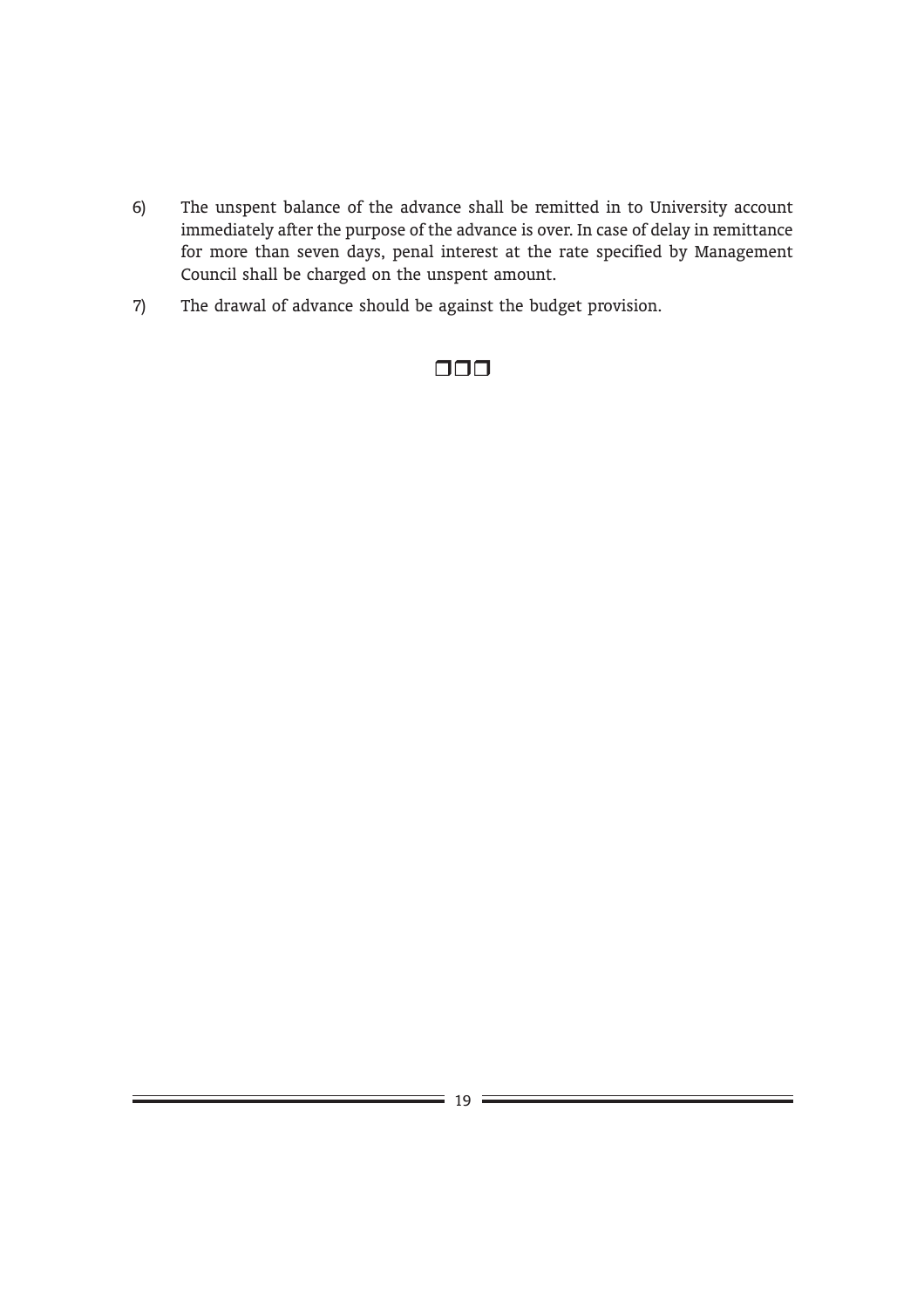

# **BUDGET**

## Introduction

- 2.1 Finance and Accounts Officer of the University is required to prepare and submit to Finance & Accounts Committee, annually the budget for the ensuing financial year and revised budget for the current financial year. Finance & Accounts Committee will recommend the budget to the Management Council for onward recommendation of the same to the Senate for its final approval.
- 2.2 All Heads of Units shall supply the Finance and Accounts officer, with any information requested for the University's annual budgets, by the dates stated by the Finance and Accounts Officer.
- 2.3 Delegated Budgets Each section which receives or spends University funds is required before the end of October every year, to prepare a budget for the ensuing financial year, based on the actual receipts and expenditure of the last three years, and submit it to the Finance and Accounts Officer, who will compile it.

## 2.4 Surpluses and Deficits –

- (a) Budgetary Units are required to keep their expenditure within the budget provision made available to them.
- (b) A section /department may budget for a surplus or deficit for the year only if this is inconsistent with the strategic plan for the division, and agreed by Finance & Accounts Committee.
- 2.5 Budget for funds which are earmarked by the Funding Agencies from which they are received must not be in deficit.
- 2.6 If a (Budgetary Unit) section/department finds in the course of a year that it will be unable to achieve its budget and is likely to show a worsened outcome at the end of the year, it must submit details of the situation to Finance & Accounts Officer without delay.
- 2.7 The Finance & Accounts Committee shall allow the Budgetary Unit to exceed its budget only if it is satisfied that the Unit has plans in place to recover the position: every instance in which a Budgetary Unit is allowed to go over budget must be got approved by the Senate.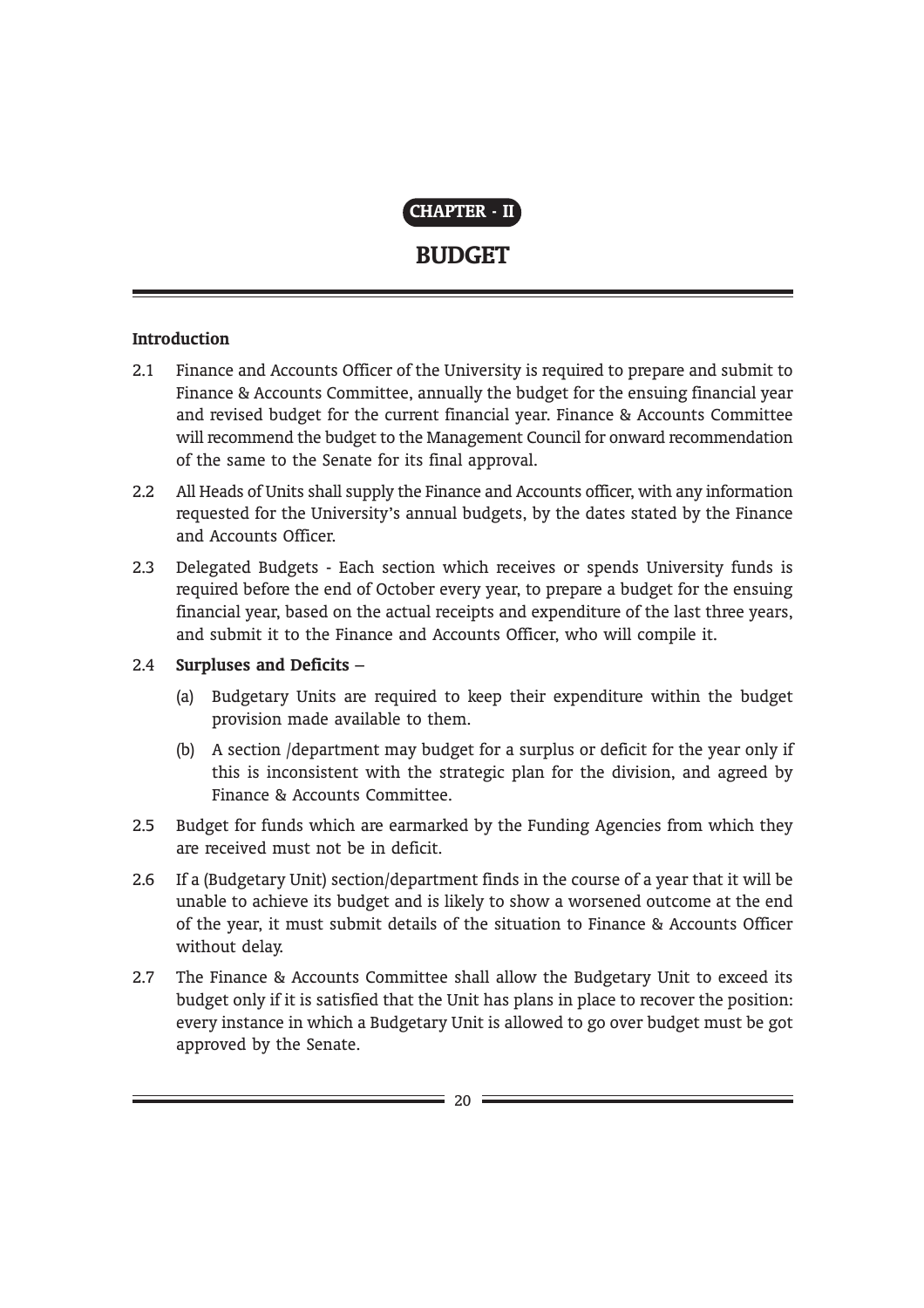- 2.8 Vice-Chancellor shall have the right to re-appropriate the budget provisions, on the recommendations of the Finance and Accounts officer. All the cases of reappropriation shall be submitted to the Senate through Finance & Accounts Committee and Management Council for its final approval, in the form of revised budget provisions.
- 2.9 The structure of the University Budget will be as per provisions of Maharashtra Universities Act1994. Format for the budget may be got approved by the Management Council.

## 2.10 The Budget may contain -

- i) An Introductory Note or general remarks at the beginning which shall explain salient features of the items provided.
- ii) Budget at a glance.
- iii) Budget Abstract.

Budget will be made available preferably in the electronic form (CD/intranet/internet). In case hard copy is required by a Senate Member, who applies under his signature, it shall be supplied to the applicant.

## 2.11 The Budget may contain separate columns for -

- i) Code Number according to Unique Coding System.
- ii) Classification of Receipt/Expenditure according to heads of accounts including sub-heads.
- iii) Actuals for the previous one year.
- iv) Budget Estimates for the current year.
- v) Revised Budget Estimates for the current year.
- vi) Budget Estimates for the ensuing year.

## 2.12 Budget Schedule -

The Finance and Accounts Officer under the direction of Finance and Accounts Committee shall prepare the draft budget estimates on the basis of the details furnished by the officers of the University and Heads of Academic Departments and Auxiliary Services.

i) The skeleton forms of the Budget Estimates shall be prepared by all the budget controlling officers and shall be submitted to Finance department before 15<sup>th</sup> of October. After the scrutiny of all these demands by sub-committee of Finance and Accounts Committee the preliminary budget will be prepared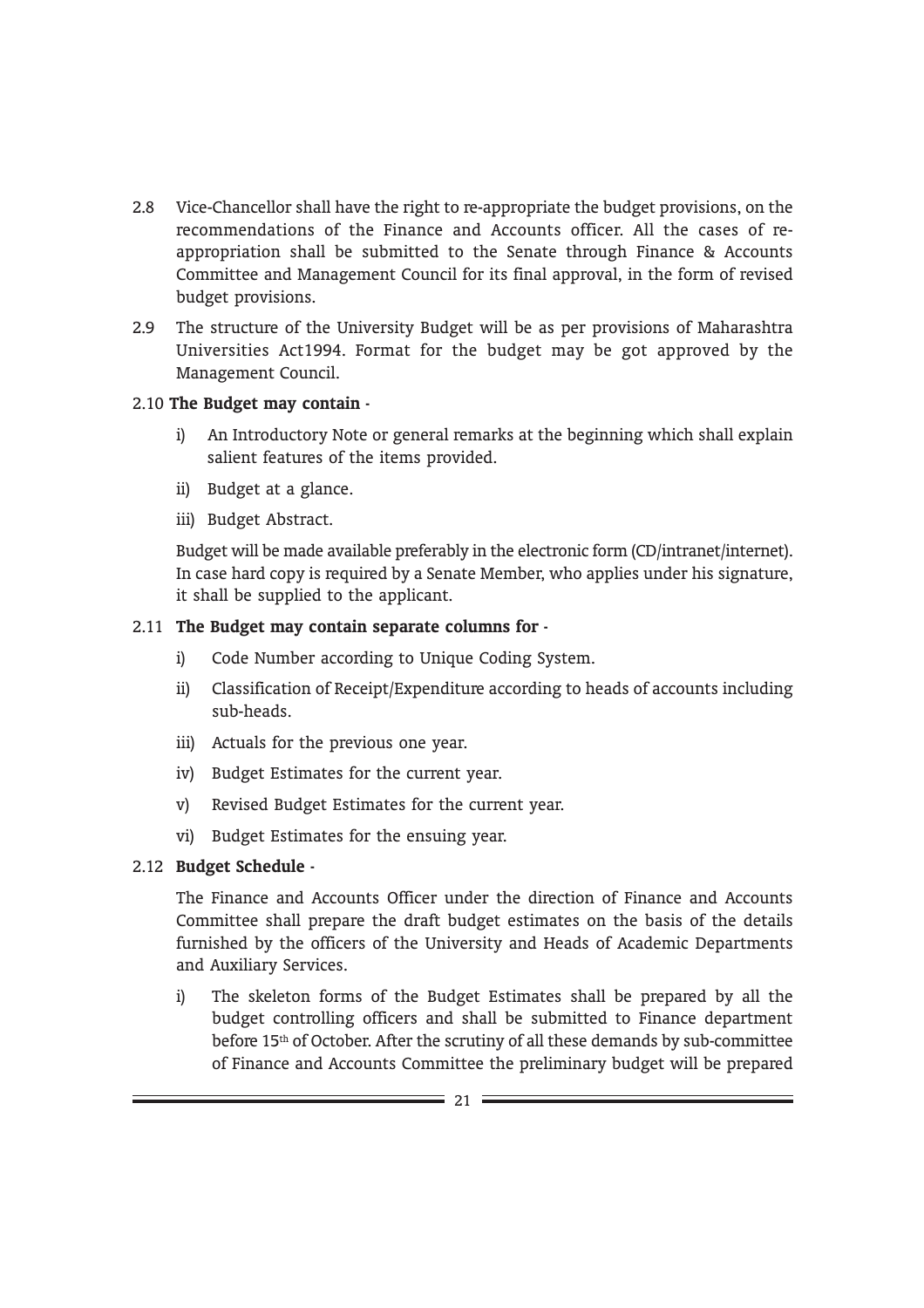by Finance and Accounts Section up to 15<sup>th</sup> December after the meetings with all Heads of Administrative, Academic and other departments / sections.

- ii) The draft budget estimates shall be placed before Finance and Accounts Committee for the recommendation to Management Council before 31st January.
- iii) The draft budget estimates recommended by the Finance and Accounts Committee shall be placed before Management Council for approval and recommended to the Senate for the approval before 15th February.
- iv) The budget estimates recommended by the Management Council shall be placed before the meeting of the Senate to be held in March for final approval.
- v) A demand for additional funds (Supplementary budget) shall be prepared and placed for sanction of the Senate.

## 2.13 The following instructions shall be carefully observed in the preparation of the budget estimates :-

- i) The aim shall be to achieve as close an approximation to the actuals as possible. The provision to be made will depend on the nature of the items of expenditure.
- ii) As the University accounts are maintained on cash basis, the estimates shall take into account only such receipts and payments as are expected to be actually received or made in the budget year.
- iii) The heads of account shall not be unnecessarily multiplied.
- iv) Normally no lump sum provision shall be provided for any service or scheme.
- v) In the case of schemes financed by outside agencies either fully or partly, the estimates shall indicate the sources and the estimated contribution.
- vi) New items which are approved and included in the budget shall be highlighted by giving brief notes.
- vii) The budget estimates under detailed heads shall be rounded to the nearest thousand rupees. Ordinarily, provisions amounting to Rs.500/- and above shall be rounded to Rs.1000/- and those below Rs.500/- shall be omitted.
- viii) In regard to estimates of expenditure of each General Administration, Academic Department and Auxiliary Service Unit shall be divided into two parts viz. Capital Expenditure and Revenue Expenditure. Moreover, the subheadings of Capital Expenditure and Revenue Expenditure shall be common as far as possible.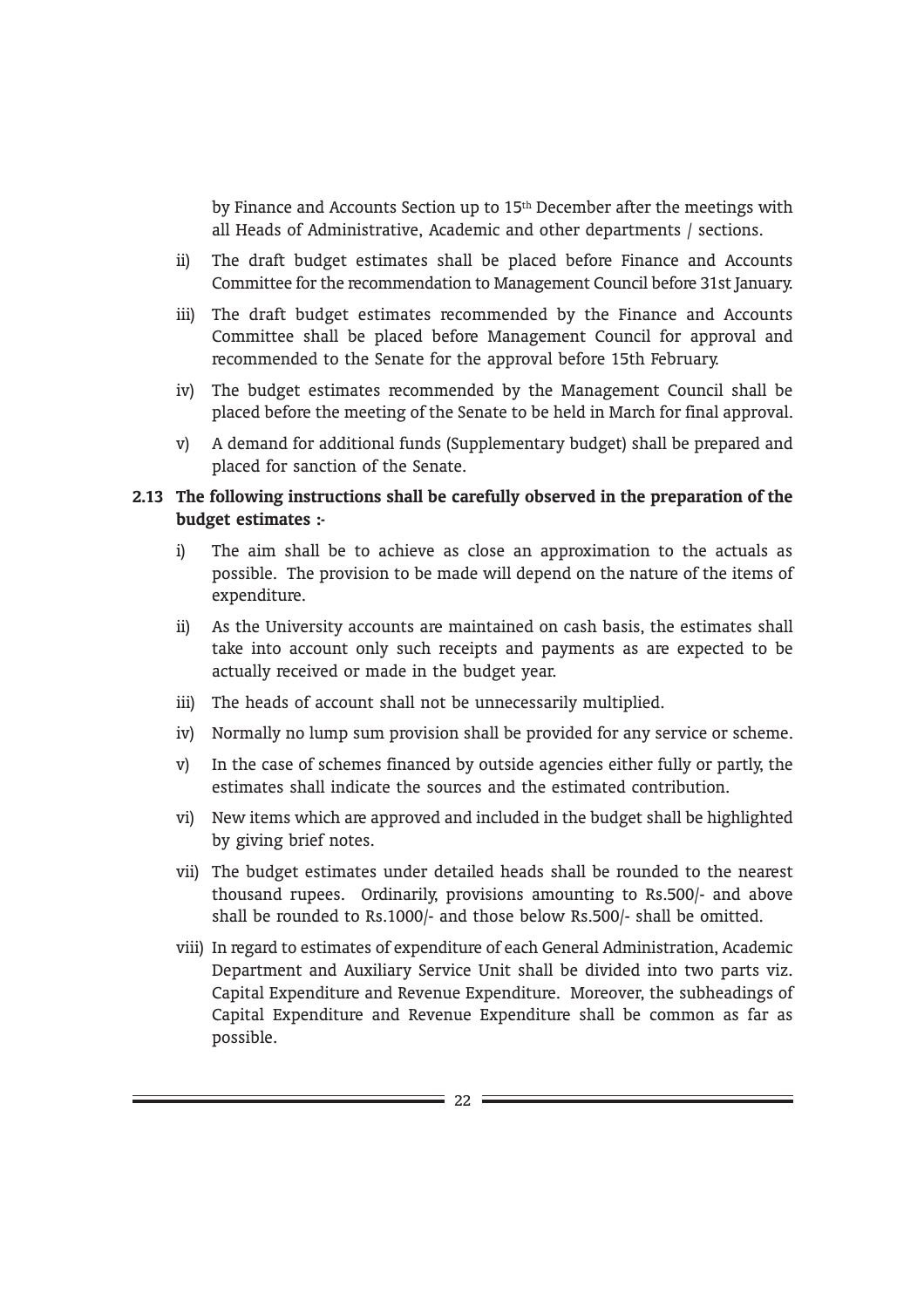ix) The estimates of Construction or Renovation of building works shall be divided into three sub-headings viz. Civil work, Electric work and Furniture considering variations in the rates of depreciation on these items.

## 2.14 Revised Estimates :

The revised estimates shall be prepared with reference to the actuals up to 31st October and submitted to the Management Council through the Finance and Accounts Committee in the following form along with the estimates for the ensuing year.

- (i) Major head, sub-head etc.
- (ii) Budget estimates for the year.
- (iii) Actual receipts/expenditure up to 31st October.
- (iv) Probable receipts/expenditure for the remaining period of the year.
- (v) Revised Estimates for the year.
- (vi) Estimated increase (+) or decrease (-) compared with original budget estimates.
- (vii) Reasons for revision / variation.

## 2.15 Reappropriation:

- (i) The provisions incorporated in the Budget Estimates specify the limits for the amounts of expenditure which can be incurred on the services or items specified. Within the overall limits it may not always be possible to stick exactly to the amounts allotted under the subordinate heads and there may be saving available under some sub-heads while under other there may be excesses. It is possible to meet the latter by utilising the former. This procedure is known as reappropriation.
- (ii) The procedure for reappropriation from one budget head to another shall be as under -
	- (a) The Vice-Chancellor is authorised for reappropriation as per the recommendation of the Finance and Accounts Officer.
	- (b) As far as possible the consent of the officers / heads of both sections / Departments concerned may be obtained.
	- (c) The changes made due to reappropriation shall be put before the Finance and Accounts Committee and the Management Council for information.
	- (d) The changes in budget estimates made due to reappropriation shall be mentioned in the column of 'Revised Budget Estimates'.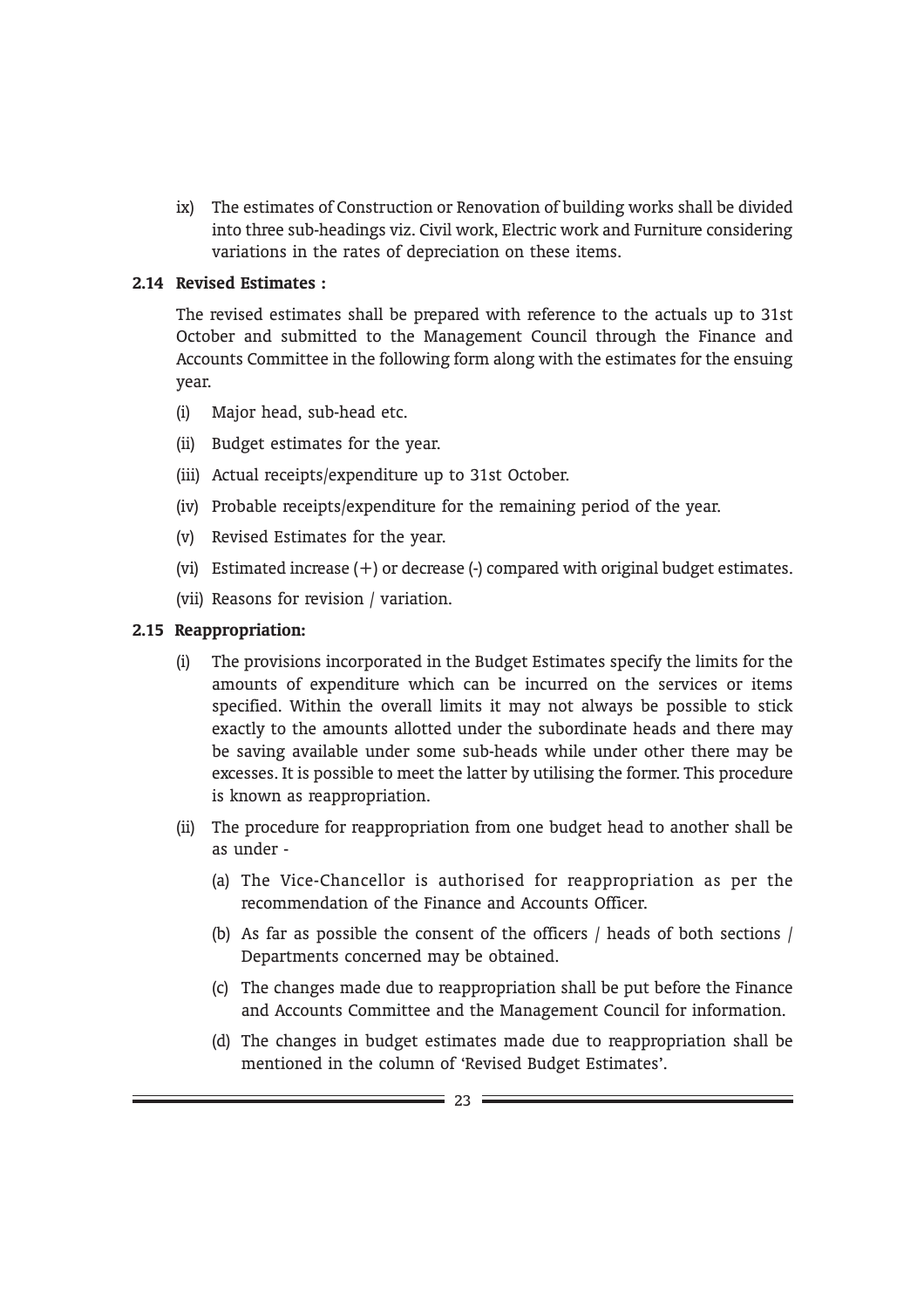- (iii) The following general conditions shall, however, be kept in view while proposing the reappropriation -
	- (a) Expenditure which is not provided or contemplated in the Budget Estimates and sanctioned by the Senate normally may not be met by reappropriation.
	- (b) No reappropriation may be made to meet any expenditure which is likely to involve further outlay in future years.
	- (c) No reappropriation from provision for non-recurring expenditure is permissible in order to provide for additional recurring expenditure.
	- (d) No reappropriation shall be made to utilise the savings or to meet the excess in respect of the provision for pay and allowances for sanctioned posts.

## nnn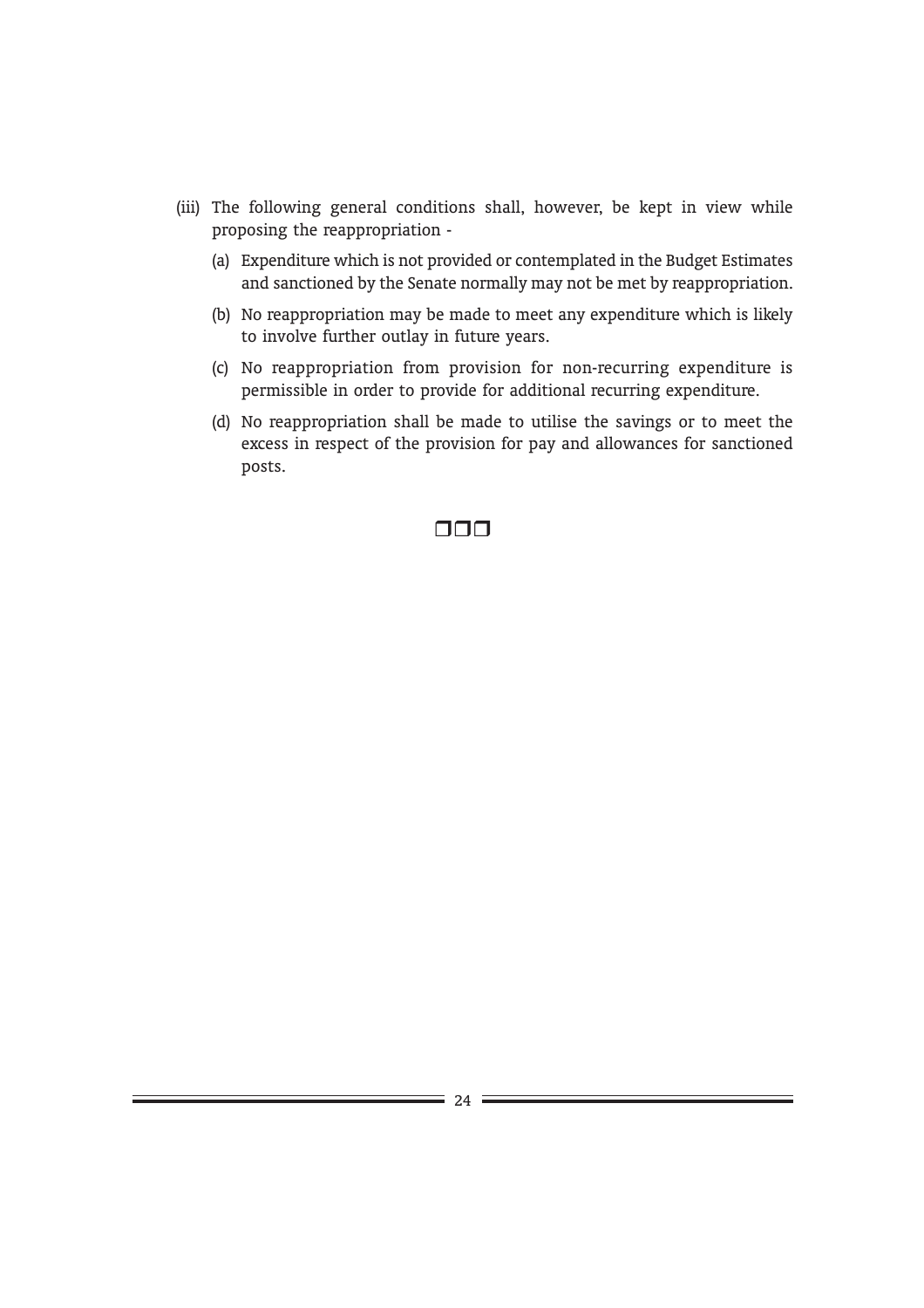# CHAPTER - III

# WORKING OF FINANCE DEPARTMENT

Organogram of the Finance Department will be as per Appendix–IV-(A)

Working of Finance Department is divided in following Units –

- 1. Receipt Unit
- 2. Payment Unit
- 3. Books of Accounts Unit (Cashbook Unit )
- 4. Pay bills and Provident Fund Unit
- 5. Examination Bills Unit
- 6. Works and General Bills Unit
- 7. Academic Departments / Schools Bills Unit
- 8. TADA Bills Unit
- 9. Bills Passing Unit
- 10. Budget Unit
- 11. Purchase and Stores Unit
- 12. Internal Audit Unit

A software for Finance department is developed / being developed in the University, Finance and Accounts Officer shall be the Database Administrator of this system. He will authorise access to employees considering their nature of work.

Working of all these sections is elaborated as under –

## 1) Receipt Unit

3.1 The Superintendent/Assistant Superintendent or equivalent shall be in-charge of the Receipt Section and shall be responsible for the custody and accounting of all cash, cheques, demand drafts, pay orders, postal orders, blank receipt books etc. He shall also be responsible for all cash transactions of receipts collected at counter.

## Receipts

3.2 The stock of all receipt books shall remain in the custody of the Superintendent/ Assistant Superintendent or equivalent. He shall, with the help of the Assistants, arrange to maintain an account thereof. The account of the receipt books pertaining to the different Departments or transactions shall be recorded on the different pages of the stock register. The account shall be maintained in the manner specified in this code.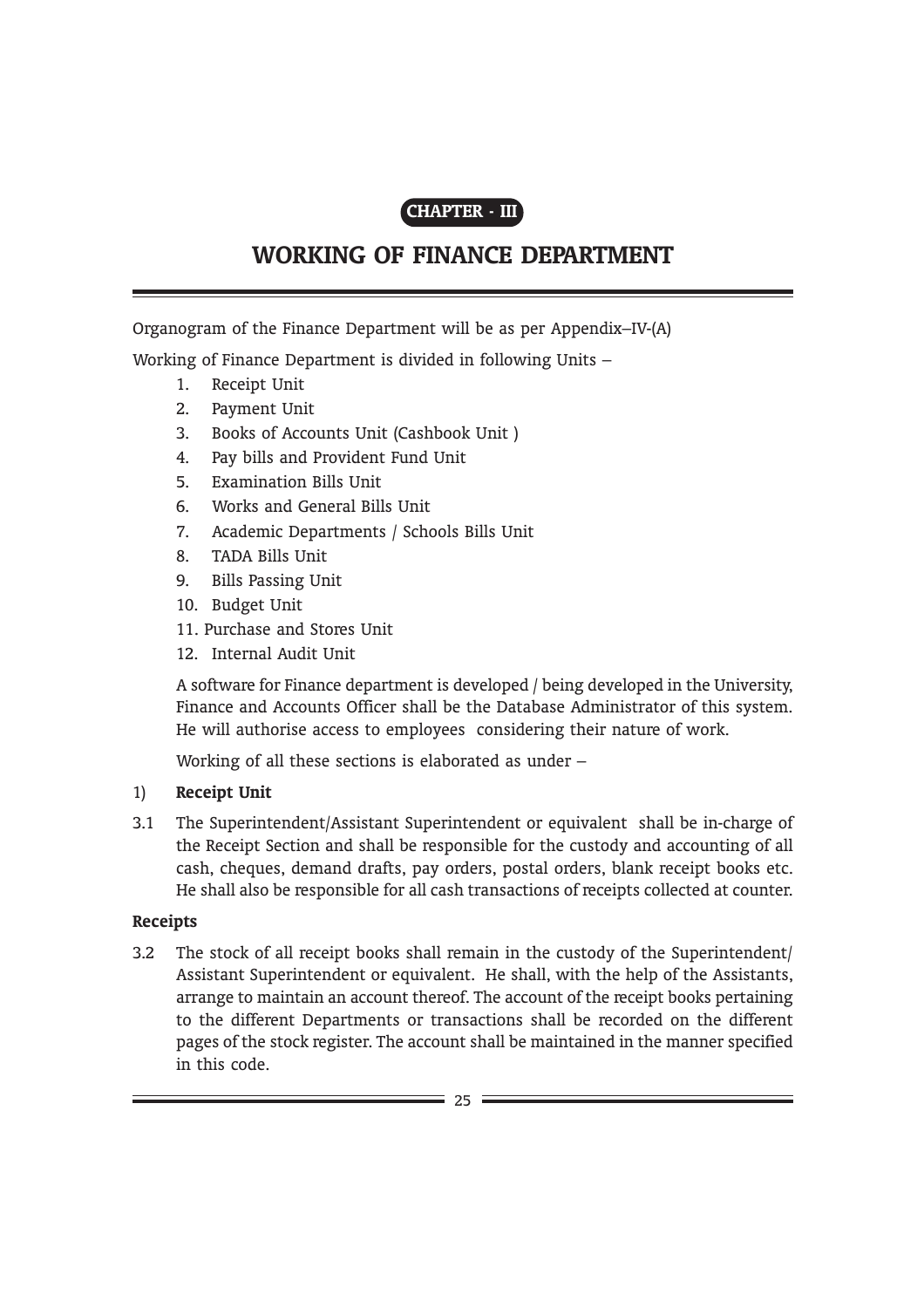- 3.3 As all the cash transactions are done through the Bank, no printed receipt books will be used for collection in the Receipt Section. In case if any department/section requires the receipt book, the same shall be supplied by the Receipt Unit. No department shall get it printed directly from the Press. The receipt book will be certified and signed on the last page by the Superintendent/Assistant Superintendent or equivalent of the Receipt Unit before it is issued for actual use.
- 3.4 An official computerised receipts shall be issued for all moneys received on behalf of the University including money orders, postal orders, Cheques, Demand Drafts etc., and transfers from one fund to another by cheque. No amount shall be deposited directly into the bank without issuing a receipt for the same. In issuing the receipts for cash, the clerk concerned at the counter shall prepare a challan requesting the bank authorised to collect money on behalf of University, to accept money from the concerned person, who will deposit the money in Bank. The challan shall be treated as a receipt only after the amount is remitted in the bank and the challan is signed by the bank authority, and the entry is taken in the scroll submitted by bank to University. In case of the cheque/draft/postal order etc. final receipt will be issued by the Receipt Section, which will be subject to the realisation of the cheque/draft. Concerned clerk shall also ascertain and record the head of account to which the amount shall be credited and put his signature on the challan/receipt issued by him. In case, an amount is received without any particulars, it shall be credited to "other receipts" (suspense account) in the first instance. As soon as particulars of the remittance are received, the amount shall be transferred from the suspense account to the correct head of account for doing the needful in the matter.
- 3.5 When bank is not transacting the normal business as mentioned in the para above, the cash transactions will be carried out at the cash counter of the University using the computerised programme designed for this purpose. A Cash Receipt shall be issued for the cash collected at Counter. The cash so collected shall be reconciled at the end of the day and the same shall be deposited in the bank on the next working day . In case of failure of the computer system, the printed receipt books shall be used at the counter.
- 3.6 No advance receipt shall be issued unless it is required under the rules of Government, or required by the funds releasing authority, and is authorised by the Superintendent/Assistant Superintendent or equivalent who shall put his initials thereon. Such receipts, if allowed to be issued, shall be taken note of by the clerk concerned, in a separate register to be maintained by him for the purpose. Chief Accountant/Dy. Registrar/ the officer designated for this purpose, shall actually verify that all the amounts for which advanced receipts are issued, are duly credited on the dates mentioned against each entry.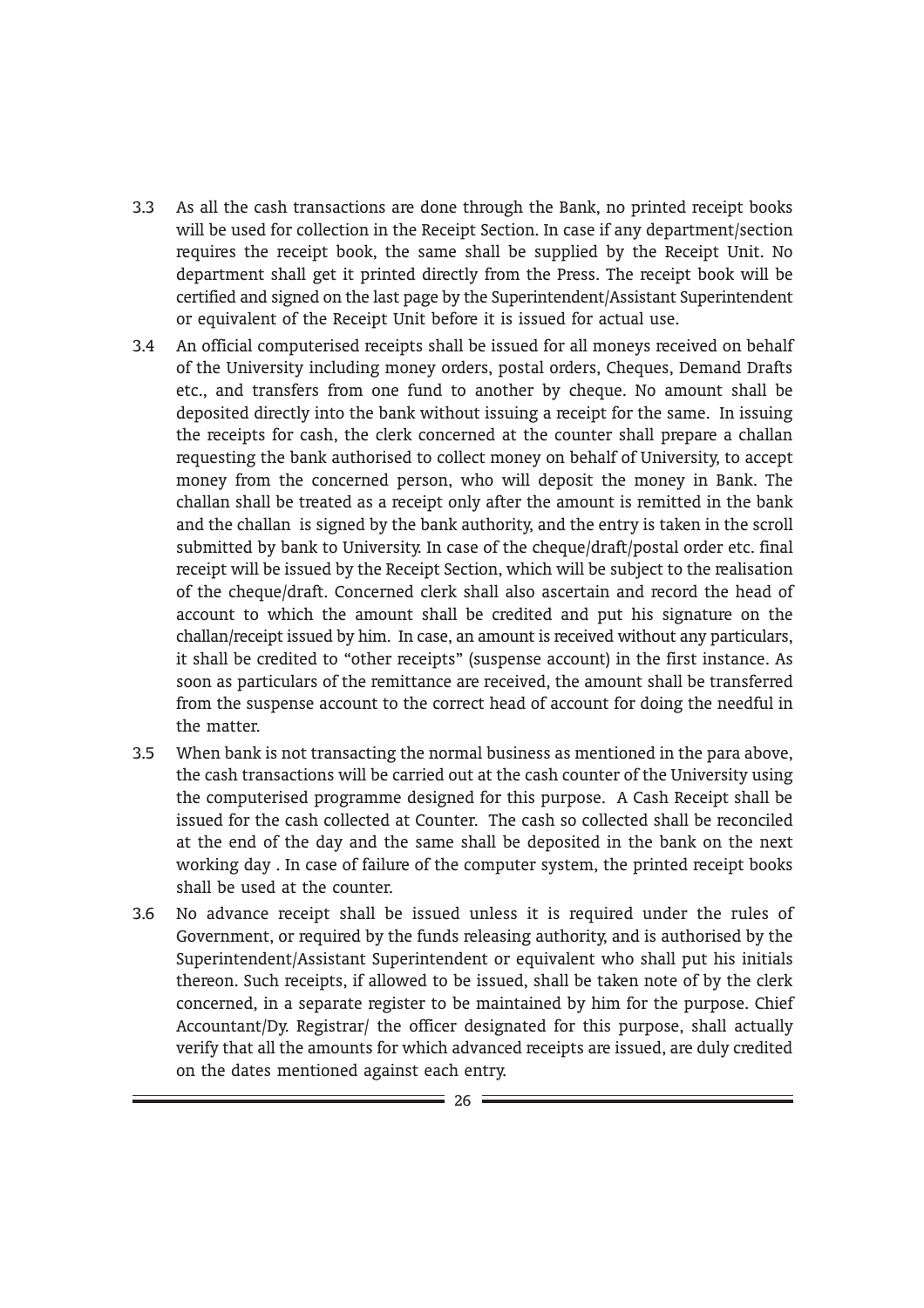- 3.7 At the end of each month, the classified collection register shall be closed and submitted to the Chief Accountant, by the Superintendent/Asst. Superintendent or equivalent after recording therein a certificate to the effect that he has verified that all the amounts shown therein were actually received and credited on the dates mentioned against them except those mentioned separately.
- 3.8 The Receiving Clerk shall in no circumstances keep any amount with him, whether cash/cheques/drafts/money order /cash warrant/I.P.O, etc. -at the close of the day. In case, for want of particulars or for any other valid reason, no receipt could be passed on the same day, such amount/DD/Cheque/IPO shall be handed over to the Superintendent/Assistant Superintendent or equivalent, at the close of the day. All the cheques/Demand Drafts and IPOs shall be deposited in the bank on the next working day.
- 3.9 All application forms received at the counter shall be entered in separate registers to be maintained for the purpose, quoting the receipt number/challan number under which the same are received. The applications will then be delivered to the units/sections concerned and their signature obtained in the said register. Separate registers shall be maintained in respect of (a) Applications for admission to various University examinations in the form already prescribed for the purpose, (b) Registration for the P.G. studies, (c) Convocation fees etc. A similar register shall also be maintained in respect of all kinds of fees for which the application forms are not received but only cheque/D.D. is received at the counter. In these cases, cheque/D.D. shall be deposited to receipt head "Other Receipt" and the candidate shall be reminded to submit the form. In case there is no response from the candidate within a reasonable time, the amount shall be refunded.
- 3.10 In the case of receipts in foreign currency, the amount shall initially be credited to the suspense account. A separate pay-in-slip shall invariably be used in respect of each receipt pertaining to the suspense account. The concerned papers shall be sent to the Assistant Registrar in charge. He shall note down the exact amount realised against the receipt in Suspense Register. The exact amount will then be transferred to the respective funds and the balance amount disposed of according to the instructions from the respective Departments. The counter clerk shall take note of all remittances received in foreign currencies in a separate register recording therein the name of the party, from whom received, the amount received, the amount realised and how disposed of.

## Remittances of Daily Collections

3.11 The Superintendent/Asstt. Superintendent shall ensure that the amount collected at counter is remitted to the bank on the next working day on which it is collected and a receipt for the same obtained from the counter of the Finance department.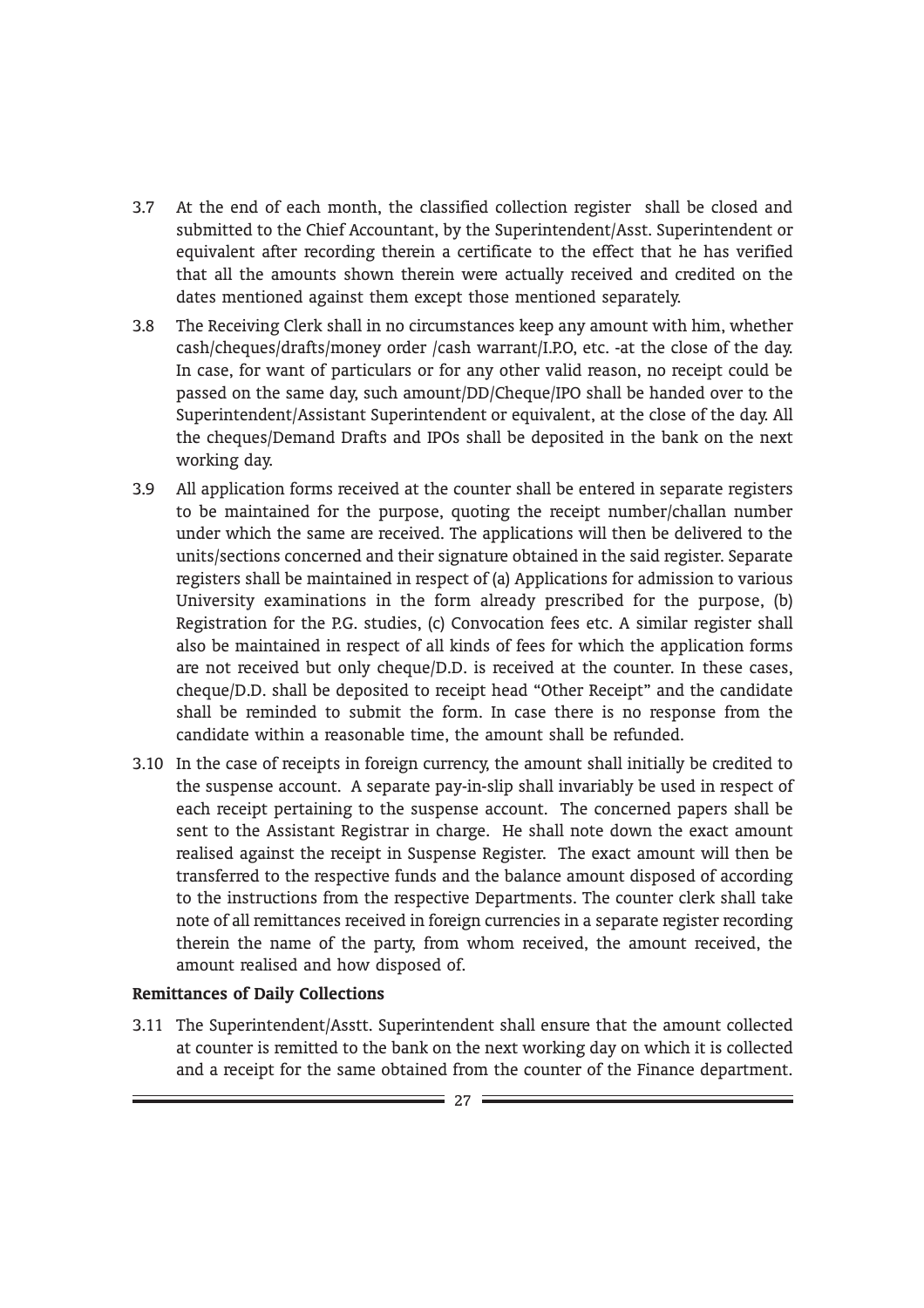The remittance shall be accompanied by the relevant receipt books and the Collection Register in which particulars regarding : receipt numbers issued, the amount collected and the budget head creditable shall be recorded. In case no receipt could be issued for any amount received by them, for want of particulars, such amount be separately handed over to be held in suspense, but under no circumstances shall the day's collections be allowed to be kept by the clerk/any other person concerned in the Units/ Sections/ Departments.

3.12 Where a separate bank account is opened to enable the Section/ Department/ Hostel to credit the amount immediately, the amount shall be deposited by the person concerned on the same day where possible or on the day following the day on which it is collected through a challan issued by the counter clerk and the collection register shall be reconciled with the finance department at the end of every month.

## Checking of Daily Collections

- 3.13 It shall be the duty of the Superintendent/Assistant Superintendent to check the collection register with the bank scroll and ensure that the total collection remitted is in agreement with the total number of receipts issued. He shall put his initials on the last page of the collection register in token of his having checked the same. In case where the amount is directly deposited in the bank by the Department the same shall be verified with reference to the bank scroll, and the fresh receipt shall be prepared for the purpose of the cash book transactions. In case of discrepancy or omission to deposit the amount regularly, the attention of the Department/ Section/Unit concerned shall be drawn immediately and its explanation called for. The matter shall also be reported to the FINANCE AND ACCOUNTS OFFICER.
- 3.14 The Superintendent/Assistant Superintendent shall call for all such receipt books which are issued by him but are not tendered by the section concerned for over a period of one month and ensure that all the receipts issued from the book are accounted for. All used receipt books shall be returned to Receipt Section.
- 3.15 The Superintendent/Assistant Superintendent shall ensure that all DDs/Cheques received on the previous day are deposited into the bank on the following day. A note of the bank acknowledgement shall be taken in the DD/Cheque deposit under the signature of the bank Cashier. Superintendent/Assistant Superintendent shall ensure that all the bank deposit forms are filed along with the receipts issued against those DDs/Cheques. He shall ensure that all the challans issued at the counter are deposited in the bank, and prepare a monthly report of the challan numbers which were not produced in the bank and submit the same to the Chief Accountant on the 5th of each month, through the Assistant Registrar.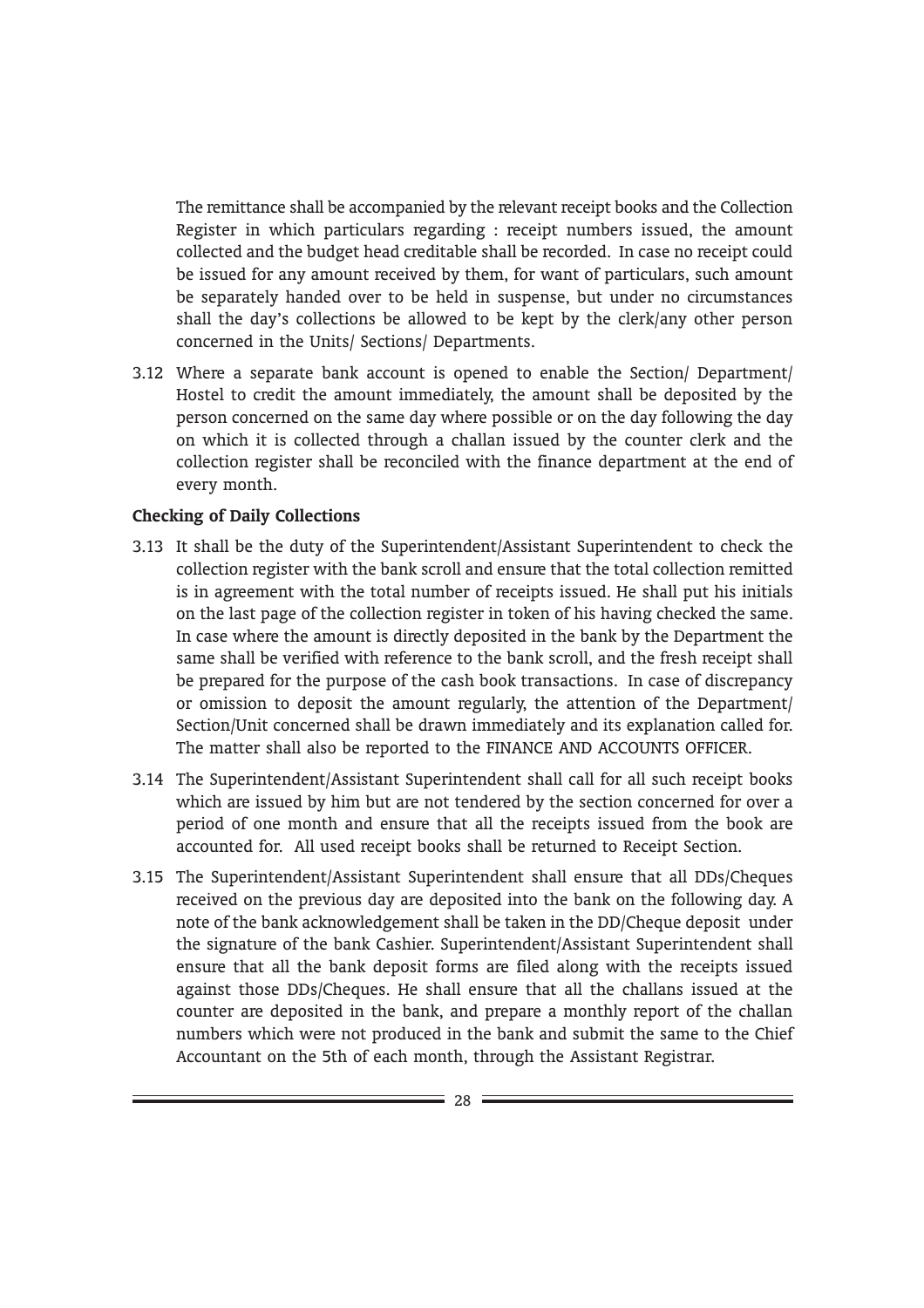- 3.16 Cheques and other instruments deposited into the bank but returned by the bank unrealised for one reason or the other will be noted by the Superintendent/Assistant Superintendent in a separate register and the same forwarded to the Department concerned for obtaining a fresh cheque/DD etc. from the party concerned. As soon as a fresh instrument is received, it shall be deposited into the bank and the words "Represented" noted on the relevant paying-in-slip. The register shall be reviewed every week and the amount still outstanding to be received/realised as at the end of that week noted on a fresh page. The register shall be submitted to the Assistant Registrar every week for his inspection and signature.
- 3.17 A register shall be maintained by the Receipt Section showing the details regarding day-to-day cash collection and its movement between the office and the different banks. The Superintendent shall furnish the Director of Insurance every month with a statement showing the total amount of cash carried from the University office to different Banks.

## 3.18 In addition to above mentioned register, Receipt Section is required to maintain following additional registers –

- (a) Cancelled Receipts (DD/IPO/Cheque)
- (b) Fee Structure list
- (c) Daily Receipt by Cash at Counter
- (d) Cash Deposit Report
- (e) Daily Statement showing the details of the amount received through Money Order
- (f) Pending Challan List
- (g) Consolidated External Fee collection
- (h) Detailed External Fee Collection

## 2) Payment Unit

- 3.19 The Superintendent will be In-charge of the Payment Unit and shall be responsible for the custody and accounting of cheque books and other valuables.
- 3.20 The cash and the cheques, blank cheque books, Investment Receipts, shall be kept in a safe secured by two locks. The key of one of the locks shall be kept with the concerned clerk and the other with the Superintendent/Assistant Superintendent. The safe shall never be opened unless both the custodians of the keys are present.
- 3.21 Duplicate keys of the safe shall be kept in a sealed cover and deposited in the Bank Safe Deposit vault. A duplicate key register shall be maintained by the Superintendent (Cheque) and once a year in each April, the keys deposited in the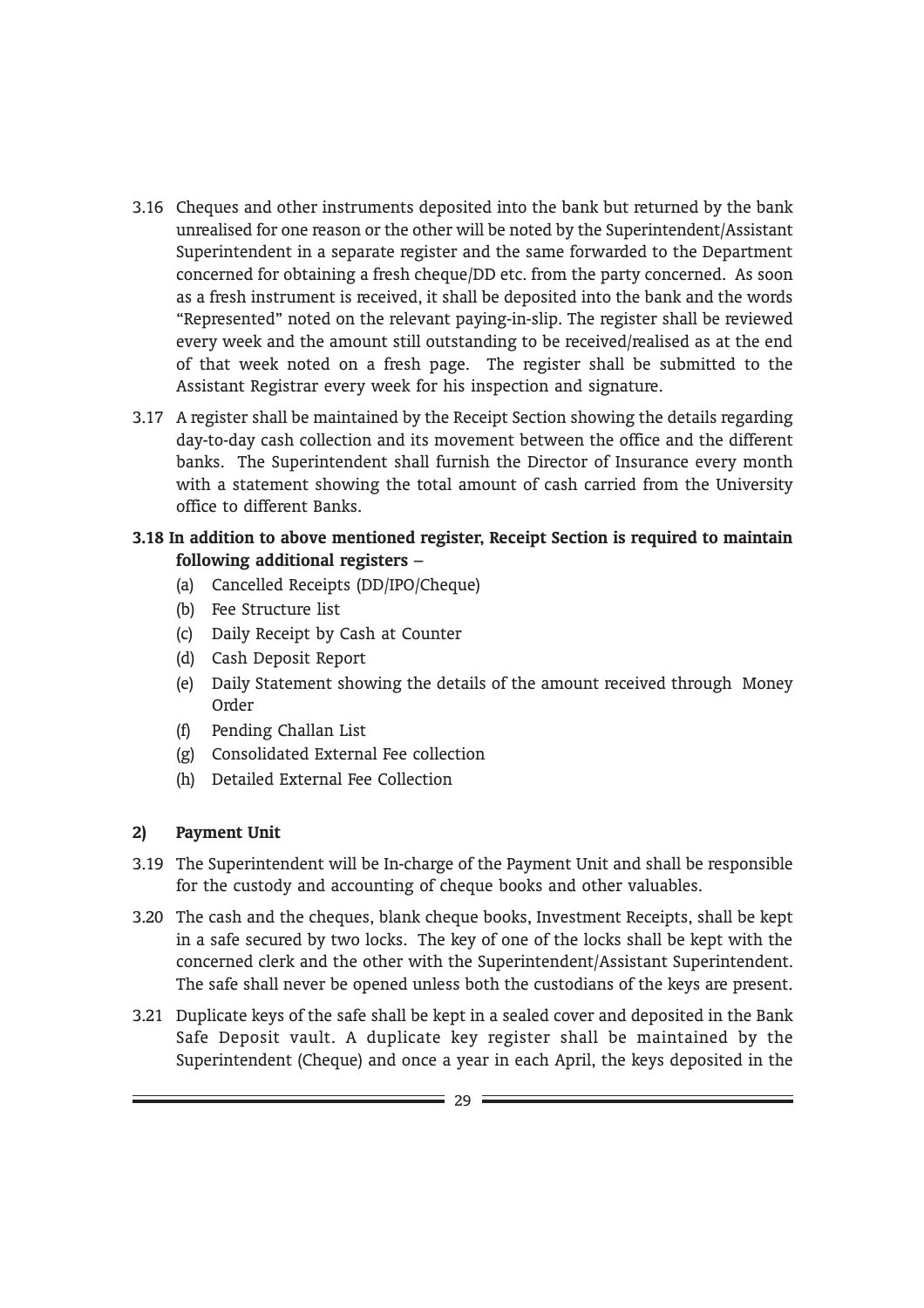bank shall be examined and taken for daily use and the keys which are being used shall be kept in a sealed cover and deposited in the bank. A note of this change shall be taken under the signature of Chief Accountant.

- 3.22 The Superintendent (Payment Unit) shall allot some drawers to concerned sections for the safe custody of the documents like insurance policies, agreements, investment receipts etc.. The keys of main doors shall be with the Superintendent and the clerk as mentioned in the above Para. The keys of the drawers shall be handed over to the concerned section to whom they are allotted. He shall not be responsible for the contents in the drawers.
- 3.23 The Superintendent/Assistant Superintendent shall ensure that all precautions are taken for the safety of the cash including the cash in transit and at the counter and shall be responsible for obtaining the insurance policies for cash in transit and also cash at counter, and keeping them current. He shall also suggest suitable amendments thereto as and when required. The measures to prevent embezzlements, thefts etc. during the movement of cash shall be scrupulously enforced.

A register shall be maintained by the Payment Unit showing the details regarding day-to-day withdrawal of cash for reimbursement and its movement between the office and the different banks.

- 3.24 With a view to ensuring that no blank cheque form falls into an unauthorised hand, the Superintendent/Asstt. Superintendent of Payment Unit shall maintain a 'Cheque Forms Control Register' in respect of all stock of blank cheque books lying in his possession. Before recording therein the closing stock of blank cheque forms as at the end of the day, he shall ensure that no cheque form is missing from any of the cheque books lying in his possession. The said Register shall be signed by the Superintendent/Asstt. Superintendent at the end of each day and shall be submitted for signature of the Asst. Registrar on the following day. A surprise check of the cheque books shall be carried out by the Asst. Registrar once in a fortnight.
- 3.25 All demands for printing of special type of cheque books with the words 'A/c Payee only' printed thereon shall be placed with concerned bank by the Superintendent/ Asstt. Superintendent through the Chief Accountant. All special type of cheque books shall remain in the custody of the Superintendent/Asstt. Superintendent. Before issuing the cheque books to the Clerk, the Superintendent/Asstt. Superintendent shall ensure that the total number of forms contained therein are recorded on the reverse of the last counterfoil of the said cheque book and their numbers noted in the 'Cheque Forms Control Register'. The signature of the Cashier shall also be recorded in the cheque book stock register.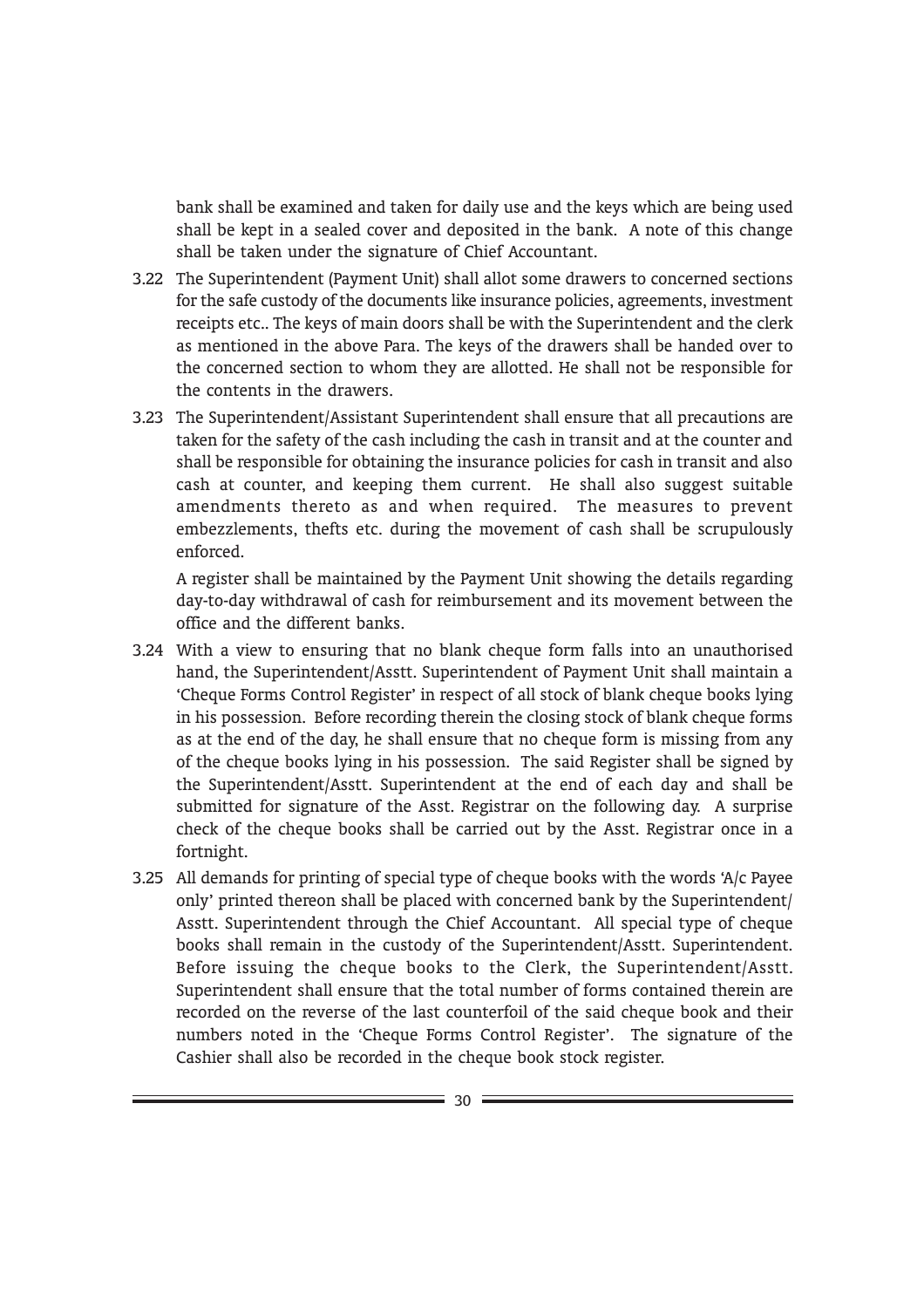- 3.26 Actual physical verification of stock of all the cheque books lying with the Superintendent/Asstt. Superintendent shall be carried out twice a year (in the last week of September and March) and a certificate recorded by him to that effect. The said register shall be submitted to the Chief Accountant for his signature.
- 3.27 Whenever any account is opened with a new bank, it shall be the duty of the Superintendent/Asstt. Superintendent and the Asstt. Registrar to ensure that standing instructions are issued to the said bank to the effect that no cheque book containing bearer forms is issued by it against the said account. To enable the office to encash order cheques drawn payable to 'self' the Superintendent/Asstt. Superintendent and the Asst. Registrar shall ensure that specimen signatures of some of the persons working in the Cash Unit who are usually sent to the bank for encashment are lodged with the banks so that no cheque could be encashed unless two specimen signatures are put on the cheque viz. one of the drawer and the other of the person who goes to the bank for encashment.
- 3.28 All the banks, having University accounts shall be communicated the names and specimen signatures of the officers empowered to sign. Any change in this regard shall also be communicated promptly.
- 3.29 The Superintendent/Asstt. Superintendent shall maintain a separate register wherein all cheques issued from the different funds and intended to be handed over shall be recorded. The said register shall be signed by the Chief Accountant daily. After the cheques are handed over, the signature of the person to whom the cheque is handed over shall invariably be obtained. In case any cheque is not handed over on the same day, the same shall be sent by post.
- 3.30 The Superintendent/Asstt. Superintendent shall ensure that all counterfoils together with the cheques signed or unsigned are returned to him before the close of the day. He shall be personally responsible for the safe custody of all cheques including the unused forms.

#### Drawal of Cheques

- 3.31 As soon as the claims are passed for payment by Bills Passing Unit, they will be sent to the Payment Unit which will put thereon the date of their receipt in the Section. The Superintendent will then arrange them in the following order and ensure that payment is made with utmost promptness: -
	- (a) Immediate Payments: Bills for service & other charges received, like telephone, electricity, L.I.C. Govt. Departments, bills for Internal Fund transfers and such other claims as may be marked by the authorities as Immediate Payments.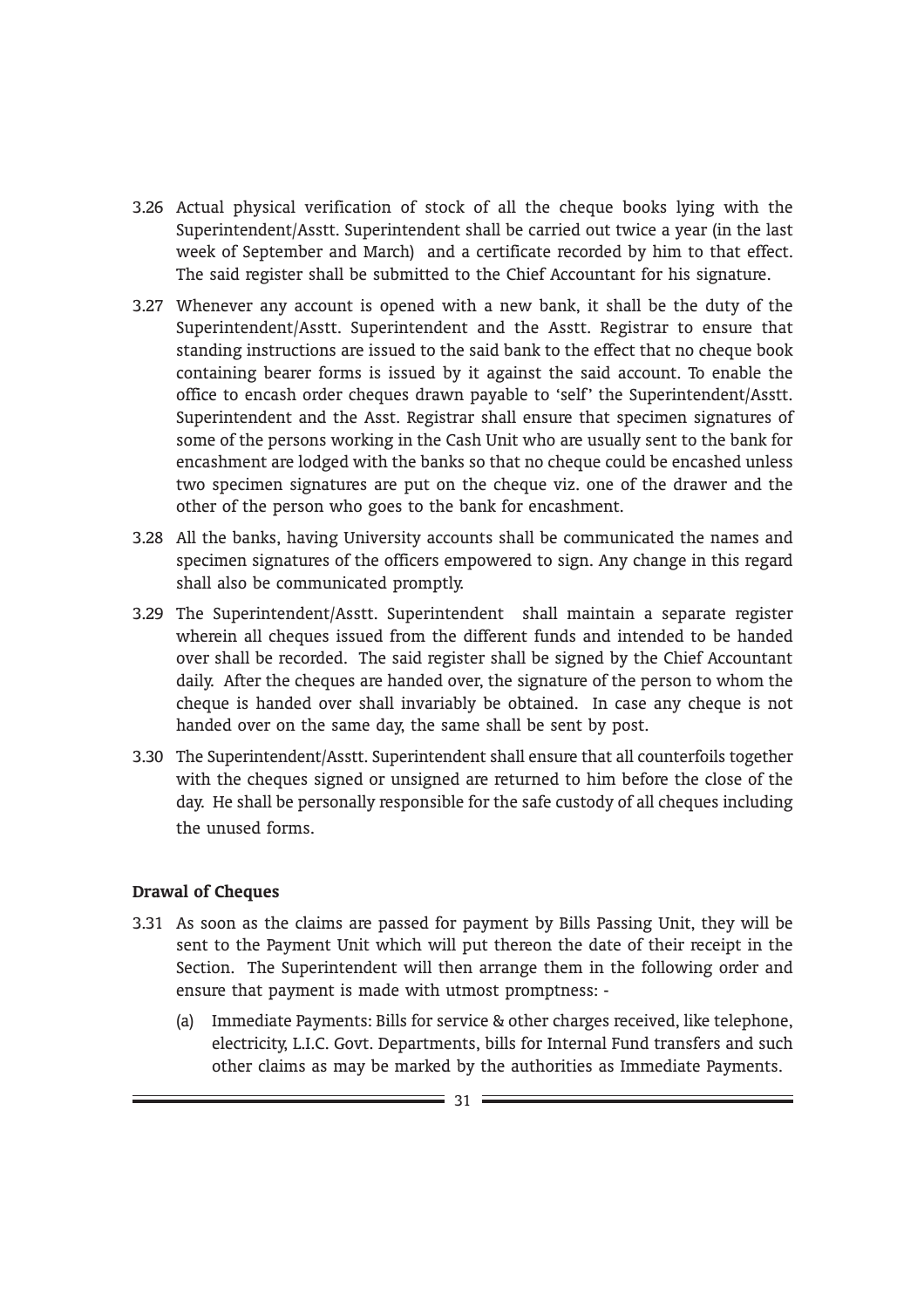- (b) Priority Payments : Bills for Advance, Provident Fund Loans and refunds, overtime payments and such other claims as may be marked by the authorities as priority payments.
- (c) All other bills shall be drawn in the order in which they are received in the Payment Unit.
- 3.32 All cheques shall as far as possible be typed through computer system, so as to avoid any attempt for alterations therein.
- 3.33 All Cheques will bear the inscription "Under Rs…. showing the nearest higher complete rupees for which the cheque is made payable. No abbreviations such as "Eleven Hundred" for "One Thousand One Hundred" shall be used.
- 3.34 All third party cheques shall be crossed and marked 'A/c. payee only'. Use of order cheque books shall be restricted to the cheques to be issued in favour of Govt. Colleges/ Institutions, Inter Fund transfer, Advances and drawal of cash. In all other cases, the cheques issued even from the order series shall be crossed and marked 'A/c payee only'.
- 3.35 While drawing the cheques, it shall be ensured:
	- (a) that the cheques are drawn from proper funds:
	- (b) that payment of two or more bills of the same party to be made from the same fund is drawn by one cheque:
	- (c) that all claims falling under one and the same head of account are grouped together and drawn in that order:
	- (d) that the payee's name is correctly spelt:
	- (e) that the amount payable in words and figures is correctly and identically written;
	- (f) that in typing/writing cheques utmost neatness is observed and over- typing/ over-writing is avoided in all cases;
	- (g) that the counterfoils of the cheques drawn are written clearly with all the particulars such as the name of the payee, the amount payable, the date, etc. In the case of General Fund they will also contain the classification (in brief) as appearing on the bill :
	- (h) that a note of the serial number of the cheque drawn is taken on the relevant bill, including that of the cancelled cheque, so that no serial number to be noted on the vouchers is missing. In case any serial number of the cheque is found to be missing the matter shall be reported to the Superintendent/ Chief Accountant immediately.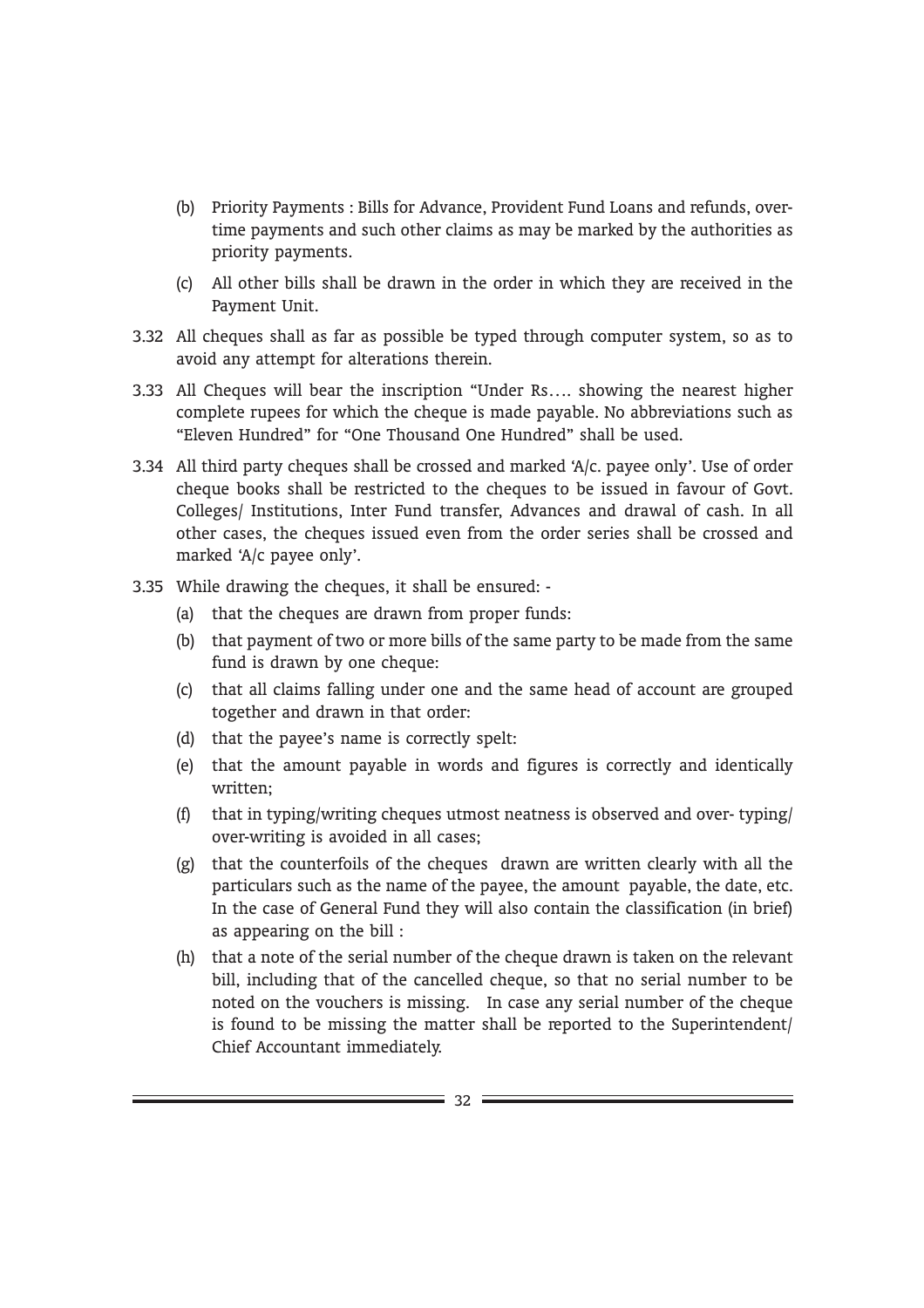- (i) that when one cheque is drawn for a number of bills, a summary of all such bills shall be given on the first bill and the cheque number noted on the voucher and all the other bills shall be stamped with a 'paid' seal.
- (j) that the bills after they are drawn shall be arranged serially and properly filed. In no case shall the loose vouchers be kept for more than a day after the cheques are drawn.
- 3.36 The Superintendent/Asst. Superintendent shall check in all respects the correct-ness of the cheque drawn and the same shall be read with and verified. All of the clerks who draw cheques will put their initials on the relevant counterfoils.

## Disposal of Cheques

- 3.37 The cheques when signed shall be disposed of as under :-
	- (a) Where the bills are already receipted in advance, the cheques shall be sent by post.
	- (b) Where the bills are not receipted in advance, intimation-cum-receipt letters shall be sent to the parties concerned and the cheques posted to them only on their returning the same duly signed by them. In all cases, the signature of the agent to whom the cheque is handed over against the payee's valid receipt shall invariably be taken.
	- c) If the payment is not collected within a month, the fact shall be brought to the notice of the Assistant Registrar who will, in consultation with higher authorities, direct the nature of further action to be taken in the matter.
	- (d) Cheques in payment of service charges like electricity, telephone, rental, ground rent, municipal taxes, insurance premium, deposits, inter-fund transfers, Govt. dues and refund of unspent grants etc., shall be disposed of immediately.
	- (e) Before the cheques are forwarded to the parties, the concerned Clerk shall ensure that every cheque bears the date and signature of the drawer and that it is accompanied by a covering slip which shall contain the full particulars of the payment and the address of the party. In case the address is incomplete, it will be his duty to obtain the complete address by referring to other records in the office. Each slip will bear his initials in token of his having checked all the details before the cheque is actually posted.
- 3.38 The Superintendent/Asstt. Superintendent (Cheques) shall ensure that the undelivered cheques or the unpaid bills lying with the counter clerk are reviewed every fortnight.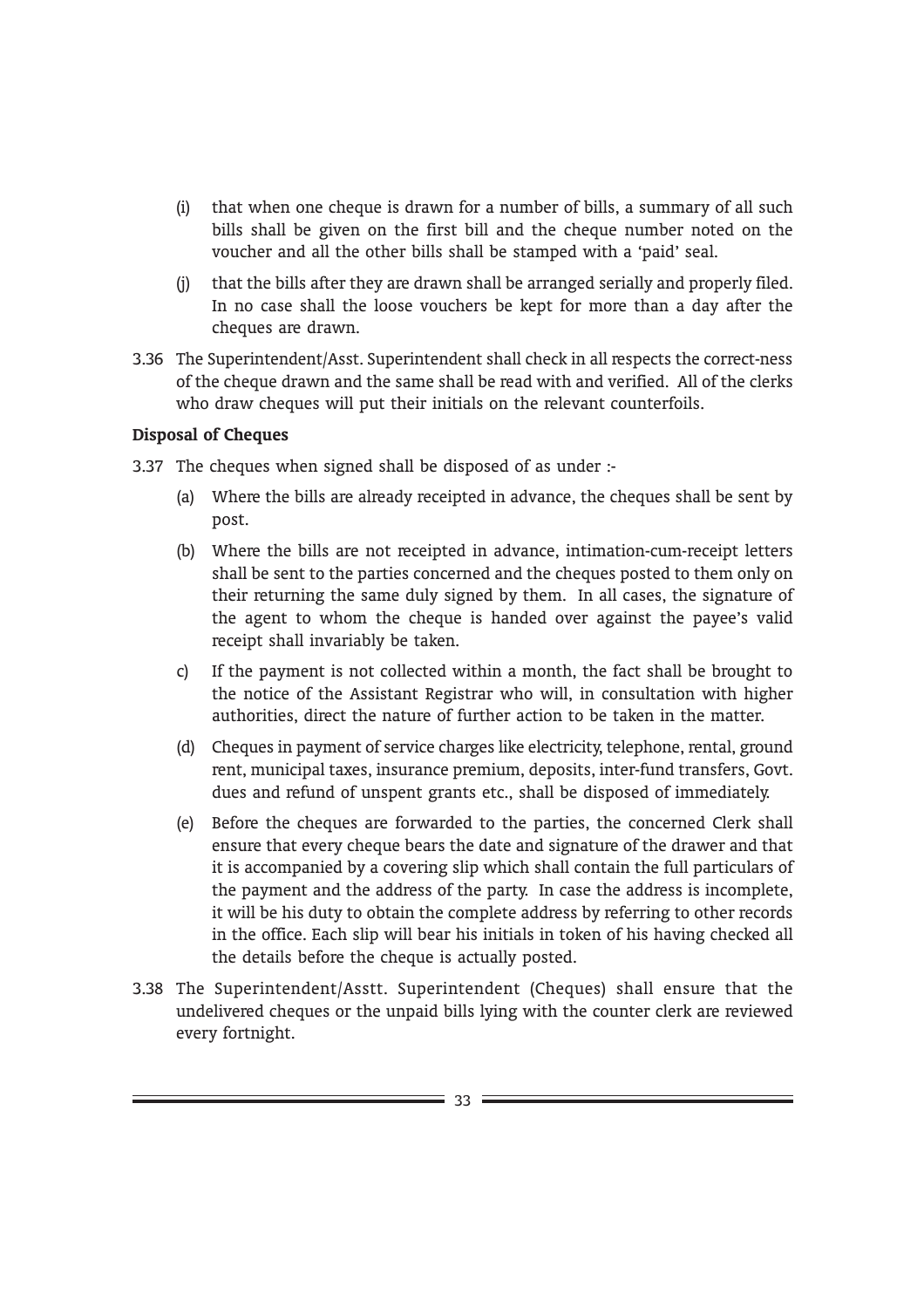#### Demand Drafts and Letters of Credit

3.39 A separate register each for the issue of demand drafts and opening of letters of credit shall be maintained by the Superintendent (Cheques) in the prescribed forms. At the end of each week, the Superintendent (Cheques) shall submit to the Asst. Registrar, a statement showing the demand drafts and the letters of credit outstanding to be issued/opened as on that date together with the nature of follow up action taken by him in the matter.

#### Payment of Money Orders

3.40 As far as possible no payment shall be made by Money Orders. In exceptional cases, where payments are to be made by money orders, a statement showing the particulars thereof shall be prepared. One copy of the statement shall be used for office record and the other one sent to the post office together with the cheque for the requisite amount.

#### Cash Payments

- 3.41 All the payments shall be made by cheques only. However, TA claims may be paid in cash. Remuneration for examination work and honorarium of all kinds shall be paid by crossed cheques as per Income Tax Rules. The Payment Clerk will receive vouchers for payments to be made in cash at the counter from the Superintendent (Payment Unit).
- 3.42 The vouchers when received shall be suitably arranged so as to facilitate tracing of any voucher immediately. The vouchers shall be arranged date-wise and fund-wise in different folios. In cases where the payments are not collected at the end of the day at counter, the vouchers shall be returned to Superintendent who will order the clerk for drawal of cheques against such vouchers on the next day.
- 3.43 The cashier shall be provided with an advance (imprest) for making payments at the counter. The payment shall be made under the supervision of the Superintendent (Payment Unit).
- 3.44 All cash payments pertaining to different funds shall be made initially from the said advance (imprest). The advance (imprest) account shall be maintained in the prescribed form. The fact that the payment is received in cash shall be prominently recorded by the payee on the receipt with date. All payments in cash shall invariably be made after identification of the payee.
- 3.45 All payments made out of Imprest shall be recorded chronologically in the Imprest account and analysed there. The Imprest amount shall be got replenished at frequent intervals and invariably at the end of the year by presenting a bill for recoupment. All sub-vouchers in support of the bill of recoupment shall accompany the bill in a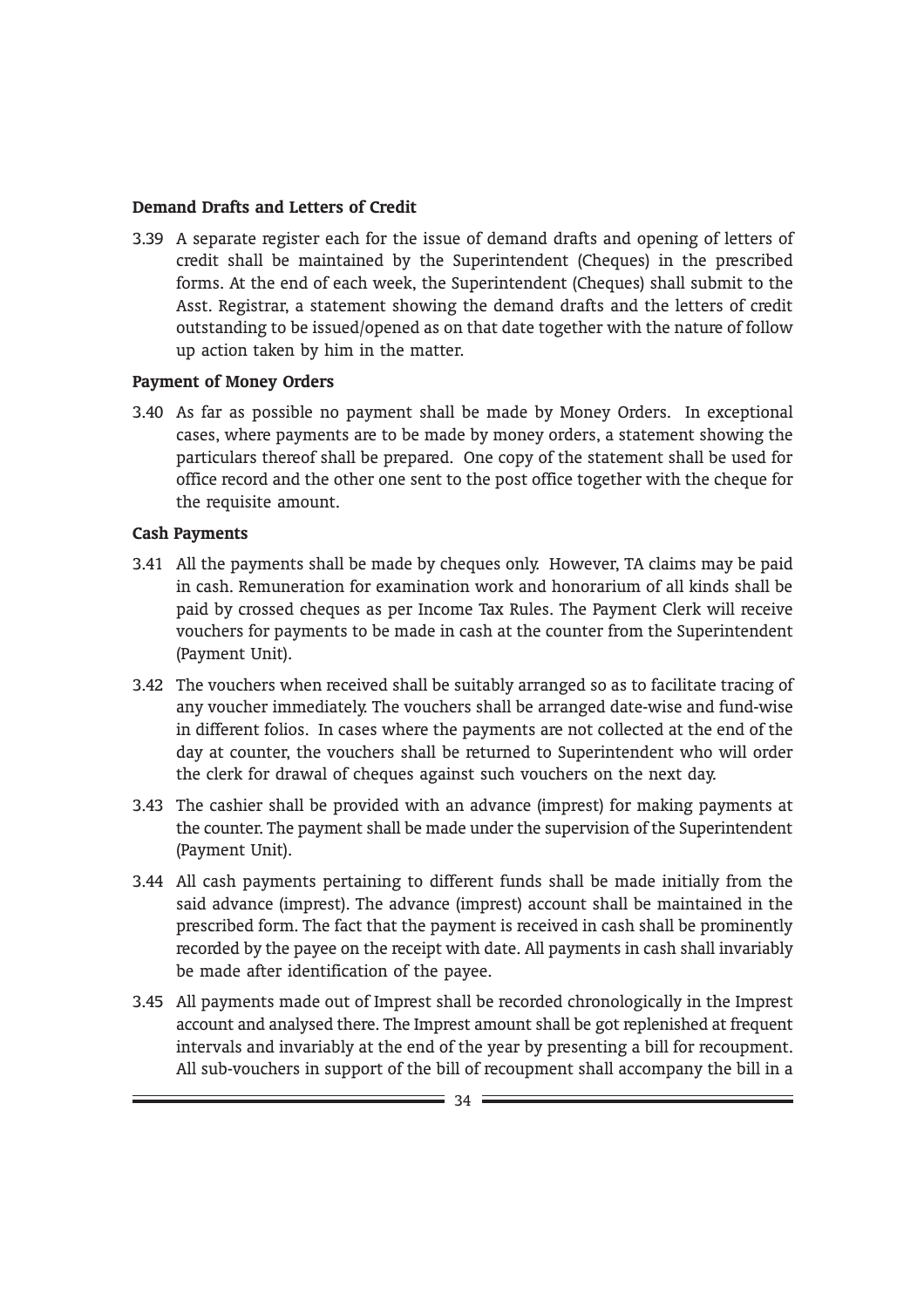chronological order and shall be stamped "Paid" to avoid double payment. The particulars of the number of vouchers and their head-wise total will be readily available from the system developed for this purpose and the total of the expenditure incurred under all heads of account shall agree. Last imprest account with a bill shall be sent to the Bills Passing Unit along with the bank challan for the amount of unspent balance deposited in the bank on or before the 31<sup>st</sup> March each year. At the commencement of the year a fresh Imprest advance shall be applied for and obtained.

- 3.46 After the Imprest Account is recouped, vouchers of the dates prior to the submission of accounts will not be accepted in the subsequent account. In the case of Cash Memos for amounts over Rs.5,000/- they shall bear a Stamped receipt. When wharfage has to be paid by the University due to late receipt by the Department, such amount may be paid out of Imprest Account. A certificate, however, shall be given by the Head of Department/Section that the wharfage paid would be/has been recovered from the supplier's bill. The order and bill number, the name of the supplier and the Budget head shall be written on the reverse of the Railway freight, Octroi and transport as those particulars are required to link the voucher with the bills for goods received. No payment of advance of any kind shall be made by the Head of Department/Section from Imprest Advance.
- 3.47 While making cash payments, the counter clerk shall ensure
	- (a) that the voucher is duly passed for payment,
	- (b) that the payee is either identified by him personally or his identity established by other means,
	- (c) that in case of payment to be made to a person authorised to receive payment, the person so authorised shall produce not only the payee's authority to receive the amount on his behalf but also the payee's receipt duly signed by him.
	- (d) that in all cases the receipt of the person to whom the payment is made is obtained even though he may be holding the payee's receipt,
	- (e) that any deduction noted on the vouchers are properly taken note of and duly adjusted;
	- (f) that where the payment is to be made on submission of the receipt issued by the office, such a receipt is obtained before making the payment,
	- (g) that a rubber stamp bearing the words paid and date is put on all paid vouchers which shall be securely preserved till they are handed over to the Internal Audit Section at the close of the day.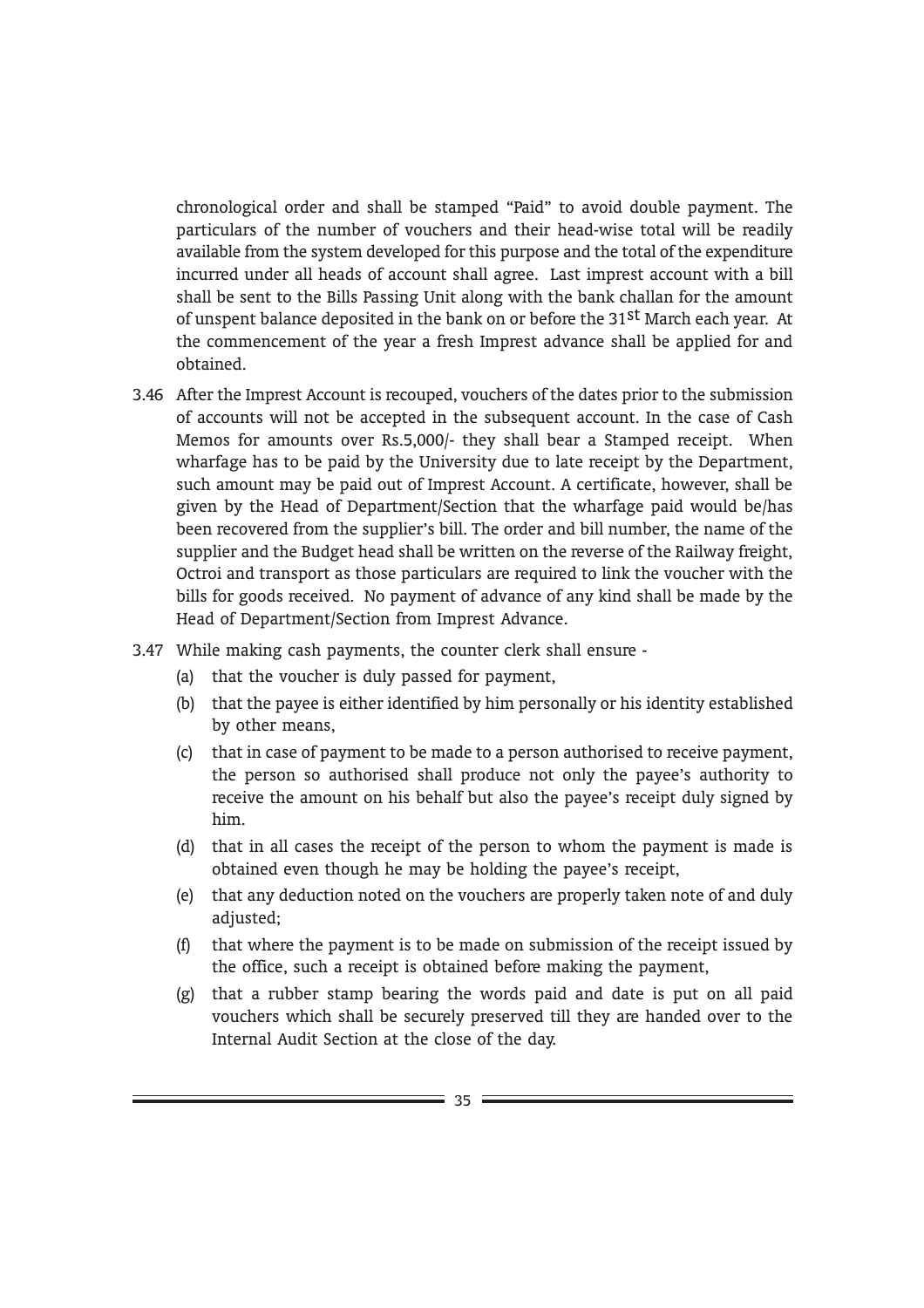- (h) that in the case of payments to blind candidates, an attestation of some known person is obtained and that in the case of payments to illiterate persons, their thumb impressions shall bear proper attestation/certification.
- (i) that whenever payments are made in cash, the party is requested to state in his own handwriting that the amount is received by him in cash with the date on which it is received. If the bills are, however, already receipted in advance but are paid in cash, the party shall be, requested to put his second signature (not on a revenue stamp) stating that the amount is received by him in cash together with the date on which it is received;
- (j) that the statements of payments made along with the vouchers in support thereof and cash tally register duly completed and signed by him is handed over to the Superintendent at the end of the day for checking;
- (k) that the cash balances as entered in the Cash Book are physically verified by him and in case any difference is found, the same shall be brought to the notice of the Superintendent on the same day;
- (l) that at the close of the day the cash box after verification of the cash balance therein is handed over to the Superintendent along with the key of the box.
- 3.48 The cashier shall be held responsible for any irregularity noticed in making the payment such as improper receipt of the payee, payment to a wrong person, over payment etc.

#### Payment of Government and Other Dues

- 3.49 The Superintendent of concerned billing units shall be responsible for ensuring that all amounts payable into the Government treasury like Income Tax, C.D.S., E.S.I.C's contribution, Insurance premia, amount deducted from the contractors bills etc. are paid within the time prescribed under the relevant Acts.
- 3.50 Receipts in respect of cash payments shall invariably be obtained at the time of payment on the bills themselves. In case receipt is obtained on a separate paper, the same shall be attached with the voucher immediately.
- 3.51 Receipts in respect of payments made by cheques shall be properly checked and scrutinized. They will then be attached on the relevant vouchers by a peon under the supervision of the clerk/Superintendent who will subsequently go through the voucher files and note down in a separate register the details of the receipts missing so as to enable him to take a follow up action. The register shall be submitted to the Asstt. Registrar every month.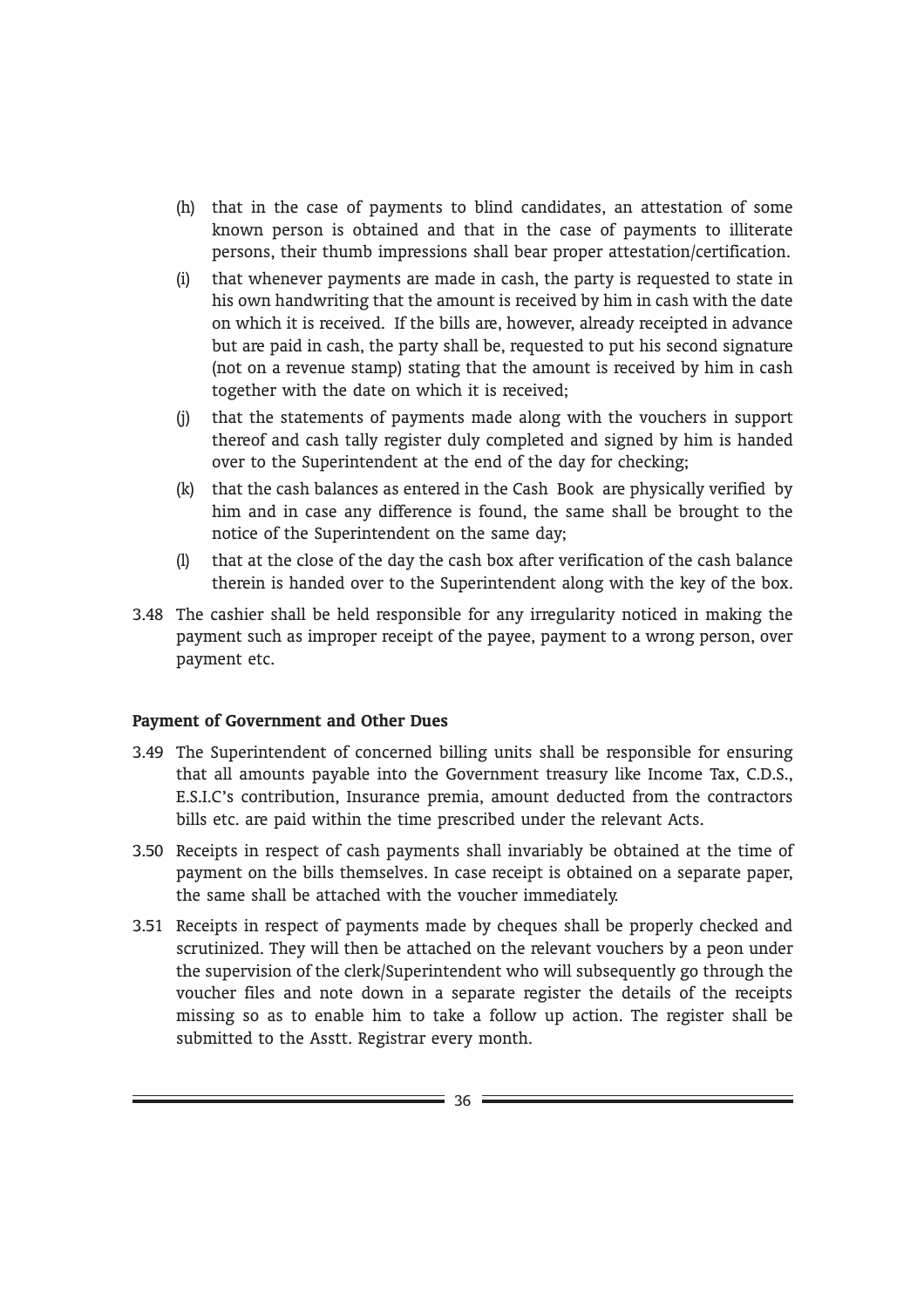3.52 Receipts in respect of salary payments shall be obtained on the acquittance roll itself. When the amount is paid to a person other than the payee, the payee's receipt together with the letter of authority and the agent's receipt shall be pasted in the roll against the payee's name. In case of payments made through bank accounts, the payee's stamped receipt shall also be obtained in addition to the acknowledgement received from the bank and pasted on the acquittance roll.

#### Pay and Allowances of Office Staff

3.53 The Superintendent shall arrange to deposit the cheques of pay and allowances of the office staff for crediting the amounts in the respective accounts on the due dates. When payment is made in cash, acquittance of the payees shall be obtained with a revenue stamp where the gross amount exceeds Rs.5000/-.

#### 3) Books of Accounts Unit ( Cash book Unit)

3.54 The Supdt./Asst. Superintendent will be In-charge of the Cashbook Section and shall be responsible for the custody and maintenance of all voucher files and the investment receipts. He shall be responsible for producing record to Statutory Auditors and Govt. Auditors and compliance thereof. He shall also prepare the utilisation certificates of the grants received under various projects/schemes. He shall also be responsible for preservation of all accounts records with the help of Record Keeper and Daftari.

#### Voucher Files

- 3.55 All vouchers shall be properly filed and remain in the charge of the Superintendent. He shall ensure that they are kept under proper lock and key.
- 3.56 The Cashbook will be maintained and shall be printed daily. It shall be bound together at the end of every month. Superintendent (Cashbook Section) shall be responsible for maintenance of Cashbook and other subsidiary registers namely Advance, Deposit , Investment.

#### Annual Accounts

3.57 A bank reconciliation statement shall be prepared for all the bank accounts. It shall be the responsibility of cashbook section to prepare Income and Expenditure Statement (Appendix -VI), Trial Balance and Balance Sheet (Appendix -V) before 30<sup>th</sup> June every year. For this purpose, a classified ledger account shall be maintained. Chief Accountant shall ensure that the work is completed before the due dates.

#### In addition, following registers are required to be maintained :-

(a) Cheque/DD/IPO, credited but not realised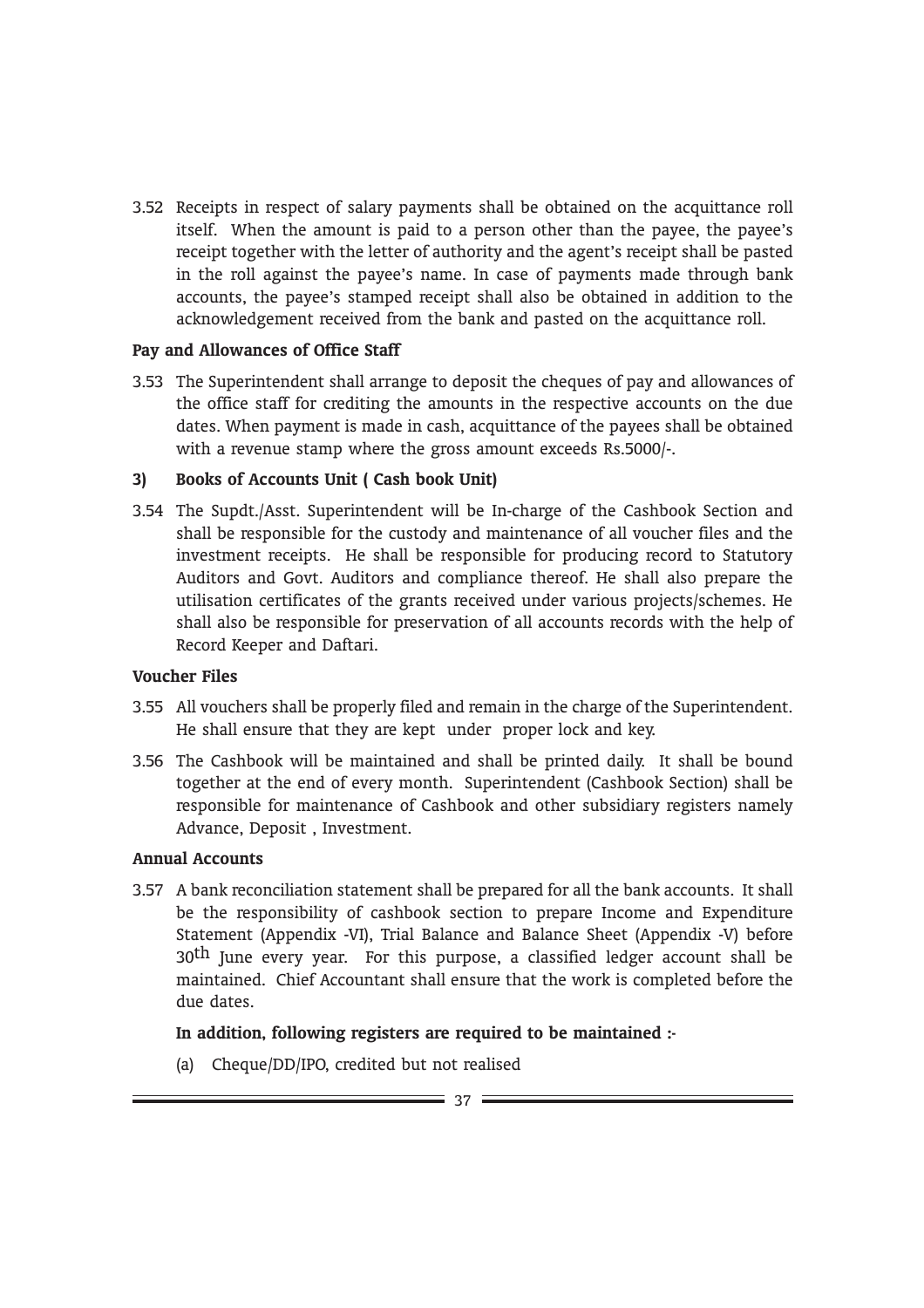- (b) Consolidated Receipt / Payment Account
- (c) Budget Head wise Receipt-Payment
- (d) Bank Transactions
- (e) Bank wise Receipt/Payment
- (f) Date wise Bank Abstract
- (g) Budget Group wise Consolidated Receipt
- (h) Budget Group wise Detailed Receipt
- (i) Budget GroupWise Consolidated Payment
- (j) Budget Group wise Detailed Payment
- (k) Cheque Issued but not encashed
- (l) Budget wise Daily Cash/Bank Receipt
- (m) Budget head wise bank Payment for the date
- (n) Department wise Receipt
- (o) Department wise Payment
- (p) Income Tax Deducted Report
- 3.58 (a) It is the duty of the Books of Accounts Unit to ensure that the Receipt and Payment figures are reconciled by all the Budget Controlling Officers. Any corrections pointed out during the reconciliation shall be rectified through Journal Vouchers. Journal vouchers shall be prepared by concerned billing units. The work of reconciliation shall be completed every two months.
	- (b) It shall be the duty of the Cashbook Section to carry out reconciliation of the bank accounts every month and submit the reconciliation report to Chief Accountant/Dy. Registrar.
- 3.59 It shall be the duty of the Superintendent to make available all the record for audit by Statutory Auditor and get it audited before 31st August.

Along with Statutory Auditors, necessary records shall be made available for audit by Accountant General and by any other authority as decided by Government.

3.60 The Superintendent shall obtain the replies from concerned section/department and consolidate Compliance Report of the audit objections raised by Statutory Auditors/ Accountant General/ Govt. Auditors with the help of Chief Accountant and submit the same to Finance & Accounts Officer who will finalise the replies and submit the same to Finance & Accounts Committee and Management Council before 15th October.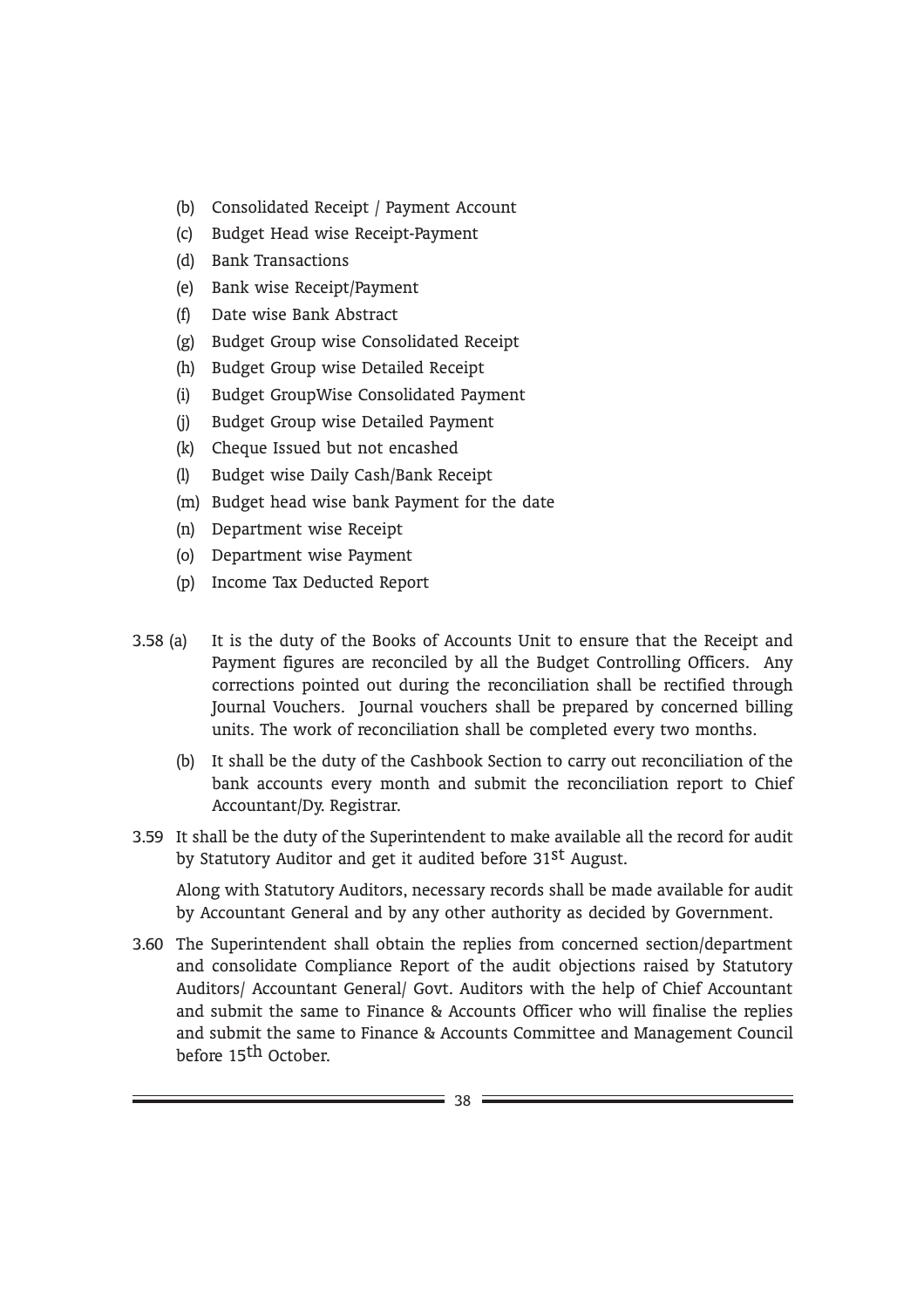#### 4) Pay Bills and Provident Fund Unit

- 3.61 The Superintendent/Asst. Superintendent shall be In-charge of the Pay Bills and Provident Fund Section and shall be responsible for timely preparation of monthly pay bills and disbursement of Provident Fund Advances/ Withdrawals.
- 3.62 It shall be the duty of Superintendent to see that all the additions and deletions, deductions, increments etc. communicated by Establishment Department are carried out in the monthly Pay Bill and send the Pay Bills for Bills Passing Unit on or before the fifth last working day of the month.
- 3.63 Pay Bill and Provident Fund Unit shall prepare monthly pay bills of daily wages employees as well as honorary teachers, chair professors, co-ordinators, honorarium to doctors, law advisors, C.H.B. teachers, wages of the students under 'Earn and Learn Scheme' and fellowships and send these bills on or before fifth last working day of the month.
- 3.64 Following supplementary bills shall be prepared by Pay Bill Section
	- 1. Leave Travel Concession Bills
	- 2. Leave Encashment Bills on retirement/resignation.
	- 3. 10% additional charges Bills
	- 4. Medical Reimbursement Bills
	- 5. Arrears Bills
- 3.65 The Superintendent (Pay Bills and Provident Fund Unit) shall ensure a Circular is issued in time to collect information regarding deduction of Income Tax and the information is collected before 30<sup>th</sup> April. He shall also ensure that the deductions of Income Tax are carried out as per the information given by the concerned employees in the prescribed format.
- 3.66 He shall ensure that all the applications requesting provident fund advances/ withdrawals are scrutinised and submitted to Education Dept. within a stipulated time. The Superintendent shall be responsible to prepare the bill to disburse Provident Fund amounts of Advances/Withdrawals received from Education Department without any further delay.
- 3.67 The Superintendent shall be responsible for the following periodicals reports :-
	- 1. I  $I^{st}$  Income Tax Quarterly Report – Before 15<sup>th</sup> July.
	- 2. II<sup>nd</sup> Income Tax Quarterly Report Before 15<sup>th</sup> October
	- 3. III<sup>rd</sup> Income Tax Quarterly Report Before 15<sup>th</sup> January
	- 4. IV<sup>th</sup> Income Tax Quarterly Report Before 30<sup>th</sup> April
	- 5. Issue of Income Tax Form No.16 to concerned employees Before 30<sup>th</sup> April.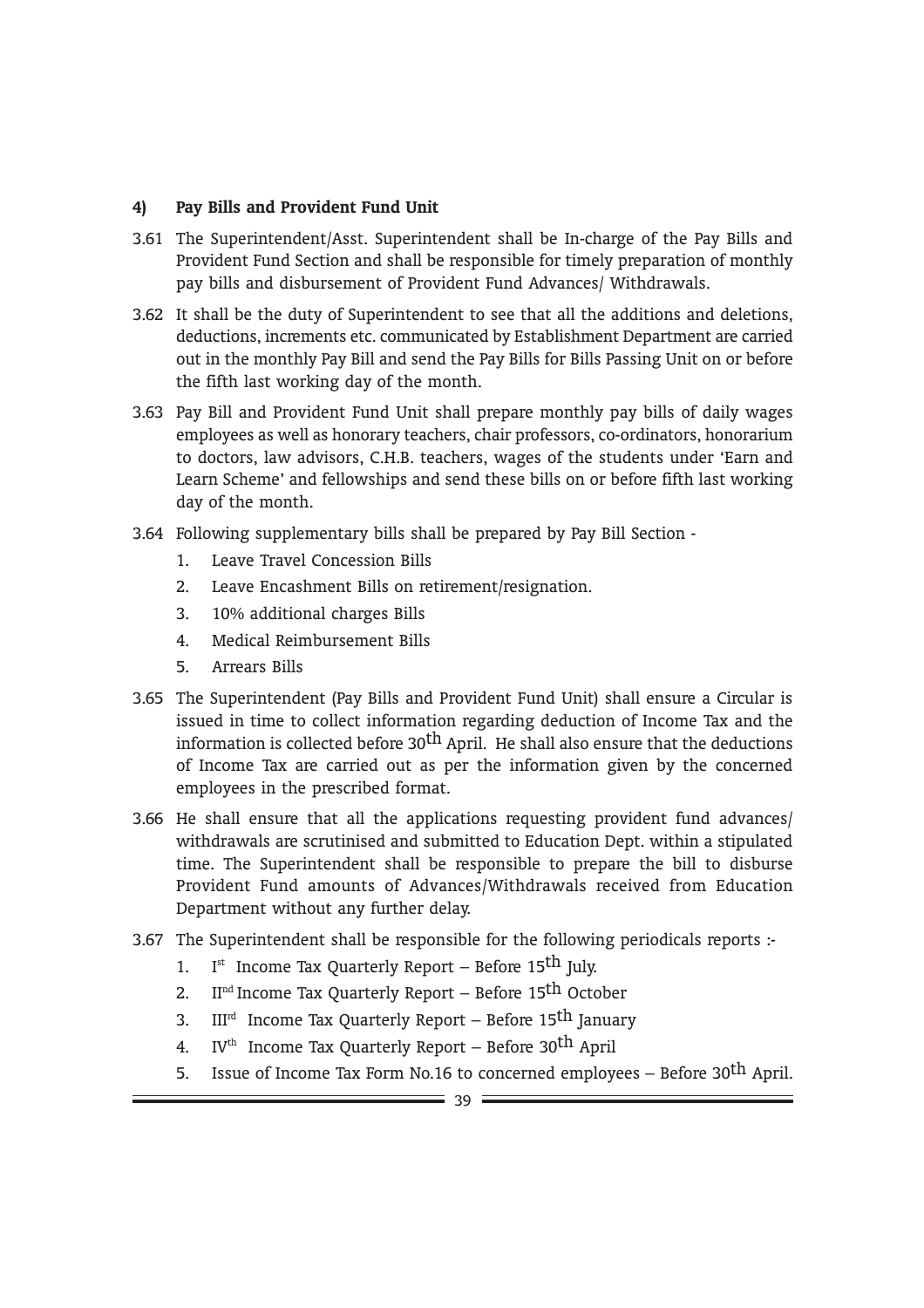#### 5) Examination Bills Unit

- 3.68 The Superintendent/Asst. Superintendent shall be In-charge of the Examination Bills unit and shall responsible for timely preparation of advance bills and advance recoupment bills pertaining to Examination Department.
- 3.69 Following works are undertaken in this Units
	- (a) to scrutinize the claims of honorarium received from (i) examiners (ii) referees conducting viva for Ph.D., M. Phil (iii) paper setters.
	- (b) to scrutinize and prepare vouchers for payment of advances to examination centres and colleges and CAP Centres and employees attending confidential examination work.
	- (c) to scrutinize and prepare advance adjustment bills.
- 3.70 Exam Bill Section shall maintain a register for the advances paid for examination work.
- 3.71 All the claims/bills received in the unit shall be entered in the Bill Inward Register and distributed amongst the clerks working in this section. In no case a claim received in the unit shall be pending unattended for more than seven days. A voucher shall be prepared and submitted to Bills Passing Unit.
- 3.72 Necessary preliminary checks like budget provision, administrative approval, arithmetical accuracy shall be applied by the clerks and a voucher shall be signed by the concerned clerk and the Superintendent.

#### 6) Works and General Bills Unit

3.73 The Superintendent/Asst. Superintendent shall be In-charge of the General and Works Bills Section and shall be responsible to scrutinize the claims and prepare vouchers of following departments-

| (i)   | Engineering    | (ii)    | General Administration | (iii)             | BCUD        |
|-------|----------------|---------|------------------------|-------------------|-------------|
| (iv)  | Finance        | (v)     | Examination            | (v <sub>i</sub> ) | Guest House |
| (vii) | Hostels        |         | (viii) Student Welfare | (ix)              | <b>NSS</b>  |
| (x)   | Internet       | $(x_i)$ | Computer Centre        | (xii)             | Garden      |
|       | (xiii) Vehicle |         | (xiv) Health Centre    | (xv)              | Sanitary    |
|       | (xvi) Press    |         |                        |                   |             |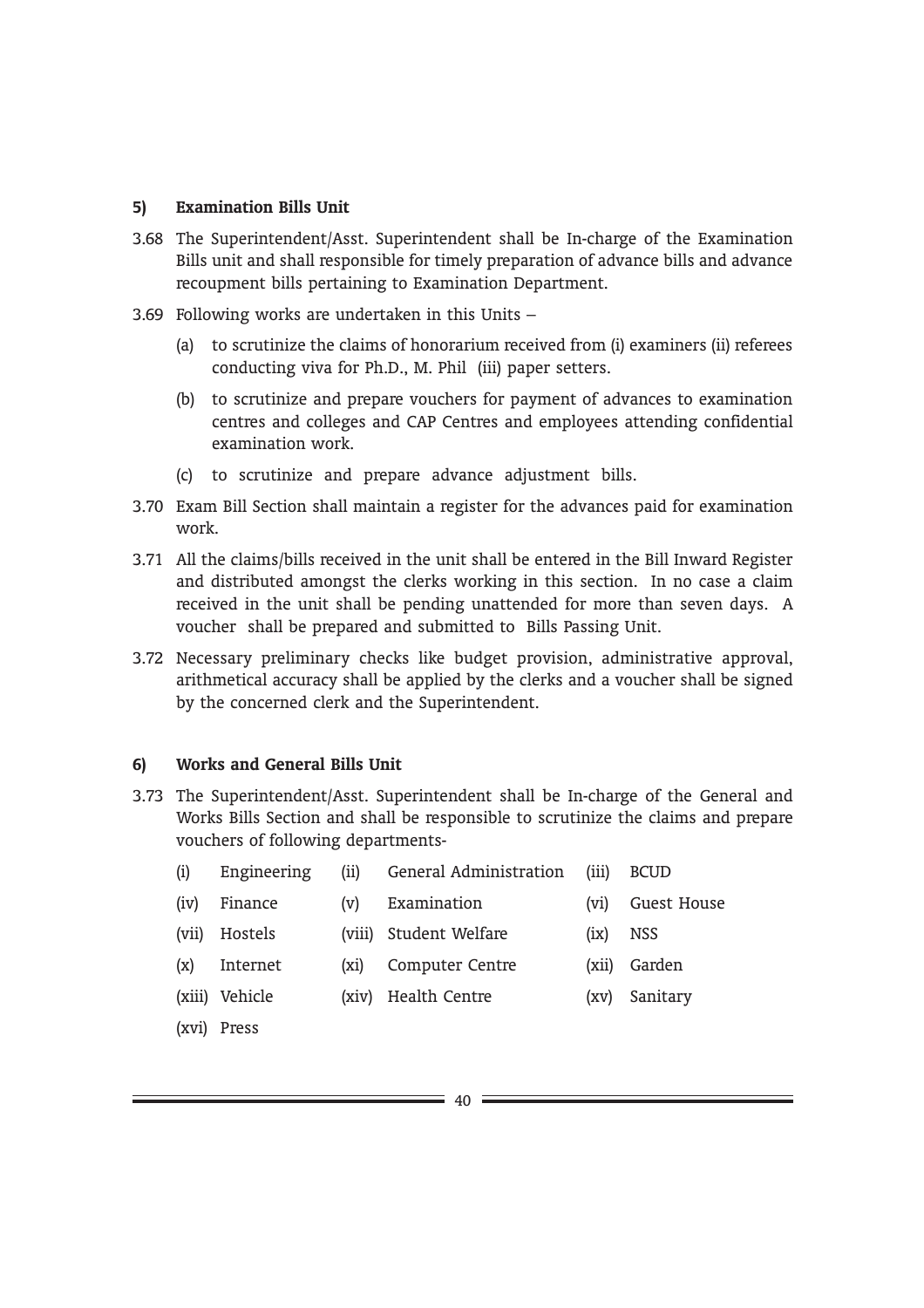- 3.74 All the claims/bills received in the section shall be entered in the Bill Inward Register and distributed amongst the clerks working in this section. In no case a claim shall be pending unattended for more than seven days. A voucher shall be prepared and submitted to Internal Audit Section. The Bill Inward Register shall be numbered and certified by the Unit Incharge.
- 3.75 Necessary preliminary checks like budget provision, administrative approval and arithmetical accuracy shall be applied by the clerks and a voucher shall be signed by the concerned clerk and the Superintendent.
- 3.76 The Superintendent shall ensure that the certificates of various deductions like Income Tax, Surcharge, Education Cess, VAT etc. are issued in time to concerned parties.
- 3.77 He shall also ensure that prescribed Returns for deductions of Income Tax and VAT etc. are submitted in time to Income Tax and concerned Govt. Department.
- 3.78 Deposit refund claims of hostel, library, laboratory and refund of educational fees shall be scrupulously scrutinized so as to avoid overpayment /double payment.
- 3.79 It shall be the responsibility of General and Works Bills Section to consolidate information regarding insurance of University Property including building, equipments & machinery and timely payment of insurance subscription to concerned Insurance Company / Director of Insurance, Govt. of Maharashtra.
- 3.80 The Superintendent shall ensure that all the advances paid to employees, contractors and others are properly recorded in the Advance Register and he shall ensure that all the advances are adjusted within a stipulated time.

#### 7) Academic Departments / Schools Bills Unit

- 3.81 The Superintendent / Asst. Superintendent shall be In-charge of the Academic Departments/Schools Bills Unit and shall be responsible to scrutinize the claims and prepare vouchers of all Academic departments, Funding Agencies, existing Chairs and the chairs established from time to time.
- 3.82 All the claims/bills received in the section shall be entered in the Bill Inward Register and distributed amongst the clerks working in this unit. In no case a claim shall be pending unattended for more than seven days. A voucher shall be prepared and submitted to Bills Passing Unit.
- 3.83 Necessary preliminary checks like budget provision, administrative approval and arithmetical accuracy shall be applied by the clerks and a voucher shall be signed by the concerned clerk and the Superintendent.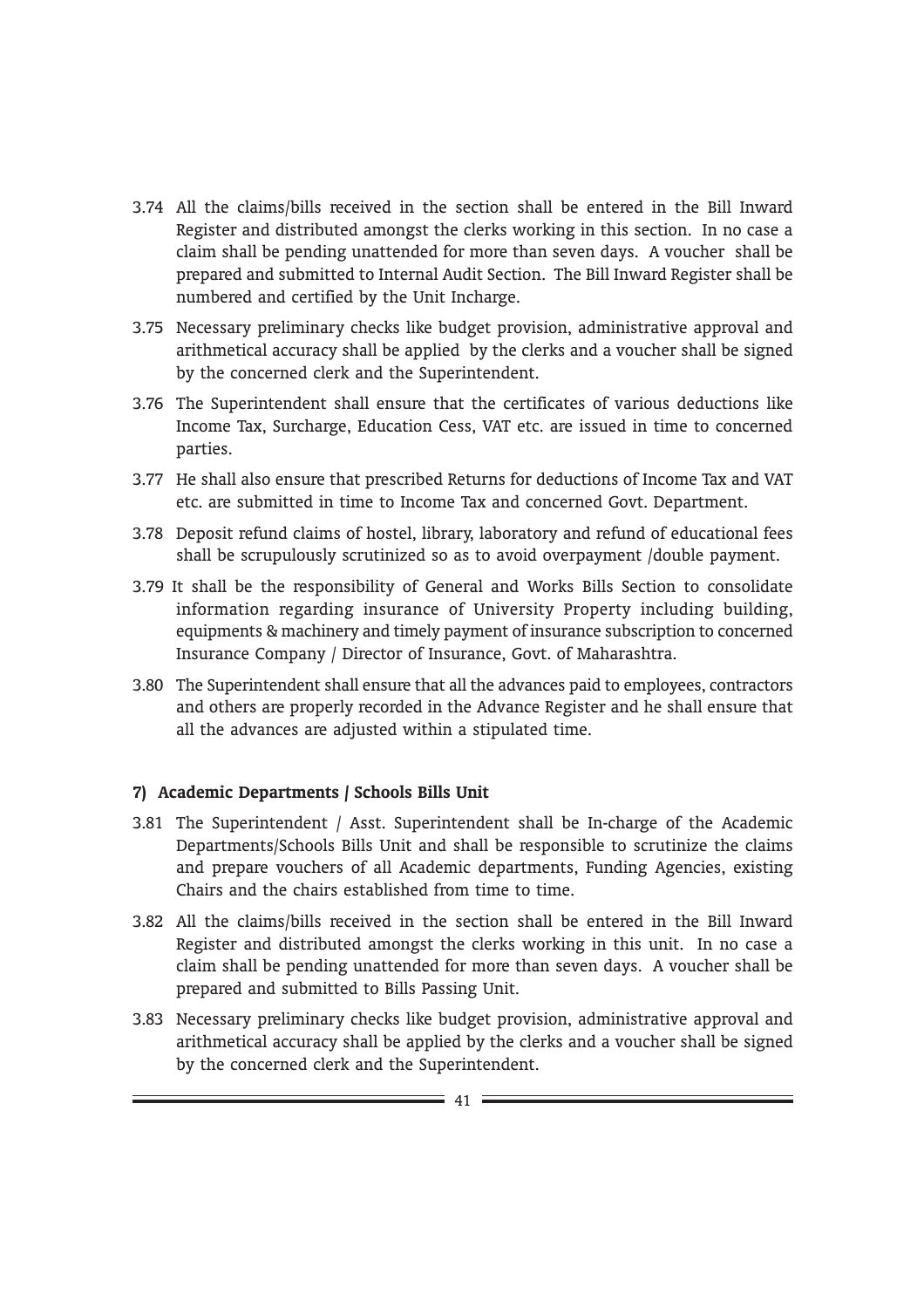- 3.84 The Superintendent shall ensure necessary check of all deductions at source like Income Tax, Surcharge, Education Cess, VAT, Security Deposits etc. is carried out from the bill.
- 3.85 Refund of examination and other fees pertaining to above departments shall be scrupulously scrutinized so as to avoid overpayment /double payment.
- 3.86 The Superintendent shall ensure that all the advances paid to employees of above departments and others are properly recorded in the Advance Register and he shall ensure that all the advances are adjusted within a stipulated time.
- 3.87 Proposals for administrative approvals of all the above departments shall be routed through Academic Departments/Schools Bills Unit.
- 3.88 The working of Multi disciplinary committee which recommends excise and custom duty exemption certificate, shall be maintained by the Academic Departments/ Schools Bills Unit.
- 3.89 Issue of Central Excise Duty and Custom Duty Exemption certificates shall be done in this section.

## 8) T.A.D.A. Bills Unit

- 3.90 The Superintendent/Asst. Superintendent shall be In-charge of the T.A.D.A. Bills Unit and shall be responsible to scrutinize and passing of all travelling allowance claims.
- 3.91 All the travelling claims received from Exam Bills Unit, Works & General Bills Unit, Academic Departments/Schools Bills Unit and other units shall be recorded in the Bill Inward Register. The Superintendent will distribute the bills amongst the clerks working in this unit for Bills Passing.
- 3.92 In no case a claim shall be pending unattended for more than seven days.
- 3.93 Internal audit of the Travelling Allowance Bill shall include administrative approval, D.A. calculation, budget provision, proper sanction for travel by car and such other rules prescribed by University Authority from time to time. Passed Bill shall be signed by the officer mentioned in Appendix II. The Bills so signed shall then be sent to Payment Unit for further action.

#### 9) Bills Passing Unit

3.94 The Supdt./Asst. Superintendent shall be In-charge of the Bills Passing Unit and shall be responsible to scrutinize and passing of all the vouchers received from Exam Bills, Academic Departments/Schools Bills Units, Pay Bills and Provident Fund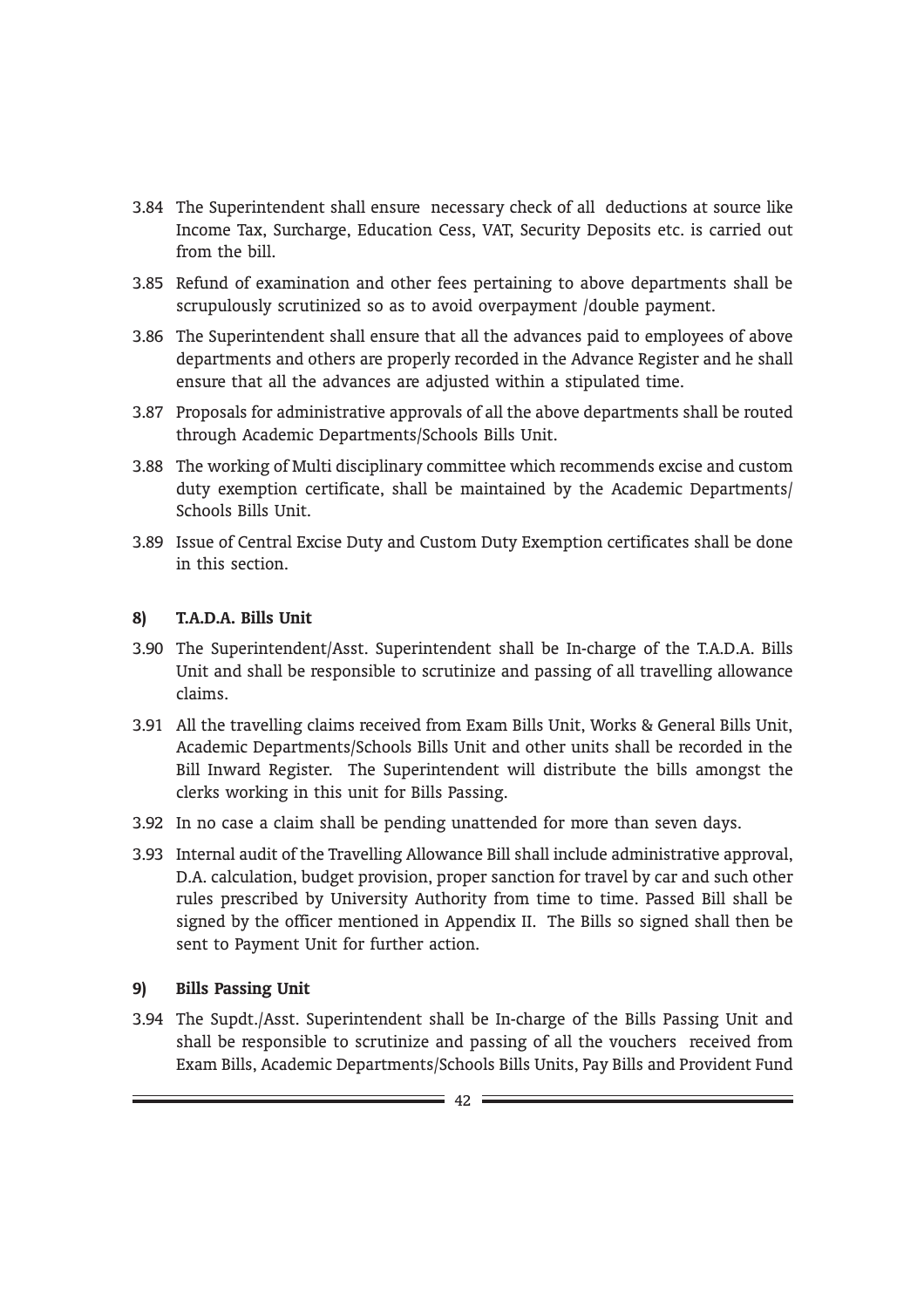Unit, Works & General Bills, Purchase & Store, Books of Accounts, Cheque and Budget Unit.

- 3.95 All the vouchers received for Internal Audit shall be recorded in the Bill Inward Register. The Superintendent shall distribute the bills amongst the clerks working in this Section for internal audit. In no case a claim shall be pending unattended for more than seven days.
- 3.96 Internal audit of the vouchers shall include administrative approval (proper sanction of the competent authority), budget provision, purchase procedure and such other checks as prescribed by University Authority from time to time. Passed Vouchers shall be signed by the officer mentioned in Appendix II. The Vouchers so signed shall then be sent to Payment Unit / Books of Accounts Unit for further action.
- 3.97 The clerks in the Bills Passing Unit shall apply basic accounting principles as mentioned in this Account Code.

#### 10) Budget Unit

- 3.98 The Superintendent/Asst. Superintendent shall be In-charge of the Budget Unit.
- 3.99 The employees in Budget Unit shall follow the instructions given in Chapter II (Budget) of this Account Code.
- 3.100 The Budget Unit shall be responsible to maintain record of the Finance and Accounts Committee Meetings.

#### 11) Purchase and Stores Unit

- 3.101 The Superintendent/Asst. Superintendent shall be In-charge of the Purchase & Store Unit and shall be responsible for the purchases as per the demand of the various departments/ Units of the University.
- 3.102 The procedure for the purchases through Purchase & Store unit is given in Chapter No. IV of this Account Code(Stores). The Superintendent/ Asst. Superintendent shall be responsible to maintain computerised formats as prescribed from time to time.
- 3.103 Necessary preliminary checks like budget provision, administrative approval, arithmetical accuracy shall be applied and a voucher shall be signed by the concerned clerk and the Superintendent and shall be submitted to Bills Passing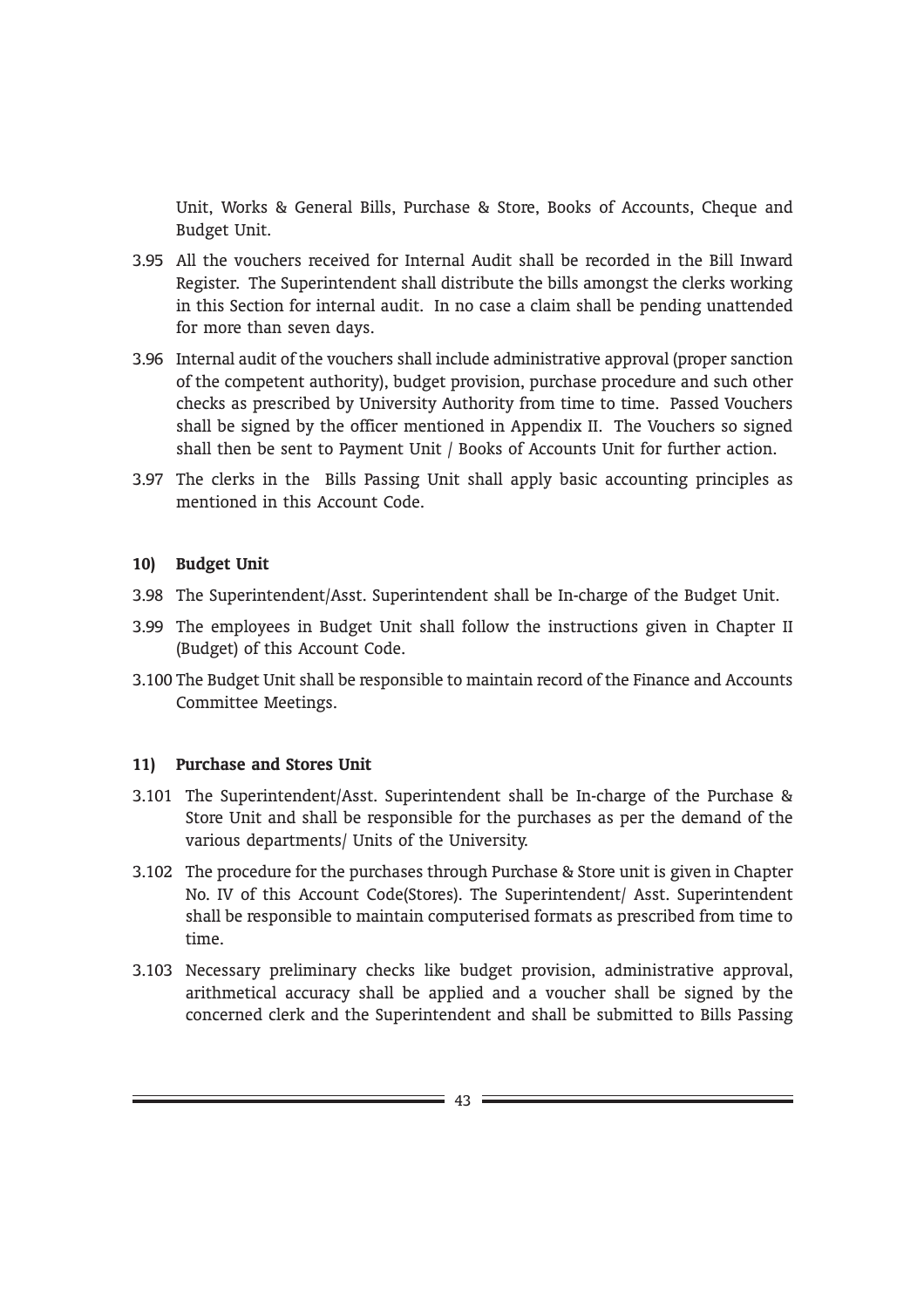Unit for passing the claims. In no case a claim received in this Unit shall be kept unattended for more than seven days.

3.104 It shall be responsibility of Purchase & Store unit to maintain record of the Purchase Committee, Sales Committee, Furniture Committee Meetings.

#### 12) Internal Audit Unit

- 3.105 The Superintendent/Asst. Superintendent shall be In-charge of the Internal Audit Unit and shall be responsible for physical verification of the assets of the University and test audit of post payment.
- 3.106 Post payment audit includes Audit of Receipts pertaining to Hostel, Guest House, Students Fees, Affiliation Fees, Sports Fees, Examination Fees, Eligibility Fees, Register of Works, Assessment of various fees receivable from colleges.
- 3.107 The Superintendent/Asst. Superintendent shall apply the checks for the physical stock verification as prescribed by the University Authority from time to time.
- 3.108 Physical Stock and Assets Verification shall be conducted as per the annual programme approved by Finance & Accounts Officer. Department wise issue report (through computer system) shall be obtained from stores section before the verification work is to be undertaken.
- 3.109 The Superintendent shall ensure that the physical verification reports are prepared for all the sections, departments of the University and a consolidated report there under shall be submitted to Finance & Accounts Officer for onward submission to University Authorities.
- 3.110 All the proposals for Write-off shall be consolidated and submitted to Write-off Sub-committee and Write-off Committee.
- 3.111 The working of the Write-off Committees shall be regulated by University authorities from time to time.

# rrr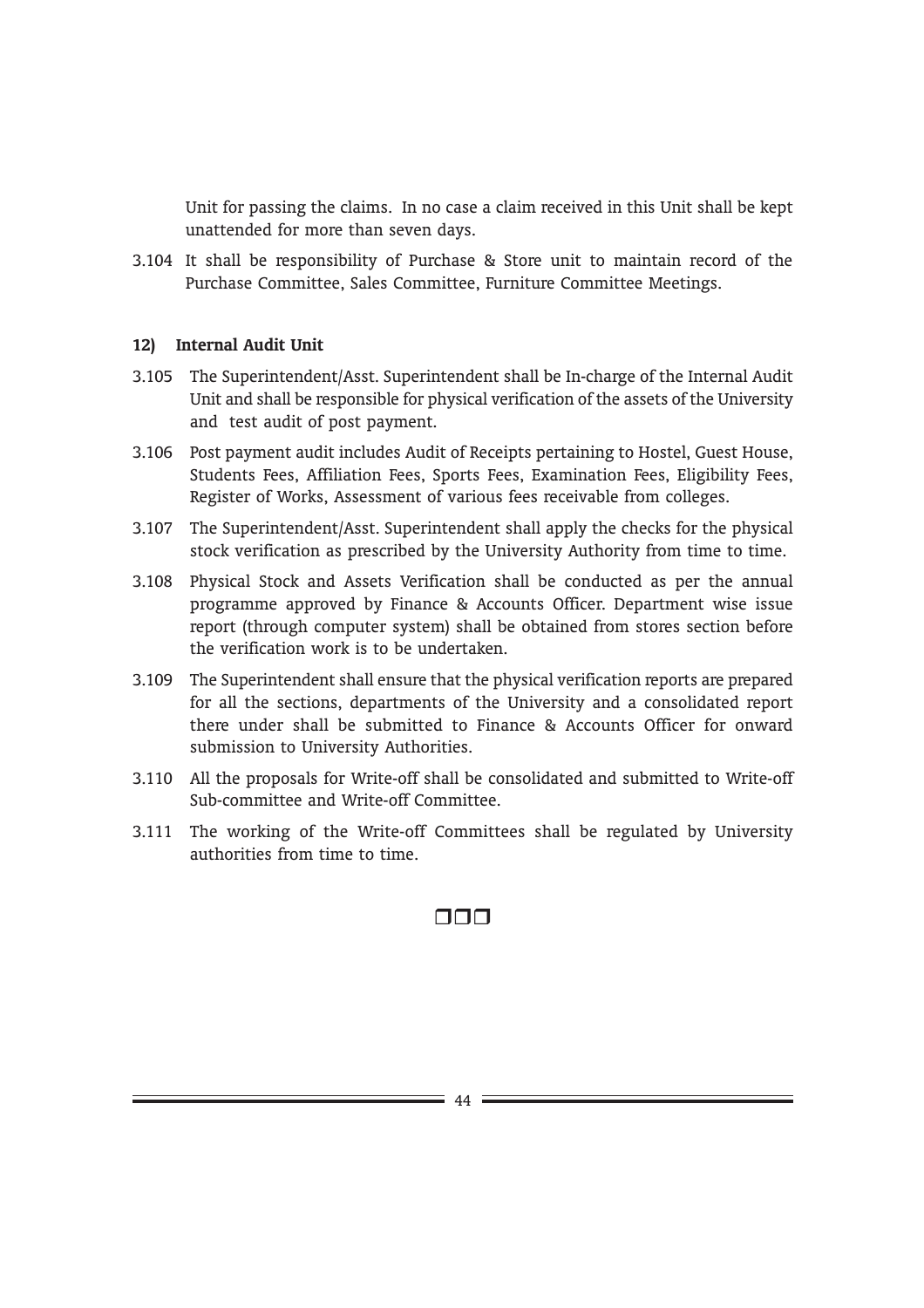

# STORES ACCOUNTS

#### **Introduction**

The term 'Stores' applies generally to all articles and materials purchased or otherwise acquired for the use of the University, including not only expendable and non expendable articles in use or accumulated for specific purposes but also articles of dead stock, of the nature of plant, machinery, instruments, furniture, equipment, fixtures etc.

#### Responsibilities

Each department / section has the primary responsibility for the custody, care, maintenance, records and control of all property assigned to it. It shall maintain up-todate departmental / sectional records and initiate the appropriate actions or forms to fully inform the Stock Verification Section of all transactions involving said property so that the Stock Verification Section's responsibilities may be properly carried out. Warranty information and supporting documentation is to be maintained by the owning department / section. Inventoried equipment may have minimal backup information maintained in the Dead Stock records. The information maintained in the Dead Stock records is not the primary source of warranty information. Responsibilities of each one is as mentioned below -

#### 4.1 HOD / Director / Co-ordinator / Chief Rector/ Head of the Section's Responsibilities

The HOD/Director/Coordinator/Chief Rector/Head of the Section of each department/ administrative unit will designate a property coordinator, for their department/ section. Maintenance of record and annual physical verification of the assets is the primary responsibility of these officers.

#### 4.2 Property Co-ordinator's Responsibilities

Ensure the proper use and maintenance of all property and equipment assigned to the department /section. He shall promptly report, receipt of equipment that is to be tagged and any loss, damage, misuse or transfer of property or equipment, to the Stock Verification Section. Maintain current, complete, and accurate property records and track the assignment of equipment within the department/section. Each department/section is charged with the responsibility for University equipment assigned to or purchased by that department /section.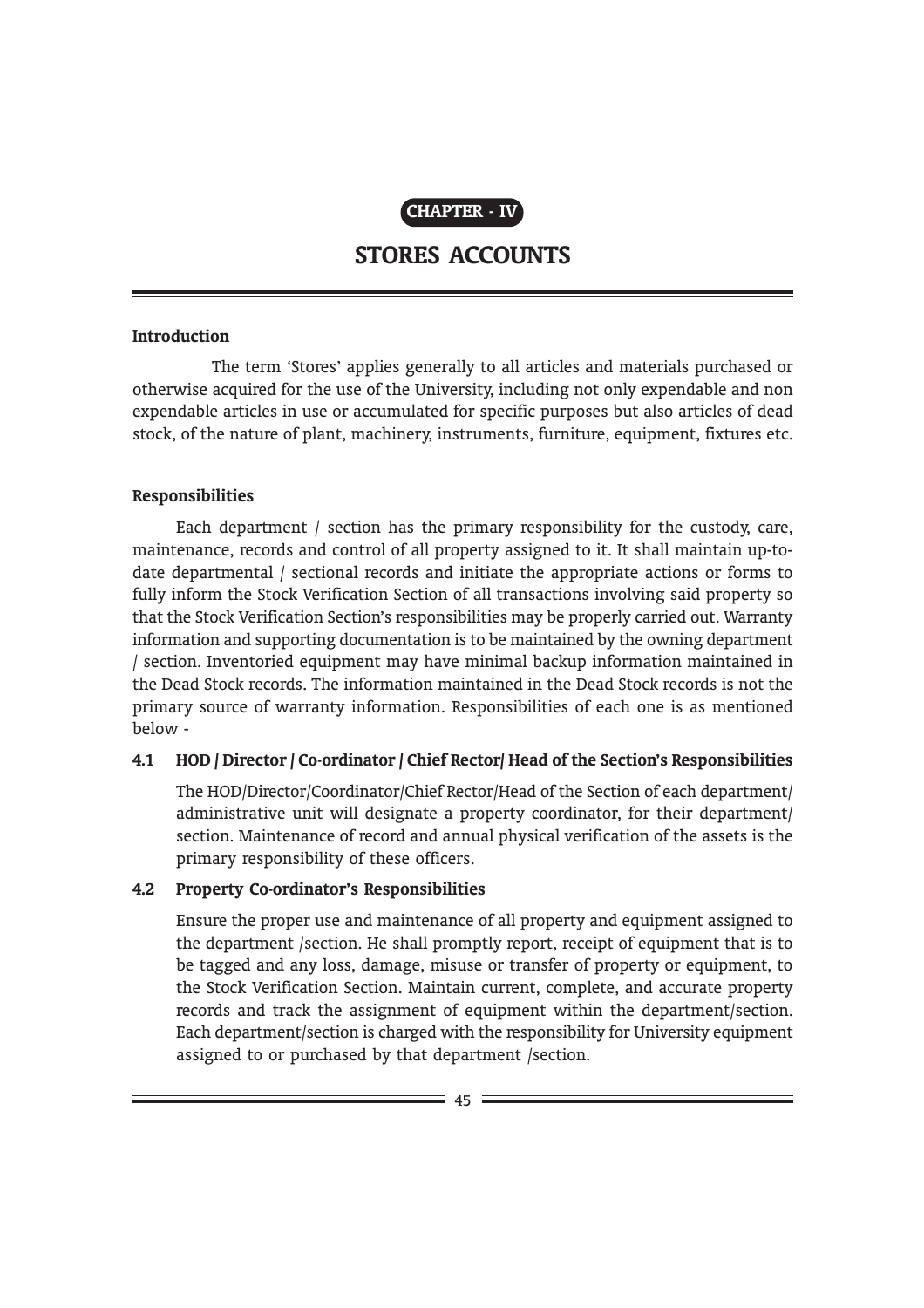## 4.3 University Stock Verification Section

Stock Verification Section shall check the record & equipments physically on ground once in every year, write off procedure, and timely action in case of loss or theft of the articles. It shall be the duty of this section to report to the Finance and Accounts Officer, any discrepancies found during the physical verification.

## 4.4 All Employees of the University

Each and every employee of the University has a general obligation to safeguard and make appropriate use of University property and equipment. This obligation includes but is not limited to:

- Exercising reasonable cares in equipment use to prevent damage and maintain it in good condition.
- Taking reasonable security precautions to discourage loss, theft, or misuse of property.
- Reporting loss, theft, damage, or otherwise impaired property / equipment to appropriate authorities.

## 4.5 Acquisition Of Equipment

Equipment may be acquired by purchase, gift/donation, or transfer.

#### 4.6 Purchase

The cost of equipment includes the purchase price plus all costs to acquire (shipping and handling, transit insurance, Octroi, and any taxes applicable), install, and prepare equipment for its intended use.

#### 4.6.1 Procedure for Purchase of Stores, Machinery, Etc.

The procedure laid down in the Appendix-III and the changes made from time to time by University Authority shall be followed strictly. Similarly, following principles shall be applied for purchase of stores/equipments.

#### 4.6.2 General principles

- a) Wherever possible University Scientific Instrumentation Centre (USIC) may be asked to manufacture the required articles.
- b) Material shall be purchased after ascertaining the present stock of material available with the section/department.
- c) While purchasing equipment, the utility of similar equipment if already available with the department/other department shall be ascertained. The old equipment shall be used if its repair is feasible and economical.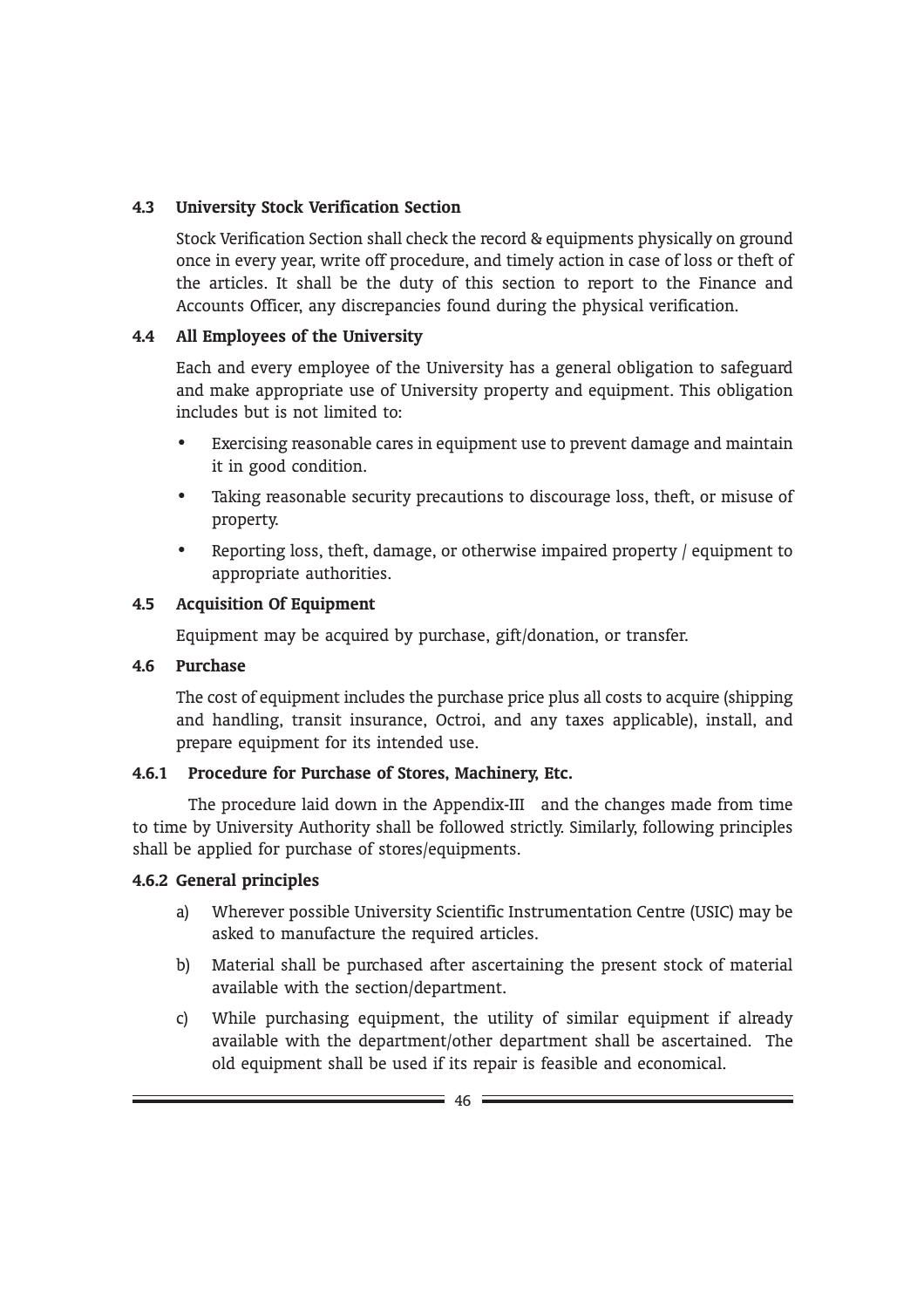- d) The limits of purchase laid down in the appendix refer to single article or number of similar articles to be purchased at a time. The items like stationary, furniture, equipments, books, etc shall be considered as an individual item. The sub items under the above items shall not be considered as the individual item e.g the group of all the stationary articles like Pen, Pencil, Paper, etc shall be considered as a single item.
- e) While ascertaining requirement of material/equipment, name of the specific company and model shall not be stated, only technical specifications shall be given.
- f) Purchase process shall be initiated taking into consideration the type of each material required by various sections and departments in a year, availability of budgetary provision etc. and after the approval of concerned Committee and administrative approval of competent authority.
- g) Articles of proprietary/special or unusual characters can be purchased directly from the specific/sole manufacturer or dealers by calling the quotations & giving the justification. If there are number of firms dealing with the particular item, the quality will be ascertained and after necessary comparison, sealed tender/ quotation (as the case may be) shall be called by the concerned department / store section & purchase shall be effected at the lowest rate, as far as possible, keeping in view the quality and the suitability of the articles required.
- h) Proposals relating to purchase of equipment shall be routed through technical committee, as mentioned in Appendix III. Tender/ quotation shall be invited after finalizing specification and the approval of Technical Committee and after the completion of preliminary requirements like civil work or electrical work.
- i) Proposal for centralized purchases shall be prepared taking into consideration the requirement of each type of material required in a year.
- j) Various committees have laid down restrictions on the purchase of certain items. These items shall not be purchased without specific sanction of the competent authority.
- k) In the case of articles frequently required throughout the year, viz., stationery, hardware material etc., it is desirable to enter into Annual Rate Contract or contract for such a smaller period as may be considered necessary to avoid calling for tenders / quotations every now and then. The purchase rate accepted in such running contracts will be in force during the given period. Due to the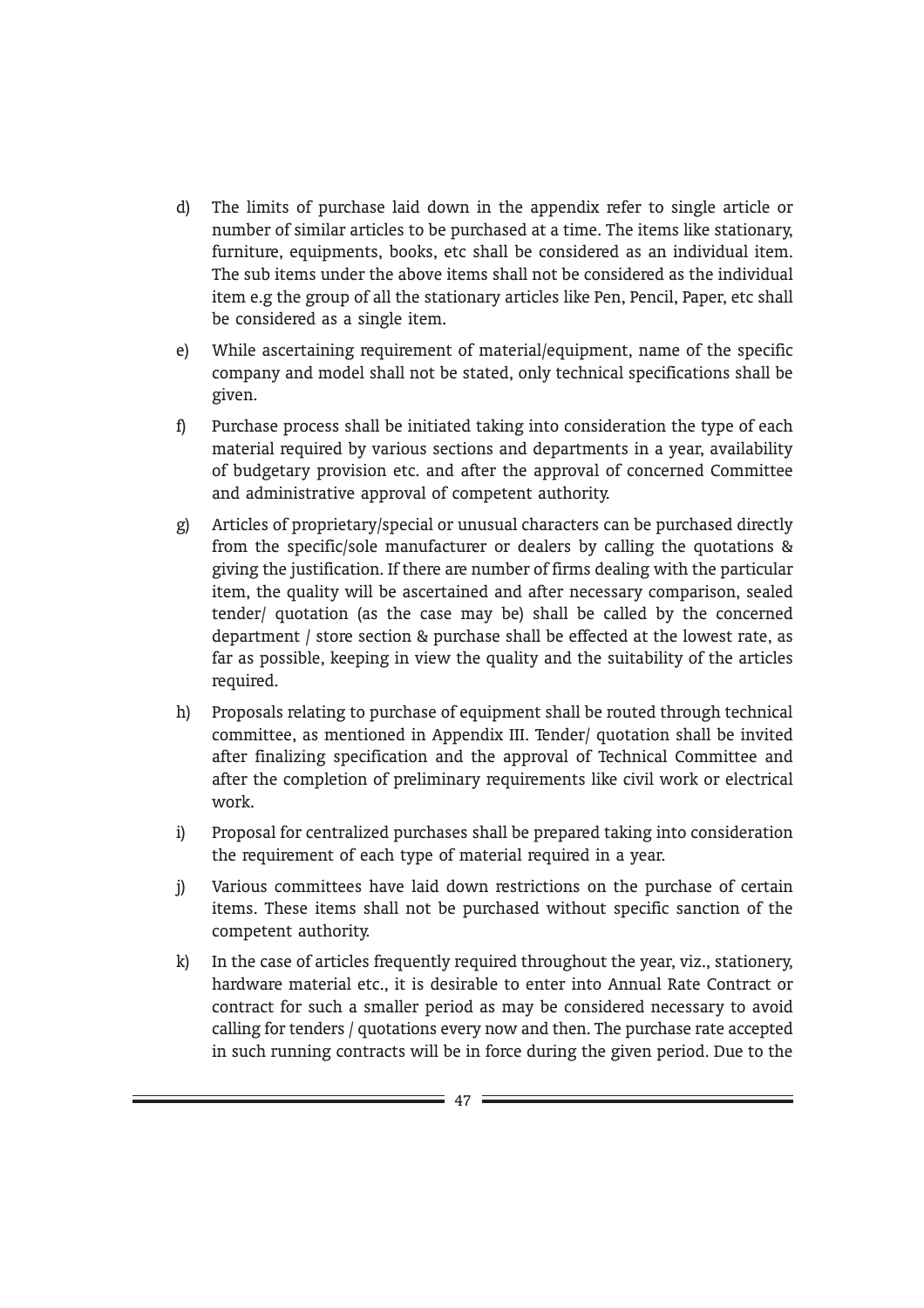consolidation of the requirements, the rates offered will usually be more competitive and favourable to the University.

- l) As far as possible, it shall be ensured that the requirements of various kinds of stores essential for each department are foreseen sufficiently in advance with a view to ensure that the normal rules for purchases are followed and to avoid the necessity of making emergent purchases at comparatively higher cost.
- m) All the purchases of books and journals shall be placed before purchase committee for approval.

# 4.6.3 Quotations

- a) Purchases of the articles costing upto Rs.1000/- or as amended from time to time may be effected without calling quotations from the supplier.
- b) Quotation shall be called from the maximum firms / suppliers. Quotation notice and the received quotations shall be recorded in the Central Outward and Inward Registers. Minimum three quotations must be received.
- c) The quotations shall be opened by the departmental Committee/sub committee or the authority as mentioned in the delegation of powers. The comparative statement shall be prepared and submitted for approval of the competent authority. As far as possible, purchase shall be effected at the lowest rate only. If material is to be purchased from other than lowest or quotations received are less than three, after requotation, it shall be purchased after the approval of the authority mentioned in Delegation of Powers.

#### 4.6.4 Tenders for Purchases and Services

- (a) All purchases exceeding Rs.1,00,000/- for each item including services shall be made only after inviting sealed tenders by giving wide publicity through newspapers and website, and orders shall be placed with those firms whose offer is most beneficial. Minimum 21 days notice is required to be given for submission of tenders. If the response to the tender notice is poor, extension to the tender be given again for a shorter period of 7 days.
- (b) In case of tenders invited centrally by the Store Section or by the Department, the technical and financial bids shall be opened in presence of the Sub-Committee as per delegation of powers. A comparative statement duly signed by the sub committee member(s) shall be placed before Purchase Committee for their decision as per Maharashtra Universities Act, 1994.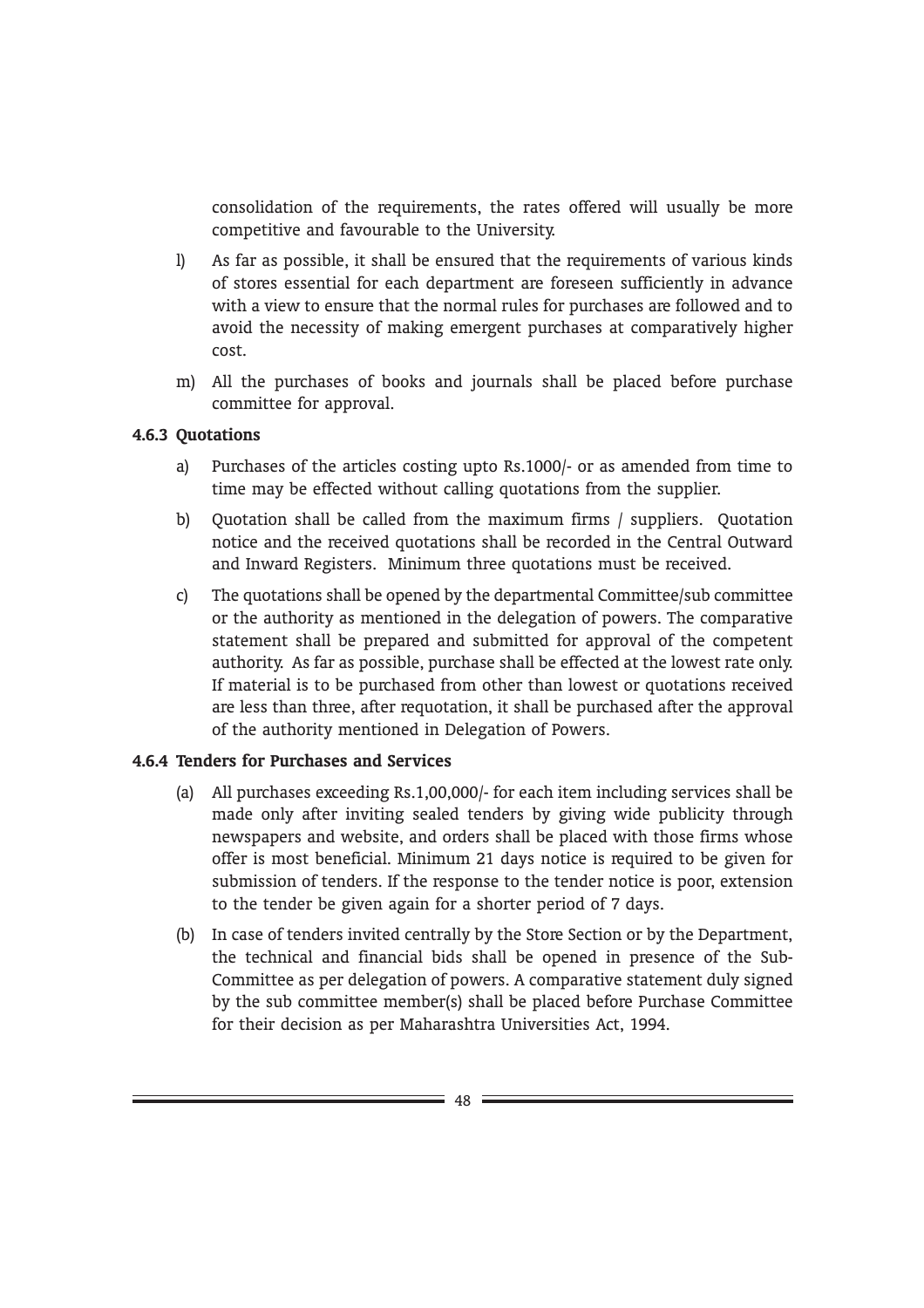- (c) In the notice calling for tenders, the date and time for submission shall be clearly mentioned. Tenders received after the specified time shall not normally be considered. The tender shall be called in two bid system, viz., Technical Bid & Commercial Bid.
- (d) The tenders / quotations shall be invited sufficiently in advance of the actual date of receipt except in emergent cases to enable tenders to quote rates after due date of consideration.
- (e) The place of delivery shall invariably be mentioned in the notice calling for tenders.
- (f) The articles required shall be fully described with designs and specifications. Wherever necessary, samples shall be obtained and kept to ensure the quality of the articles.
- (g) It shall be mentioned in tender notice to submit tender in Inward Section. Tenders received from Inward Section shall be entered in Inward register of the concerned section and duly attested by H.O.D./Dy. Registrar.
- (h) In the case of purchase by open tender of engineering stores, furniture, paper, equipment, etc exceeding Rs.1,00,000/-, earnest money in the form of bank draft will invariably be demanded, which will normally be 01% or 02 % of the cost of stores. In the event of failure to comply with the supply order, the earnest money will be forfeited. In the case of defective supply received or defects noticed within a specified period (Say three months or any other time specified in the tender condition) the supplier will be required to repair / replace the materials, furniture, equipment, etc. failing which the materials, furniture, equipment etc. will be repaired/purchased from another agency and the difference in cost, if any, adjusted from the security deposit. The earnest money of the fourth lowest & above to be returned immediately after the decision of Purchase Committee. The earnest money of the second & third lowest tenderer may be returned after execution of an agreement with the lowest / selected tenderer.
- (i) In the notice inviting the tenders, it shall be specifically stated that the University has the right to accept / reject any or all the tenders without assigning any reason. To ensure that contractors/ suppliers shall be careful in quoting the rates for each article quite independent of the rates of other articles, it will be the right of the university to accept the offer partially. The tenders received shall be serially numbered & entered in the Tender Calling Register.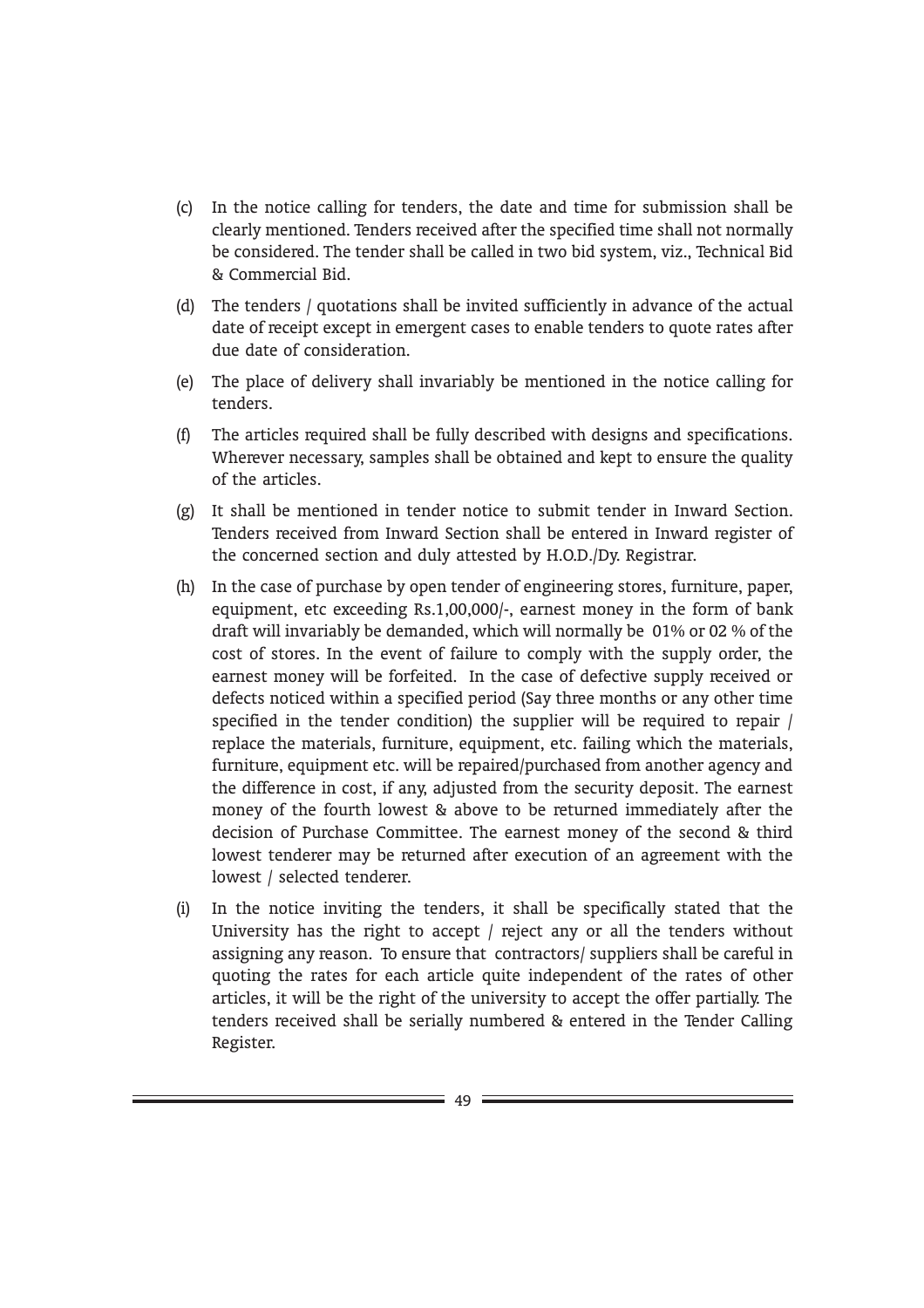- (j) Comparative statement of tenders shall be prepared and signed by the officers / Purchase Committee member(s) as mentioned in the delegation of powers. The comparative statement of tenders along with the rejected tenders shall be kept on record for audit purposes.
- (k) The date by which the stores are required shall be indicated in the notice calling for tenders / quotations.
- (l) Normally lowest rates shall be accepted. If for any reasons, the lowest rates are considered to be unsuitable or unreasonable, the purchase may be made at other than the lowest rates but reasons thereof shall be recorded on the comparative statement of tenders.
- (m) The alterations / overwriting in the tenders noticed at the time of their opening shall be specified on each tender and initialled by officers / members opening them.
- (n) Due to inadequate publicity or other reasons, if reasonable rates have not been received, fresh tenders shall be invited and efforts shall be taken to bring the invitation to the notice of all possible tenderers.
- (o) Normally repeat orders are not permissible. However owing to exigencies, repeat order may be placed within six months from the date of first supply order, after recording reasons thereof.

#### 4.6.5 Purchase / supply orders

- a) Purchases shall not be split up to avoid the sanction from higher authority, with reference to the total amount of the orders.
- b) After the quotation/tender rates have been approved by the competent authority, the supplier shall be informed accordingly and asked to execute an agreement as per terms and conditions given at Annexure IV. On execution of an agreement, and obtaining minimum performance security deposit (by way of conversion of E.M.D.), a written supply order shall invariably be issued indicating the requirements of various articles, rate accepted, delivery schedule and other conditions in connection with the purchases.

#### 4.6.6 Payments procedure

a) The material/equipment shall be entered in Accession and Stock/ Dead Stock Register and the prescribed certificate to that effect is to be recorded by Deputy Registrar/Head of department/Librarian/ Coordinator/Rector on Invoice / Bill. The details of repair work must be entered in Equipment/ Vehicle History Register.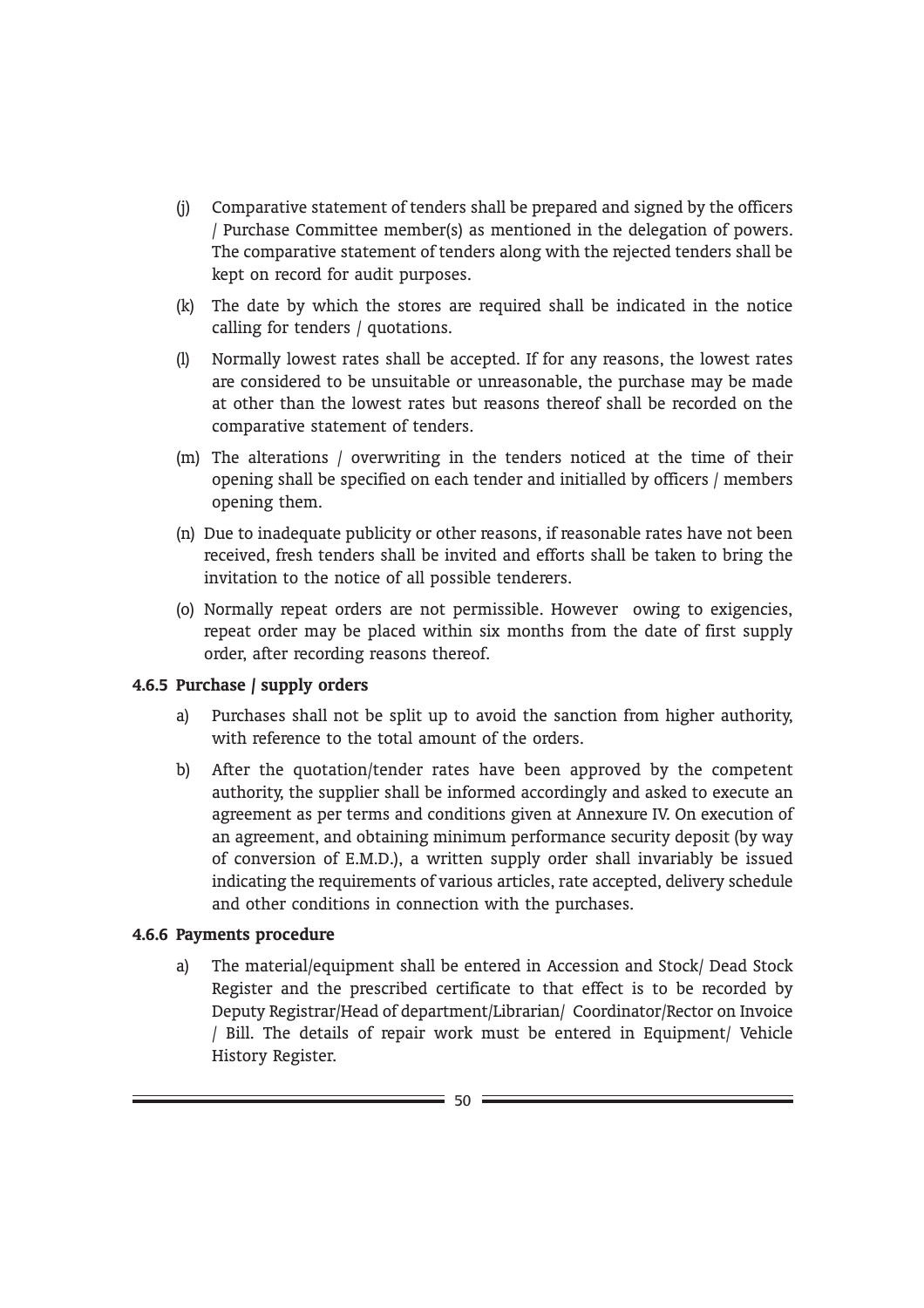b) The completed bill shall be sent to respective Accounts Section after the approval of competent authority as per Delegation of Power.

#### 4.7 Gifts

- a) Any gift in the form of dead stock articles, books etc. transferred to University, the same shall be tagged and added to property records. The department receiving the gift shall ensure that all the requirements of acceptance are fulfilled and the gift is properly acknowledged and recorded, using estimated fair market value on the date the gift is received for acquisition cost.
- b) Transfers of Equipment to the University

All requests for transfers of equipment to the University must be in writing and approved by the concerned authority and necessary entry to be made in the respective registers.

#### 4.8 Fabrication

Items fabricated/manufactured by departments (i.e. USIC, CFC, Engineering Section, Press etc.) may also be recorded as equipment. Acquisition cost shall be determined based on the cost of materials used, salary and other costs involved in the fabrication.

#### 4.9 Delivery

(1) Receiving at Store Section

Equipment/Material delivered to the Store Section shall be recorded before delivery to user department/section. It shall be the duty of the head of the Store Section to ensure that the material delivered is as per specifications mentioned in the supply order.

# (2) Direct Receipt at Department

When equipment is delivered directly to a department/section, the department/ section shall prepare inventory records. It shall be the duty of the head of the concerned Section/department to ensure that the material is as per specifications mentioned in the supply order and will forward a property record with all information regarding serial number, current location etc. to the Stock Verification Section.

# 4.10 Identification of University Equipment

All equipment must be marked or tagged with a unique identification number and recorded in the property inventory listing. The identification number is applied to the actual unit unless its size or nature makes it impractical. A tag bearing the identification number shall be affixed in such a way that it is in plain sight and easy to read, e.g. on the top left corner or other conspicuous position. Additional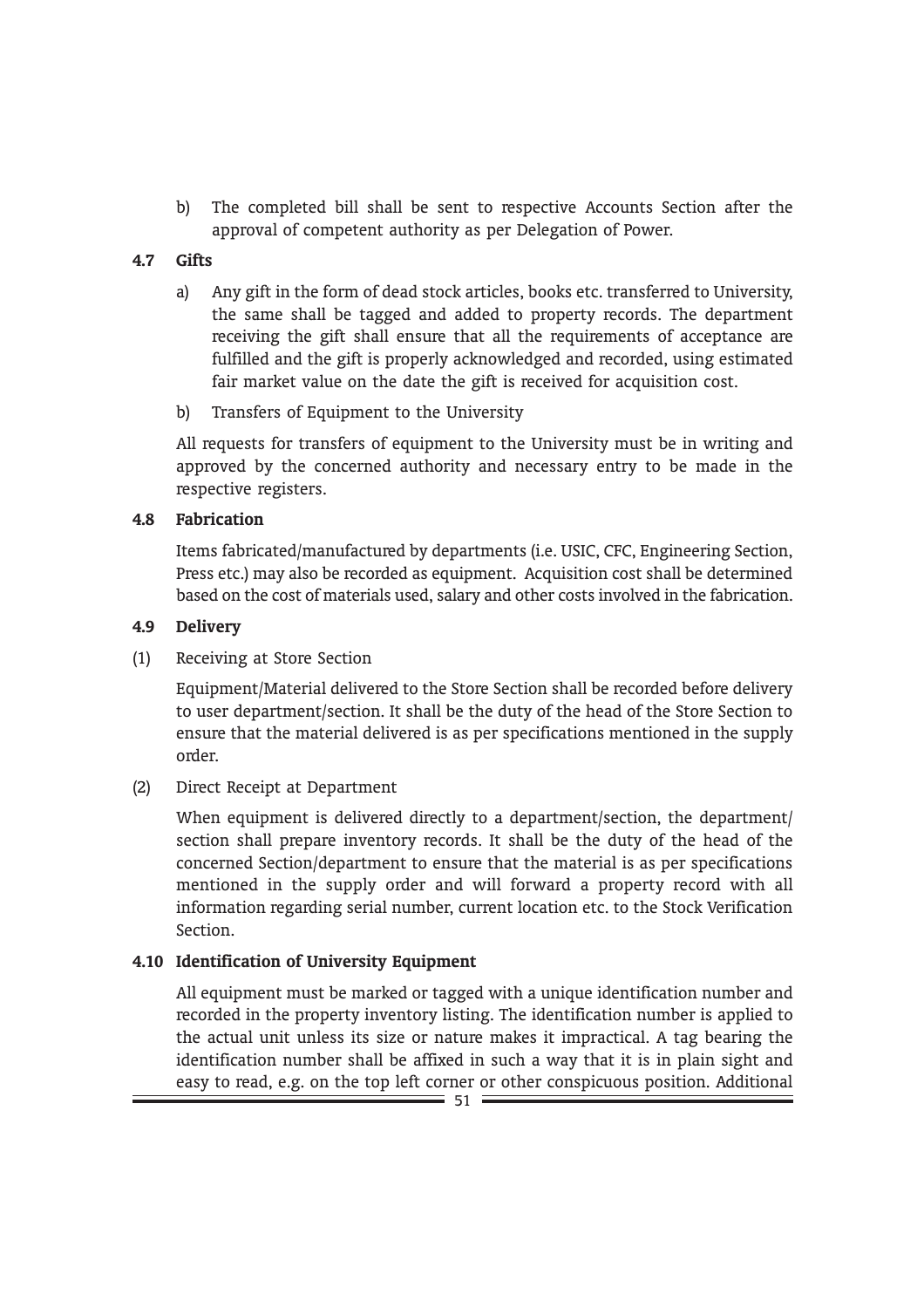identification required by a department shall be applied in a manner that avoids confusion with the campus identification number. If the identification number is accidentally or mistakenly obliterated, defaced or removed, the equipment shall be retagged with the same identification number if possible. Assigned identification numbers are recorded on all applicable receiving, shipping, and disposal documents, and other records that are related to the property control system. Once an identification number has been assigned, no change is made during the life of the item regardless of inter-departmental transfers. This is the responsibility of the concerned Department / Section for whom the material is purchased.

## 4.11 Inventory

## (1) Dead Stock Register, Stock Register & Accession Register

All stores received (whether purchased or transferred form other Department) shall be accounted for in the stock registers/dead stock register. Immediately on receipt of stores, all materials shall be examined, counted, measured / weighed, as the case may be, and record a certificate to that effect.

All non-recurring items/ equipment/ furniture etc. must be entered in Dead Stock Register. All recurring items are to be entered in the Stock Register. Accession Register has to be maintained for all type of purchases. All registers have to be serially numbered & such certificate shall be recorded at the end of the register.

#### (a) Acquisition Data

Information entered into Dead Stock Register shall include Date of Purchase, Cost, Purchase Order Number, Department, and Budget head of expenditure.

# (b) Item Description

Description of equipment entered into the Dead Stock Register shall include Make, Manufacturer, Model Number, Serial Number, and University Identification Number as well as asset type / category / class as needed for capital asset reporting and depreciation. Warranty period must also be stated.

# (2) Location of Equipment

The location of each item of equipment is noted in the department records and University Store Section. Current records as to movement of equipment are maintained in such a manner that any item of equipment can be located for inspection or inventory purpose within a reasonable time. The responsible user department/ section shall notify the Store & Stock Verification Section of any change in location of equipment.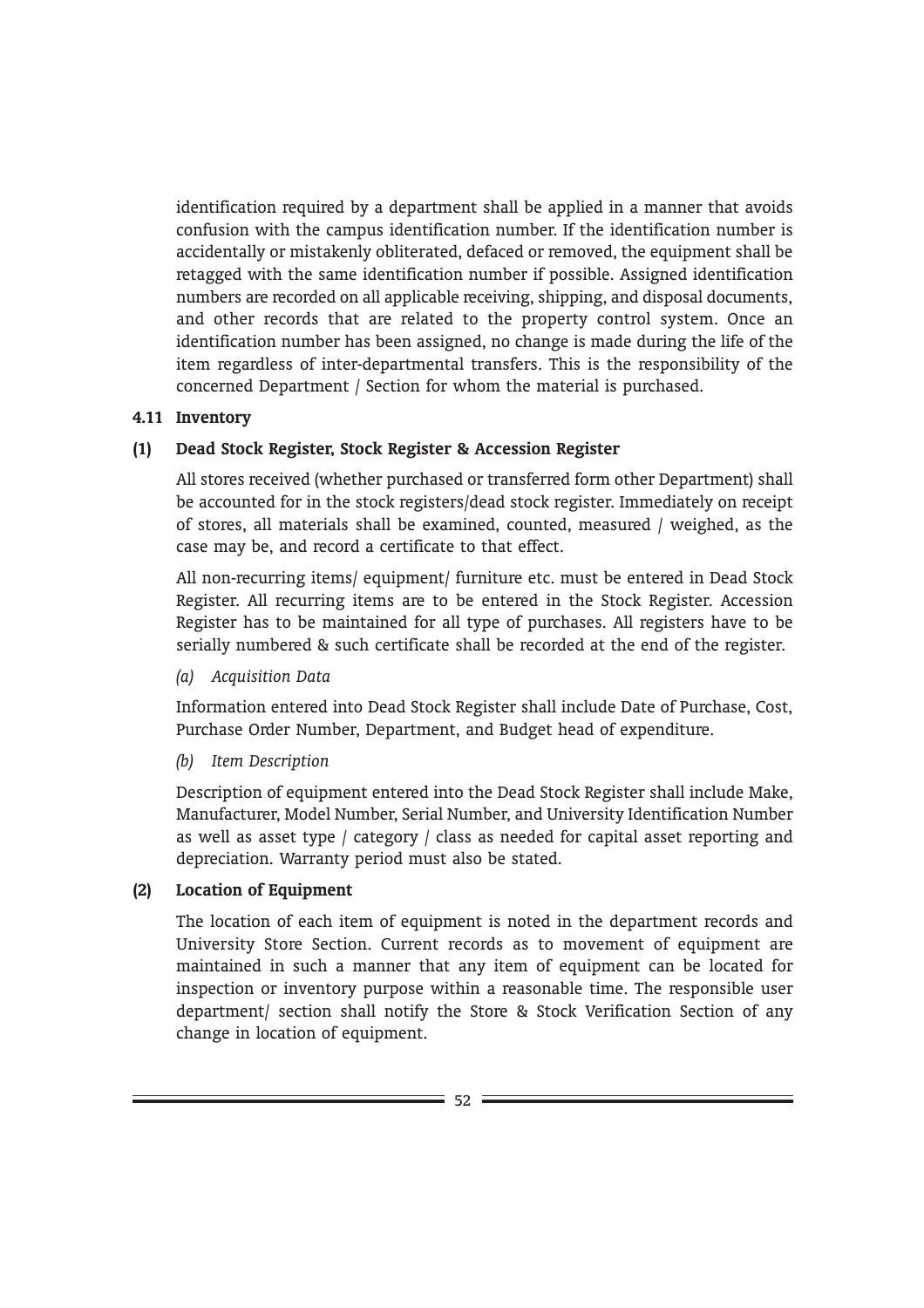#### (3) Certification

On the receipt of supplier's Bill, a certificate of stores having been received, inspected and taken on charge, will be endorsed on the bills as under:-

- 1. Stores received on………..
- 2. Certified that the stores mentioned in the bills have been inspected and found to be in accordance with the supply order and are correct.
- 3. Entry taken in Stock/Dead Stock Register page..….Sr.No.….

Head of the Department/Dy. Registrar

All entries in the stock register shall be initialled by the officer-in-charge of store/ concerned section.

## (4) Depreciation

Depreciation information shall include life of the article, depreciation method/rate/ schedule and cumulative depreciation. The rate of depreciation shall be taken from University Cash Book Section.

#### 4.12 Issues

## (1) Non-consumable Stores

Issue of stores on loan for short period will not be struck off from the ledger. All the receipts for issues will be recorded properly to trace the location. The location of such stores will be specified in the 'remarks' column of the ledger. Unserviceable stores, losses, written off articles will be struck off from the ledger wherein the order of sanctioning the write off shall invariably be quoted and balances reduced accordingly.

# (2) Consumable Stores

Such stores shall be issued to the extent actually required and shall be struck off from the ledger on the authority of issue slips and entry in the Issue Register indicating the name of the article, quantity and purpose for which it is required. These shall be signed by the individuals receiving and issuing the stores and approved by the Head of the Department / Dy. Registrar.

The issue slips or entries in the Issue Register shall be serially numbered, dated and posted in the stock-ledger in the chronological order. In the case of consumable stores frequently issued, the issue entries in the stock register may be made weekly or monthly at convenience, taking into account the total quantity issued during the period. For this purpose the Stock will not be issued by the Central Store Section on the last working day of the month. The page number of the ledger will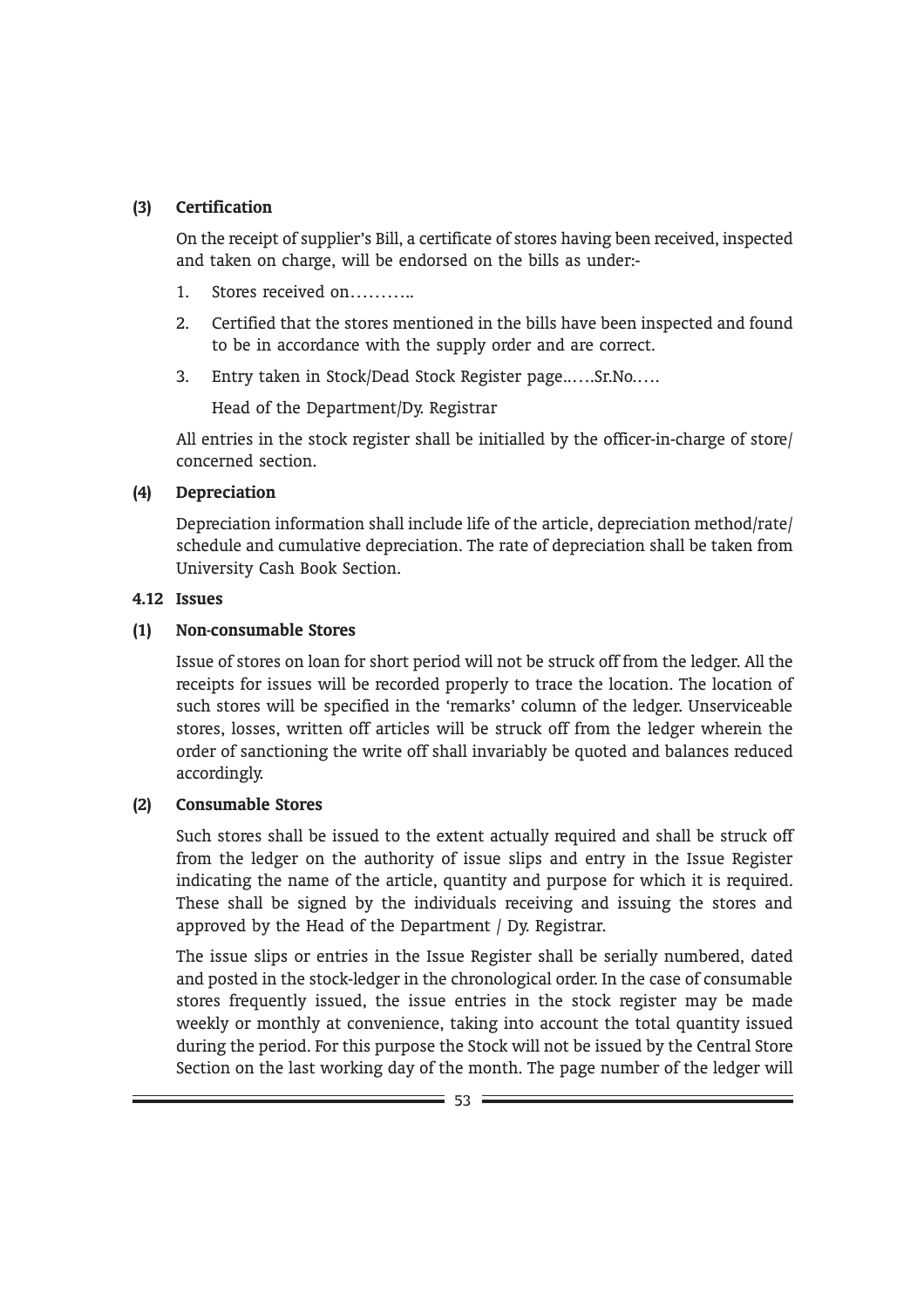be indicated against each item on the issue slips and the issue slips and Number and date will be entered in the stock ledger against each issue. Losses, if any, after being written off will be struck off in the ledger.

#### 4.13 Loss Prevention

Following care shall be taken in addition to the insurance, to protect University property against the risk of loss, damage or theft.

- the equipment shall be properly tagged, and bar code labels or permanent markers are on the equipment.
- a check-out/check-in system shall be introduced for departmental equipment.
- A security room or closet shall be used to store the items.
- Departments/sections may assign a responsible person to perform interim inventories to ensure adequate property control.

# 4.14 Internal Transfers, Relocation And Loan Of Equipment

It is the responsibility of the department / section to notify Property Co-ordinator of all relocations of equipment items as follows:

## (1) Relocation of Entire Department

After department relocates, the department shall conduct a complete physical verification of inventory and tally with the Dead Stock Register/Stock Register.

# (2) Inter-Departmental Transfers

Equipment shall be transferred between department/section, with approval of HOD/Director/Coordinator/Rector/Dy.Registrar /Asst Registrar of the department/ section. The transfer slip must then be forwarded to the department who has accepted the equipment. This department must record the new location(s) of the equipment. The HOD/Director/Coordinator/Dy.Registrar/ Asst. Registrar of the department / section of the receiving department must also sign the slip for acknowledging the receipt. The completed slip must be forwarded to Stock Verification Section. Stock Verification Section shall then update campus inventory records to reflect the transfer.

# (3) Loans of Equipment

Loans of University Equipment from One Department to Another:

If equipment is loaned to another department for a short period, a memorandum of the transaction shall be filed in the lending department.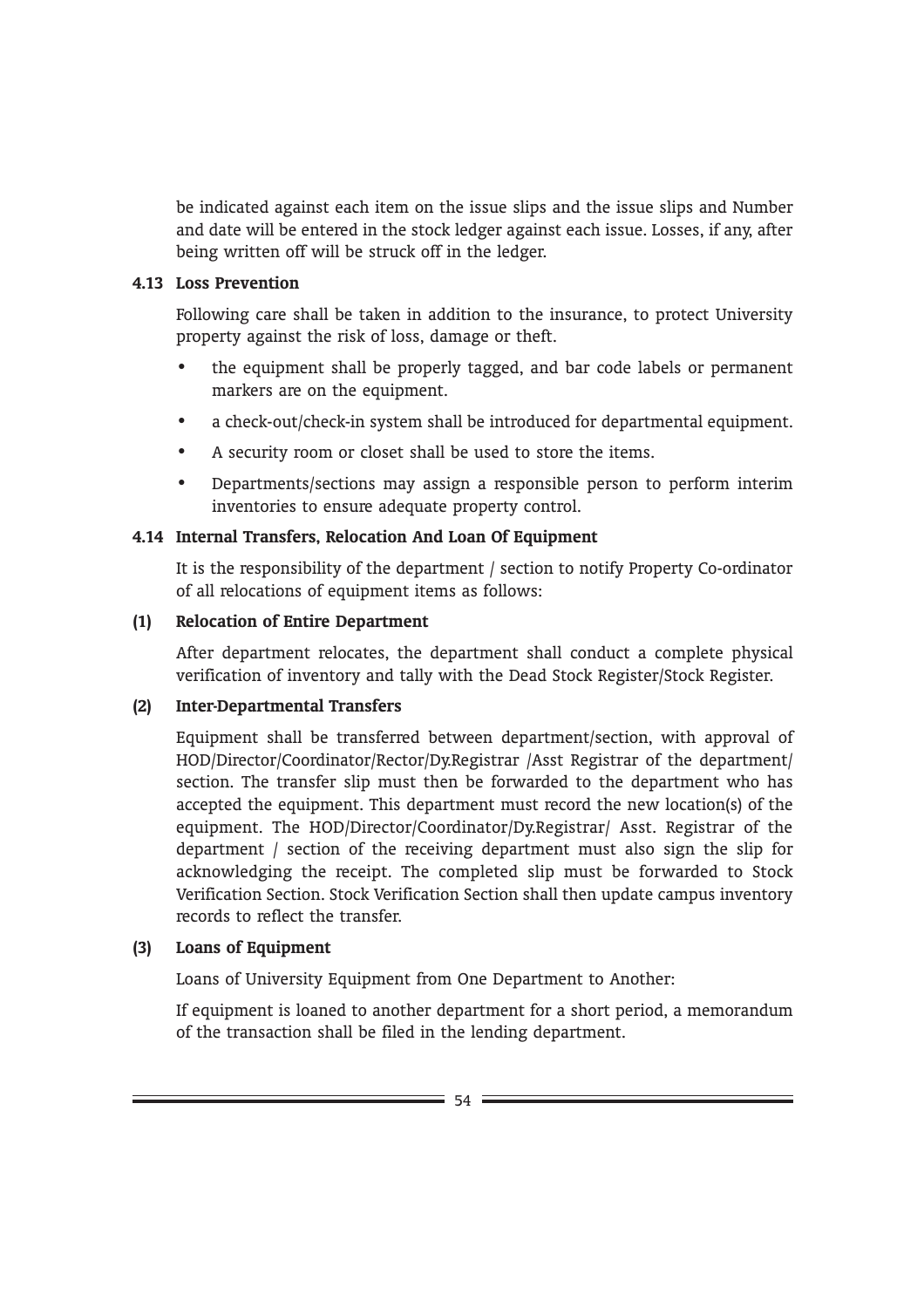## (4) Surplus Property

Departments or operating units having excess / surplus equipment and property shall declare the excess & surplus stock and permit Stock Verification Section / University Store Section to relocate the items.

## 4.15 Physical Verification Of Stores And Stock

It is essential to conduct a physical verification of stock periodically in view of the considerable expenditure involved in the purchase of furniture and equipment. To make this effective, it is absolutely necessary to mark the serial number on all the items of furniture and other equipment like chair, table etc., lying in the Department.

## (1) Verification of Stock and Stores

The Superintendent/Asstt. Superintendent of Stock Verification Section shall prepare a programme of annual stock verification and intimate it to all concerned departments / sections well in time, so that it may be possible for them to arrange for the test-check through their concern stock verifiers. It is also necessary that whenever persons in charge of stores are transferred, the stock taking shall be done and a certificate of handing / taking over of the stores and stock should be recorded in the stock ledgers by the relieved and relieving person to avoid any complications relating to responsibility for stock and stores.

It is the primary responsibility of the concerned Section / department to provide a support of peon / coolies for the counting or any other purpose to the Stock Verification Section & in-charge of Stock Verification Section shall put the remark & sign all the pages of the stock register with the date of verification.

# (a) Library Books

The position of library books is somewhat different from that of other stores. Accordingly, the following procedure shall be followed for physical verification of books in the libraries attached to the various Departments/Offices:-

- 1. Physical verification of books shall be done every year.
- 2. If having regard to the size of the library, the time, the cost and the personnel involved, etc. it is not possible to have physical verification done annually, the whole of collection of the books, shall be physically verified at intervals of not more than 5 years, at least 1/5th of the library being checked every year.
- 3. The verification would always be subject to surprise test-check by some independent officers.

A certificate of verification of stores with its results shall be recorded on the list, inventory or stock account, as the case may be, where such verification is carried out.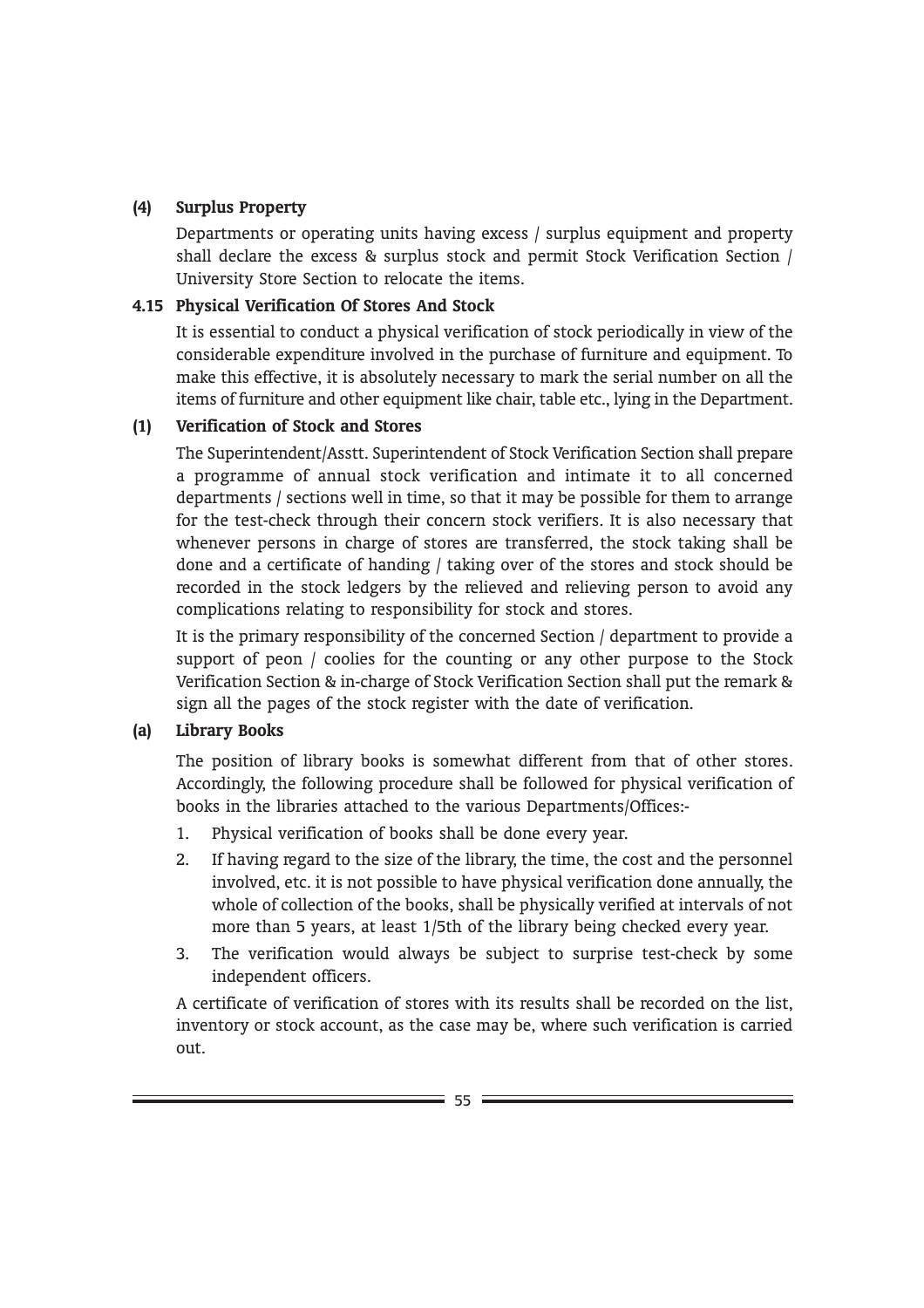## (2) Instruction for Physical Verification

While making a physical verification, the following instructions shall invariably be followed:-

- 1. Verification shall always be made in the presence of the subordinate authority or of a responsible person deputed by him.
- 2. All discrepancies noticed by him shall be brought to account immediately so that the stores account may represent the true state of affairs.
- 3. Shortages and damages as well as unserviceable stores, shall be reported immediately to the authority competent to write off the loss and to the stores verification cell.
- 4. Balances of stores shall not be held in excess of the requirements of a reasonable period and in excess of any prescribed maximum limit.
- 5. A periodical inspection of stores shall be made by a responsible officer, who shall submit a report of surplus and obsolete stores to the authority competent to issue orders for their disposal. The inspection shall, unless there be good reasons to the contrary, be made six monthly, in the case of perishable stores and once a year in the case of other stores and
- 6. Stores remaining in store for over a year shall be considered surplus unless there is good reason to treat them otherwise.

# (3) Certification

Head of the Department/Assistant Registrar shall physically verify the stock shown in the Dead Stock Register as on 30<sup>th</sup> June and shall submit a certificate to the Finance and Accounts Officer in the following format before 15<sup>th</sup> July every year. :-

"Certified that we have inspected the Register of articles of dead stock/ equipment/ consumable and have found that it has been properly kept up-to-date and that the articles mentioned therein are actually held in stock and that no articles have been written off, except under proper sanction, which sanction has been duly recorded on the return under signature of the inspecting authority".

#### (4) Results of Inventories

Stock Verification section shall identify all discrepancies disclosed during stock verification. The listing shall include a signed statement that physical inventory of all or certain classes of property was completed on a given date and that the official property records were found to be in agreement with the physical inventory, except for discrepancies reported. The listing and signed statement shall be furnished with a minimum of delay at the completion of the physical inventory for the perusal of Hon'ble Vice-Chancellor through the Stock Verification Section.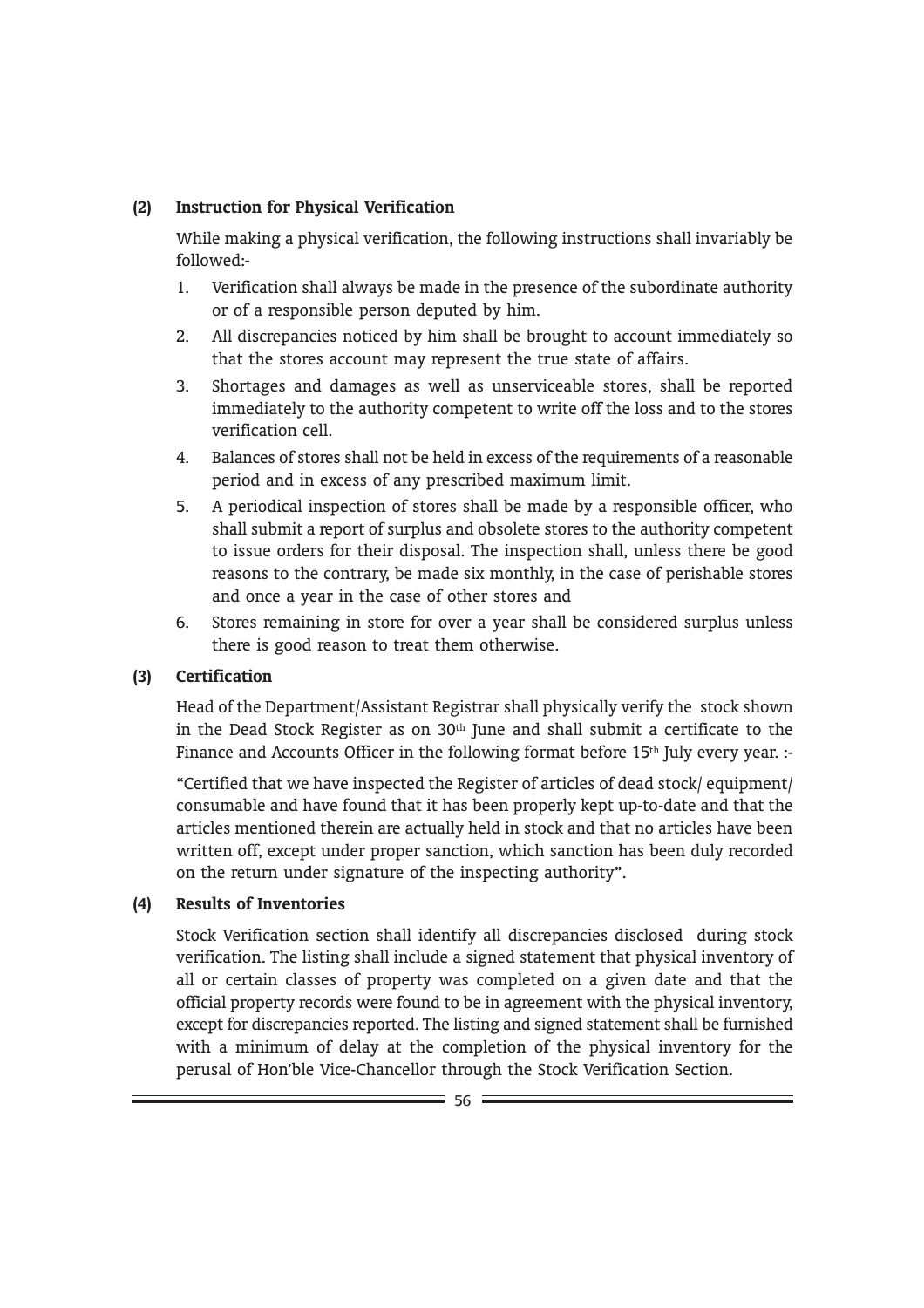Losses due to depreciation shall be analysed and recorded under the following heads, as they are due to :

- (i) Normal fluctuations of market prices.
- (ii) Fair wear and tear.
- (iii) Lack of foresight in regulating the purchases.
- (iv) Neglect after purchase.
- (v) Losses not due to depreciation shall be grouped as:-
	- (a) Losses due to theft or fraud.
	- (b) Losses due to neglect.
	- (c) Losses due to natural (an act of God) and other calamities, e.g. fire, enemy action, etc.
	- (d) Anticipated losses on account of surpluses of obsolete stores or of purchases in excess of requirements and
	- (e) Other losses due to damage etc.

#### (5) Personally Owned Equipment

None of the University employee should keep personally owned equipment on campus without prior permission from Hon'ble Vice Chancellor & it shall be identified as the property of the owner. The University is not responsible for loss or damage to the equipment.

#### 4.16 Disposal of Equipment/Material

#### (1) Rules of the disposal of stores rendered unserviceable

The result of physical verification shall be communicated to the Stock Verification Section & the concerned Department / Section together with a list of stores as are found deficient, obsolete and unserviceable (declared by competent authority) in the form prescribed below:-

- 1. Sr. No.
- 2. Description of article
- 3. Ground balance
- 4. Ledger Balance
- 5. Shortage or Excess
- 6. Value of shortage or excess
- 7. Number of articles found obsolete or unserviceable and their value
- 8. Remarks.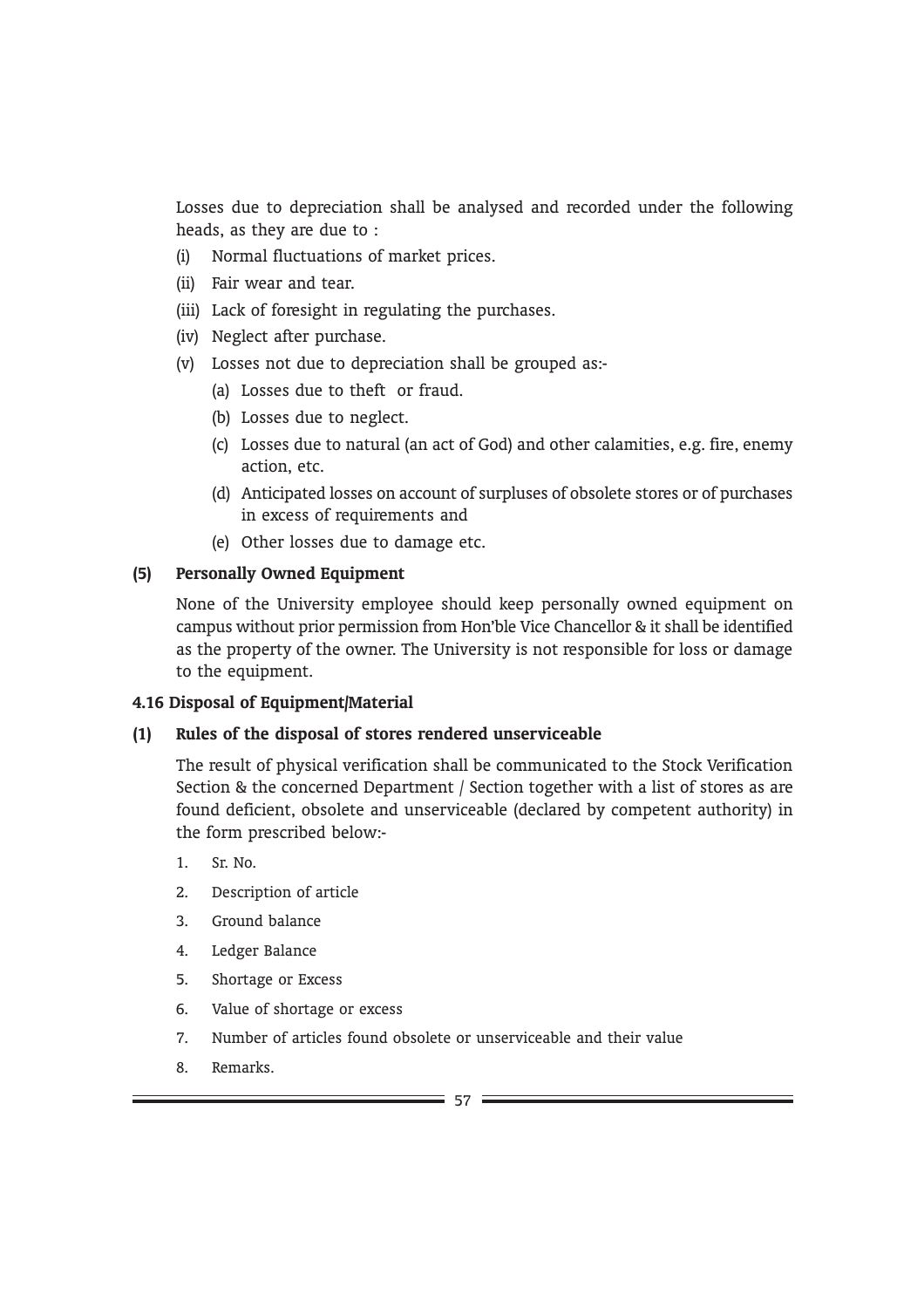A statement shall be attached in support of Sr. No. 7.

In the case of deficiency, the list shall also contain a report of the circumstances leading to such deficiency and in other cases about the condition of stores.

The list shall be placed before Write-Off Committee for consideration and recommendation as per the Shivaji University General Statues & Maharashtra Universities Act 1994. The Committee shall survey the stores and make a report together with its recommendations.

The list of such articles together with the report and recommendations of the committee shall be placed before the Management Council/Vice Chancellor as per the Financial Delegation of Powers for considerations.

After the report of the Committee has been accepted and the write off sanctioned, a list of the articles to be disposed of by auction shall be forwarded to the University Store Section/Engineering Section who will arrange for the auction of stores.

The articles listed for write off and auction shall be stuck off the ledger on the authority of the Management Council Resolutions / As per Financial Delegation of Powers and disposal thereof noted, quoting the receipt number and the date under which the sale proceeds have been deposited to the Store / Engineering Section.

#### (2) Lost or Stolen Property and Equipment

When a determination has been made that University property or equipment has been lost or stolen, the individual or department / section accountable for the property or equipment shall immediately notify the Campus Security and then prepare and submit a complete written report to the Hon'ble Vice Chancellor & seek approval to lodge a Police Complaint by the concerned Dept / Section. A copy of the report must be sent to the Stock Verification Section & Campus Security Section. Employees may be charged for any loss of or damage to University property that is attributable to their negligence or unauthorized use.

#### (3) Trade-in of Equipment (Purchase of Equipment under Buy Back):

Departments must prepare and submit a written request whenever equipment is being traded-in for new equipment. The request shall include a complete description and identification of the equipment, the vendor, the monetary value offered for the equipment, and requisition number. The request shall accompany the requisition, with a copy to the Stock Verification Section. After the equipment has been traded in, the department must notify the Stock Verification Section and provide the copy purchase order along with the complete details of the old equipment including the depreciated value & request for the Write Off from the Dead Stock Register.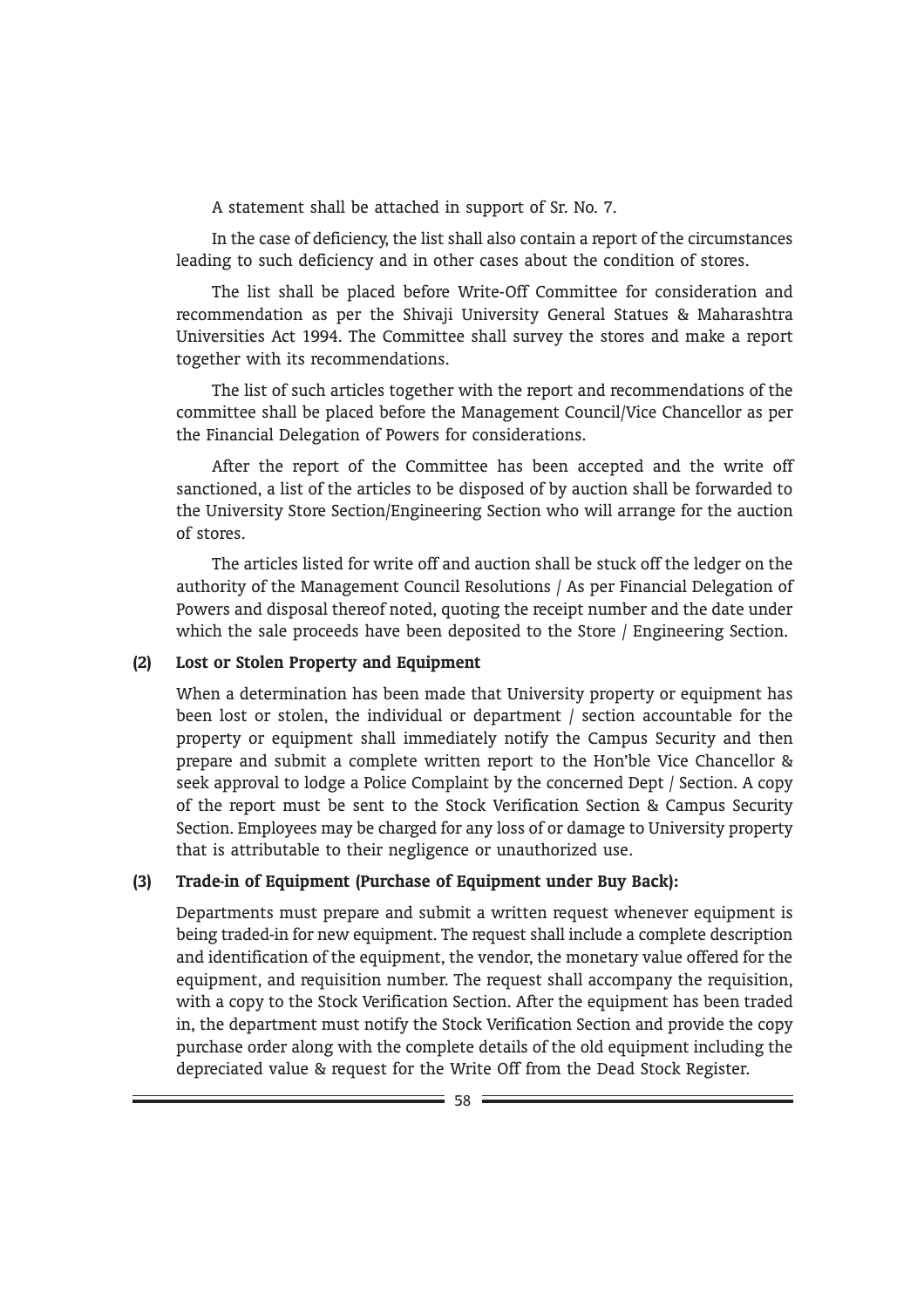#### (4) Donation of Equipment

Stock Verification Section in accordance with University policy may donate university equipment and supplies. Any non-profit organization may qualify for a donation. The organization must submit a letter to The Vice Chancellor, Shivaji University, Kolhapur, requesting donation of items. All donations of equipment must be processed through Stock Verification Section.

#### 4.17 Terms And Conditions For Agreement

The terms and conditions for an agreement are given in Appendix IV in the form of a standard format. This form shall be made applicable to all the contracts to be executed on behalf of the university. The same conditions shall be incorporated in the tender documents. Any change required in this agreement/tender document, considering the nature of items, shall be made after approval by the competent authority.

nnn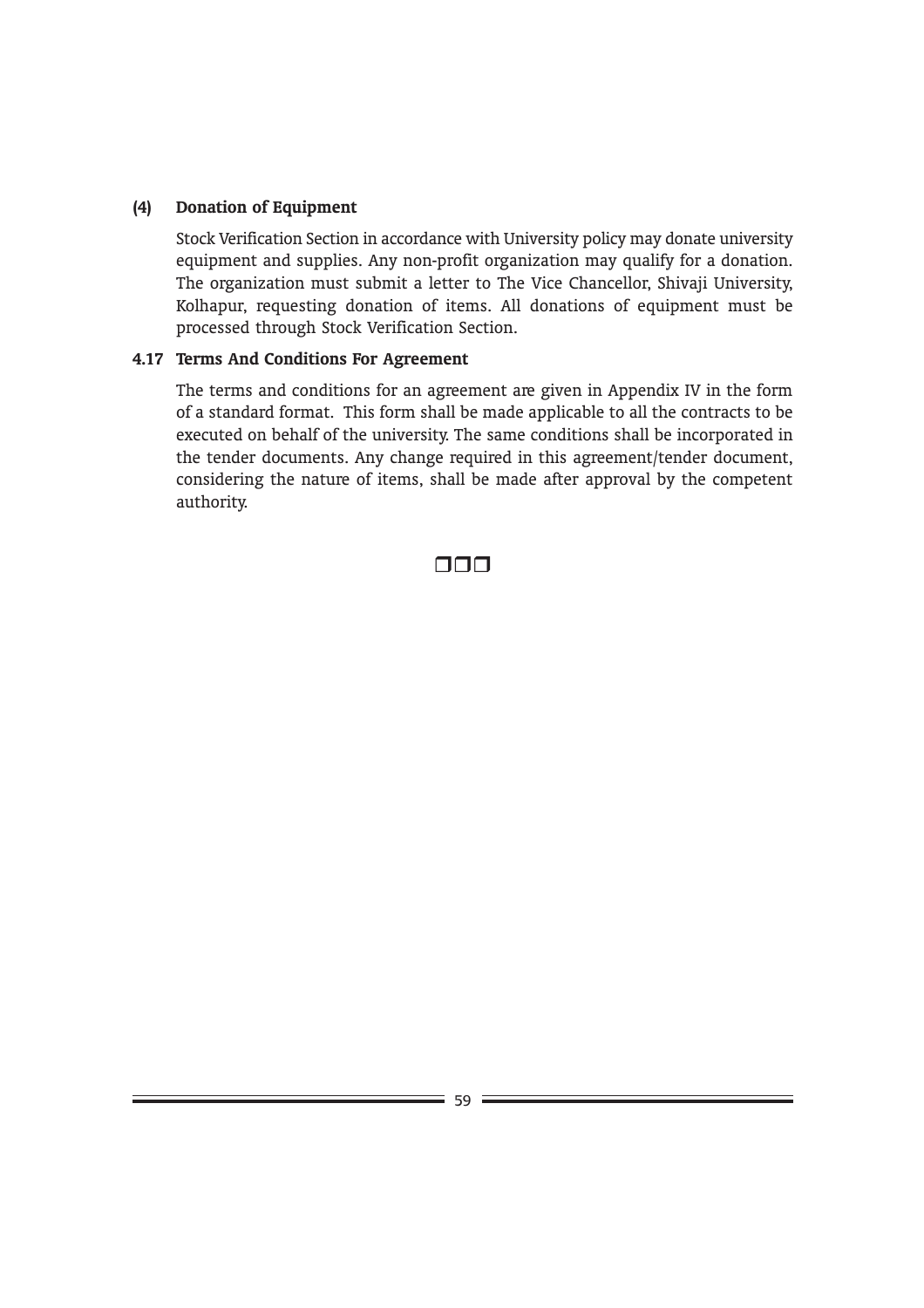

# WORKS ACCOUNTS

General

- 5.1 The term 'work' when by itself, is used in a comprehensive sense and applies not only to work of construction and repair but also to other individual objects of expenditure connected with the supply, repair and carriage of tools and plant, the supply or manufacture of other stores or the operation of a workshop.
- 5.2 The University Engineer shall maintain a register of projects, in which all the proposals for new works shall be entered. These proposals shall be placed before the Management Council through the Building Committee for according administrative approval. Building and Works Committee shall ascertain from the University Engineer the approximate cost of the entire project and shall consider its utility, urgency and the means available to finance the project. Any project beyond the means of the University to finance shall not be under-taken.
- 5.3 In financing any work, it shall be considered whether it is possible to provide the full requisite amount during the year. If the full requisite amount cannot be provided in one year, the Management Council shall, in consultation with the Building Committee fix a programme as to the items to be carried out every year. In fixing the programme, care shall be taken to see that the items to be executed are not damaged and the amount spent on them is not wasted.
- 5.4 Repairs shall ordinarily be given precedence over the original works. Adequate provision shall be made for the works in hand at the close of the previous year. Past expenditure shall not be allowed to go waste by neglect to maintain the existing works or to complete the unfinished works.
- 5.5 In order to enable the Management Council to make adequate provision for the upkeep of existing works the University Engineer shall state his full require-ment for the year on the dates given in budget schedule. Whenever necessary, he may submit proposals for obtaining supplementary grants or re-appropriations of allotments sanctioned for one work to another, explaining the necessity for such supplementary grant and re-appropriations and the effect of such supplementary grant/ re-appropriations not being made.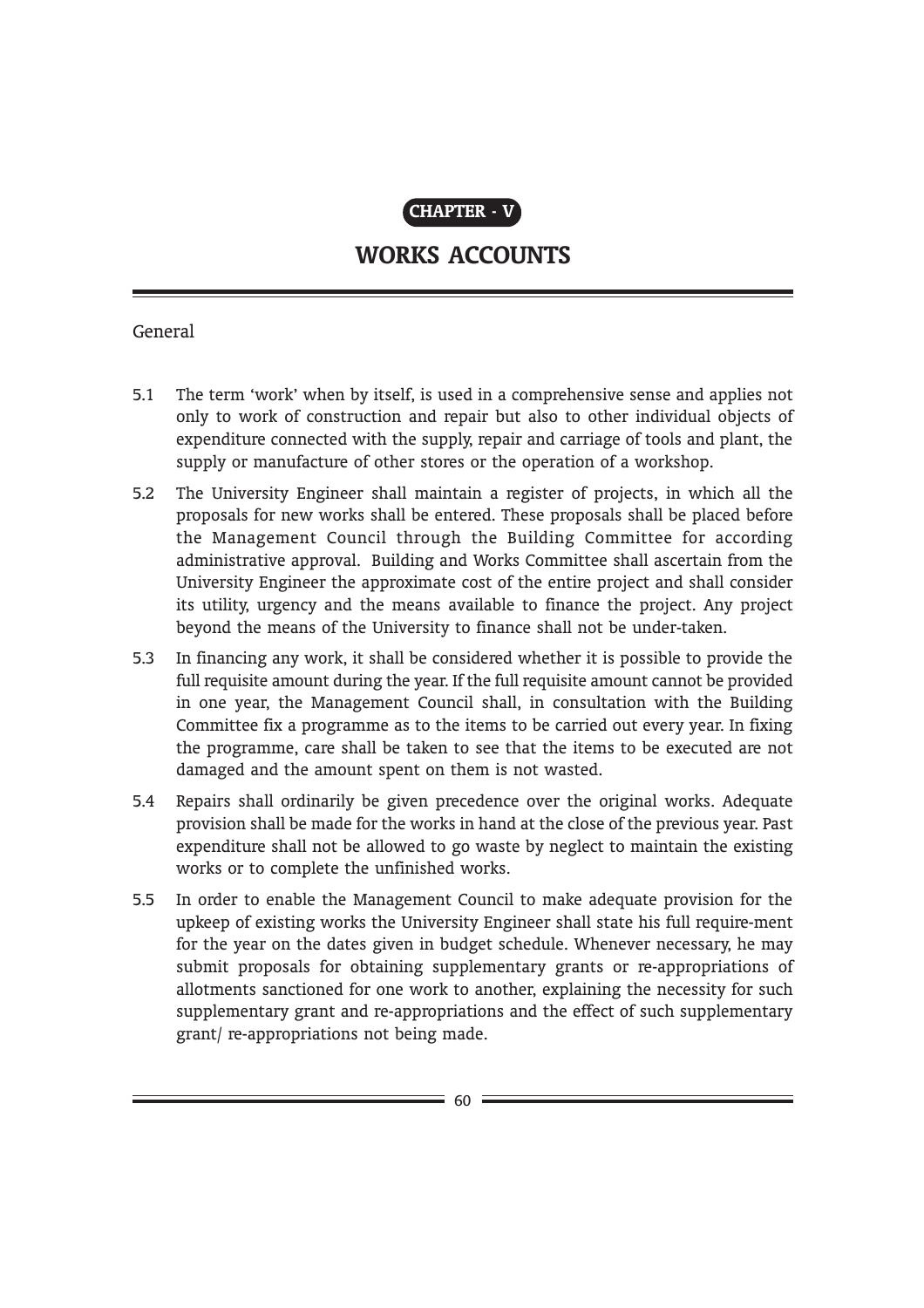- 5.6 The sanction accorded to current repairs estimates shall lapse at the end of the year, but the sanction accorded to special repairs or original works shall hold good till the repairs or works are completed.
- 5.7 The sanction accorded for the allotment of funds in the Budget Estimates shall continue in force till the end of the Year to which it pertains. In the case of original works and special repairs, however, the Building Committee and the Management Council may, after calling for a statement of incomplete works at the end of the year and the probable amount required for completion, sanction a re-allotment of that amount so that the works may be proceeded in the next year. Such sanctioned re-allotments shall be included in the 'Supplementary/Revised Budget'.

## Classification of Works

# 5.8 The works of the University are classified as under -

- a) Maintenance Works : These works shall include routine maintenance works and repairs regardless of the total cost to be incurred for their execution.
- b) Minor Works : These shall include all original works, special repair works involving additions and alterations to the existing structure, with an estimated cost of Rs. twenty-five lakhs or less.
- c) Major Works : These shall include original works and special repair works and involving structural additions and alterations with an estimated cost exceeding Rs. twenty-five lakhs.

Provided that the classification of major works and minor works shall be based on P.W.D. manual.

#### a) Maintenance Works:

The University Engineer, shall be responsible for preparation of plans and estimates for these works and also for their execution and supervision under the guidance of the Buildings and Works Committee.

# b) Minor Works :

All minor works estimated to cost up to and including Rs. twenty- five lakhs or the maximum amount decided by the Government from time to time, shall be executed by the University.

(i) These works shall be executed by the University. The University Engineer, under the directions of the Buildings and Works Committee, shall get prepared the plans and estimates for such works either through his own staff or where necessary with the help of a Consulting Architect/ Structural Engineer chosen from the panel of Architect/Structural Engineers, as approved by the Management Council.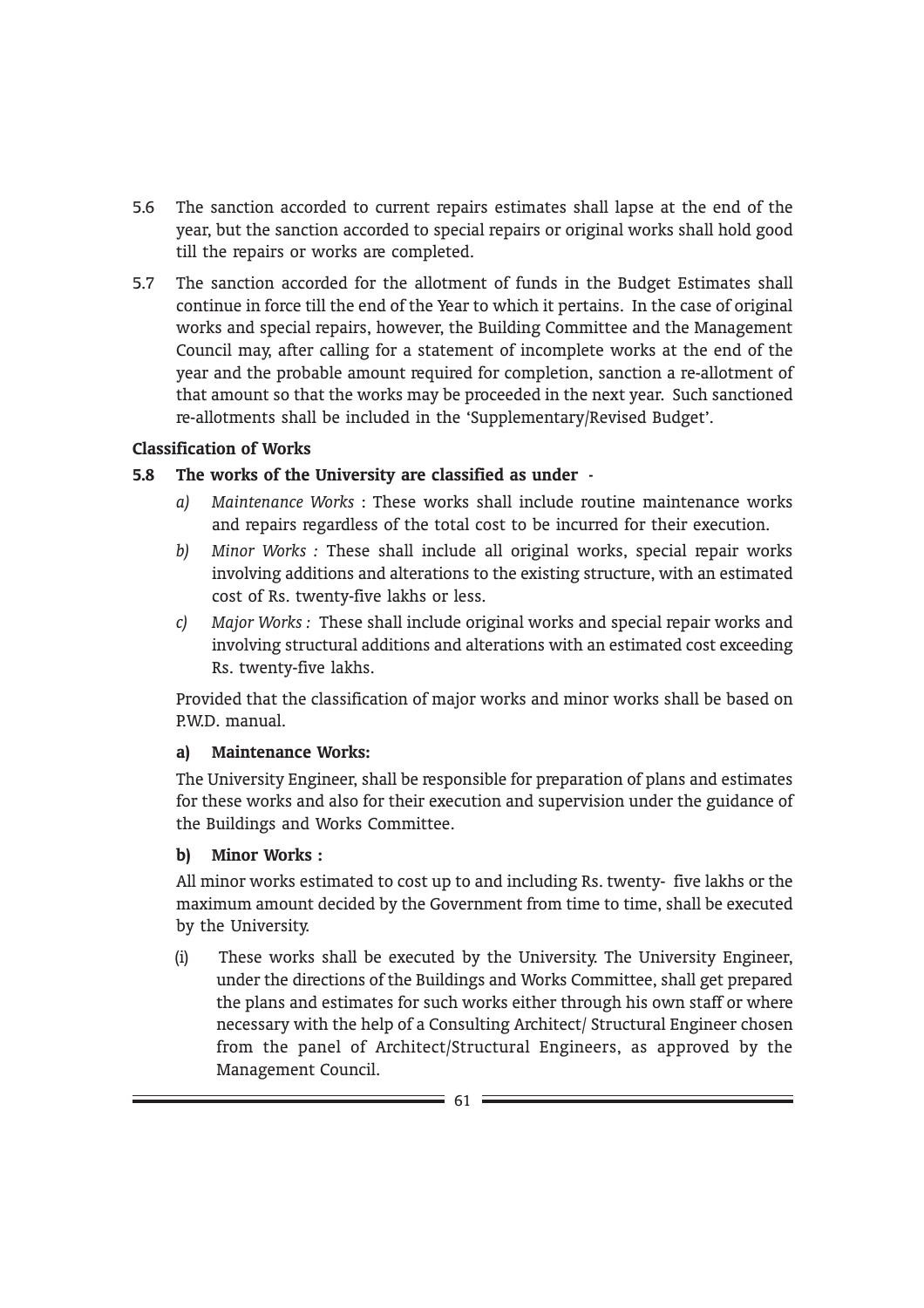- (ii) As a general principle, there shall be a panel of Architects approved by Buildings and Works Committee for a year, and the works shall be allotted to them serially. However the selection of the Architect, who is not on a panel, for a specific job shall be made by the Buildings and Works Committee.
- (iii) The University Engineer, shall be responsible for execution and supervision of these works under the guidance of the Buildings and Works Committee.

## c) Major Works :

## (i) Preparation of Block Estimates

The block estimates of all original Works shall be prepared by the University Engineer, to assess the rough cost of the work with a view to determining whether the work shall be executed by the University or by the Public Works Department. The Buildings and Works Committee shall recommend the estimated cost of a work to the Management Council.

## (ii) Major Works to be executed by the University :

- (i) The University Engineer under the directions of the Buildings and Works Committee shall prepare the plans and estimates of such works through his staff or whenever necessary with the help of consulting Architect/Structural Engineer chosen from the panel prepared by the Buildings and Works Committee and approved by the Management Council, provided that, the final selection of the Consulting Architect/Structural Engineer shall be made by the Buildings and Works Committee.
- (ii) These works shall be executed by the University under direct supervision of the Buildings and Works Committee through the Architect and R.C.C. Consultants appointed by the University. The approval to the detailed plans and estimates by the Buildings and Works Committee, submission of the detailed plans to the concerned Municipal Corporation for its approval and obtaining of the commencement certificate', occupation certificate and completion certificate, shall be carried out by the Architects as per the procedures of the University and concerned Municipal Corporation under the overall supervision of the University Engineer.
- (iii) The University may also execute works of estimated cost exceeding Rs. twentyfive lakhs or the maximum amount decided by the Government, from time to time, if the nature of such work is not complicated and the concerned structure is up to ground plus three floors and/or the work involves multiple repetitive units such as. staff quarters, etc. For this purpose however, prior approval of the Chancellor shall be obtained.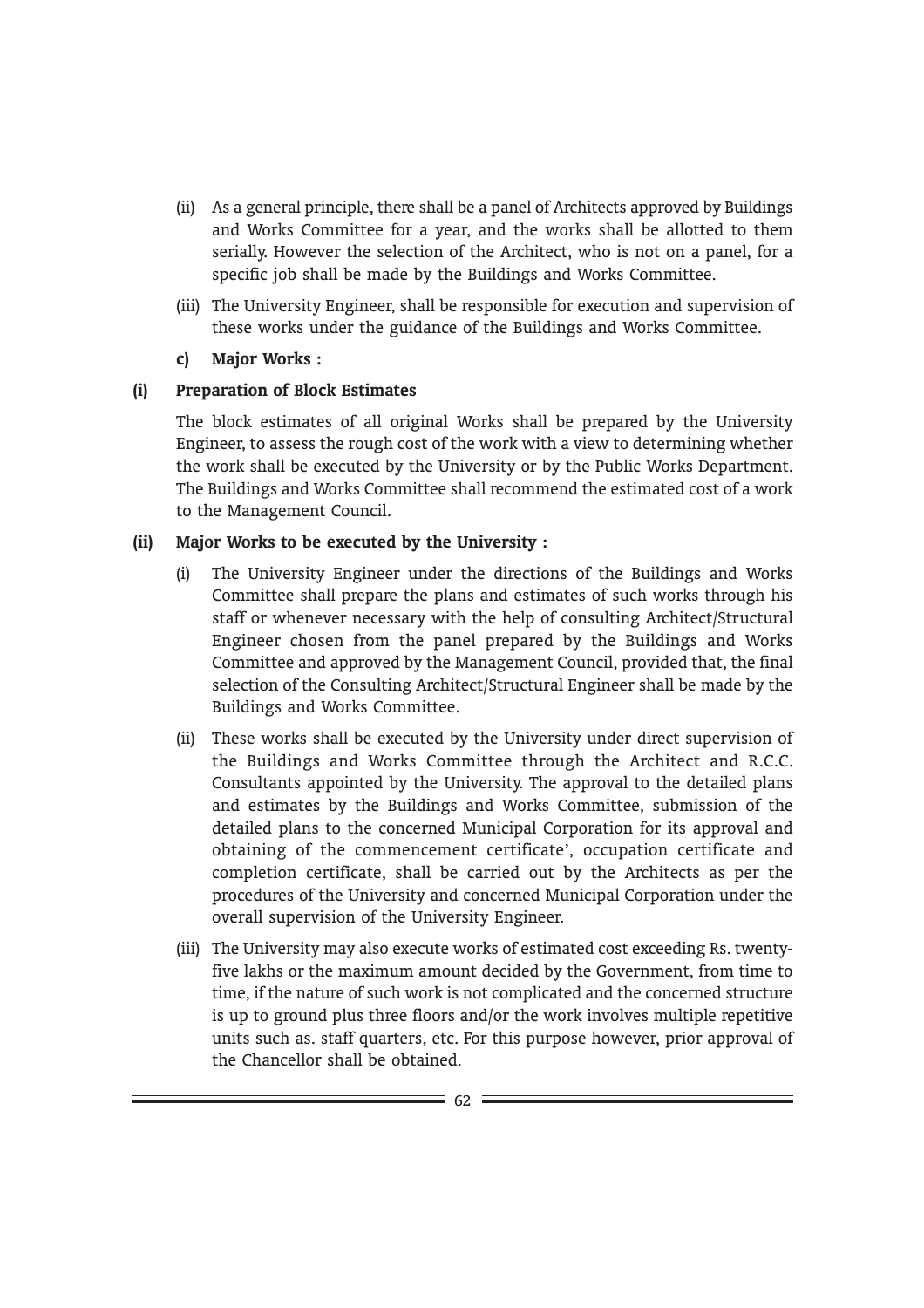- (iv) The University shall have an appropriate technical organization to execute the works to be undertaken by the University. The composition of such technical organization shall be determined by the University in consultation with the Buildings and Works Committee.
- (v) The University may avail of the services of the Quality Control Organization of the Public Works Department/approved quality control laboratories to inspect the quality of the material used for University works on payment of stipulated charges and to check the quality and structural safety of the works under construction.
- (vi) In case of works of special nature requiring particular expertise, pre- qualification of contractors shall be made by the Buildings and Works Committee.
- (vii) In case the Public Works Department refuses to undertake any work proposed to be entrusted to them, such works shall also be executed by the University with the help of such specialised authorities/ Departmental Individuals.

#### Major works to be executed by the Public Works Department

- (i) All major works costing more than Rs. twenty-five lakhs or the maximum amount to be decided by the Govt. from time to time except as stated above shall be entrusted to the Public Works Department, for execution on agency basis on the terms and conditions as decided by the Government from time to time.
- (ii) Even if the estimated cost of the work is less than Rs. twenty-five lakhs and if the work is of specialized nature, then the Buildings and Works Committee may entrust such work to Public Works Department for execution.
- (iii) The plan and block estimates for these works shall be prepared by the Government Architect, and shall be placed before the Buildings and Works Committee for its approval.
- (iv) After getting approval for these plans and block estimates by the University. The Government Architect shall prepare detailed plans and estimates and the same shall be placed before the Buildings and Works Committee for its final approval before submission of the same to the concerned Municipal Corporation. The Public Works Department authorities shall obtain Commencement Certificate, as per the procedure adopted for the Government buildings.
- (v) The Public Works Department shall follow the procedures laid down by the Government for execution of its works, from time to time.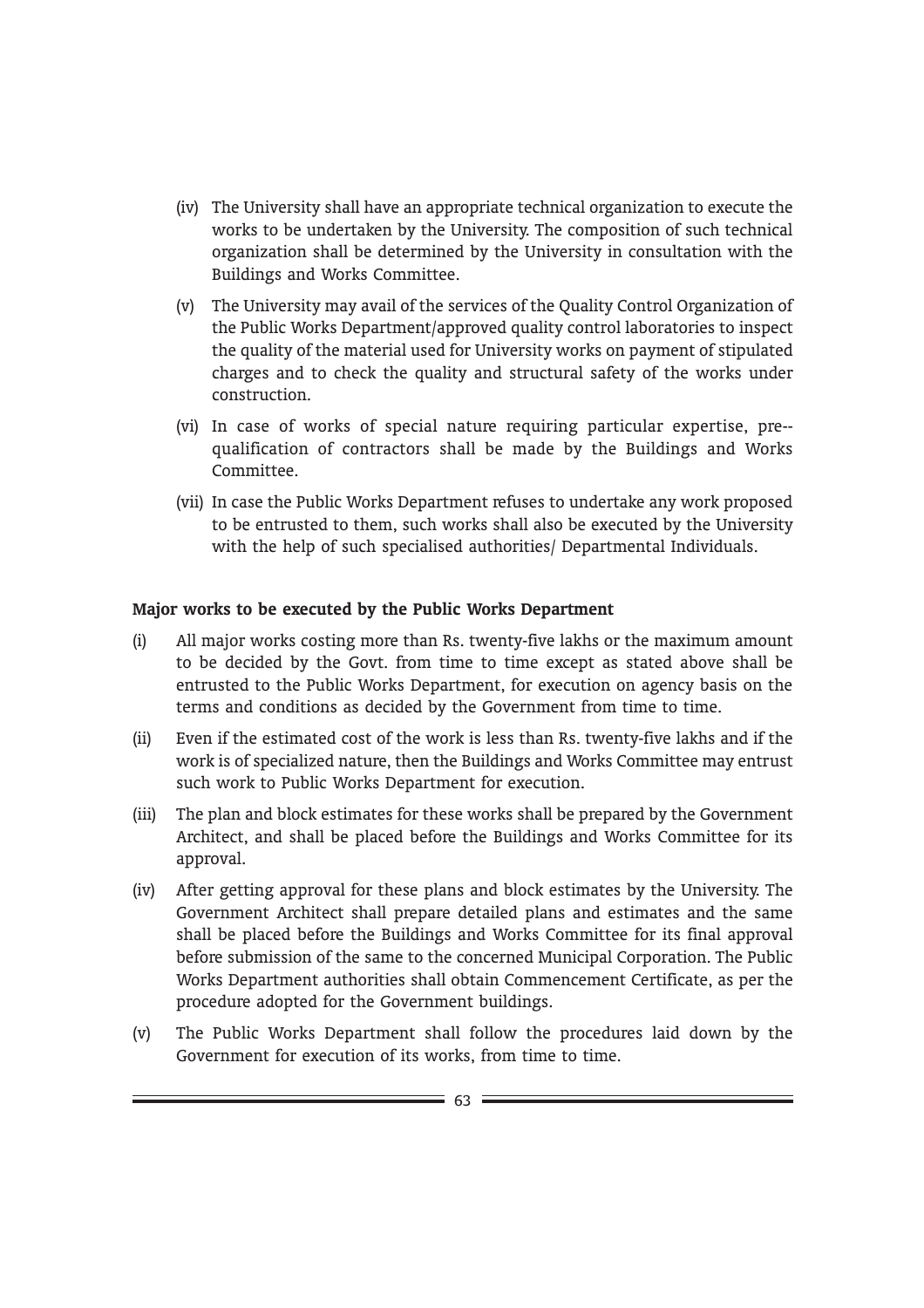- (vi) It shall be the responsibility of the Public Works Department to comply with the Municipal Corporation rules and to obtain the occupation and completion certificates from' the concerned Municipal Corporation as per the procedure followed in the case of Government Buildings.
- (vii) The Buildings and Works Committee may inspect the works being executed by the Public Works Department and if required make suggestions and the Public Works Department authorities shall take due cognisance of such suggestions. In the event of Public Works Department not accepting any suggestions made by the Buildings and Works Committee, the reasons for not doing so shall be intimated by P.W.D. in writing to the University.
- 5.9 The Building and Works Committee under the direction and overall supervision of the Management Council shall be responsible for the execution of all types of works including works to be executed through the agency of public works Department. The Committee shall be competent to accord administrative approval and financial sanction to maintenance works subject to availability of funds provided in the budget.
- 5.10 The Committee shall recommend and obtain the Management Councils administrative approval and sanction expenditure in respect of all the works other than maintenance works to be undertaken by the University or to be entrusted to the Public Works Department.
- 5.11 The Buildings and Works Committee shall recommend to the Finance and Accounts Committee, a Programme of Works to be executed in the ensuing year. This programme will separately specify (a) Maintenance Works. (b) Works to be executed by the University and (c) Works other than those to be executed by the University. On the basis of the Buildings and Works Committee's recommendations and subject to the final approval of the Management Council and, the Senate, a lump sum provision will be made in the annual budget for maintenance works. In respect of works to be executed by the University and the works other than those to be executed by the University, however, specific provision will be made for each work in the budget.
- 5.12 After getting the approval of the Management Council, the University Engineer shall prepare a detail plan, drawings, estimates of the work and place before the Buildings and Works Committee for its approval.
- 5.13 The Committee shall prepare a panel .of at least five Architects and five R.C.C. Consultants of proven experience and merit for the University Works. Such panel will be subject to approval of the Competent Authority.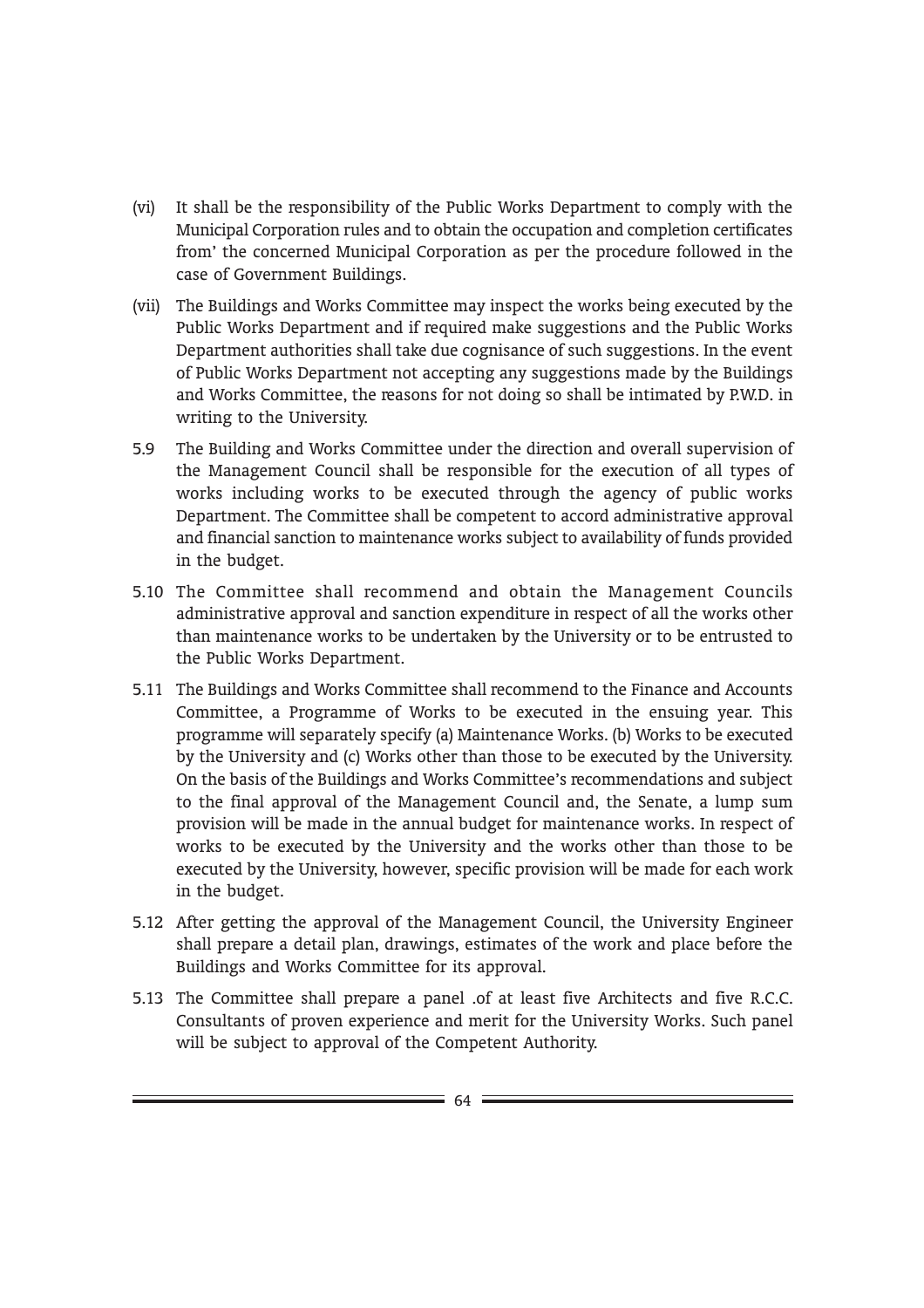#### 5.14 Buildings and Works Committee shall-

- i) maintain a separate list of contractors on the basis of their technical experience and financial capability for execution of works concerned.
- ii) be responsible for getting technical scrutiny carried out as may be considered necessary by it.
- iii) be responsible after careful scrutiny for the acceptance of tenders received for works concerned and in case where it proposes to assign a work to a contractor whose tender is not the lowest, it will record its reasons in writing and recommend the same to the Management Council.
- iv) exercise general supervision over the work of engineering staff of the University and in particular ensure that essential records and data like the register of the University's properties and the works' register etc. are maintained up to date. Likewise, it shall ensure that the rejected tenders are retained for a period of three years, unless they are to be required for a longer period for any specific purpose such as court case, departmental inquiry, etc. It shall ensure that the University Engineer/ Architects certifies the completion of works in accordance with the final design, in respect of concerned works.
- v) if necessary associate the consulting Architects, where appointed with its deliberation for the works concerned.
- vi) settle rates not covered by tender and settle claims and disputes with the contractors in respect of maintenance works and works to be undertaken by the University. As regards the works undertaken by the Public Works Department, the Executive Engineer or the Superintending Engineer shall have the power to settle rates not covered by tender under powers delegated to him in Public Works Department. As regards the claims and disputes with contractors in respect of such works, the Chief Engineer of Public Works Department will have full powers to settle claims up to Rs. One lakh whether or not sanctioning such claims involves excess over the approved cost beyond permissible limit of 10%. The claims and disputes of amount more than Rs. One lakh will be examined by the Chief Engineer, Public Works Department and if it is convinced that prima-facie the contractors' claim is not frivolous and that there is some substance in the claim of the contractors as would merit a detailed examination, the Chief Engineer will place such claim for decision before the Buildings and Works Committee which will have the full powers to settle such claims. However, if sanctioning such claims involves an excess beyond l0% over and above the approved estimated cost of the project, approval of Management Council to such excess amount shall be obtained.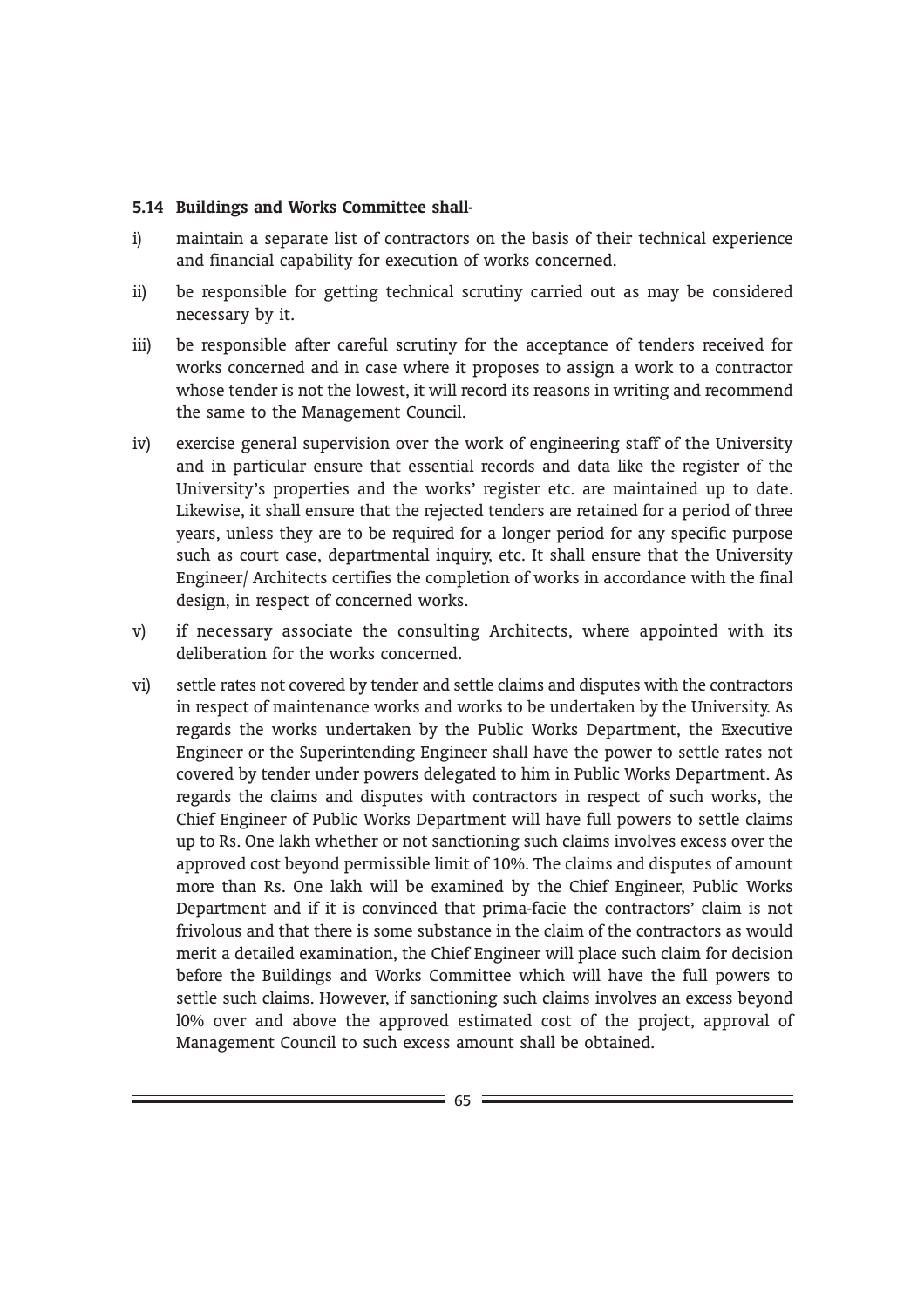- vii) In respect of maintenance and works to be undertaken by the University, the Chairman of the Buildings and Works Committee shall have the powers to sanction the payment of running account bills of a work, subject to such a bill having been examined by the Architects, where appointed and certified as 'fit for payment' by the University Engineer.
- viii) In respect of maintenance works and other works to be undertaken by the University, the Chairman of the Buildings and Works Committee shall have the power to sanction payment of final bills if the overall deviation in the bills is within the sanctioned estimates or if it does not exceed or recede by 10% of the sanction. In case the amount of the final bills exceeds or recedes by 10% of the sanction, the Chairman of the Committee shall have the powers to release 90% part payment of the balance payment due against the tender items. The remaining 10% of the payment so deducted against the tender items along with the excesses and extras shall be released only after the approval of the Buildings and Works Committee.
- ix) The Buildings and Works Committee shall have the powers to extend the contract period on the recommendation of the University Engineer in case of maintenance works and the Architects in case of the works to be undertaken by the University. Pending the sanction of extension of contract period by the Buildings and Works Committee, the Vice-Chancellor shall have the powers to release 90% part payment of the remaining due against the tender items and the remaining 10% so deducted against the tender items shall be released after the approval of the Buildings and Works Committee.
- x) In the case of works executed by the University under its supervision, the committee shall have the powers to settle and recommend to the Management Council the escalation of rates over and above the tender rates as per norms adopted by the Public Works Department, thereupon modify the estimates earlier approved by them.

Provided that the procedure prescribed shall be consistent with P.W.D. manual.

# Tender/Quotation Opening Committee

- 5.15 The Buildings and Works Committee shall constitute a sub-committee to open the Tenders/Quotations.
	- i) The Sub-committee, in presence of all Contractors, shall open the sealed tenders. Each member of the Sub-committee shall sign the tender papers.
	- ii) University Engineer, shall prepare the comparative chart showing name of the contractor, amount quoted by each contractor, conditions if any; quoted by the contractor(s).-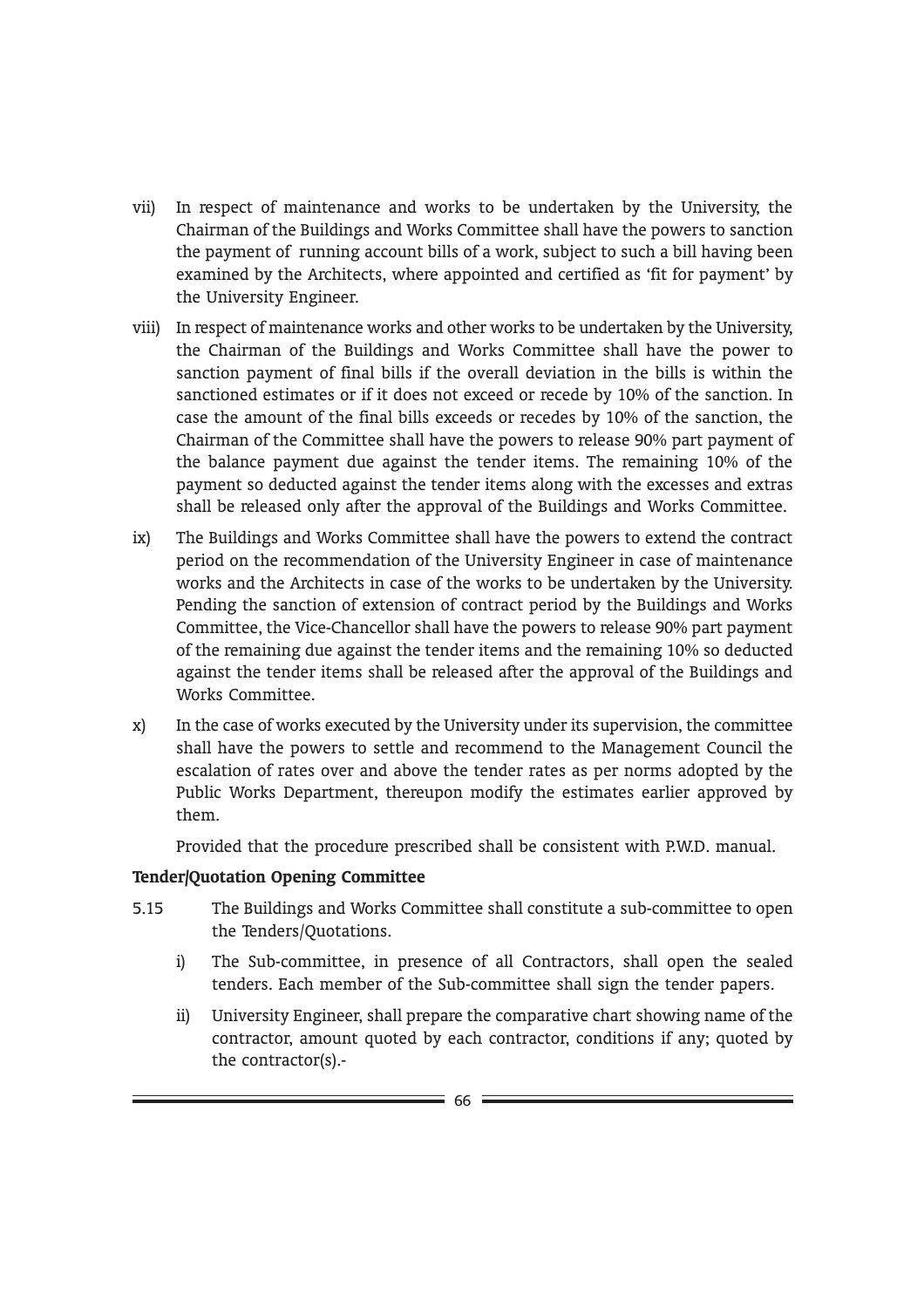The comparative chart so prepared and signed by the members, shall, then be placed before the competent authority.

# Technical Committee

5.16 The Buildings and Works Committee shall constitute the technical committee.

The functioning of the technical committee shall- be as defined by the statutes and ordinances of the concerned university.

# 5.17 Original Works

The University Engineer shall maintain a register in which all proposals for new works shall be entered and sanctions relating to their execution. The following conditions shall precede the execution of original works :-

- (i) 'Administrative approval' is the formal acceptance by the competent authority which is in effect its concurrence in the proposal for the execution of certain specific work at a cost approximately stated. An application for the administrative approval shall be accompanied by preliminary report, approximate estimates, information regarding the fund or source from which the expenditure will be met, general drawing and such other information as may be necessary to indicate roughly what the proposals are,
- (ii) that designs for all future University buildings costing up to Rs. 25 lacs, be invited from the Architect/Engineer amongst the approved panel of eminent Architects/Engineers as approved by Management council, along with terms and conditions.

In selecting the designs the availability of carpet area of various blocks to suit special requirements of the project as also the overall economy in cost of construction as distinguished from purely Architectural beauty shall receive special consideration.

- (iii) that open tenders be invited from the registered Contractors in the appropriate classes with (a) State P.W.D. (b) State Irrigation Deptt. (c) Maharashtra Jeevan Pradhikaran Authority, (d) Municipal Corporation etc. (e) M.I.D.C.
- (iv) that in order to obtain competitive offers, tenders shall provide a clear cut price variation clause as per the State P.W.D.
	- (v) that during the execution of work, excesses in the quantities of tender items up to 10% be approved and sanctioned by the Vice-chancellor and that such excesses exceeding 10% shall have prior approval and sanction of the Building Committee.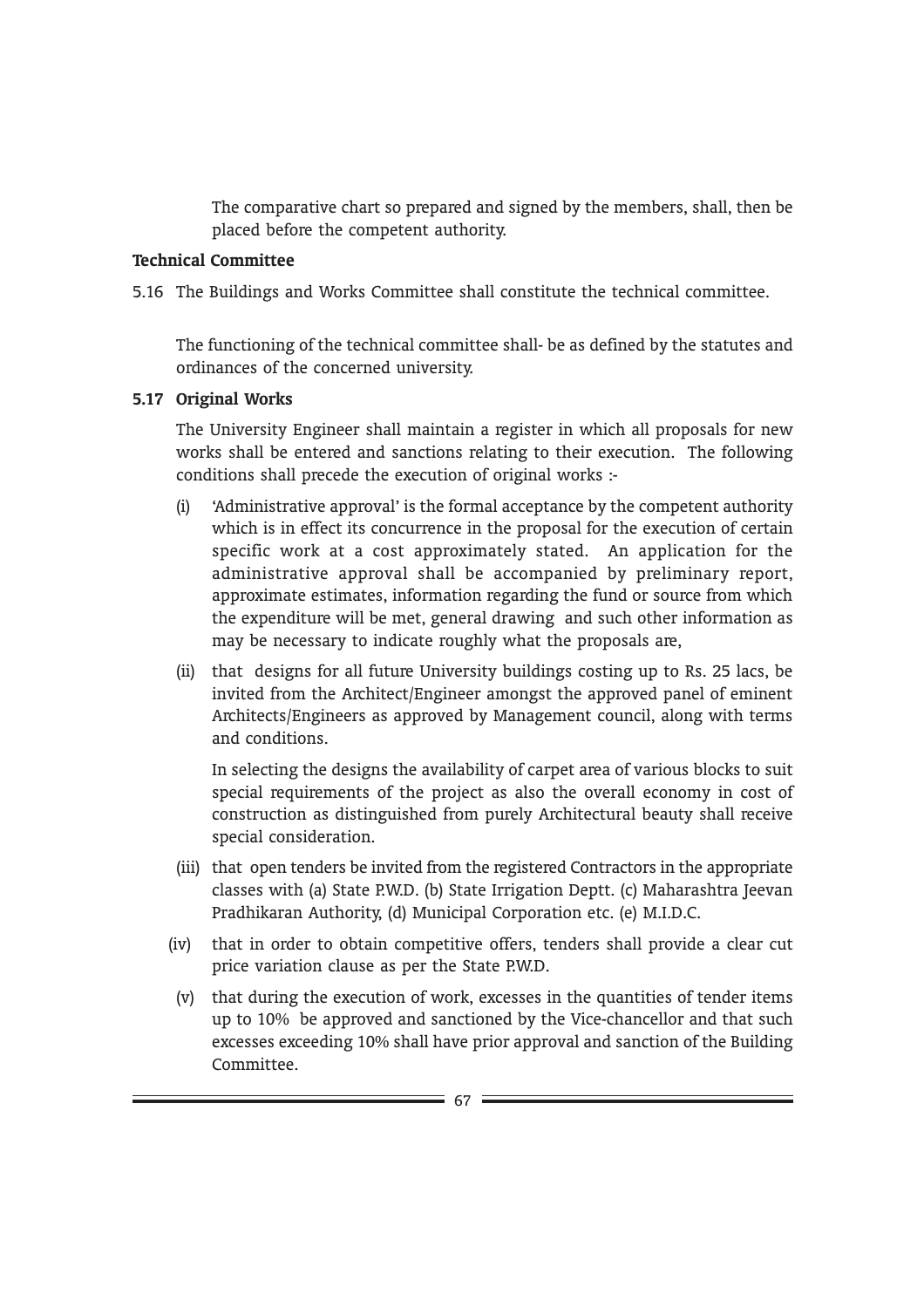- (vi) that extra items necessary to be carried out during the execution of work shall have prior approval and sanction of the Building Committee.
- (vii) Technical sanction to the detailed plans and estimates consisting of a report on the proposed work, details of quantities and specifications and rates for each item working up to the estimated figure, would imply that the proposals are structurally sound .and estimates are based on adequate data and accurately calculated.

When the plans and estimates are finally approved, the number of resolution and date under which they are approved shall be recorded on the estimate. In submitting the plans and estimates to the Building Committee, the Budget Head to which the expenditure is proposed, shall be clearly stated.

(viii)Administrative sanction of the Management Council.

- 5.18 In case, an urgent work is carried out in anticipation of these formalities, prior orders of the Vice - Chancellor shall be obtained in writing and the fact reported to the Management Council at, its next meeting through Building and Works Committee.
- 5.19 Should any alteration or deviation from the sanctioned estimate involving additional expense over the figure sanctioned by the Management Council be considered necessary, a revised or supplementary estimate shall be submitted for technical and administrative sanction. Cases of material deviation from the approved estimates shall be reported to the Building Committee even if the total expenditure is within the sanctioned estimate.
- Note: -In the case of urgency and when it is not advisable to wait till the date of next meeting of the Building Committee, petty and minor deviations not involving major changes in the design may be made under the written order of the Vice-Chancellor and the fact reported to the Building Committee for ratification at the time of its next meeting.
- 5.20 Repairs

The term "repairs" includes upkeep and maintenance of buildings, equip-ment or other asset so as to keep them in proper working order. It also includes minor additions or alterations which do not materially increase the value of the asset.

- 5.21 Repairs are generally divided into three kinds.
	- i) Periodical repairs which are carried out as a matter of routine or rotation and usually involve the same quantity, from time to time.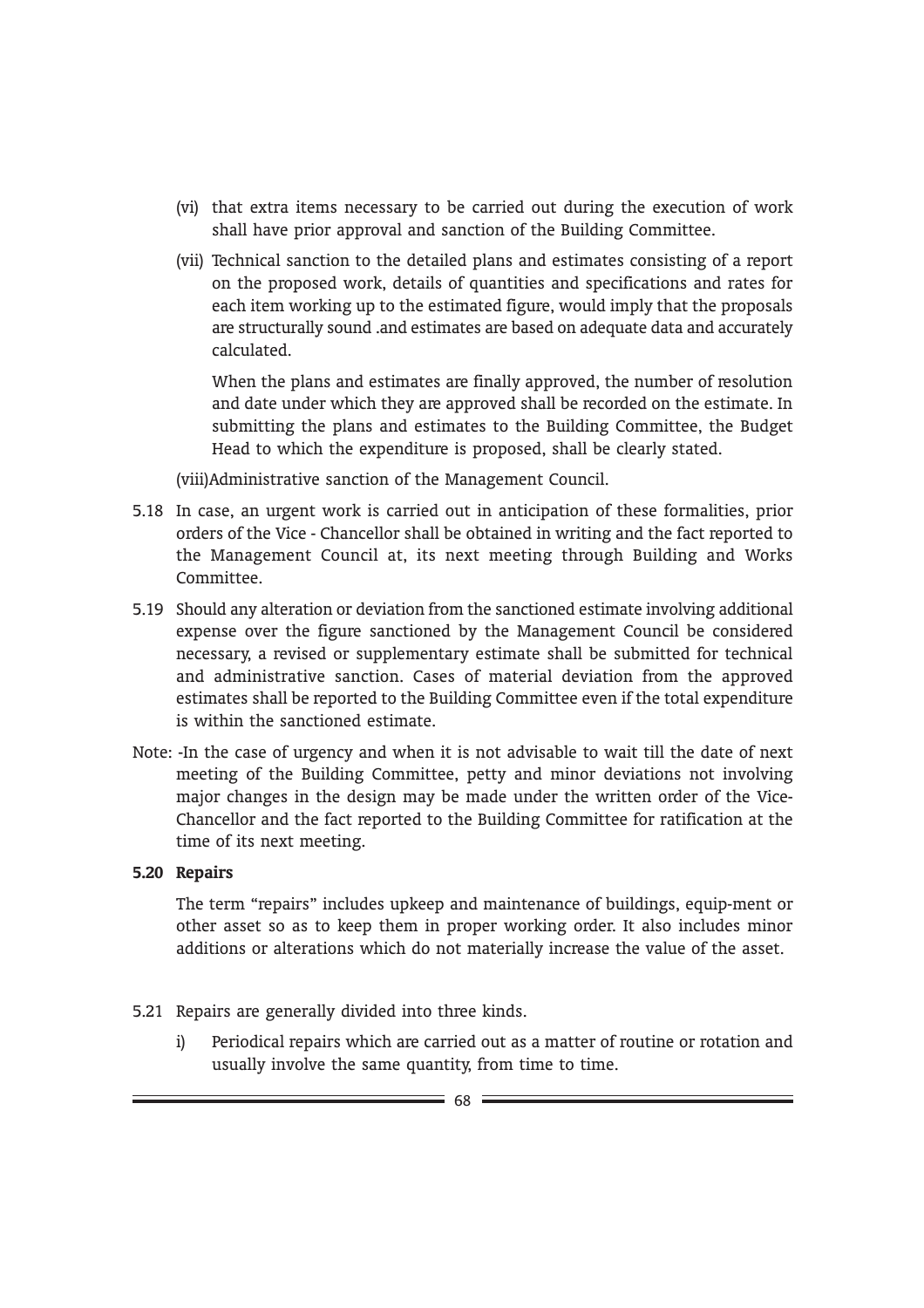- ii) Repairs which are periodical repairs.
- iii) Occasional or petty repairs which may have to be carried out between the times of periodical repairs.
- 5.22 Provision for repairs shall be made in the Annual Estimates and shall include provision for all works establishment including watchmen sanctioned for the care of building, etc., and cost of material as well as other labour.

# Preparation of Estimates

- 5.23 To facilitate the preparation of estimates, a schedule of rates for each item of work commonly executed shall be prepared every year in March, on the basis of the prevailing rates, by the University Engineer and sanctioned by the Vice-Chancellor. Where it is not practicable to prepare a schedule of rates, the rates adopted by Public Works Department of the State Government may be adopted.
- 5.24 Detailed plans and estimates for original works shall be prepared only after the administrative sanction to the work is accorded. The letter number of the U.G.C. or the resolution number of the Management Council, according approval shall always be quoted in the estimate.
- 5.25 The Estimate shall be prepared generally in the forms used in the Public Works Department of Government. The University Engineer may, however, make additions or alterations in the heading on the face sheet according to requirements. In preparing the estimates the instructions given in the Public Works Department Hand Book shall, as far as possible be followed. A copy of detailed Estimate with rate analysis shall be furnished to the Accounts Section.
- 5.26 The estimate shall provide for the complete work and not piece-meal work. The cost of the work shall generally be calculated at the rates given in the schedule of rates and if for any reason those rates are not considered adequate and higher rates are necessary, a detailed statement showing the manner in which rates entered in the estimates are arrived at shall be appended to the estimate.
- 5.27 All incidental expenditure which can be foreseen shall be provided for in the estimates. Provision for contingent expenditure on the works may be made to the extent of 5% of the total charges. The provision for contingencies shall not be diverted to any new item not provided for in the estimates, without the sanction of the authority which sanctioned the original estimate.
- 5.28 The annual repairs estimates for buildings shall be for fixed amount based on a percentage of the cost of the building, the nature of the work and the use to which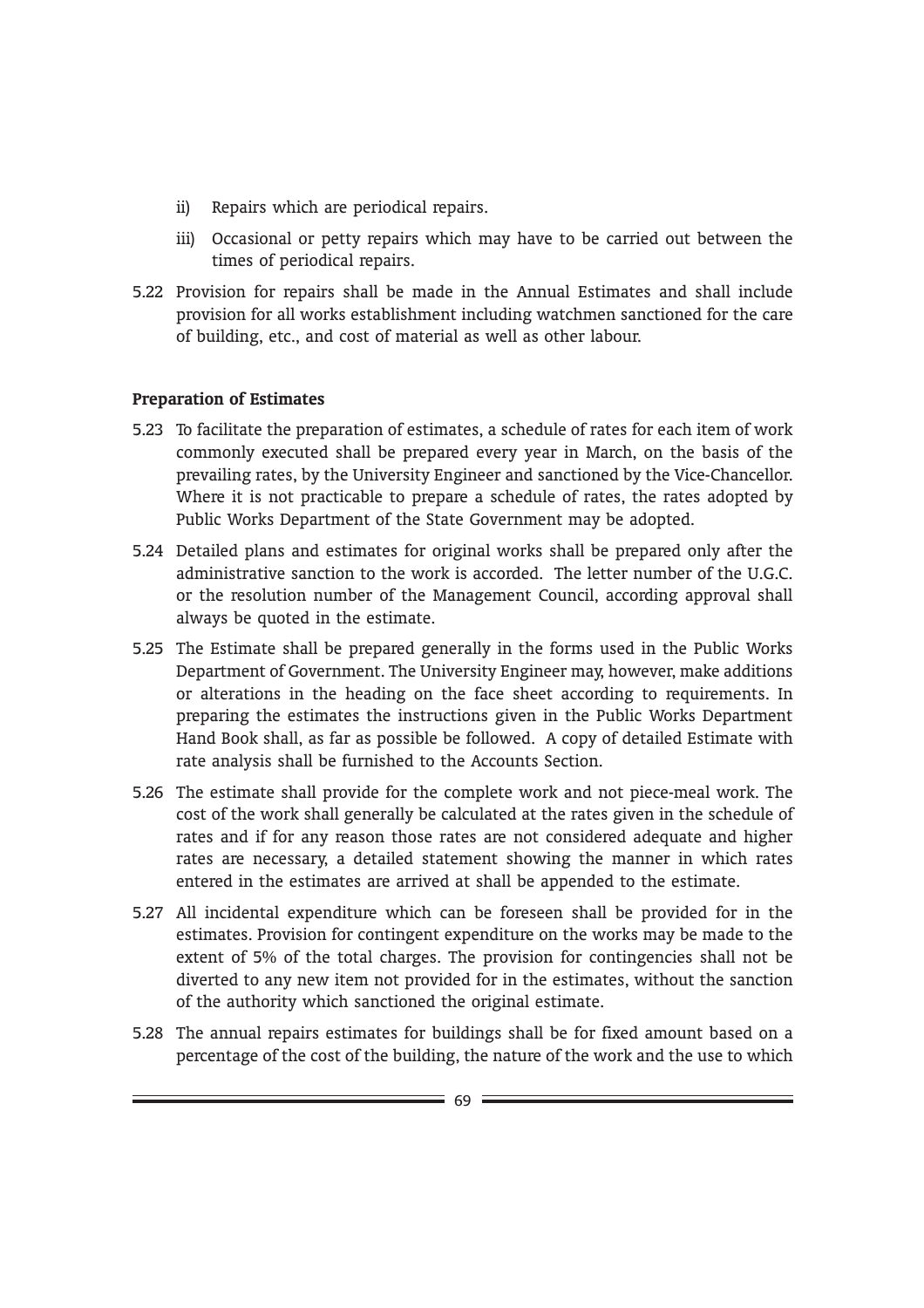the building is put. These rates shall be fixed by the University Engineer from time to time.

- 5.29 When the original estimate is likely to be exceeded for any reason by more than 10% or when a change of design or plan is necessary, a revised estimate shall be prepared as soon as the necessity arises and before the completion of the work.
- 5.30 If a work is abandoned after partial execution and is proposed to be taken up again, a fresh estimate shall be prepared before the work is restarted.
- 5.31 Minor deviations within the sanctioned estimate which do not necessitate the preparation of revised estimate may be carried out with the sanction of the Vice-Chancellor. Such deviations shall, however, be shown in a statement to be kept on record along with the sanctioned estimate.
- 5.32 The sanction to an estimate for a work shall be strictly limited to the precise object for which the estimate was intended to provide. Any anticipated or actual saving on an approved estimate shall not be used to carry out additional work other than incidental work arising out of the main work, not contemplated in the original plan and estimate for the work. The incidental work may be carried out within the total sanctioned estimate with the approval of Vice-Chancellor.
- 5.33 When a work is spread over more than one financial year. The budget provision shall be made only for the amount that is likely to be utilized in that financial year.

# 5.34 Execution of Work

- i) No work shall be commenced without proper authority. An order to prepare an estimate is no authority for execution and no work shall be commenced or expenditure in connection with it incurred, until funds are provided.
- ii) With regard to the execution of works, verbal orders shall not be given, but where such orders are given they shall be confirmed in writing as soon as possible after obtaining the sanction of the competent authority.
- iii) A Register of Commitments/payment shall be maintained by the Engineering Unit for keeping a watch over the financial liabilities in respect of the works which have been approved for execution.
- iv) Works shall be executed either departmentally by employing daily labour/ piece workers or through contract.

# 5.35 Records of Works

The initial records on which the accounts of work are based are :

(a) muster roll, and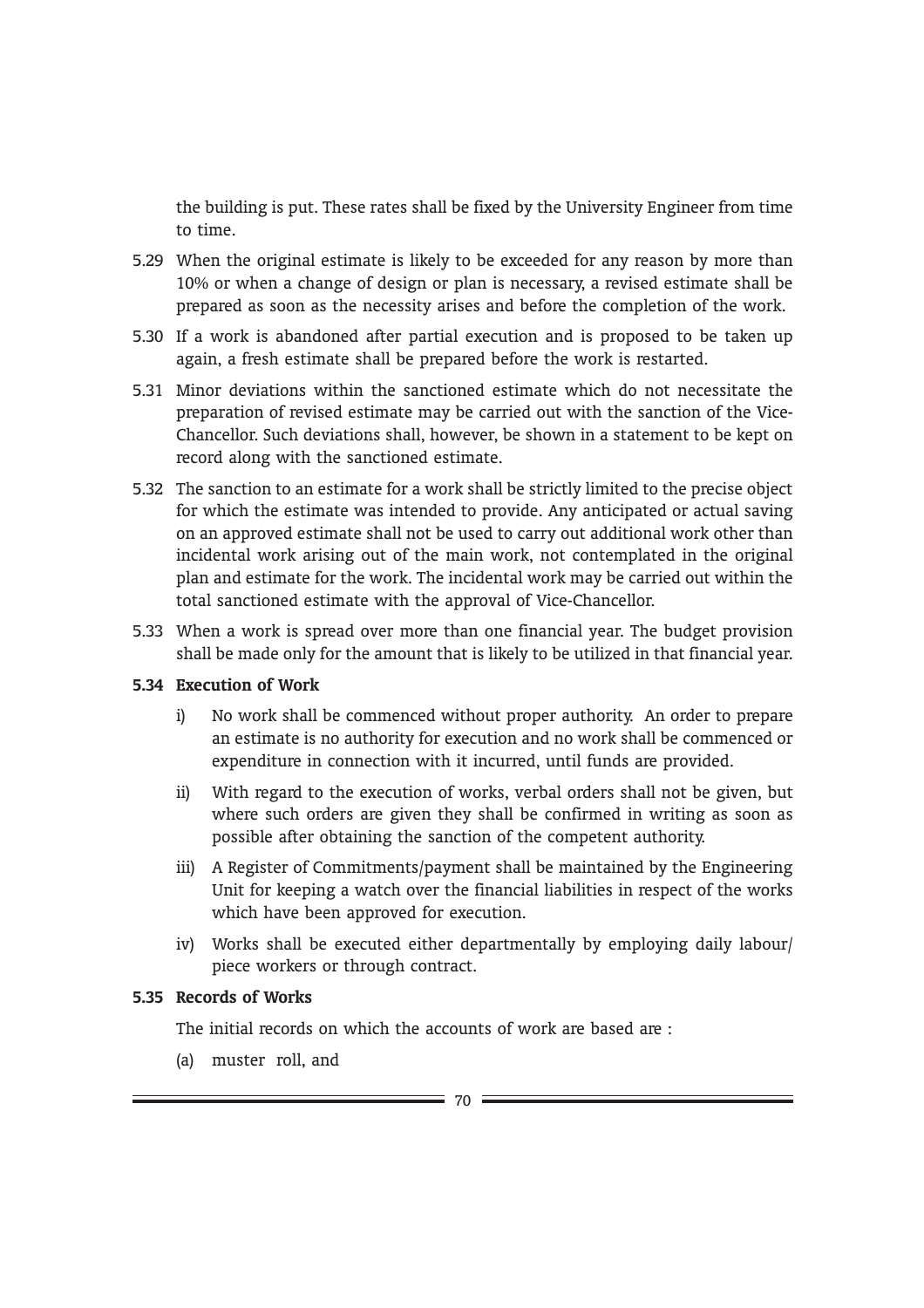- (b) measurement books.
- (a) Muster roll
- (i) When any work is done by daily labour, a muster roll shall be maintained by the official in-charge of the work.
- (ii) The forms of the muster rolls shall be numbered and sealed with the University Seal before they are brought in use. The University Engineer will keep the forms in his custody after giving them serial numbers and issue them to his subordinates as and when required after putting his signature and date of issue on the forms and keeping an account the forms in a bound register. Loss of any of the forms whether blank, or issued shall be immediately reported to the Accounts Department so as to guard against wrong payments.
- (iii) For work done by daily labour, the subordinate in-charge of the work will prepare the muster roll which will show the work done by this means and the amount payable on this account. A separate muster roll shall be maintained for each work which has been separately estimated for. The payment on muster roll shall be made by a responsible person only after the University Engineer has passed it for payment. The fact of payment will be certified by the University Engineer.
- (iv) The muster roll shall be written up daily by the subordinate, supervising the work. Every morning a report showing the number of labourers employed on each work shall be sent to the University Engineer. These reports will be used to check the muster rolls, when presented for payment.
- (v) Unpaid wages, if any, will be entered in the register of unpaid wages and credited to "deposits". The wages may be paid subsequently on a hand receipt. A note of the payment will be taken in the Register of Deposits.
- (vi) When the muster roll is closed, the work turned out shall be measured. When the work turned out is not susceptible of detailed measurement, payment may be made on the certificates of the officer-in-charge of the work to the effect the work turned out is commensurate with the amount spent thereon.

# (b) Measurement Books

(i) Payments for all work done otherwise than by daily labour and for all supplies required for specific work are made on the basis of measurement recorded in measurement books. These books shall be numbered serially and their account shall be maintained by the University Engineer showing the serial number of each book the date of issue and date of its return.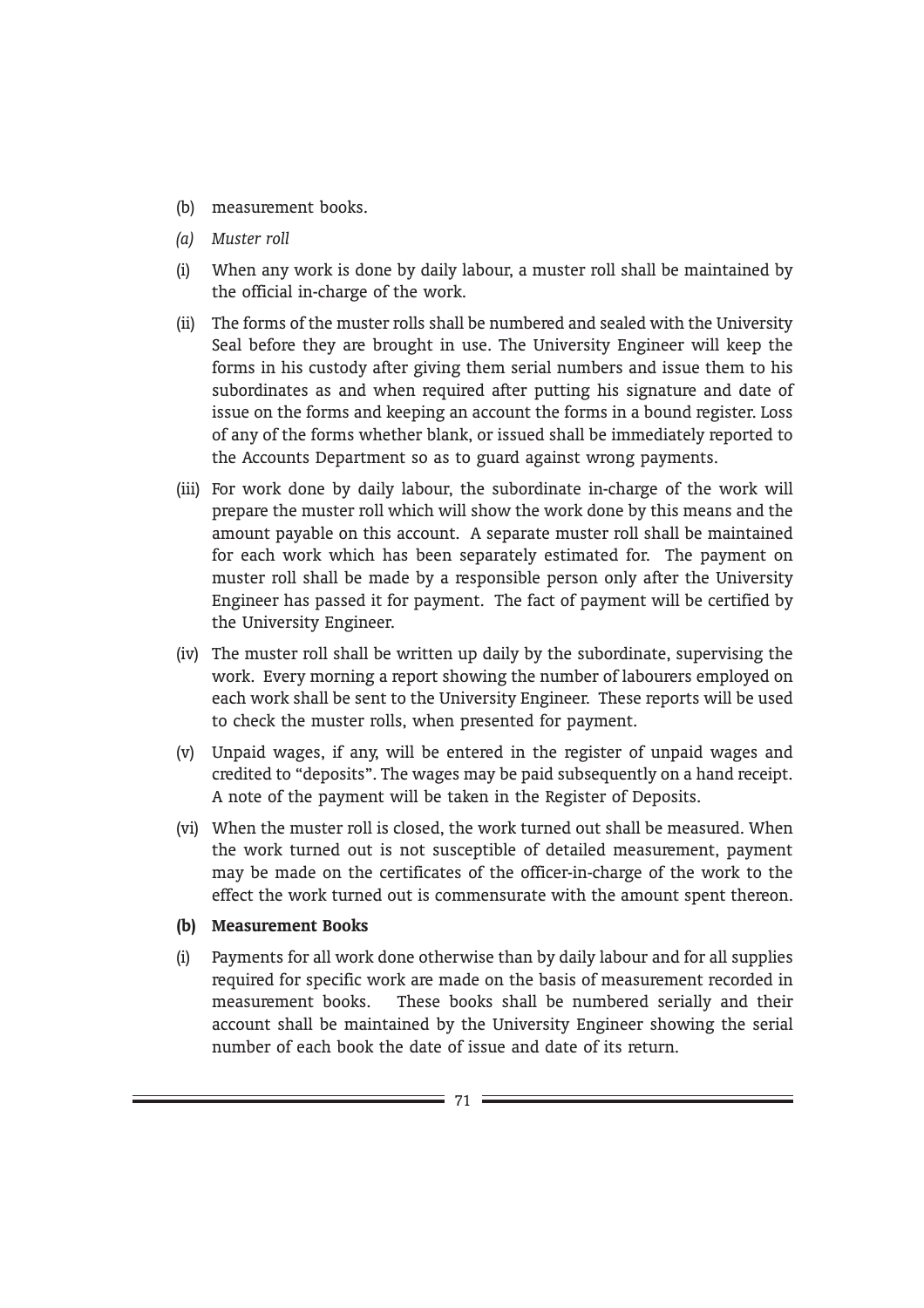- (ii) The measurement Book shall be the most important record since it forms the basis for all payments. Full particulars and the name of the work measured shall be given in the measurement book, along with a certificate of the measurements being checked.
- (iii) A stock register of measurement books shall be maintained by the University Engineer showing the printed number on each book, the name of the person to whom issued, the date of issue and the date of return.
- (iv) Before recording the measurements, it shall be ensured that the work done or supplies made are fully in accordance with the prescribed specifications. If any item of a work is measured before it is completed according to the. specifications, the fact shall be clearly recorded in the measurement indicating the deficiencies in the part of the work and the reduced rate at which payment for the item is recommended.
- (v) The pages of the books shall be machine numbered. Entries shall be recorded continuously and no blank pages shall be left torn or torn out. If any pages are left blank inadvertently, they shall be cancelled by diagonal line and attested and dated. The entries shall ordinarily be made in ink. No entry may be erased or overwritten. If a mistake is made, it shall be corrected by crossing out the incorrect words and figures and inserting the corrections which shall be initiated and dated by the responsible official. A reliable record is the object to be aimed at as it may have to be produced as evidence in a Court of Law.
- (vi) Payments for unmeasured works shall not be made. In the case of petty miscellaneous works with regard to which measurements are not feasible, the University Engineer shall certify on the bill that the work done is worth the amount claimed for it.

## **Contracts**

- 5.36 In the case of works to be given out on regular contract, in prescribed form by State P.W.D. the University Engineer shall prepare the contract documents which shall include:-
	- (i) a complete set drawing showing the required details.
	- (ii) complete specification of the various items of work and the materials to be used.
	- (iii) a schedule of quantities of the various items of work and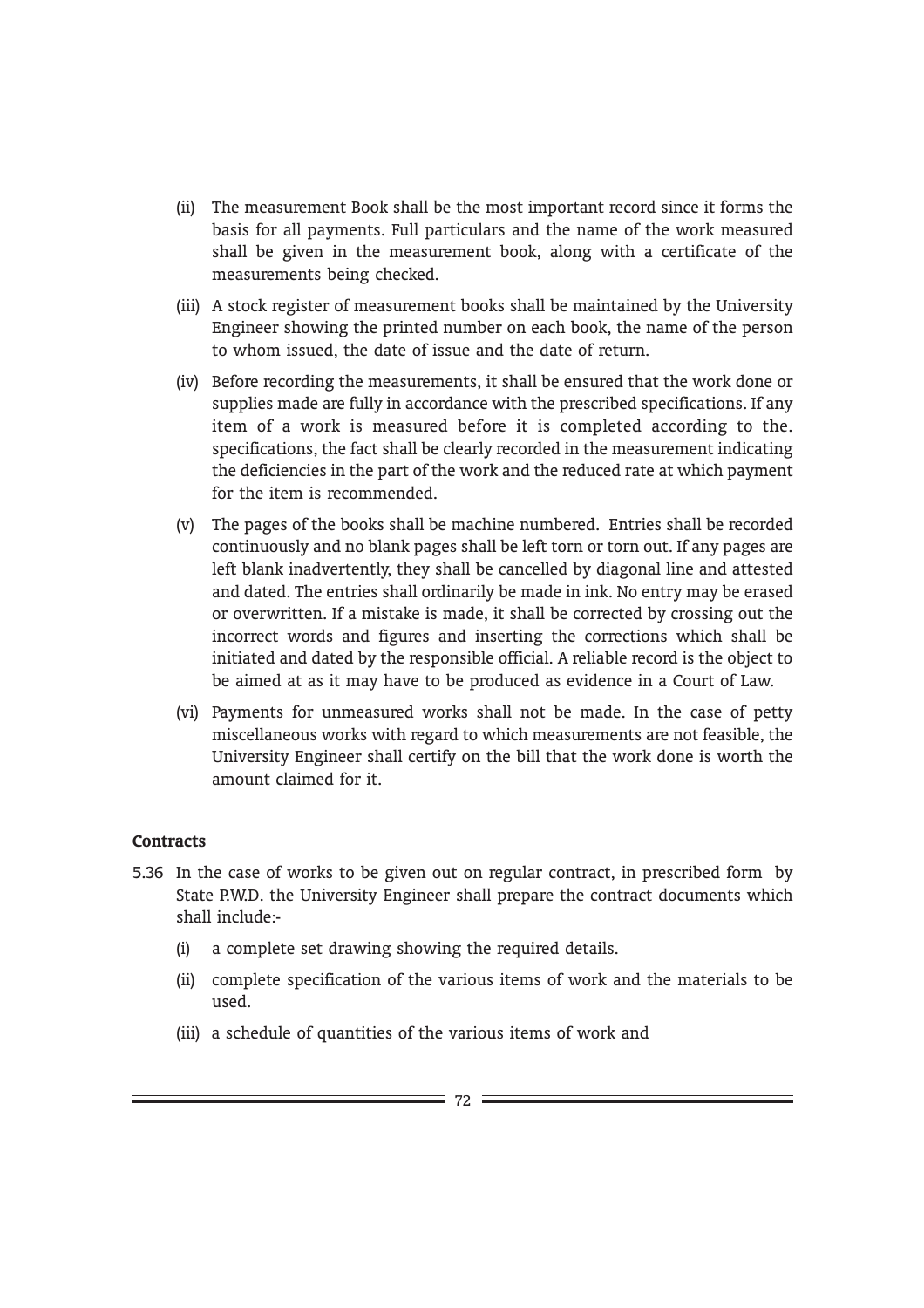- (iv) a set of conditions of contract to be complied with by the person, whose tender is accepted. Opinion of the legal adviser shall be obtained when necessary.
- 5.37 The following particulars shall invariably be furnished in the tender notice:-
	- (i) Name of work,
	- (ii) Amount of estimate.
	- (iii) Time that would be allowed for the completion of work.
	- (iv) The place where and the date and time up to which the tender forms will be issued.
	- (v) When and where the tender forms shall be submitted.
	- (vi) When, where and by whom the tenders will be opened.
	- (vii) The amount of earnest money to be deposited in form of D.D. along with the tender.
- 5.38 Authority shall always be reserved to reject any or all the tenders so received.
- 5.39 As soon as the tenders are opened, the University Engineer or the concerned Unit will prepare a comparative statement showing the rates quoted by the various tenders. The name of the contractor whose tender is finally accepted will be recorded at the end of the statement under the signature of the competent authority.
- 5.40 Normally, the lowest tender shall be accepted after ascertaining the capacity of the contractor. In cases where it is decided to accept a tender other than the lowest or by negotiation, the matter shall be submitted for perusal, to the Building Committee with reasons.
- 5.41 The amount of earnest money to be deposited with the tender is fixed at one percent of the estimated cost of the work. The amount shall be sufficiently large to be a security against loss in case of the contractor failing to furnish the required security or to enter into agreement within the appointed time, after acceptance of the tender, as the case may be.
- 5.42 The demand drafts for earnest money received with the tenders shall be refunded to the party whose tender is not accepted. If the tender is accepted, the earnest money of accepted tenderer shall be taken to form part of the initial security deposit and transferred to the deposit register.
- 5.43 For every work given out on contract, an agreement on a stamped paper shall be executed. As soon as an agreement is entered into with the contractor, it shall be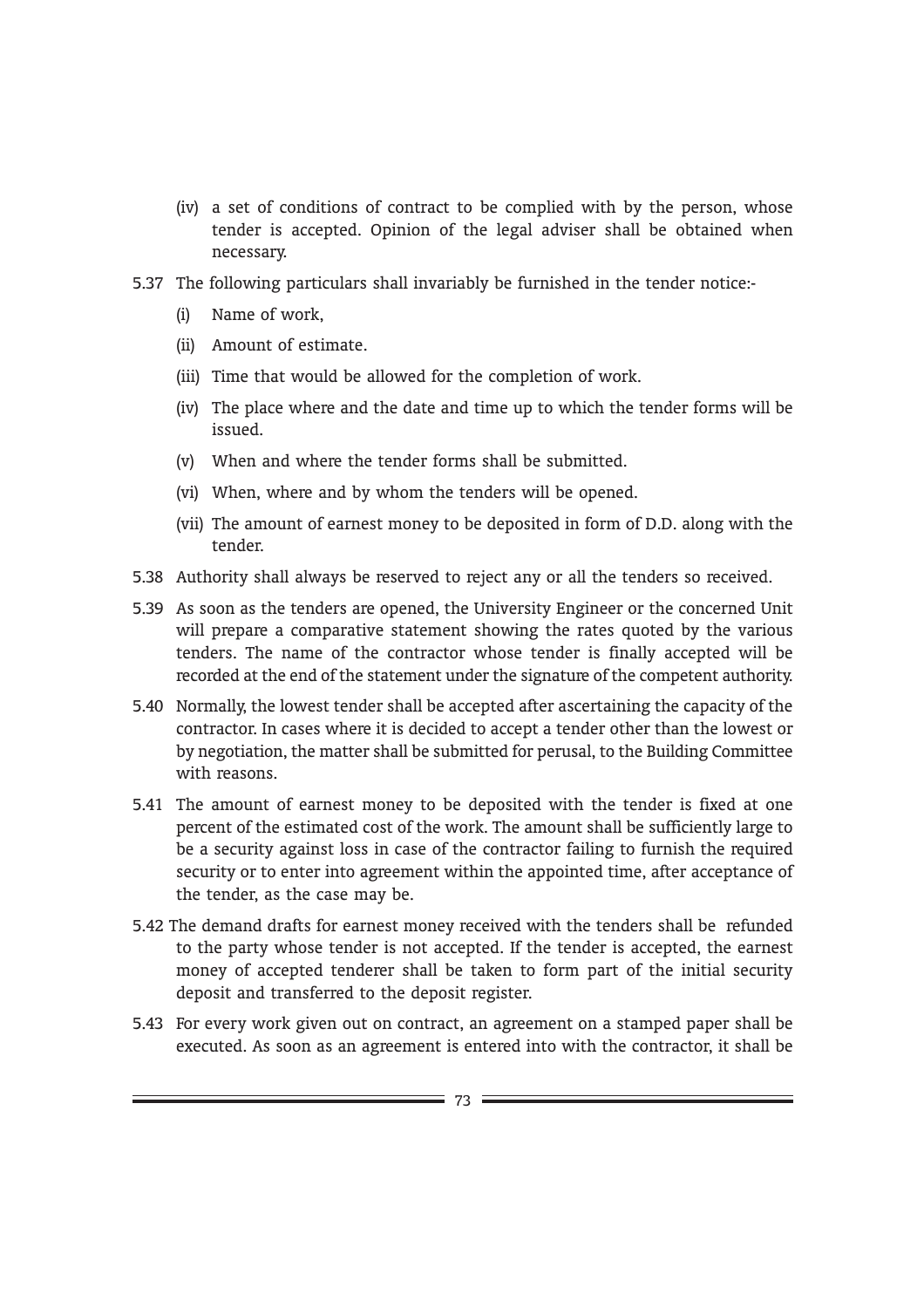entered in a register and given a number and date or year. Payments made to the contractors from time to time shall be noted in a Register of Works.

- 5.44 Security shall in all cases be taken for the due fulfillment of a contract as 5 percent of tendered cost. This security may be :--
	- (a) A deposit or cash or the amount or earnest money accompanying the tender,
	- (b) A deduction of percentage fixed from the payments made on account of work done.
	- (c) Government Securities.
- 5.45 Security deposit may be refunded after a period of six months after the completion of the work,
- 5.46 Time for commencement and completion of the work shall be mentioned in the agreement and power shall be reserved therein for cancellation of the contract and for getting the work done by any other agency at the cost of the Contractor in case of failure on his part to commence the work in time or to keep it in progress with due diligence. Provision shall also be made in the agreement for imposing penalty for breach of any conditions of the agreement.
	- (i) Work shall be executed strictly in accordance with specifications given in the approved estimates. The terms of every agreement shall be strictly enforced and nothing shall be allowed to be done that would tend to nullify or vitiate any agreement.
	- (ii) A contractor shall not be given verbal promise of being allowed higher rates than those agreed upon in consideration of any peculiar or unforeseen circumstances. If in any case higher rates are considered necessary, specific orders of the Vice-Chancellor shall be obtained.
- 5.47 If any item of work which is not included in the original estimates, is required to be included subsequently, a separate estimate for the extra item shall be prepared and got approved by the competent authority. The estimate shall be accompanied by a statement giving complete analysis showing how the rate has been worked out.

# Works Executed through Architects

5.48 In the case of major works entrusted to Architects, the contractors' bills for the work done are paid on the basis of the certificates given by the Architects. However, the University Engineer will also associate himself closely with the work on behalf of the University with a view to ensuring that the work is executed according to the Schedule and that there are no deviations from the prescribed terms and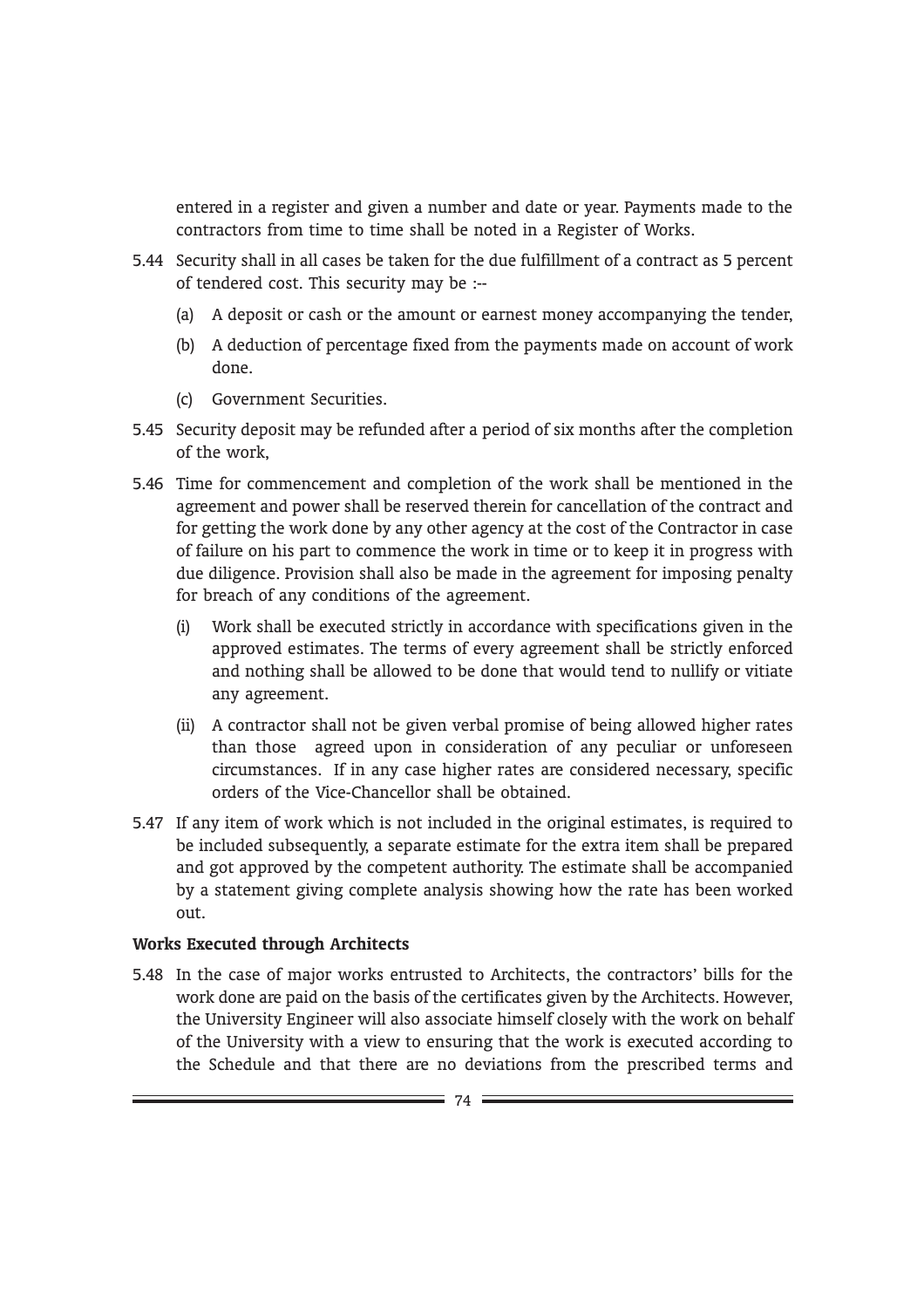conditions. He will draw the attention of the Vice-Chancellor if, at any time, it is found that the work is not progressing according to the fixed schedule or specifications including material deviations from the quantities of the individual items of work shown in the original estimates. The bills of the contractors received through the Architects will be routed through the University Engineer so as to enable him to keep a watch over the progress of the work as well as expenditure for exercising budgetary control.

# Works financed from Grants from the University Grants Commission

5.49 The conditions governing the grants sanctioned by the University Grants Commission for works shall be strictly followed. The University Engineer shall ensure that the conditions are strictly observed, that the required information or reports are furnished without delay.

## 5.50 Payment of Bills

- (i) Bills shall be prepared in duplicate in the prescribed forms. Every bill (and muster roll) shall bear reference to the number and page of the measurement book in which the measurements of the work are recorded. The name of the contractor or supplier, name of work or purpose of supply, serial number of the bill, reference to the agreement or sanction shall invariably be recorded by the University Engineer before certifying the bill for payment. The original bill shall form a payment voucher and shall be filed in the voucher file in the Accounts Section. The duplicate copy shall be returned by the Accounts Section to the University Engineer, after making an endorsement specifying the voucher number and date and the amount for which it is passed.
- (ii) When the authorised rate has not been fully earned, a suitable reduction shall be made therein and the reasons thereof shall be recorded briefly by the University Engineer.
- (iii) An advance payment for work actually executed may be recommended by the University Engineer, who will certify to the effect that the quantity of work actually done is not less than the quantity for which payment is recommended.
- (iv) In the case of contract for finished work, the University Engineer may recommend payment of secured advance not exceeding 75 percent of the assessed value of material brought to site provided such material, is imperishable and is actually required to be "used on the work, and the agreement drawn up with the contractor provides that the University secures a lien on such materials and that it is safeguarded against losses due to postponement of the work, or shortage or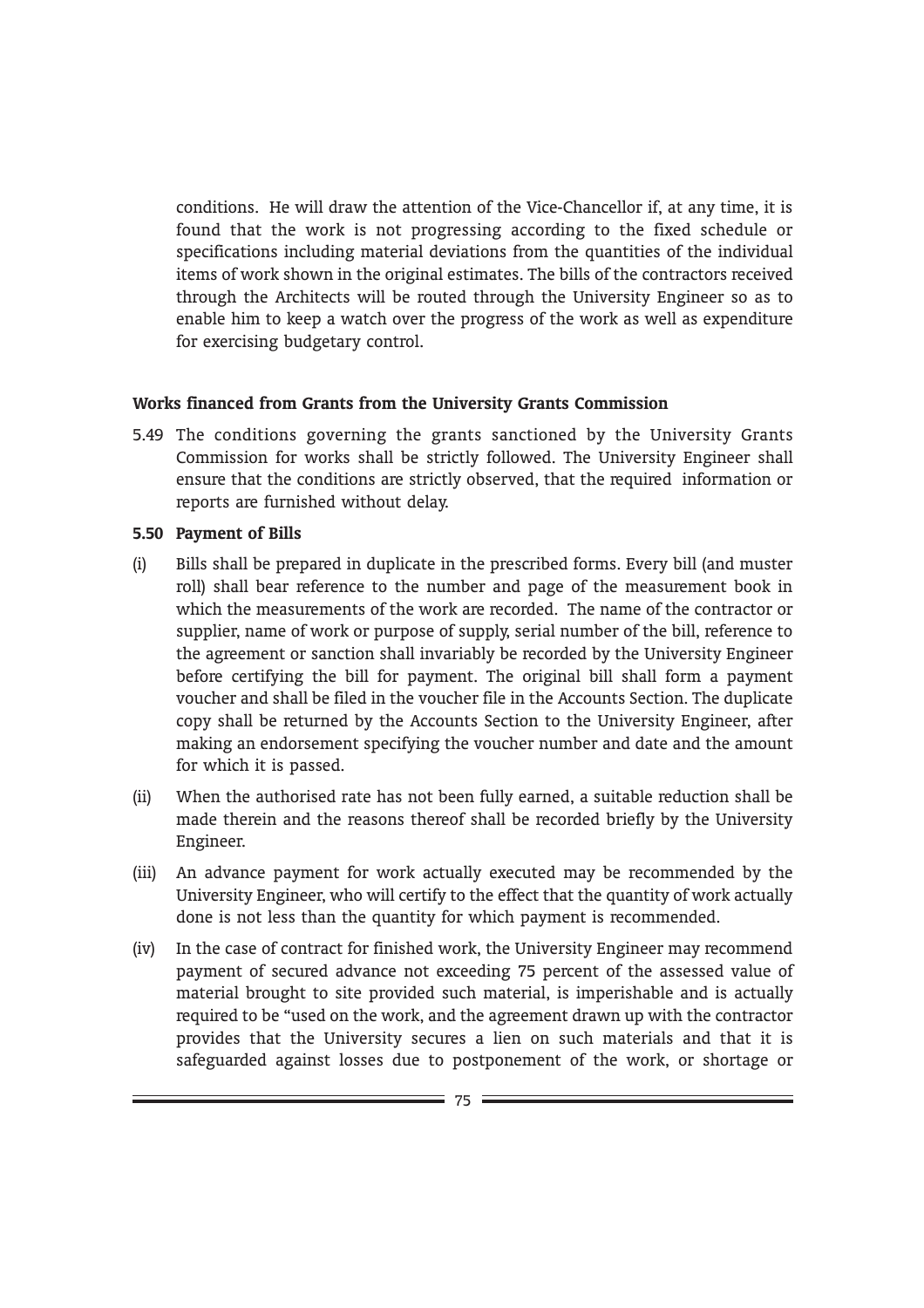misuse and against expenses for their proper watch and safe custody. The University Engineer will be responsible for any overpayment and for watching the recovery or adjustment of the advances as and when the material is used for the work.

- (v) All works bills (including those in respect of works entrusted to Architects) shall be thoroughly checked by the Engineering Unit which will ensure that the works have been executed under proper authority and in accordance with the prescribed standards and specifications, that the quantities have been correctly measured and worked out, that the rates and calculations are correct and other conditions of contract are fulfilled and that the excesses or extra items, if any are covered by the required sanctions. It will also ensure that the bill is complete in all respects including arithmetical accuracy in respect of quantities measured, rates allowed and payment of the dues from the contractor.
- (vi) The Accounts Section will further scrutinize the bills and make payments to the contractor or supplier by cheque drawn in his favour. Such cheques shall be delivered directly to the contractor or the supplier and intimation shall be given to the University Engineer about the payment along with the duplicate copy of the bill. As soon as the payments are made, the vouchers will be filed chronologically and posted in the ledger.
- (vii) When an on account bill is received for payment in the Accounts Section and the payment thereof is likely to be delayed, advance payment up to 75% of the net amount certified for payment in the bill may be made under the specific orders of the Vice-Chancellor which shall be obtained after recording the reasons for the delay. A note of such payment shall be taken on the bill in the contractor's ledger account and other relevant books of account. The contractor shall also be immediately informed that the payment so made is advance payment, and is liable to be recovered from the final bill.
- 5.51 At the end of every year, all documents connected with each work shall be filed in the following chronological order namely as under
	- (i) True copies of the original estimate and revised estimate, if any,
	- (ii) Deviation statements, if any
	- (iii) Contract Bond, if any
	- (iv) Duplicate copies of vouchers (Works bills or Musters or Hand Receipts)
	- (v) Remarks of the University Engineer, if any
	- (vi) Completion certificate, if any.

# 5.52 Register of Works

(i) A register of works shall be maintained for watching progress of expenditure on each work undertaken by the University. The Register of works will show the amount of the sanctioned estimate, total allotment for the year, expenditure incurred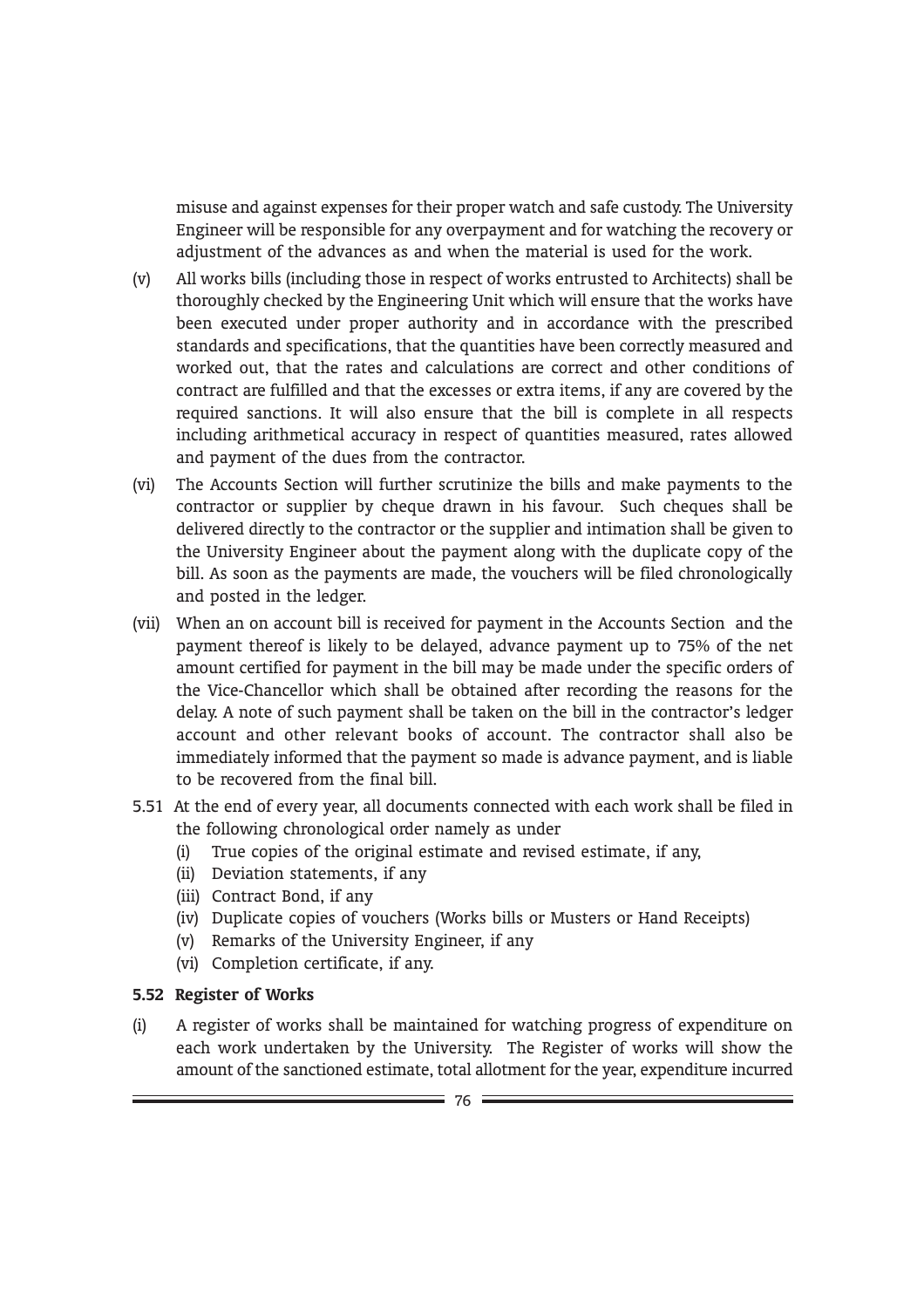against it and the progressive expenditure on the work. In the case of repairs the works in accounts will be closed with the financial year. But in the case of other works in progress, the details along with the progressive figures of expenditure up to the end of the year shall be carried forward to the register of the succeeding year.

- (ii) The Register shall be provided with an index which shall be subdivided under the several heads and shall be neatly kept for ready reference. At the commencement of the year the incomplete works of the previous year shall be first entered with the amount of the estimate and the expenditure up to the end of the previous year. The works sanctioned for execution during the year shall then be entered and the amounts of the sanctioned estimates and the allotment for each work shall be noted and each entry shall be initialled by the University Engineer in token of correctness, Any changes in the allotments subsequently made and the amounts of revised or supplementary estimate shall be similarly recorded.
- (iii) As soon as the work bills are passed for payment, the amount of each bill shall be posted in the register in the account of the work concerned and progressive total shall be taken in the column provided for the same.
- (iv) When a work is completed, the fact of the receipt of the completion certificate shall be noted in the remark column together with the amount of the certificate. Incomplete works at the close of the year shall be carried forward to the register of the succeeding year with the total expenditure up to the end of the year.
- (v) In addition to the Register of Works a detailed Work Ledger shall be maintained for all building projects. The quantity and cost under each head or sub-head of work as shown in the estimate, shall be entered in the top columns. As soon as bills are passed for payments the items and amounts billed for, shall be entered in appropriate columns and the total expenditure shall be shown at the end.
- (vi) The total allotment for the year for each work shall be noted at the top of the page and any additions or reductions made during the year with the authority therefore. If supplementary estimates are sanctioned, the items of sub-heads shall be entered below those of the original estimates and both shall be totalled.
- (vii) It shall be the duty of the University Engineer to keep a watch over the progress of the work and to ensure that the expenditure is kept within the sanctioned estimate. If the expenditure is likely to exceed the estimate or the budget provision, the University Engineer will bring this to the notice of the competent authority and propose revised estimates and additional provision for the work.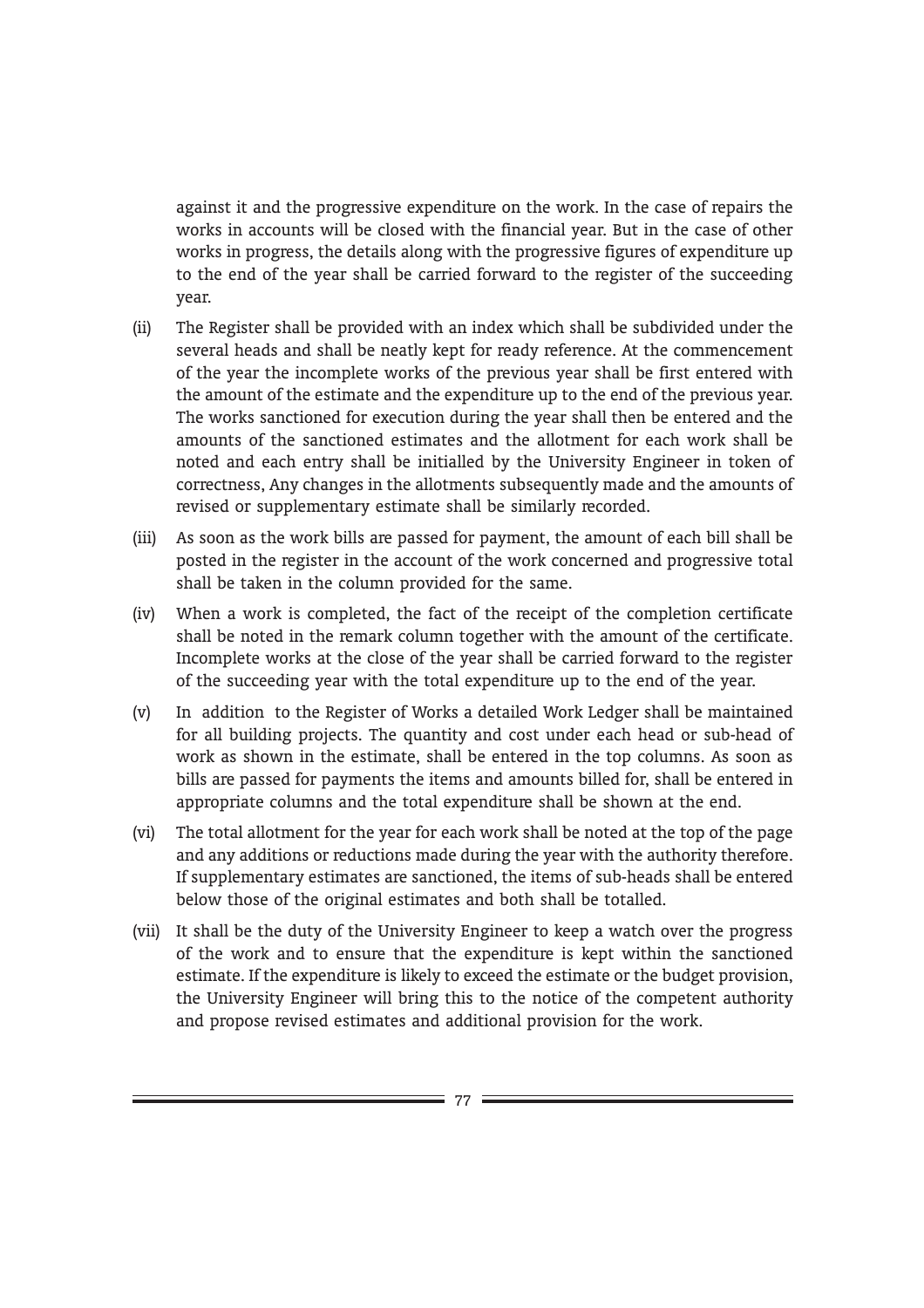5.53 Completion of Works - When the work is completed, the University Engineer will take prompt action to settle the accounts of it. If there is any excess over the estimated amount, he will get it regularised by the competent authority. If, however, the excess is beyond this limit, a detailed completion report shall be prepared and placed before the authority sanctioning the original estimate for regularisation. Excesses up to 10% of the total estimates may be approved by the Vice-Chancellor.

On completion of every work other than a current repairs work, a completion certificate shall be recorded in the work file concerned.

# Tools and Plant

- 5.54 The University Engineer shall maintain an account of the tools and plant showing that receipts and disposals under the categories mentioned below:-
	- (a) Tools and Plant.
	- (b) Surveying and mathematical instruments
	- (c) Books and maps.
	- (d) Office furniture.
	- (e) Other articles.
- 5.55 All articles shall be examined and counted when delivery is taken and entered in the Measurement Book and Tools and Plant Register. The articles shall be issued only on receipt of a requisition and their return watched, through a register. The articles shall be physically checked by the University Engineer and a certificate of such check furnished to the Registrar every year in July. A register shall be maintained in the University Engineer's office to show the rent recovered from contractors for the loan of Tools.
- 5.56 Whenever any articles are found to be unserviceable or short, a report shall be made giving the particulars of date of purchase, cost of the articles, reason for declaring it as unserviceable and the manner in which it is proposed to be finally disposed of or the circumstances in which the shortage arose. After obtaining sanction of the competent authority for the write off and/or the disposal of the articles, a note shall be taken against the entry in the Tools and Plant Register giving reference to the order and indicating the manner in which the article is finally disposed of.

## Surplus Materials

5.57 All materials remaining over after completion of a work or which have been received out of works under demolition shall be taken to surplus materials register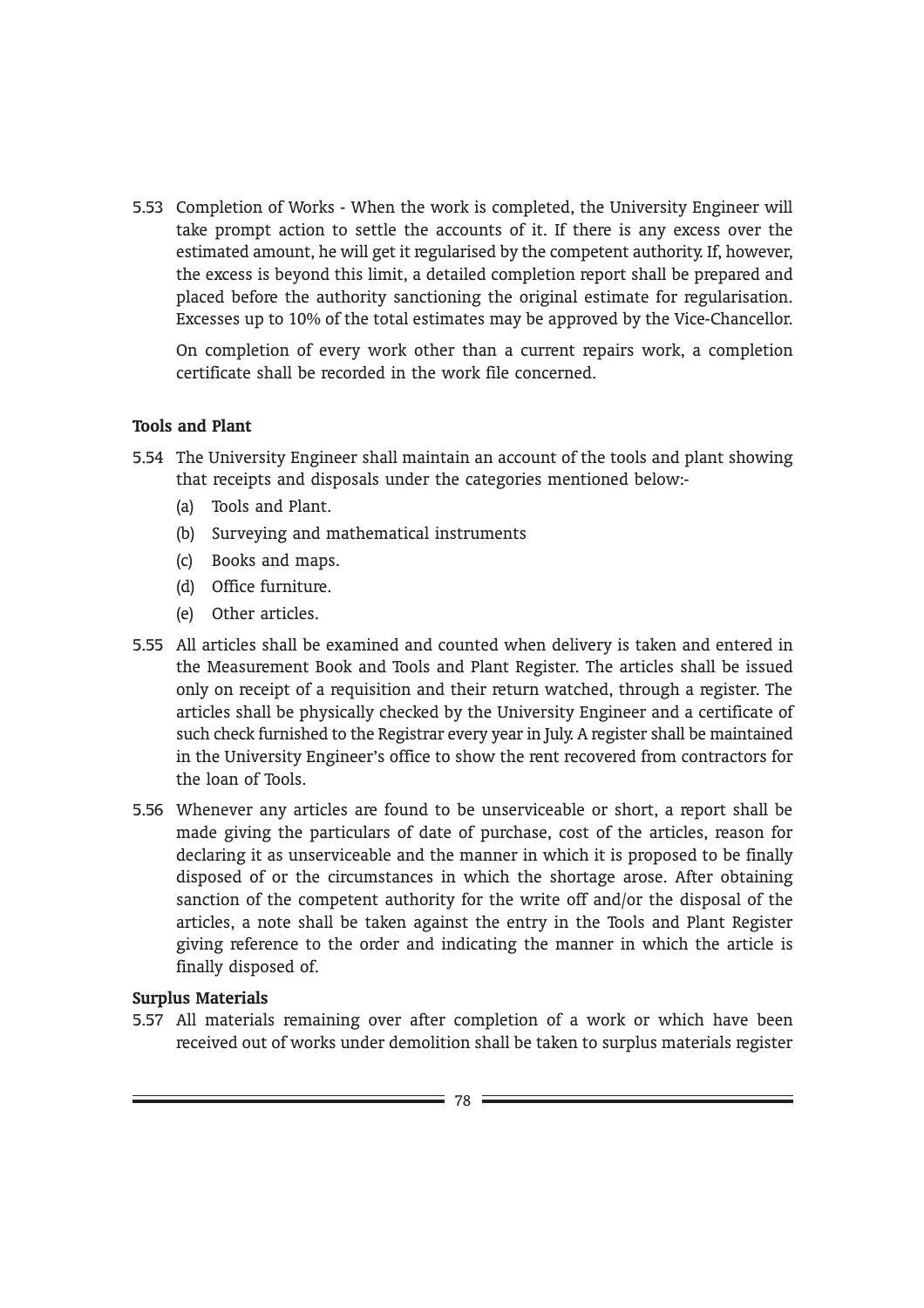to be maintained in the University Engineer's office, prescribed for Tools and Plant, one page being set apart for each kind of material.

## Stock

- 5.58 Materials which are brought and kept in stock for general use on works will be, initially debited to the head "stock". A lump sum provision shall be made for the purchase of material for stock and an estimate will be prepared and got sanctioned by the competent authority before making the purchase. All materials shall be examined, counted or measured, as the case may be, when delivery is taken and entered in the Measurement Book and thereafter in the Stock Register. Materials shall be issued only on receipt of an indent. Whenever material is issued for use on works, the works account will be debited by contra credit to the stock account. The adjustments in such cases shall be proposed by the University Engineer. The book value of the material shall be adopted as basis for this purpose. The articles of stock shall be physically verified by the University Engineer on 1st July, every year and shall be agreed with the ledger. A certificate in this respect indicating shortages or surpluses noticed, if any, shall be furnished to the Registrar and stores verification unit, by 15th July.
- 5.59 Stores found surplus shall be credited at once and their value adjusted as revenue receipt. The value of deficit, however, shall not be adjusted till the deficit is investigated and orders of the competent authority obtained.
- 5.60 The University Engineer shall also take stock of the surplus materials and the immediate action to transfer them to the stock account or to dispose them of otherwise, with the approval of the Vice-Chancellor.

## Immovable Property

- 5.61 The University Engineer shall also maintain register of immovable properties in respect of all lands, buildings and other immovable property of the University. This register will show the cost of construction or acquisition, cost of subsequent additions and alterations other than repairs made from time to time. The value of land will be shown separately from the value of the building or buildings thereon, the value of each structure being shown separately. Certificate will be furnished by the University Engineer on  $1<sup>st</sup>$  July every year, stating that the properties are in working order and are being used for the purpose for which they are intended.
- 5.62 If the provisions made by the statute/ordinances of the concerned universities are contradictory to any of the above provisions the former shall prevail.

# rrr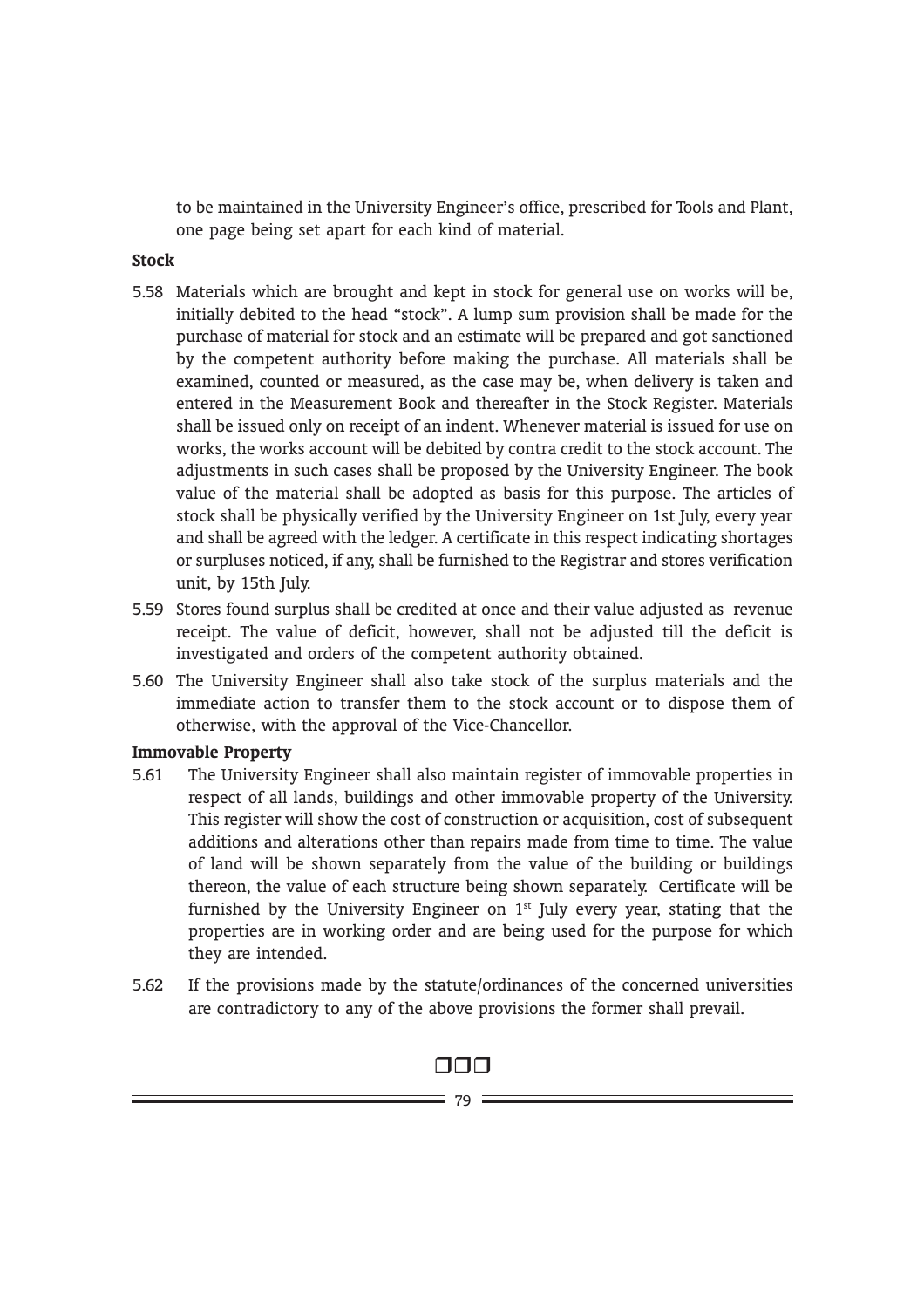# Appendix - I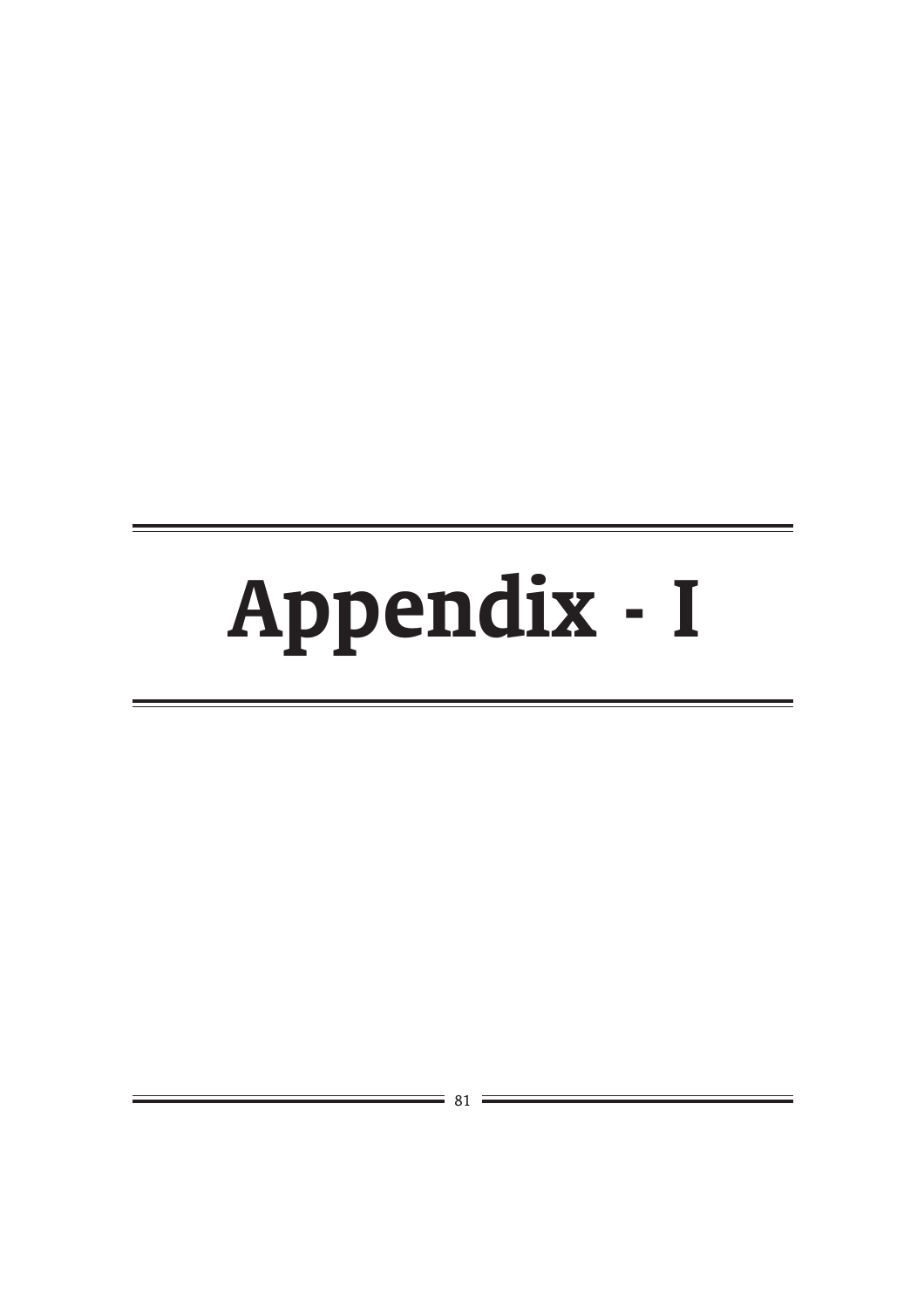## APPENDIX - I

## STATEMENT SHOWING DELEGATION OF POWERS (Financial)

| Sr | Subject                                                                                                                                                                                                                                                                                | Power to whom delegated                                                                                                                                                                      | Powers delegated                               |
|----|----------------------------------------------------------------------------------------------------------------------------------------------------------------------------------------------------------------------------------------------------------------------------------------|----------------------------------------------------------------------------------------------------------------------------------------------------------------------------------------------|------------------------------------------------|
| 1) | Administrative sanction for Purchases/<br>Expenditure -                                                                                                                                                                                                                                | Vice-Chancellor                                                                                                                                                                              | Full powers                                    |
|    | Recurring -                                                                                                                                                                                                                                                                            |                                                                                                                                                                                              |                                                |
|    | (i) Chemicals, Glass wares, stationery,<br>advertisement charges, contingency<br>items, petty supplies, store material,<br>Electronic Components and other<br>Consumables, Printing Material, Exam<br>Bills, University Fellowship scholarship<br>& any other item of recurring nature | Registrar<br>$\bullet$<br>Controller of<br>$\bullet$<br>Examinations<br>Director, Board of College<br>$\bullet$<br>& University<br>Development<br>Finance & Accounts<br>$\bullet$<br>Officer | Up to Rs.75,000/-<br>(inclusive)               |
|    |                                                                                                                                                                                                                                                                                        | Dy. Registrar                                                                                                                                                                                | Up to Rs.25,000/-<br>(inclusive)               |
|    |                                                                                                                                                                                                                                                                                        | (concerned)/Chief Accountant<br>HOD/Librarian/Coordinator/<br>Director of Students Welfare/<br>Director-Computer Centre/<br>Chief Rector/ Rector,<br>Vidhyarthi Bhavan                       | Up to Rs.25,000/-<br>(inclusive)               |
|    |                                                                                                                                                                                                                                                                                        | Asstt. Registrar<br>(concerned)/Medical Officer                                                                                                                                              | Upto Rs.5,000/-<br>(inclusive)                 |
|    |                                                                                                                                                                                                                                                                                        | Asstt. Registrar<br>(Stores and Accounts)                                                                                                                                                    | Upto Rs.5,000/-<br>(inclusive)                 |
|    | (ii) Sanction of expenditure on postage,<br>courier and franking charges                                                                                                                                                                                                               | Registrar<br>Dy. Registrar (Establishment)                                                                                                                                                   | Full Powers<br>Upto Rs.50,000/-<br>(inclusive) |
|    |                                                                                                                                                                                                                                                                                        |                                                                                                                                                                                              |                                                |
|    | (iii) Fixed Charges<br>Rents, Rates, Taxes,<br>Electricity bills, Telephone Bills, Water<br>Charges, Municipal Charges & Other<br>fixed Charges.                                                                                                                                       | Vice-Chancellor                                                                                                                                                                              | Full powers                                    |
|    |                                                                                                                                                                                                                                                                                        | Registrar<br>$\bullet$<br><b>COE</b><br>$\bullet$<br>Director-BCUD<br>FAO                                                                                                                    | Up to Rs.1,00,000/-<br>(inclusive)             |
|    |                                                                                                                                                                                                                                                                                        | Dy. Registrar (concerned)                                                                                                                                                                    | Up to Rs.20,000/-<br>(inclusive)               |
|    | (iv) Payment of legal charges                                                                                                                                                                                                                                                          | Vice-Chancellor                                                                                                                                                                              | Full powers                                    |
|    |                                                                                                                                                                                                                                                                                        |                                                                                                                                                                                              |                                                |
|    | (v) Hospitality and entertainment<br>charges in connection with visits of<br>distinguished visitors                                                                                                                                                                                    | Vice-Chancellor                                                                                                                                                                              | Full powers within the<br>budget provisions    |
|    |                                                                                                                                                                                                                                                                                        | Registrar, Director BCUD,<br>COE, FAO                                                                                                                                                        | Up to Rs.5,000/- per<br>annum                  |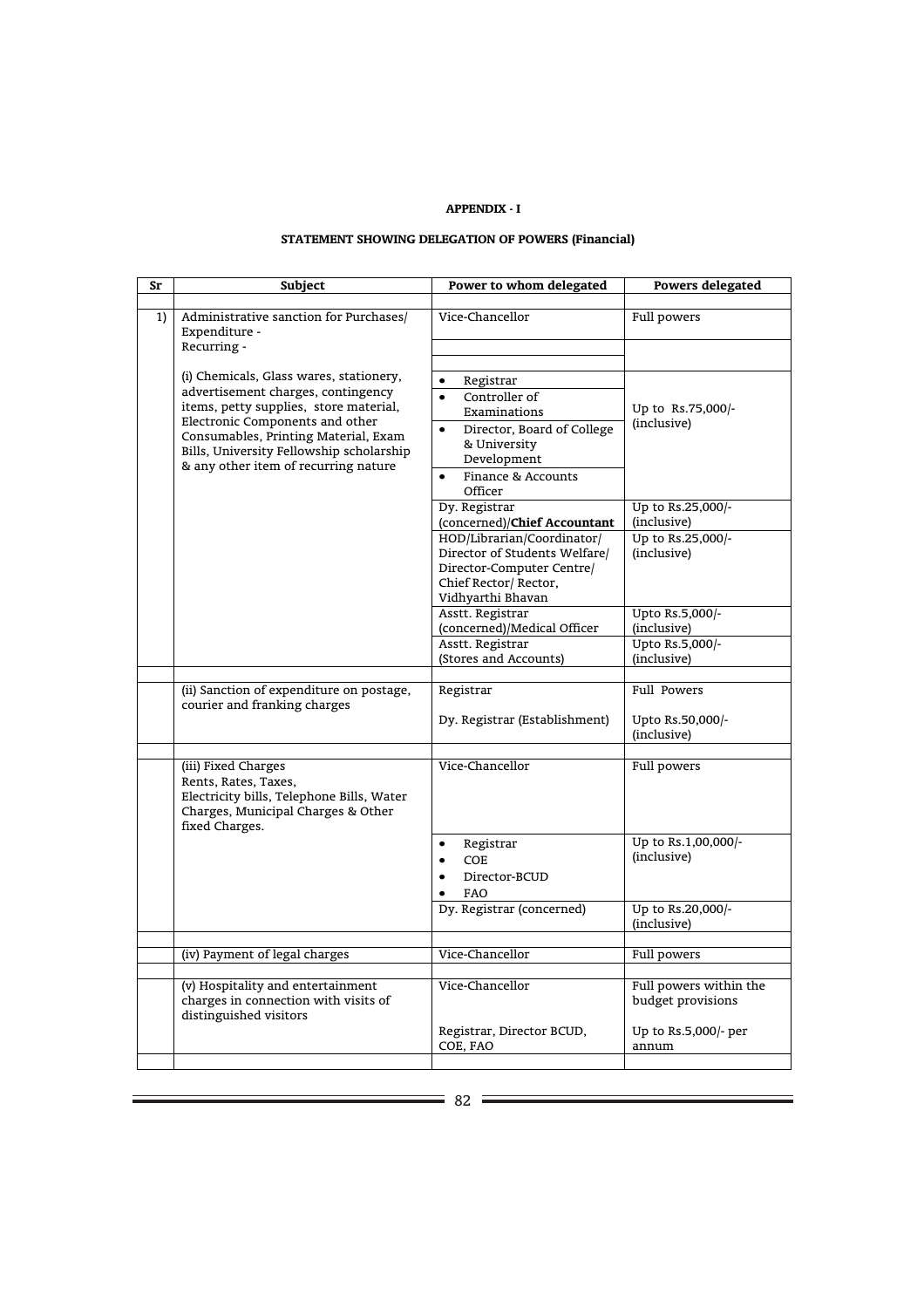| (vi) Fuel and lubricants. (Certificate<br>regarding entries taken in the logbook                                                      | Registrar                                                                                                                                        | Full powers                                |
|---------------------------------------------------------------------------------------------------------------------------------------|--------------------------------------------------------------------------------------------------------------------------------------------------|--------------------------------------------|
| must be recorded on the bill before it is<br>sanctioned.)                                                                             | Dy. Registrar (Concerned)                                                                                                                        | Upto Rs.20,000/-<br>(inclusive)            |
| (vii) Purchase of current news papers as<br>per norms subject to administrative<br>approval (excluding periodicals and<br>journals)   | University Librarian                                                                                                                             | Full powers                                |
| (viii) Repairs to equipment, machinery<br>including replacement of spare-parts<br>etc.                                                | Vice-Chancellor                                                                                                                                  | Full powers                                |
|                                                                                                                                       | Registrar<br>$\bullet$<br>COE<br>$\bullet$<br>Director BCUD<br>$\bullet$<br>FAO<br>$\bullet$                                                     | Upto Rs.50,000/-<br>(inclusive)            |
|                                                                                                                                       | Dy. Registrar/Chief Accountant<br>/HOD/<br>Librarian/Coordinator/DSW/<br>Director-Computer Centre/<br>Chief Rector/ Rector, Vidhyarthi<br>Bhavan | Upto Rs.10,000/-<br>(inclusive)            |
|                                                                                                                                       | Asstt. Registrar<br>(concerned)/Medical Officer                                                                                                  | Upto Rs.2,000/- (inclusive)                |
| (ix) Repairs to vehicles                                                                                                              | Vice-Chancellor                                                                                                                                  | Full powers<br>(Per vehicle per year)      |
|                                                                                                                                       | Registrar                                                                                                                                        | Upto Rs.25,000/-<br>(Per vehicle per year) |
|                                                                                                                                       | Dy. Registrar (Concerned)                                                                                                                        | Upto Rs.10,000/-<br>(Per vehicle per year) |
| (x) Repairs to furniture, Fixture &<br>Building (Civil & Electrical Work)                                                             | Vice-Chancellor                                                                                                                                  | Full powers                                |
|                                                                                                                                       | Registrar                                                                                                                                        | Upto Rs.20,000/-<br>(inclusive)            |
|                                                                                                                                       | Dy.Registrar (Civil)                                                                                                                             | Upto Rs.10,000/-<br>(inclusive)            |
|                                                                                                                                       | HOD                                                                                                                                              | Upto Rs.5,000/-<br>per year (inclusive)    |
| (xi) Hiring of vehicles, equipments,<br>furniture and other services                                                                  | Vice-Chancellor                                                                                                                                  | Full powers                                |
|                                                                                                                                       | Registrar, Director-BCUD, COE,<br>FAO                                                                                                            | Upto Rs.20,000/-<br>(inclusive) per year   |
| (xii) Powers to give orders for printing<br>and binding (in case of orders other<br>than University Press, subject to 'No             | Registrar, COE, Director-BCUD<br>and FAO                                                                                                         | Full powers                                |
| Objection Certificate' from University<br>Press)                                                                                      | Dy. Registrar (concerned) / Chief<br>Accountant                                                                                                  | Upto Rs.20,000/-<br>(inclusive)            |
| (xiii) Travelling Allowance claims<br>a) in case of the bills of the - Registrar,<br>COE, Director-BCUD, FAO & University<br>Teachers | Vice-Chancellor                                                                                                                                  | <b>Full Powers</b>                         |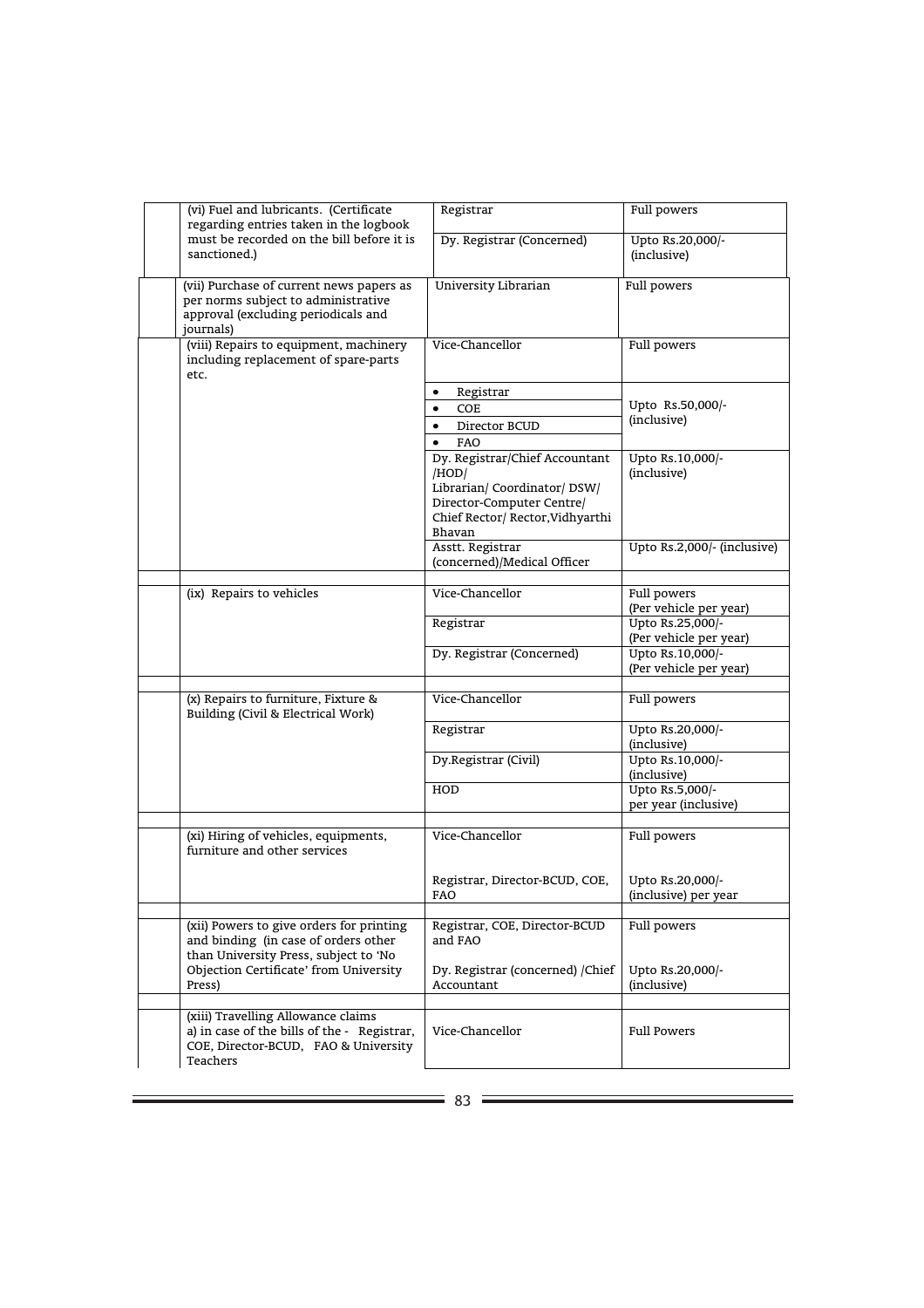| b) in case of the bills of the -<br>Class I and Other Officers & Staff<br>working under them                                                   | Registrar<br>$\bullet$<br>Controller of Exams.<br>$\bullet$<br>Director-BCUD<br>$\bullet$<br>FAO<br>$\bullet$ | <b>Full Powers</b><br>(in case of the bills of the<br>staff working under<br>them.) |
|------------------------------------------------------------------------------------------------------------------------------------------------|---------------------------------------------------------------------------------------------------------------|-------------------------------------------------------------------------------------|
| c) in case of other teachers and persons<br>attending exam. work/meetings and<br>other university work (subject to the<br>existing T.A. Rules) | Registrar/<br>$\bullet$<br>Director-BCUD<br>$\bullet$<br><b>COE</b><br>FAO                                    | Above Rs.5,000/-                                                                    |
|                                                                                                                                                | Dy. Registrar (concerned) / Chief<br>Accountant                                                               | Upto Rs.5,000/- (inclusive)                                                         |
|                                                                                                                                                | Asstt. Registrar (concerned)                                                                                  | Upto Rs.2,000/- (inclusive)                                                         |
| (xiv) Sanctioning advances for -<br>a) T. A. Advances                                                                                          | Vice-Chancellor                                                                                               | Full powers in case of the<br>claims of Registrar COE,<br>Director-BCUD, FAO        |
|                                                                                                                                                | Registrar,<br>$\bullet$<br>COE,<br>$\bullet$<br>Director-BCUD,<br>$\bullet$<br>FAO                            | Full powers in case of the<br>claims of the staff working<br>under them.            |
|                                                                                                                                                | Dy. Registrar (Concerned)<br>/Chief Accountant                                                                | Up to Rs.5,000/-<br>(inclusive)                                                     |
|                                                                                                                                                | Asstt. Registrar (concerned)                                                                                  | Upto Rs.2,000/- (inclusive)                                                         |
| b) Pay Advance, Festival Advances,<br>Cycle Advances, Computer Advance,<br>Permanent Advance, all other<br>admissible advances to employees.   | Vice-Chancellor                                                                                               | <b>Full Powers</b><br>(subject to prescribed<br>norms)                              |
| c) Purchase Advances and<br>Other Advances for University work                                                                                 | Vice-Chancellor                                                                                               | Full powers                                                                         |
|                                                                                                                                                | Registrar<br>$\bullet$                                                                                        |                                                                                     |
|                                                                                                                                                | Controller of Exams<br>$\bullet$                                                                              |                                                                                     |
|                                                                                                                                                | Director, BCUD<br>$\bullet$                                                                                   | Upto Rs.1,00,000/-<br>(inclusive)                                                   |
|                                                                                                                                                | Finance & Accounts<br>$\bullet$<br>Officer                                                                    |                                                                                     |
|                                                                                                                                                | Dy.Registrar (concerned) /Chief<br>Accountant                                                                 | Upto Rs.20,000/-<br>(inclusive)                                                     |
|                                                                                                                                                |                                                                                                               |                                                                                     |
| (xv) Sanction of overtime charges (per<br>annum per employee)                                                                                  | Vice-Chancellor                                                                                               | Above 300 hours                                                                     |
|                                                                                                                                                | $\bullet$ Registrar                                                                                           | Upto 300 hours                                                                      |
|                                                                                                                                                | • Controller of Exams                                                                                         | Subject to Budget<br>(i)<br>provision,                                              |
|                                                                                                                                                | · Director, BCUD                                                                                              | (ii) Sanction will be                                                               |
|                                                                                                                                                | • Finance & Accounts<br>Officer                                                                               | given by the section<br>where the employee is<br>posted.                            |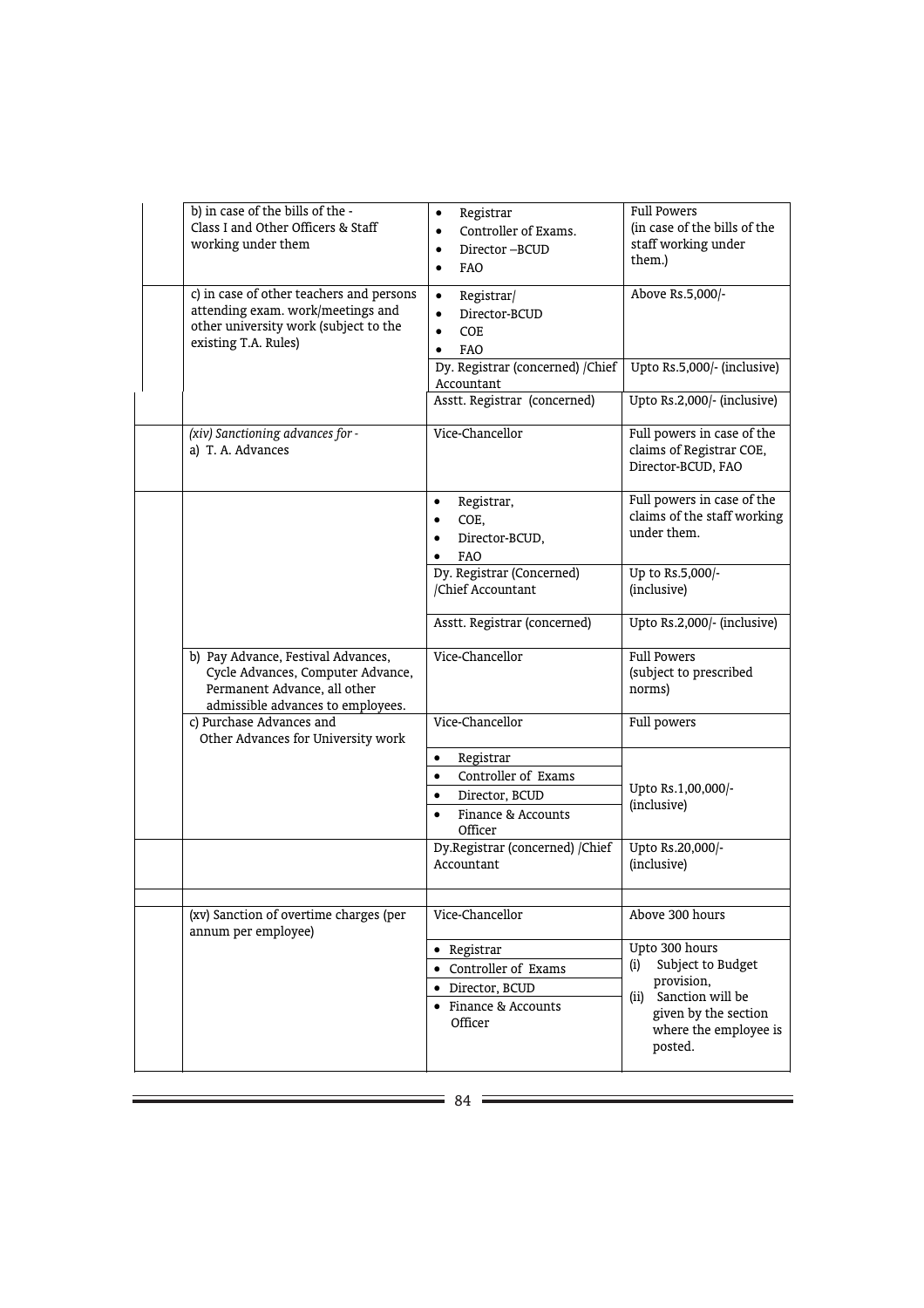|    | (xvi) Write-off and disposal of obsolete<br>or unserviceable stores or<br>shortages/theft material, subject to<br>recommendations of write -off<br>committee                      | Management Council                                                                                       | <b>Full Powers</b>                                                                                                       |
|----|-----------------------------------------------------------------------------------------------------------------------------------------------------------------------------------|----------------------------------------------------------------------------------------------------------|--------------------------------------------------------------------------------------------------------------------------|
|    |                                                                                                                                                                                   |                                                                                                          |                                                                                                                          |
| 2) | NON-RECURRING                                                                                                                                                                     |                                                                                                          |                                                                                                                          |
|    | (i) Purchase of equipment, instruments,<br>Machinery, Vehicles, Furniture, Books &<br>Journals any other item of Non-<br>recurring nature                                         | Vice-Chancellor                                                                                          | Full powers                                                                                                              |
|    |                                                                                                                                                                                   | Registrar<br>$\bullet$                                                                                   |                                                                                                                          |
|    |                                                                                                                                                                                   | COE<br>$\bullet$                                                                                         | Upto Rs.50,000/-                                                                                                         |
|    |                                                                                                                                                                                   | Director - BCUD<br>$\bullet$                                                                             | (inclusive)                                                                                                              |
|    |                                                                                                                                                                                   | FAO                                                                                                      |                                                                                                                          |
|    |                                                                                                                                                                                   | Dy. Registrar (concerned) / Chief<br>Accountant                                                          | Upto Rs.10,000/-<br>(inclusive)                                                                                          |
|    |                                                                                                                                                                                   | HOD/Librarian/Co-ordinator/<br>DSW/Director-Computer<br>Centre/Chief Rector/ Rector<br>Vidhyarthi Bhavan | Upto Rs.10,000/-<br>(inclusive)                                                                                          |
|    |                                                                                                                                                                                   | Asstt. Registrar<br>(concerned)/Medical Officer                                                          | Upto Rs, 2,000/-<br>(inclusive)                                                                                          |
|    | (ii) Write-off and disposal of surplus or<br>unserviceable material, articles and<br>equipment of non-recurring nature<br>(subject to recommendations of<br>write -off committee) | Management Council                                                                                       | Full powers                                                                                                              |
|    | (iii)<br>(a) Sanction to major works                                                                                                                                              | <b>Building &amp; Works Committee</b>                                                                    | Full powers                                                                                                              |
|    | (b) Sanction of expenditure on                                                                                                                                                    | Vice-Chancellor                                                                                          | Full powers                                                                                                              |
|    | maintenance works of the Works<br>Department (All such sanctions are to                                                                                                           | Registrar                                                                                                | Upto Rs.50,000/-<br>(inclusive)                                                                                          |
|    | be reported to the Technical<br>Committee.)                                                                                                                                       | Dy. Registrar (Civil/Elect.)                                                                             | Upto Rs.20,000/-<br>(inclusive)                                                                                          |
|    | (c) Sanction to minor works. (All such<br>sanctions are to be reported to the                                                                                                     | Registrar                                                                                                | Upto Rs.30,000/-<br>(inclusive)                                                                                          |
|    | Technical Committee.)                                                                                                                                                             | Dy.Registrar (Civil/Elect.)                                                                              | a) Upto Rs.10,000/-<br>(inclusive) at D.S.Rates<br>without quotations.<br>b) Upto Rs. 20,000/- by<br>calling quotations. |
|    | (d) Sanction for expenditure after<br>Technical scrutiny to R.A.Bills/Final<br>Bills.                                                                                             | Vice-Chancellor                                                                                          | Full powers                                                                                                              |
|    | (All such items are to be scrutinised and                                                                                                                                         | Registrar                                                                                                | Upto Rs. 1,00,000/-                                                                                                      |
|    | sanctioned by the Technical<br>Committee.)                                                                                                                                        | Deputy Registrar (Civil/Elect.)                                                                          | Upto Rs. 50,000/-                                                                                                        |
|    | (e) To extend date of completion of<br>works                                                                                                                                      | <b>Building &amp; Works Committee</b>                                                                    | Full powers                                                                                                              |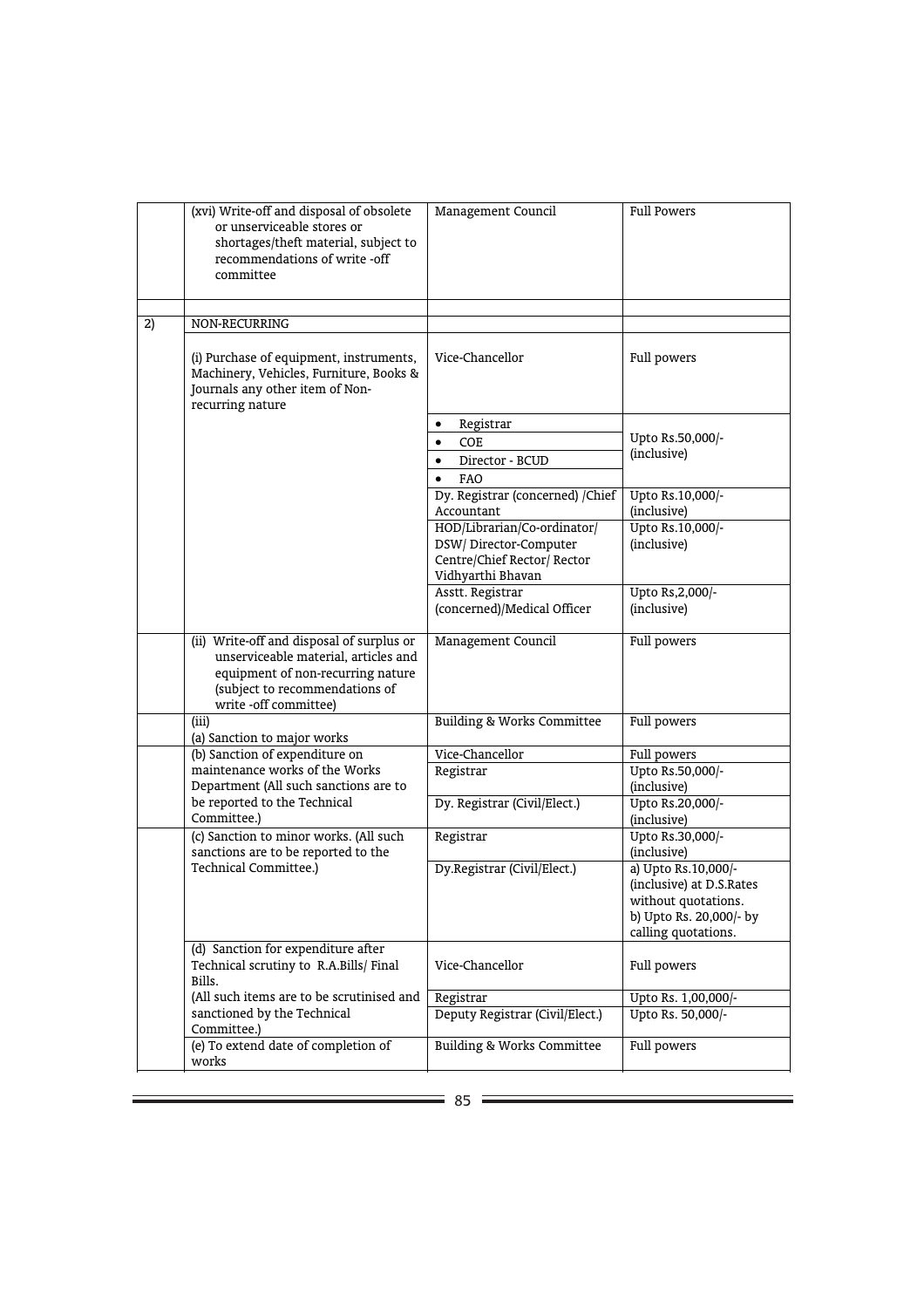| 3) | Sanctioning write-off of loss of Receipt<br>Books/Cheque Books and other money<br>value books/ measurement books<br>subject to approval of Finance<br>Committee | Management Council                                                                                                                                                                                            | <b>Full Powers</b>                  |
|----|-----------------------------------------------------------------------------------------------------------------------------------------------------------------|---------------------------------------------------------------------------------------------------------------------------------------------------------------------------------------------------------------|-------------------------------------|
| 4) | Sale of grass, fruits, garden produce,<br>wastepaper, old news papers etc. and<br>dismantle material subject to approval<br>of Sales Committee.                 | Registrar                                                                                                                                                                                                     | Full powers                         |
| 5) | Refund of revenue receipts and deposits<br>i) Refund of Student Fees & Deposits<br>other than Library Deposit                                                   | Dy. Registrar (Concerned)<br>/Chief Accountant<br>Asstt. Registrar (Concerned)                                                                                                                                | Above Rs.5,000/-<br>Upto Rs.5,000/- |
|    |                                                                                                                                                                 |                                                                                                                                                                                                               | (inclusive)                         |
|    | ii) All other Deposits<br>(security deposits and earnest money<br>deposits shall be refunded after the<br>recommendation of the                                 | Finance & Accounts Officer<br>Dy. Registrar                                                                                                                                                                   | Above Rs.20,000/-                   |
|    | Engineering/Stores and concerned<br>section.)                                                                                                                   | (Finance & Accounts)                                                                                                                                                                                          | Upto Rs.20,000/-<br>(inclusive)     |
|    |                                                                                                                                                                 | Asstt. Registrar<br>(Finance & Accounts)                                                                                                                                                                      | Upto Rs.5,000/-<br>(inclusive)      |
|    | iii) Refund of Library Deposit                                                                                                                                  | Librarian                                                                                                                                                                                                     | <b>Full Powers</b>                  |
|    |                                                                                                                                                                 |                                                                                                                                                                                                               |                                     |
| 6) | i) Calling of Quotations/Tenders (*<br>Subject to obtaining prior<br>administrative approval)                                                                   | Dy. Registrar (concerned) / Chief<br>Accountant                                                                                                                                                               | Full Powers*                        |
|    |                                                                                                                                                                 | H.O.D. (Concerned Department)<br>/Librarian/<br>Coordinator/Director-<br>Computer Centre/ DSW/ Chief<br>Rector/Rector Vidhyarthi<br>Bhavan etc.                                                               | Full Powers*                        |
|    | ii) Opening of Tenders                                                                                                                                          | a) Technical and financial offer<br>to be opened before F.A.O &<br>two members of Purchase<br>Committee and comparative<br>statement shall be placed<br>before Purchase Committee for<br>acceptance/ approval | Full Powers                         |
|    | iii) Opening of tenders for works<br>departments                                                                                                                | Tender Opening Committee                                                                                                                                                                                      | Full powers                         |
|    | iv) (a) Opening of Quotations<br>Pertaining to Post Graduate<br>Department                                                                                      | To be opened by Departmental<br>Sub-Committee approved by<br>V.C.                                                                                                                                             | Upto Rs.1,00,000/-<br>(inclusive)   |
|    | (b) Opening of Quotations<br>pertaining to other sections                                                                                                       | F.A.O. and one member of<br>Purchase Committee                                                                                                                                                                | Above Rs.25,000/-                   |
|    |                                                                                                                                                                 | Jointly by Dy. Registrar (Stores)<br>and Dy. Registrar of concerned<br>department                                                                                                                             | Upto Rs.25,000/-                    |
|    | (c) Opening of Quotations<br>pertaining to works departments                                                                                                    | Jointly by Dy. Registrar<br>(Accounts) and Dy. Registrar<br>(Civil)                                                                                                                                           | Upto Rs.25,000/-                    |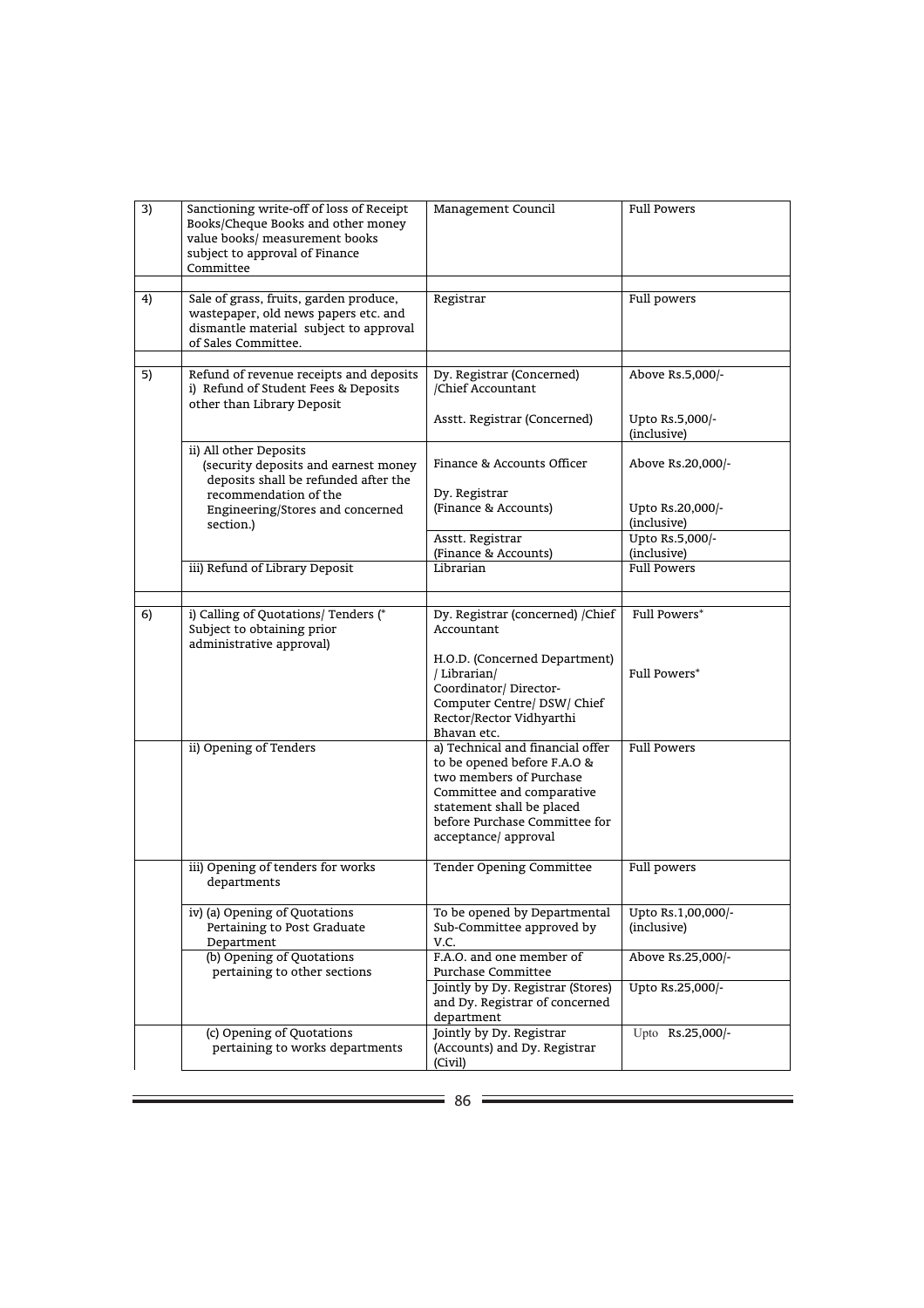|    |                                                                                                                                            | F.A.O. and Dy. Registrar (Civil)                                                                                     | Above Rs.25,000/- up to Rs.                                                                                        |
|----|--------------------------------------------------------------------------------------------------------------------------------------------|----------------------------------------------------------------------------------------------------------------------|--------------------------------------------------------------------------------------------------------------------|
|    | v) Acceptance of Tenders :                                                                                                                 | Purchase Committee                                                                                                   | 50,000/-<br>Full Powers *                                                                                          |
|    | vi) Acceptance of Quotations<br>a) When three or more quotations<br>are received & Selected on the basis<br>of lowest cost                 | Officers competent to give<br>administrative sanction                                                                | Full Powers *                                                                                                      |
|    | b) (i) When less than three<br>quotations are received<br>(ii) Quotation recommended<br>other than lowest                                  | Vice- Chancellor<br>Registrar, COE, Director-BCUD,<br>FAO                                                            | Full powers<br>Upto Rs.10,000/-<br>(Inclusive)                                                                     |
|    | vii) Purchases directly from the selected<br>manufacturer /Sole dealer, without<br>calling quotations in case of emergency                 | Vice-Chancellor                                                                                                      | Upto Rs.1,00,000/-<br>(inclusive)                                                                                  |
|    | viii) Purchases of items directly from<br>the specific manufacturer                                                                        | Vice-Chancellor                                                                                                      | <b>Full Powers</b>                                                                                                 |
|    | ix) placing supply order after obtaining<br>administrative Sanction and after<br>acceptance of tender/quotations by<br>competent authority | Concerned H.O.D./Librarian/<br>Coordinator/<br>Director-Computer<br>Centre/Chief Rector/ Rector<br>Vidhyarthi Bhavan | <b>Full Powers</b>                                                                                                 |
|    |                                                                                                                                            | Dy. Registrar/Chief Accountant<br>/Asstt. Registrar (Concerned)                                                      | <b>Full Powers</b>                                                                                                 |
| 7) | Re-appropriation of Budgetary<br>Provision (effect to be shown in the<br>revised Budget)                                                   | Vice-Chancellor                                                                                                      | <b>Full Powers</b><br>(Subject to final approval<br>of Senate to the revised<br>estimate of that year)             |
| 8) | Power to create new Budget head                                                                                                            | Vice-Chancellor                                                                                                      | Full powers<br>(effect to be shown in the<br>revised Budget and final<br>approval of Senate should<br>be obtained) |

#### Note :

- 1) All the financial powers delegated above are subject to the provisions of the Maharashtra Universities Act, 1994 (as amended from time to time) and the Statutes and Ordinances framed there under and the rules, norms and procedure laid down by the Management Council from time to time and other prevailing rules.
- 2) Expenditure involving new service or recurring liability should not be incurred without obtaining the formal approval of the concerned authority.
- 3) Purchase / work orders should not be split-up to avoid the necessity of obtaining sanction of Higher authority required with reference to the total amount of orders.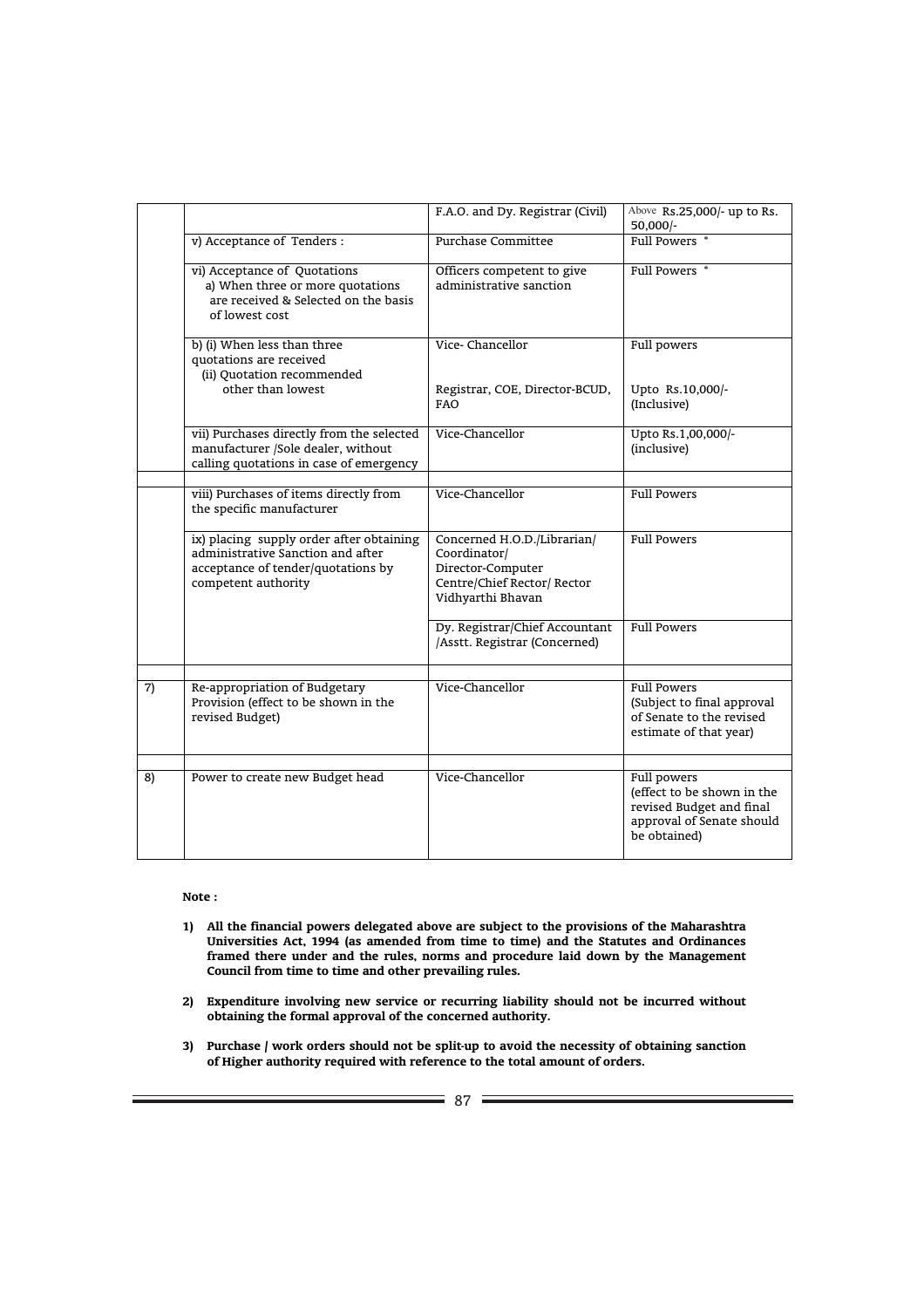- 4) The concerned Officers should exercise above financial powers subject to the availability of budget provision, committed exp. & unspent balance and also the availability of funds.
- 5) Approval of Purchase Committee and Technical Committee should be obtained wherever necessary as per rules in existence at the time.
- 6) Quotations should be called for invariably where the purchase cost of individual item is Rs.1,000/- or more, in exceptional cases, this condition can be relaxed by the Vice-Chancellor subject to submission of appropriate justification by the concerned HOD / Officer and certification that rates of purchase are reasonable.
- 7) The Vice-Chancellor shall be competent to make necessary working arrangements in the absence of Finance and Accounts Officer and Other Officers.
- 8) No purchase / expenditure should be incurred without pre-sanction of competent authority.
- 9) The competent authority should take all precautions while exercising powers delegated to avoid any audit objections / queries.
- 10) The Vice-Chancellor may re-delegate his powers to Pro Vice-Chancellor.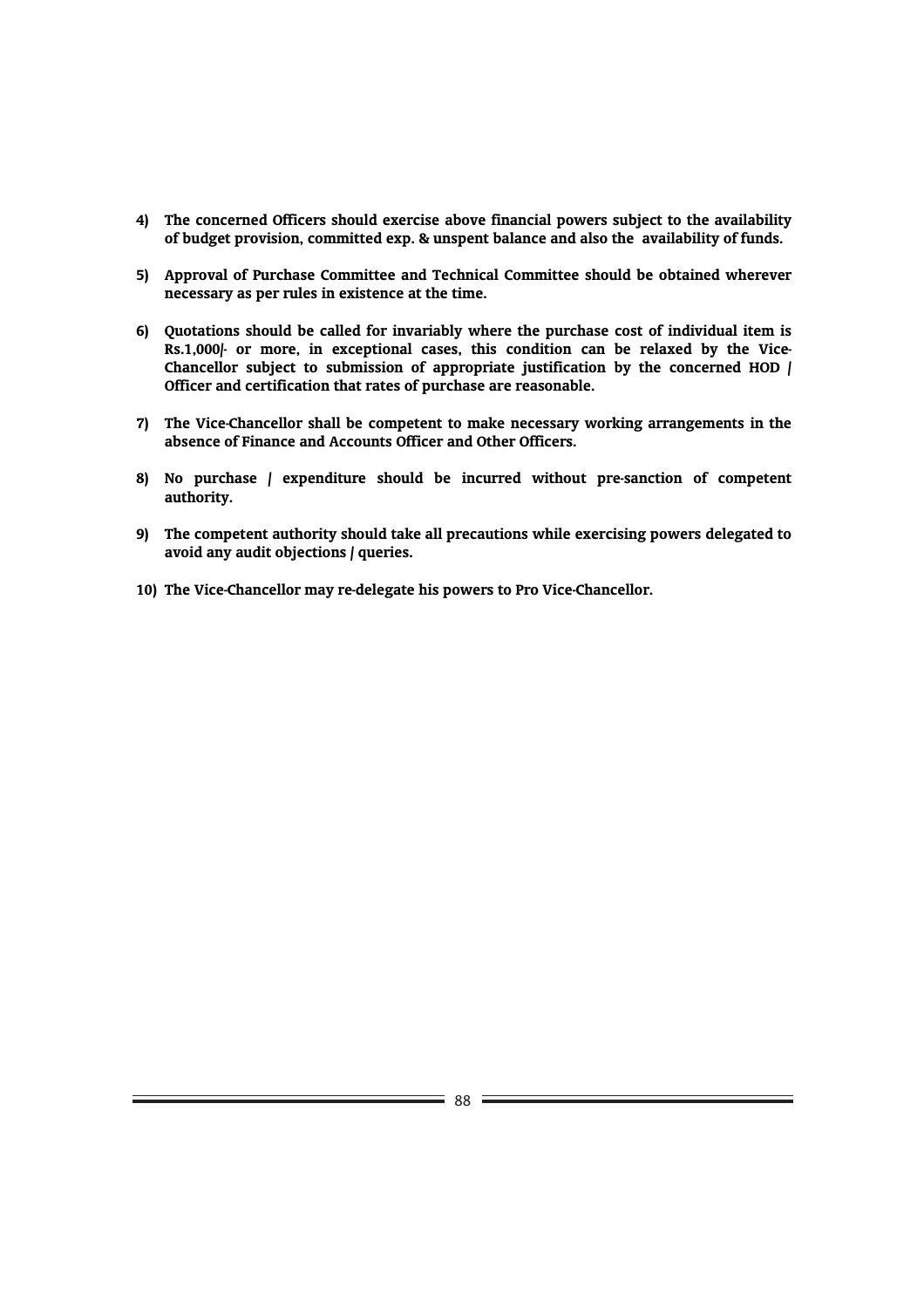## APPENDIX II

# DELEGATION OF POWERS (Finance Department)

| <b>ACCOUNTS WING</b>                                                                         |  | <b>AUDIT WING</b>                                                      |                                 |  |
|----------------------------------------------------------------------------------------------|--|------------------------------------------------------------------------|---------------------------------|--|
| <b>Signing of vouchers</b>                                                                   |  | Passing of vouchers                                                    |                                 |  |
|                                                                                              |  |                                                                        |                                 |  |
| All vouchers<br>Superintendent of<br>concerned section<br>prepared in the<br>concerned Unit. |  | Superintendent (Bill Passing<br>Unit) and<br>Superintendent (T.A.D.A.) | upto Rs.5,000/-                 |  |
|                                                                                              |  | Assistant Registrar (Bill<br>Passing Unit)                             | upto Rs.25,000/-                |  |
|                                                                                              |  | Chief Accountant/<br>Dy.Registrar (Finance)/<br>Equivalent             | upto Rs.1,00,000/-              |  |
|                                                                                              |  | Finance & Accounts Officer                                             | Above Rs.1,00,000/-             |  |
| <b>Signing of Pay Bills</b>                                                                  |  | <b>Signing of cheques</b>                                              |                                 |  |
|                                                                                              |  |                                                                        |                                 |  |
| Finance & Accounts Officer<br>Monthly Pay Bills                                              |  | Superintendent (Payment<br>Unit)                                       | up to Rs.5,000/-                |  |
|                                                                                              |  | Assistant Registrar (Bill<br>Passing Unit)                             | up to Rs.25,000/-               |  |
| Supplementary Pay Bills including Daily wages &<br>Honorarium-                               |  | Chief Accountant/<br>Dy.Registrar (Finance)/<br>Equivalent             | up to Rs.1,00,000/-             |  |
|                                                                                              |  | Finance and<br>Accounts officer                                        | above Rs.1,00,000/-             |  |
| Dy. Registrar<br>Upto Rs.20,000/-                                                            |  |                                                                        |                                 |  |
| Above Rs.20,000/<br>Finance & Accounts Officer                                               |  | <b>Signing of Cash Books</b>                                           |                                 |  |
|                                                                                              |  | Chief Accountant/<br>Dy.Registrar (Finance)/<br>Equivalent             | Full powers (All<br>cash books) |  |
|                                                                                              |  | Finance and Accounts<br>Officer                                        | Signing of monthly<br>Abstract  |  |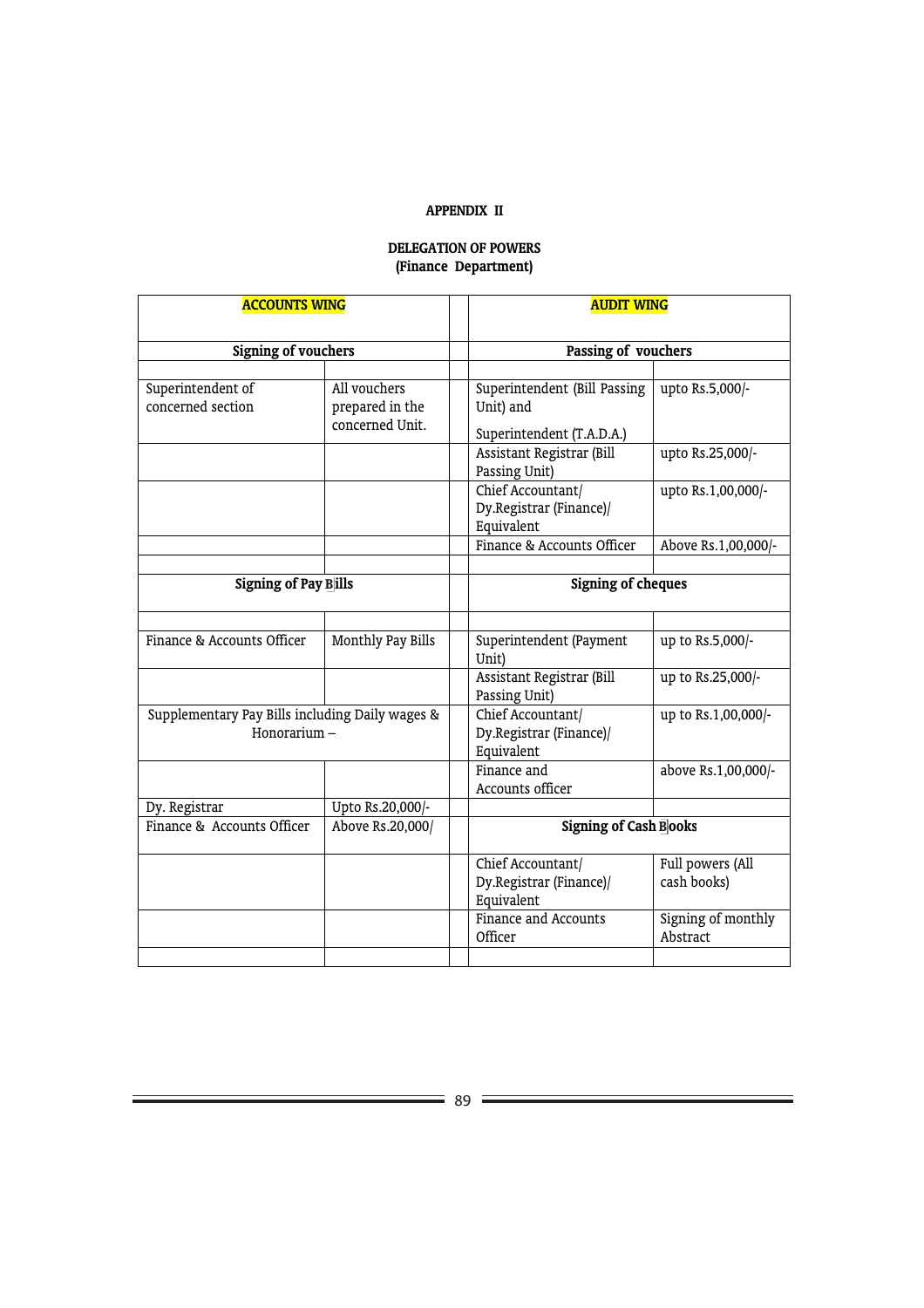## APPENDIX III

## GUIDELINES RELATING TO PURCHASE AND SALES OF MATERIAL

| Sr.<br>No.     | Name of Material                                                                                                                                                                                                                                                                                                                                                                                                                                                                                                                                                                                                                                                                                     | Procedure                                                                                                                                                                                                                                                                                                                                                                                                                                                                                                                                                                                                                                                                                                                                                                                                                                                                                                                                                                                                                                                                                                    |
|----------------|------------------------------------------------------------------------------------------------------------------------------------------------------------------------------------------------------------------------------------------------------------------------------------------------------------------------------------------------------------------------------------------------------------------------------------------------------------------------------------------------------------------------------------------------------------------------------------------------------------------------------------------------------------------------------------------------------|--------------------------------------------------------------------------------------------------------------------------------------------------------------------------------------------------------------------------------------------------------------------------------------------------------------------------------------------------------------------------------------------------------------------------------------------------------------------------------------------------------------------------------------------------------------------------------------------------------------------------------------------------------------------------------------------------------------------------------------------------------------------------------------------------------------------------------------------------------------------------------------------------------------------------------------------------------------------------------------------------------------------------------------------------------------------------------------------------------------|
| $\mathbf{1}$   | i) Stationery & other Materials<br>ii) All Types OF Necessary Paper<br>Required By Printing Press.<br>iii) $A/4$ , $A/3$ , & $F/S$ Paper<br>iv)Cyclostyle Paper A/4, F/S Size.<br>v) Sports Materials<br>vi) All Types OF Computer Stationary.<br>vii) All Types OF Clothes viii)Gunny<br>Bags.<br>ix) Crockery<br>x) Hallo Cylinder for Degree Certificate<br>xi) Plastic Folders<br>xii) Bags, pad, pen etc required for<br>Seminar<br>xiii) Uniform cloth, sarees<br>xiv) Shoes required for watchman &<br>driver.<br>xv) Shield, Badges, memento<br>xvi) Rubbery & Acrylic Stamps.<br>xvii) Chemicals, Glassware & Plastic<br>Material.<br>xviii) Raincoat and Gumboot<br>and other consumables. | Where the cost of material in a year exceeds Rs.1,00,000/-, it<br>A)<br>shall be purchased through store section by inviting tender<br>and only after having approval of purchase committee as per<br>provision contained in section 75(3) of Maharashtra<br>Universities Act 1994. Such material shall be purchased<br>either at one time or from time to time under annual rate<br>contract made by State/Central Govt. or University as per<br>requirement.<br>Where the cost of material in a year is in between Rs. 25000<br>B)<br>$/$ - to 1,00,000 $/$ -, and which are not covered under annual<br>rate contract, it shall be purchased by calling Quotations as<br>per Delegation of Power. In such case, Quotation notice shall<br>be sent to supplier under certificate of posting.<br>C) Where the cost of material in a year is less than Rs.25,000 /-<br>and which is urgently required by concerned section, it shall<br>be purchased from Central Co-operative Consumers Stores or<br>agencies approved by Central / State Govt., without calling<br>Quotation as per delegation of power.   |
| $\overline{2}$ | i) Electricity Material<br>ii) Hardware, Paints, Sanitary ware,<br>pipe, Fittings, Plywood, P.V.C. Material,<br>flooring, Mating & Other Construction<br>Material.                                                                                                                                                                                                                                                                                                                                                                                                                                                                                                                                   | A)<br>Where the cost of material in a year exceeds Rs.1,00,000 /-<br>it shall be purchased through store section by inviting<br>tender and only after having approval of purchase<br>committee as per provision contained in section 75(3) of<br>Maharashtra Universities Act 1994. Such material shall be<br>purchased either at one time or from time to time under<br>annual rate contract made by State/Central Govt. or<br>University as per requirement.<br>Where the cost of material in a year is in between Rs. 25000<br>B)<br>$/$ - to 1,00,000 $/$ -, and which are not covered under annual<br>rate contract, it shall be purchased by calling Quotations as<br>per Delegation of Power. In such case, Quotation notice<br>shall be sent to supplier under certificate of posting.<br>C) Where the cost of material in a year is less than $Rs.25,000$ /-<br>and which is urgently required by concerned section, it shall<br>be purchased from Central Co-operative Consumers Stores or<br>agencies approved by Central / State Govt., without calling<br>Quotation as per delegation of power. |
| 3              | i) All types of furniture<br>Steel/Wooden & Other<br>ii) Glass boards/Alco sine board                                                                                                                                                                                                                                                                                                                                                                                                                                                                                                                                                                                                                | All proposals relating to purchase of furniture shall be placed<br>before furniture committee and as per recommendation of<br>furniture committee, furniture shall be purchased by adopting<br>following purchase procedure.<br>Where the cost of material in a year exceeds Rs.1,00,000 /-<br>A)<br>it shall be purchased through store section by inviting<br>tender and only after having approval of purchase<br>committee as per provision contained in section 75(3) of<br>Maharashtra Universities Act 1994. Such material shall be                                                                                                                                                                                                                                                                                                                                                                                                                                                                                                                                                                   |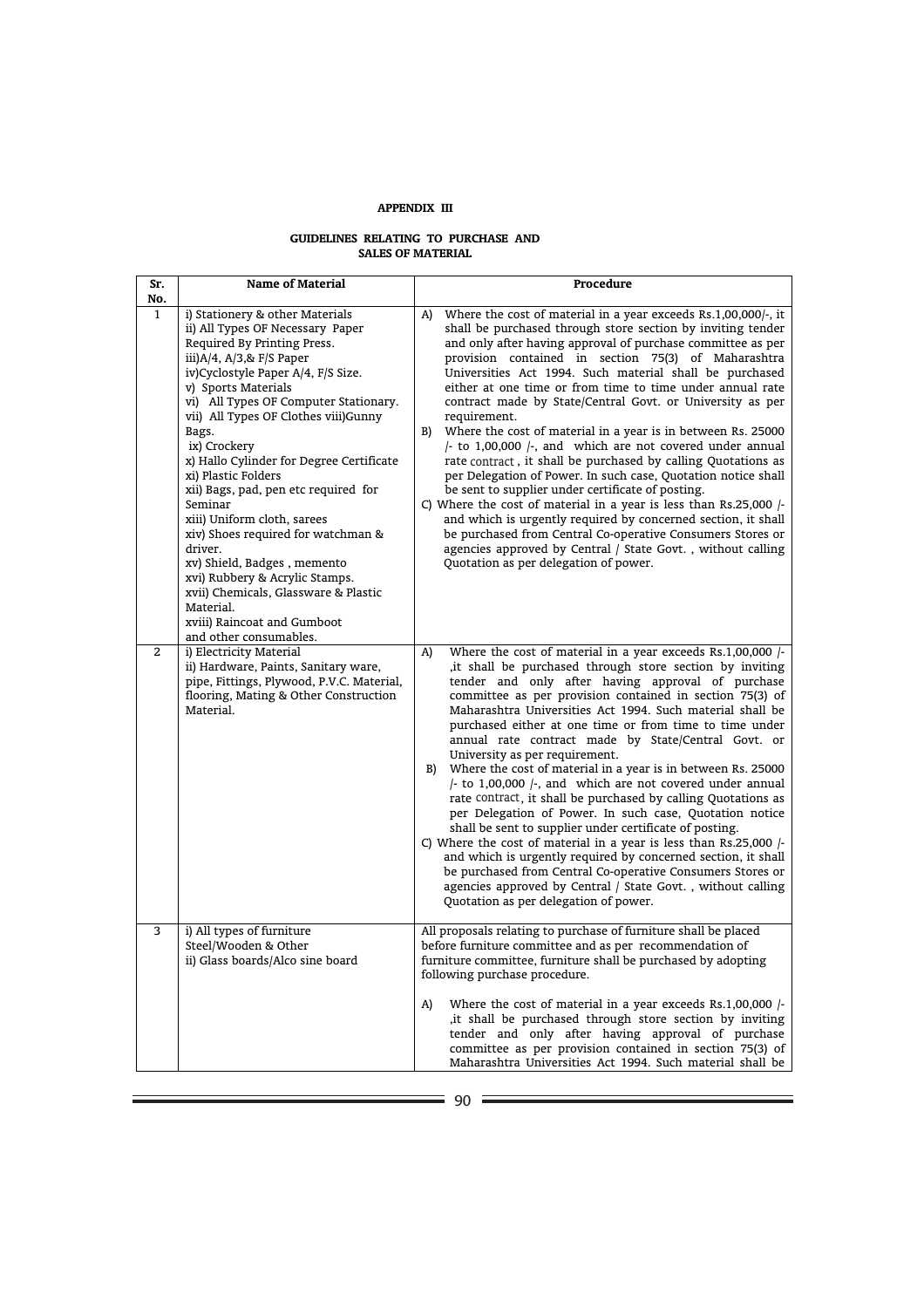| i)<br>4<br>Equipments<br>1)<br>ii)<br>Scientific Equipment<br>Machinery<br>iii)<br>Other material of Capital<br>Science Instrumentation Centre in this regard.<br>iv)<br>nature<br>2)<br>Computer and peripherals, printers,<br>UPS, CD Writer, Scanner, CD Drive,<br>Speakers etc.<br>purchase procedure<br>State/Central Govt. or University as per requirement.<br>B)<br>certificate of posting. |  | purchased either at one time or from time to time under<br>annual rate contract made by State/Central Govt. or<br>University as per requirement.<br>Where the cost of material in a year is in between Rs. 25000<br>B)<br>$/$ - to 1,00,000 $/$ -, and which are not covered under annual<br>rate contract, it shall be purchased by calling Quotations as<br>per Delegation of Power. In such case, Quotation notice<br>shall be sent to supplier under certificate of posting.<br>C) Where the cost of material in a year is less than Rs.25,000 /-<br>and which is urgently required by concerned section, it shall<br>be purchased from Central Co-operative Consumers Stores or<br>agencies approved by Central / State Govt., without calling<br>Quotation as per delegation of power.                                                                                                                                                                                                                                                                                                                                                                                                                                                                                                                                                                                                                                     |
|-----------------------------------------------------------------------------------------------------------------------------------------------------------------------------------------------------------------------------------------------------------------------------------------------------------------------------------------------------------------------------------------------------|--|----------------------------------------------------------------------------------------------------------------------------------------------------------------------------------------------------------------------------------------------------------------------------------------------------------------------------------------------------------------------------------------------------------------------------------------------------------------------------------------------------------------------------------------------------------------------------------------------------------------------------------------------------------------------------------------------------------------------------------------------------------------------------------------------------------------------------------------------------------------------------------------------------------------------------------------------------------------------------------------------------------------------------------------------------------------------------------------------------------------------------------------------------------------------------------------------------------------------------------------------------------------------------------------------------------------------------------------------------------------------------------------------------------------------------------|
| Quotation as per delegation of power.<br>D) In case of purchase of specific equipment from the<br>manufacturer, it shall be purchased by giving<br>necessary<br>justification and after seeking approval of Purchase Committee.                                                                                                                                                                     |  | If any equipment in a department is out of order and new<br>equipment is to be purchased owing to above reason,<br>concerned department shall seek opinion of University<br>All proposals relating to purchase of machines and<br>equipment costing more than Rs.25000/- shall be placed<br>before technical Committee and in accordance with the<br>recommendation of technical Committee, machine and<br>equipment shall be purchased by adopting following<br>A) Where the cost of material in a year exceeds<br>Rs.1,00,000/-,it shall be purchased through store section<br>by inviting tender and only after having approval of<br>purchase committee as per provision contained in<br>section 75(3) of Maharashtra Universities Act 1994. Such<br>material shall be purchased either at one time or from<br>time to time under annual rate contract made by<br>Where the cost of material in a year is in between<br>Rs.25000/- to 1,00,000/-, and which are not covered<br>under annual rate contract it shall be purchased by<br>calling Quotations as per Delegation of Power. In such<br>case, Quotation notice shall be sent to supplier under<br>C) Where the cost of material in a year is less than Rs.25,000 $/$ -<br>and which is urgently required by concerned section, it shall<br>be purchased from Central Co-operative Consumers Stores or<br>agencies approved by Central / State Govt., without calling |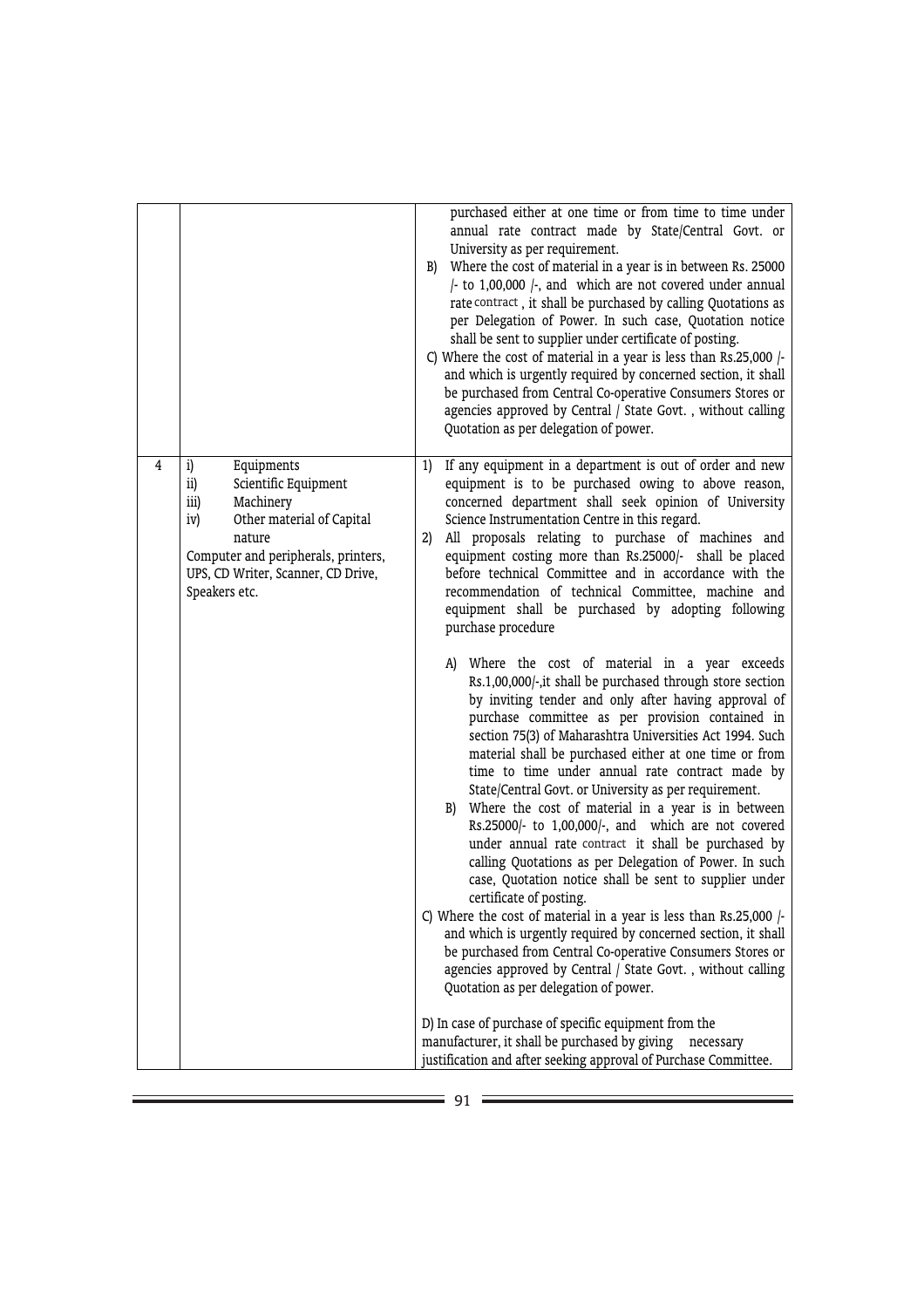| 5 | Repairs and maintenance of Furniture,                                                | All equipments and machines shall be got repaired<br>from                                                                                                                                                                                                       |
|---|--------------------------------------------------------------------------------------|-----------------------------------------------------------------------------------------------------------------------------------------------------------------------------------------------------------------------------------------------------------------|
|   | equipment, machines                                                                  | University Science Instrumentation Centre.                                                                                                                                                                                                                      |
|   |                                                                                      | If repairs is not feasible through USIC, report of the Centre shall                                                                                                                                                                                             |
|   |                                                                                      | be obtained. These equipments and machines<br>shall be got                                                                                                                                                                                                      |
|   |                                                                                      | agency by adopting following<br>repaired from outside                                                                                                                                                                                                           |
|   |                                                                                      | procedure                                                                                                                                                                                                                                                       |
|   |                                                                                      | A) Where the cost of material in a year exceeds Rs.1,00,000<br>/- ,it shall be purchased through store section by inviting<br>tender and only after having approval of purchase                                                                                 |
|   |                                                                                      | committee as per provision contained in section 75(3) of<br>Maharashtra Universities Act 1994. Such material shall<br>be purchased either at one time or from time to time                                                                                      |
|   |                                                                                      | under annual rate contract made by State/Central Govt.<br>or University as per requirement.<br>Where the cost of material in a year is in between Rs.<br>B)                                                                                                     |
|   |                                                                                      | 25000 /- to 1,00,000 /-, and which are not covered under<br>annual rate contract, it shall be purchased by calling                                                                                                                                              |
|   |                                                                                      | Quotations as per Delegation of Power. In such case,<br>Quotation notice shall be sent to supplier under                                                                                                                                                        |
|   |                                                                                      | certificate of posting.                                                                                                                                                                                                                                         |
|   |                                                                                      | C) Where the cost of material in a year is less than Rs.25,000<br>/- and which is urgently required by concerned section,<br>it shall be purchased from Central Co-operative                                                                                    |
|   |                                                                                      | Consumers Stores or agencies approved by Central /                                                                                                                                                                                                              |
|   |                                                                                      | State Govt., without calling Quotation as per                                                                                                                                                                                                                   |
|   |                                                                                      | delegation of power.                                                                                                                                                                                                                                            |
|   |                                                                                      |                                                                                                                                                                                                                                                                 |
| 6 | Repairs of Type-writer and Cyclostyle<br>machine                                     | Repairs of Type-writer and Cyclostyle machine shall be got<br>repaired by calling quotation.                                                                                                                                                                    |
| 7 | Washing and ironing of<br>i)<br>Curtains, Table cloths, pillow                       | The job of stitching and washing shall be got done by calling<br>quotation.                                                                                                                                                                                     |
|   | covers etc.<br>Stitching of Uniform, Aprons<br>ii)                                   |                                                                                                                                                                                                                                                                 |
|   | and curtains                                                                         |                                                                                                                                                                                                                                                                 |
| 8 | Sale of old vehicles, grass, press cutting<br>, waste paper, used answer sheets etc. | Upset price of the vehicle should be obtained from the RTO<br>A)<br>in the sealed envelope. Likewise upset price of the<br>equipments, computers etc. should be obtained from USIC or<br>from the Technical Committee constituted for this purpose.             |
|   |                                                                                      | Where the selling cost of items in a year exceeds Rs.1,00,000<br>B)<br>/-, it shall be sold through store section by inviting tender<br>and only after the approval of sales & Purchase Committee<br>as per provision contained in section 75(3) of Maharashtra |
|   |                                                                                      | Universities Act 1994.<br>Where the selling cost of item in a year is in between Rs.<br>C)<br>25000 /- to 1,00,000 /-,& which are not covered under annual                                                                                                      |
|   |                                                                                      | rate contract, it shall be sold by calling quotation as per<br>delegation of power. In such case, Quotation notice shall be<br>sent to supplier by under certificate of posting.                                                                                |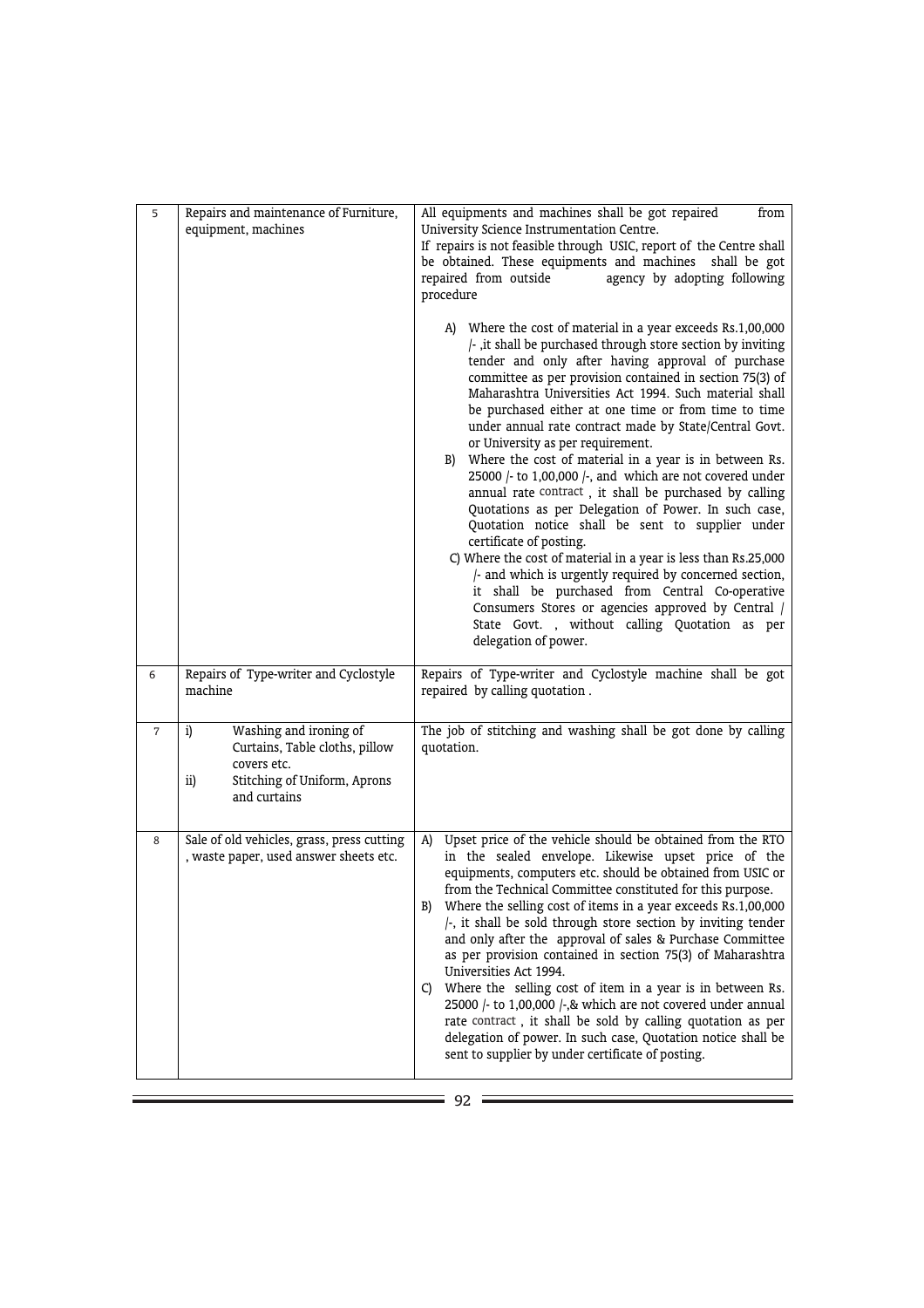#### APPENDIX IV

#### STANDARD TERMS AND CONDITIONS FOR AN AGREEMENT/TENDER DOCUMENT

By accepting the Standard Form of an agreement (hereinafter referred to as "the agreement") the Vendor accepts the Terms and Conditions included herein, unless the Vendor notifies his objections.

## 1. Acknowledgment And Acceptance of agreement :

This agreement constitutes an offer from the university and is expressly limited to the Terms and Conditions contained herein. The Terms and Conditions of the agreement are those that apply to the purchase of materials, items, products, components or services (hereinafter referred to as "Material"). All exhibits, attachments, technical specifications, drawings, notes, instructions, or information referred in the agreement are incorporated herein by reference.

#### 2. Changes / Amendments:

The University shall have the right at any time, by written notice, in the form of an amendment order, to make any changes it deems necessary, including, but not limited to, changes in specifications, design, delivery, testing methods, packing or destination. If any such required changes cause an increase or decrease in the cost of or the time required for performance, an equitable adjustment shall be made in the contract price or delivery schedule, or both. Any claim by the Vendor for adjustment under this clause shall be deemed waived unless asserted in writing within ten (10) days from receipt by the Vendor of notice of change (amendment order). Price increase, extension of time for delivery and change in quantity shall not be binding on the University unless sufficiently justified by a vendor and accepted by the university in a form of amendment/ Change Order issued and signed by the University.

#### 3. Delivery / Force Majeure :

If any Material is not delivered by the date specified therein, the University reserves the right, without liability, to cancel the order for undelivered material not yet shipped or tendered, and to purchase the same from another vendor and to charge the defaulting Vendor for any loss incurred in this transaction. Any provisions thereof for delivery by instalment shall not be construed as obligatory unless agreed upon by both the parties. The University shall have the right to refuse deliveries made more than one week in advance of any delivery schedule appearing in the order unless arrangements for such early delivery have been confirmed with the receiving party.

If the Vendor is unable to complete performance at the time specified for delivery, by reason of strikes, labour disputes, riot, war, fire or other causes beyond the Vendor's reasonable control, the University, at its option, may elect to take delivery of Material in its unfinished state and to pay such proportion of the contract price as it deemed reasonable.

#### 4. Price / Taxes:

Prices stated in this agreement are firm and shall remain firm until required deliveries have been completed unless otherwise expressly agreed to in writing by both parties. The Vendor agrees that any price reduction made with respect to Material covered by this order subsequent to placement will be applied to this order. All prices specified herein include all charges for, but not limited to, inspection, and packaging. Prices set forth shall be inclusive of applicable sales, excise, value-added or similar taxes until and unless specified in the schedule.

#### 5. Inspection And Acceptance

All Material covered by this order may be inspected and tested by the University or its designee at vendors cost. If deemed necessary by the University, the Vendor shall provide without charge, all reasonable facilities and assistance for such inspection and test. Any inspection records relating to Material covered by this agreement shall be made available to the University during the performance of the order.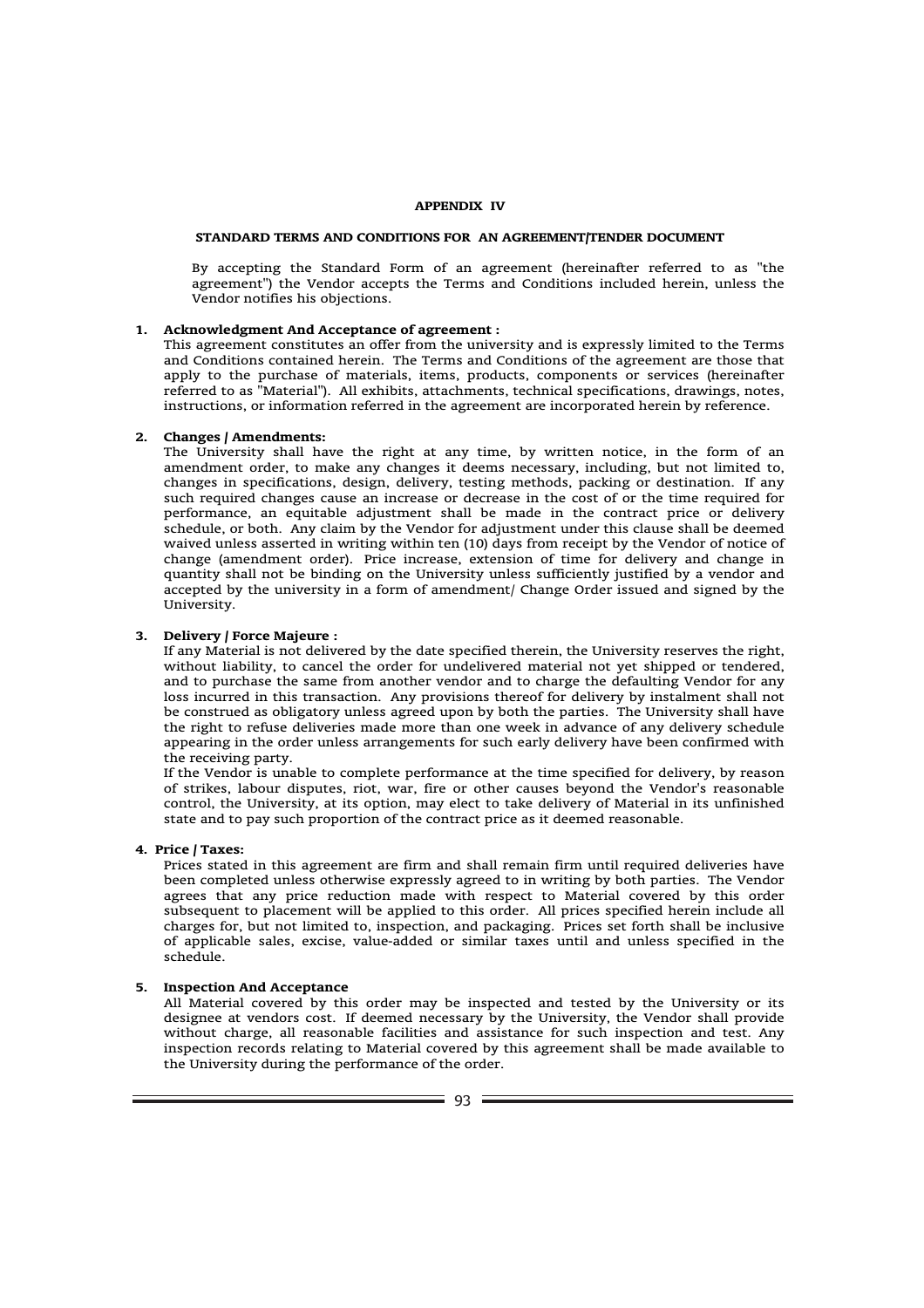If any Material covered by this agreement is defective or otherwise not conforming to the requirements of this agreement, the University may, by written notice to the Vendor: (a) rescind the purchase/supply order as to such non-conforming Material;

- (b) accept such Material at an equitable reduction in price;
- (c) reject such non-conforming Material and require the delivery of suitable replacements.
- (d) If the Vendor fails to deliver suitable replacements promptly, the university, with notice of seven business days, may replace or correct such Material and charge the Vendor the additional cost occasioned thereby, or terminate this order for default.

No inspection (including source inspection) test, approval (including design approval) or acceptance of Material shall relieve the Vendor from responsibility for defects or other failures to meet the requirements of this order. Rights granted to the University in this article entitled INSPECTION are in addition to any other rights or remedies provided elsewhere in this order or in Law.

## 6. Warranty :

The Vendor warrants that any Material supplied hereunder shall conform to the generally recognized manufacturing and safety standards of the Vendor's industry as per Indian Standard Institution (ISI) or similar standard. The Vendor's specifications on performance as detailed in the Vendor's brochures, sales literature and other specifications as may be available to the university.

- (a) In addition to any other express or implied warranties, the Vendor warrants that the Material furnished pursuant to this order will be:
	- 1. free from defects in title, workmanship and material;
	- 2. free from defects in design except to the extent that such items comply with detailed designs provided by the university;
	- 3. of merchantable quality and suitable for the purposes, if any, which are stated in the tender/quotation.
- (b) If any material covered by this agreement is found not to be as warranted, the University may, by written notice to the Vendor:
	- 1. reject such defective material and require the delivery of suitable replacements.
	- 2. If the Vendor fails to deliver suitable replacements promptly, the University, with notice of seven business days, may replace or correct such material and charge the Vendor the additional cost occasioned.
- (c) Any items corrected or furnished in replacement are subject to all the provisions of this article entitled WARRANTIES to the same extent as items initially furnished or originally ordered.
- 7. This warranty provision shall survive any inspection, delivery, acceptance, payment, expiration or earlier termination of this order and such warranties shall be extended to the employees, students, and users of the Material. Nothing herein, however, shall limit the University's rights in law or equity for damages resulting from delivery of defective goods or damage caused during the delivery of goods or provision of services.
- 8. Rights granted to the University in this article entitled WARRANTIES are in addition to any other rights or remedies provided elsewhere in this order or in Law.

#### 9. Patent Indemnity

 The Vendor agrees to indemnify, hold harmless and defend the University, its employees, and students with respect to all claims, suits, actions and proceedings of actual or alleged infringements of any Letter, Patent, Registered or Industrial Design, Trademark or Trade Name, Trade Secret, Copyright or other protected right in any country resulting from any sale, use or manufacture of any Material delivered hereunder and to pay and discharge all judgments, decrees, and awards rendered therein or by reason thereof and bear all expenses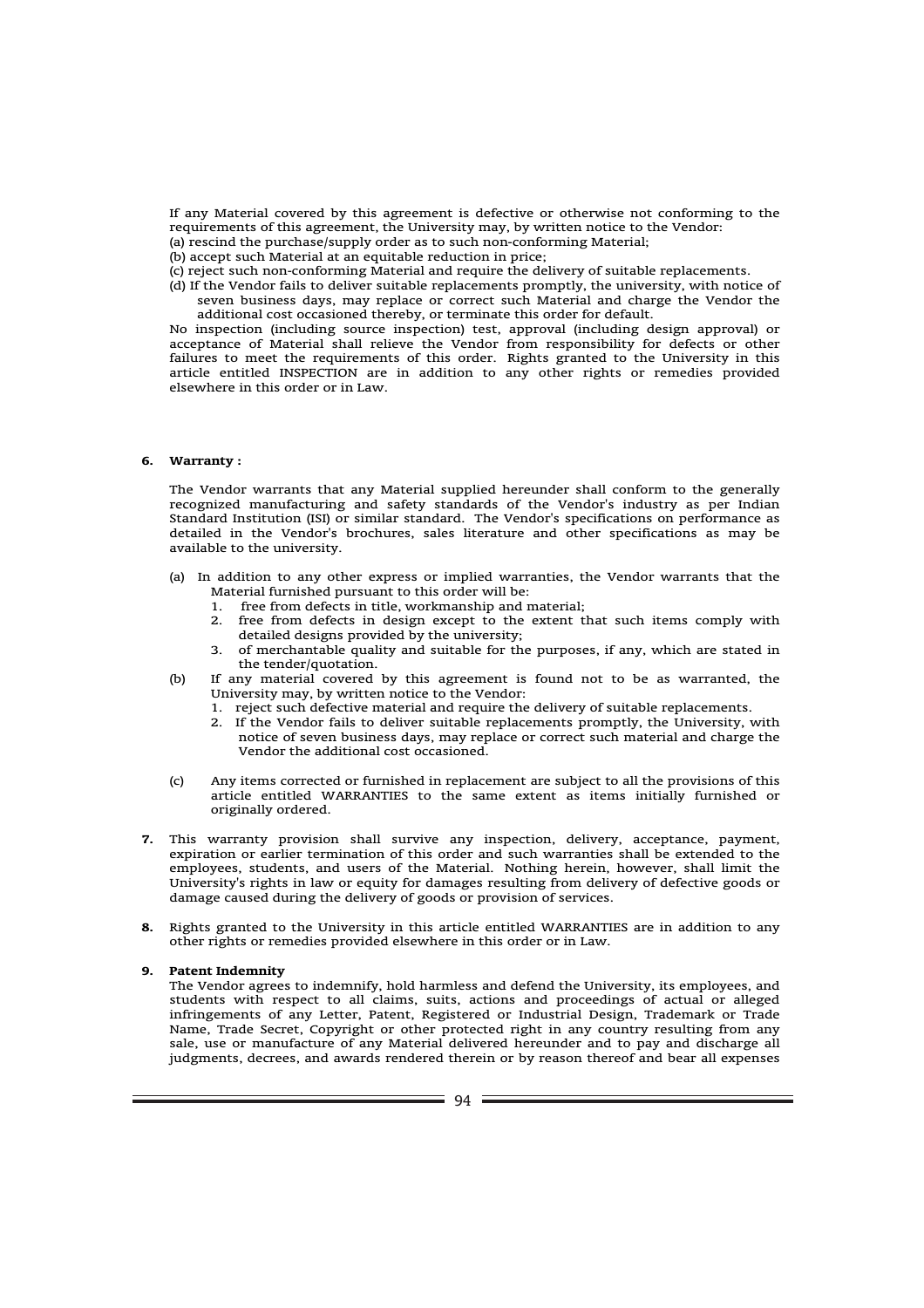and legal fees (including the University's) associated herewith. The university reserves the right to be represented in any such action by its own counsel at its own expense.

#### 10. Indemnity

The Vendor will indemnify, defend and hold the University, its and students harmless from any loss, expense, claim or damage including reasonable defence costs, arising from any claim or action based on any acts or omissions of the Vendor, its employees, servants, agents or subcontractors. The University reserves the right to be represented in any such action by its own counsel at its own expense.

#### 11. Assignment / Subcontracting /sublet

The Vendor shall not assign the order received, any rights under this agreement or to become due hereunder neither delegated nor subcontracted /sublet any obligations or work hereunder without the prior written consent of the University.

#### 12. Cancellations

The University may cancel this agreement in whole or in part, for no cause, upon written, FAX, or telex notice to the Vendor, effective when sent, provided such notice is sent at least fourteen (14) days prior to the delivery date specified on the face of this order.

The University may cancel this order in whole or in part at any time for cause by written, FAX, or e-mail notice to the Vendor, effective when sent, in the event that the Vendor:

- (a) fails to comply with any term or condition of this order including, but not limited to, delivery terms; or
- (b) appoints a receiver, liquidator or trustee in bankruptcy or other similar officer over any or all of its property or assets; or
- (c) files a voluntary petition in bankruptcy; or (d) has had filed against it an involuntary pet
- has had filed against it an involuntary petition in bankruptcy which remains in effect for thirty (30) days; or
- 
- (e) voluntarily ceases trading; or<br>(f) merges with or is acquired by (f) merges with or is acquired by a third party; or  $(g)$  assigns any of its rights or obligations under
- assigns any of its rights or obligations under the Order to a third party without the university's advance written consent.

 Upon the occasion of any one of the aforesaid and in addition to any remedies which the university may have in Law or in Equity, the university may also cancel this order or any outstanding deliveries hereunder by notifying the Vendor in writing of such cancellation and the Vendor shall thereupon transfer title and deliver to the university such work in progress or completed material as may be requested by the university. The University shall have no liability to the Vendor beyond payment of any balance owing for Material purchased hereunder and delivered to and accepted by the university prior to the Vendor's receipt of the notice of termination, and for work in progress requested for delivery to the university.

#### 13. Rescheduling

 The University may without liability at least fourteen (14) days prior to the scheduled delivery date appearing on the order defer delivery on any or every item under said order by giving oral notice to the Vendor (confirmed in writing within ten (10) working days) of any necessary rescheduling.

## 14. Shipping, Packaging and Labelling -

 All Material purchased hereunder must be packed and packaged to ensure its safe delivery in accordance with good commercial practice and where incorporated, the University's packaging specification.

#### 15. The Vendor as an Independent Contractor -

 The Vendor shall perform the obligations of this order as an independent contractor and under no circumstances shall it be considered an agent or employee of the university. The terms and conditions of this order shall not, in any way, be construed as to create a partnership or any other kind of joint undertaking or venture between the parties hereto.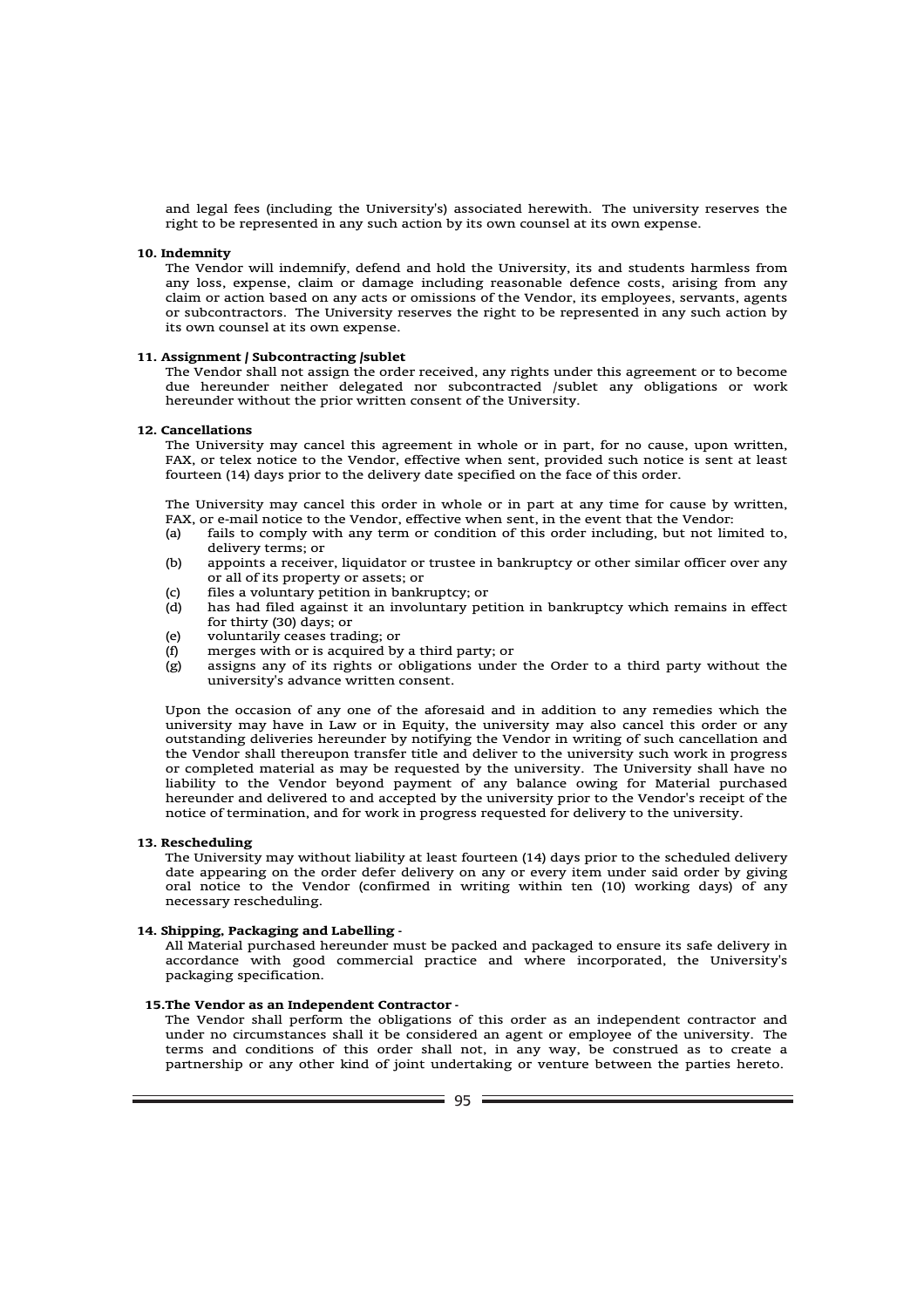The Vendor expressly waives any and all rights which may or may not exist to claim any relief under the university's comprehensive insurance policy, worker's compensation or unemployment benefits.

## 16. Invoicing / Payments / Set-Offs :

 After each completion of supply/purchase order, the Vendor shall send duplicate invoices including item number to the University's concern Department.

 Payment of invoice shall not constitute acceptance of Material ordered and shall be subject to appropriate adjustment, if the Vendor failed to meet the requirements of this agreement. The University shall have right at any time to set-off any amounts due to the Vendor, (or any of its associated or affiliated companies) against any amounts owed by the university with respect to this agreement.

## 17. Compliance with Laws:

 By acceptance of this agreement, the Vendor agrees to comply with the requirements of all the existing laws. The Vendor also agrees to comply with the Fair Labour Standards Act and the Occupational Safety and Health Act, and all other applicable laws, ordinances, regulations and codes in the Vendor's performance hereunder. The Vendor further agrees to indemnify and hold the University and its customers harmless from any loss or damage that may be sustained by the University, by reason of the Vendor's failure to comply with any laws, ordinance, regulations and codes.

## 18. Reproduction of Documentation:

 The University shall have the right at no additional charge to use or incorporate all or portions of material found in the Vendor's literature and/or reproduce the Vendor's applicable literature such as operating and maintenance manuals, technical publications, prints, drawings, training manuals and other similar supporting documentation and sales literature. The Vendor agrees to advise the University of any Updated Information relative to the foregoing literature and documentation with timely written notice.

## 19. Law of the Contract:

 This agreement shall be governed by and interpreted in accordance with the laws in existence and the Jurisdiction of the **Kollapur. ...............................**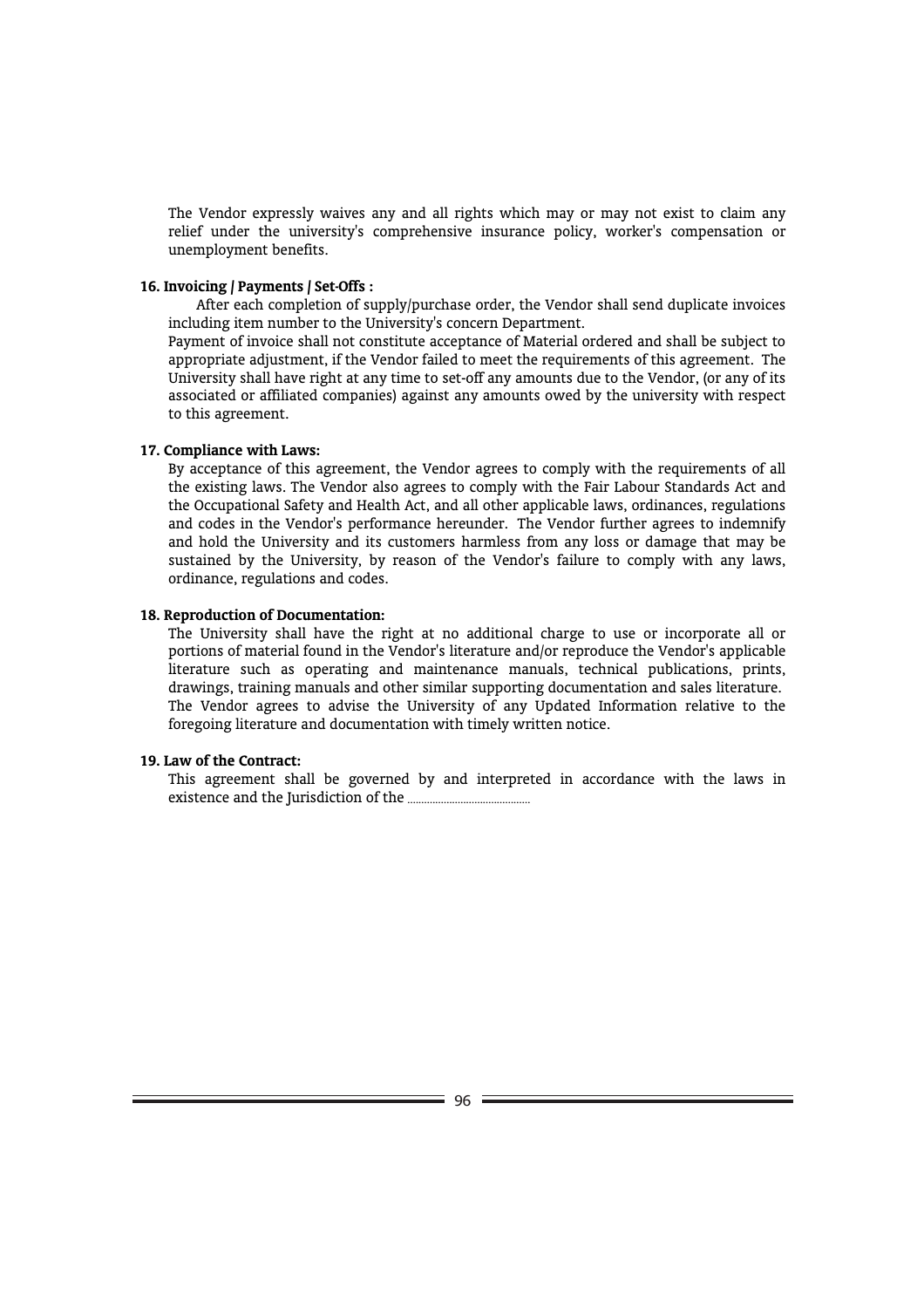

 $97 =$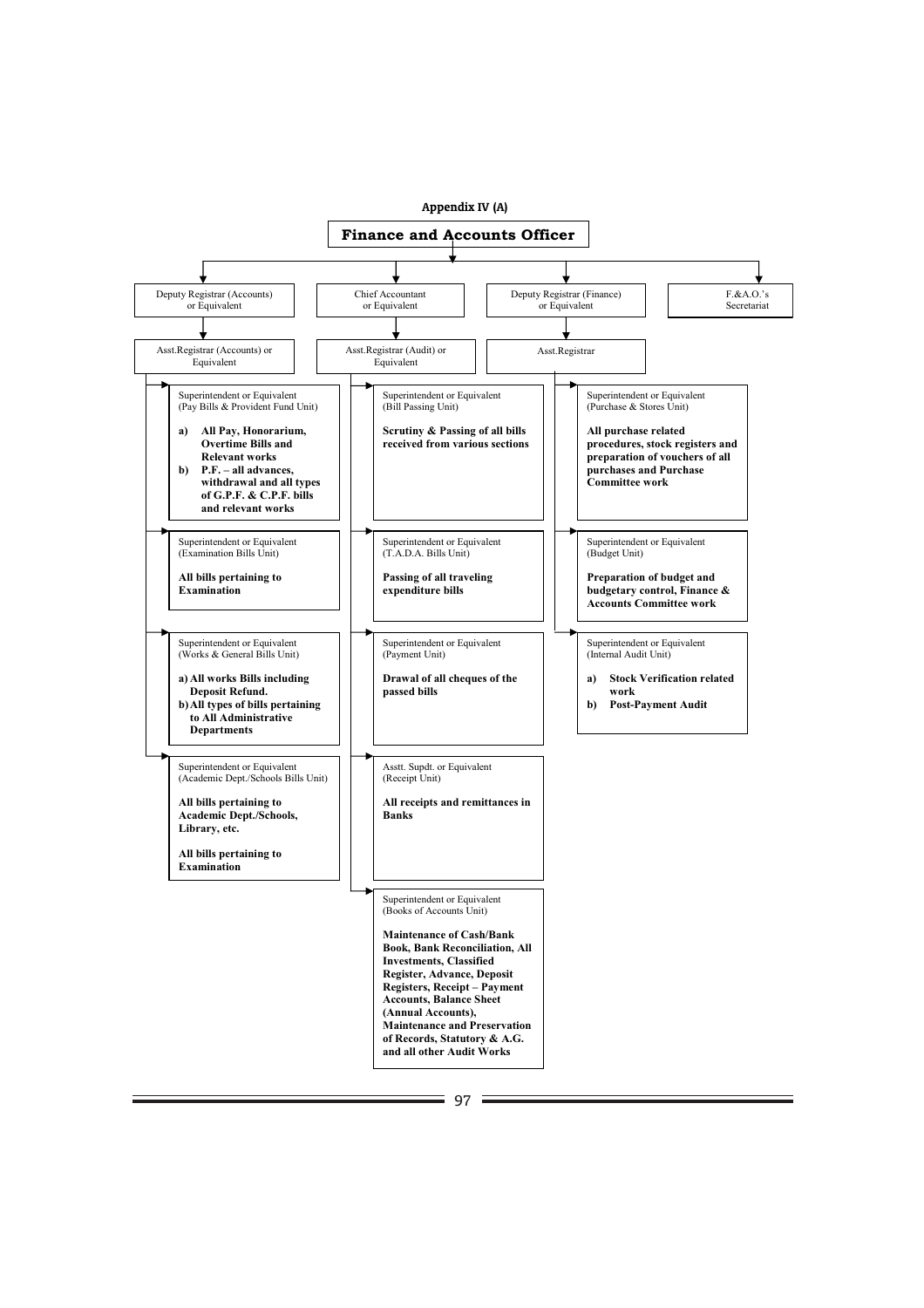# Appendix IV (B) APPENDIX - IV (B)

## Staffing Pattern STAFFING PATTERN

| Sr.N         | Name of the Unit                    | <b>Officers</b> | Supervisory    | <b>Assistants</b> |  |
|--------------|-------------------------------------|-----------------|----------------|-------------------|--|
| 0.           |                                     |                 | <b>Officer</b> |                   |  |
| $\mathbf{1}$ | Finance and Accounts Officer        |                 |                | 1                 |  |
| 2            | Deputy Registrars/ Chief Accountant | 3               |                |                   |  |
|              | or Equivalent                       |                 |                |                   |  |
| 3            | Asst. Registrars or Equivalent      | 3               |                |                   |  |
| 4            | Steno to F & A.O's Office           |                 | 1              |                   |  |
| 5            | Receipt Unit                        |                 |                | 4                 |  |
| 6            | Payment Unit                        |                 | 1              | 4                 |  |
| 7            | Books of Accounts Unit (Cashbook    |                 | 1              | 6                 |  |
|              | Unit)                               |                 |                |                   |  |
| 8            | Pay bills and Provident Fund Unit   |                 | 1              | 6                 |  |
| 9            | <b>Examination Bills Unit</b>       |                 | 1              | 5                 |  |
| 10           | Works and General Bills Unit        |                 | 1              | 5                 |  |
| 11           | Academic Departments/ Schools Bills |                 |                | 6                 |  |
|              | Unit                                |                 |                |                   |  |
| 12           | TADA Bills Unit                     |                 | 1              | $\overline{2}$    |  |
| 13           | <b>Bills Passing Unit</b>           |                 |                | 8                 |  |
| 14           | <b>Budget Unit</b>                  |                 |                | 2                 |  |
| 15           | Purchase and Stores Unit            |                 |                | 7                 |  |
| 16           | Internal Audit Unit                 |                 |                | 6                 |  |
|              | <b>Total</b>                        | 7               | 14             | 62                |  |
|              | <b>Grand Total</b>                  | 83              |                |                   |  |

Note : The above shown setup is a model staffing pattern arrived at on the basis of the average work being carried out in the member universities. Depending on the requirement of each universities and the special type of work if any having regard to geographical locations or other factors appropriate demand for staffing pattern may be made by the concerned university.

The above model staffing pattern is based on the workload of the universities which have

- –
- a) 175-200 Affiliated Colleges
- b) 1,50,000 2,00,000 Students.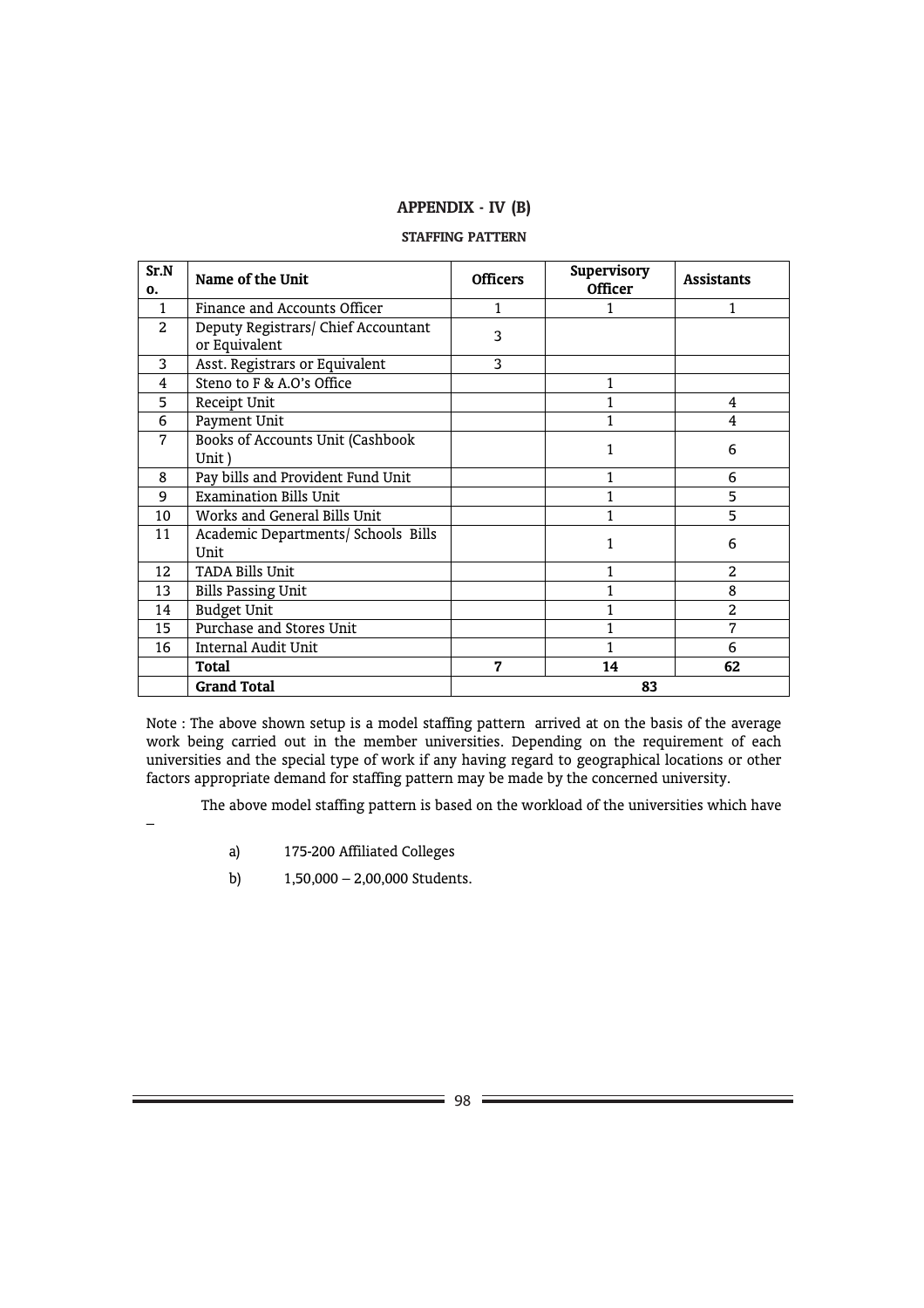# APPENDIX - V APPENDIX - V

# BALANCE SHEET BALANCE SHEET

| Balance Sheet as at 31st March |                                                                                  |                 |                     |                         |
|--------------------------------|----------------------------------------------------------------------------------|-----------------|---------------------|-------------------------|
|                                | <b>Particulars</b>                                                               | Schedule<br>No. | <b>Current Year</b> | <b>Previous</b><br>Year |
|                                |                                                                                  |                 | 31-Mar              | 31-Mar                  |
| $\overline{I}$                 | <b>SOURCES OF FUNDS</b>                                                          |                 |                     |                         |
| a)                             | General Funds & Other Funds                                                      | $\mathbf{1}$    |                     |                         |
| b)                             | Depreciation Fund                                                                | $\overline{2}$  |                     |                         |
| c)                             | Reserve & Surplus                                                                | 3               |                     |                         |
| $\overline{d}$                 | Deposits & Advances                                                              | 4               |                     |                         |
| $\overline{e}$                 |                                                                                  |                 |                     |                         |
|                                |                                                                                  | Total           | 0                   | 0                       |
|                                |                                                                                  |                 |                     |                         |
| II)                            | <b>APPLICATION OF FUNDS</b>                                                      |                 |                     |                         |
| a)                             | <b>Gross Block</b>                                                               | 5               |                     |                         |
|                                | Less: Depreciation                                                               |                 |                     |                         |
|                                | Net Block                                                                        |                 | 0                   | 0                       |
| b)                             | Investments                                                                      | 6               |                     |                         |
|                                | Earmarked Fund Investment                                                        |                 |                     |                         |
|                                |                                                                                  |                 |                     |                         |
|                                | <b>Endowment Fund Investment</b>                                                 |                 |                     |                         |
|                                | Other Investments                                                                |                 |                     |                         |
| c)                             | <b>Advances</b>                                                                  | 7               |                     |                         |
| d)                             | <b>Accounts Receivables</b>                                                      | 8               |                     |                         |
| e)                             | Cash & bank Balances                                                             | 9               |                     |                         |
|                                |                                                                                  |                 |                     |                         |
|                                |                                                                                  | Total           | $\Omega$            | $\Omega$                |
|                                |                                                                                  |                 |                     |                         |
|                                | Statement of signification accounting policies & Notes Forming part of Accounts. |                 |                     |                         |
|                                | Schedules referred to above form and integral part of the Balance Sheet.         |                 |                     |                         |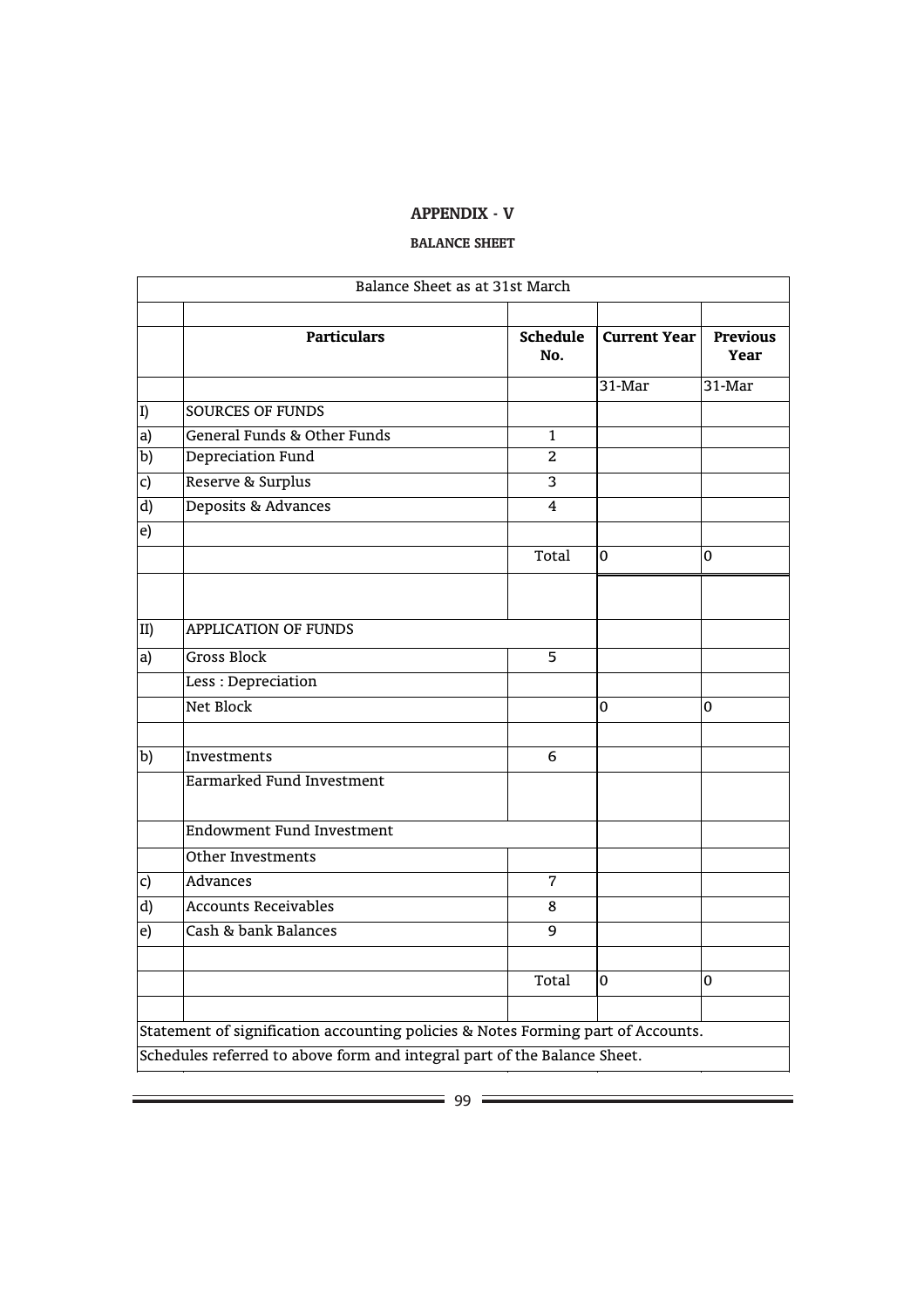| <b>SCHEDULE NO. 1</b>        |                             |                                     |                        | <b>GENERAL FUND &amp; OTHER FUNDS</b>         |              |                                                     |                                     |
|------------------------------|-----------------------------|-------------------------------------|------------------------|-----------------------------------------------|--------------|-----------------------------------------------------|-------------------------------------|
| Sr.                          | <b>Particulars</b>          | <b>B</b> alance<br>as on<br>$1.4 -$ | Add/<br>Recd<br>during | Transferred<br>from I & E<br><b>Account</b>   |              | Total   Less - Utilised/<br>Trns during<br>the year | <b>Balance</b><br>as on<br>$31.3 -$ |
|                              |                             |                                     | the year               |                                               |              |                                                     |                                     |
|                              |                             |                                     |                        |                                               |              |                                                     |                                     |
| a)                           | <b>GENERAL FUNDS</b>        |                                     |                        |                                               |              |                                                     |                                     |
| $\mathbf{1}$                 | University Fund             |                                     |                        |                                               |              |                                                     |                                     |
| $\overline{a}$               | <b>Agency Funds</b>         |                                     |                        |                                               |              |                                                     |                                     |
| 3                            | Contingency Fund            |                                     |                        |                                               |              |                                                     |                                     |
| $\overline{\mathbf{4}}$<br>5 | General Fund                |                                     |                        |                                               |              |                                                     |                                     |
|                              | Research<br>Development     |                                     |                        |                                               |              |                                                     |                                     |
| 6                            | &<br>Fund                   |                                     |                        |                                               |              |                                                     |                                     |
| $\overline{7}$               |                             |                                     |                        |                                               |              |                                                     |                                     |
| $\boldsymbol{8}$             |                             |                                     |                        |                                               |              |                                                     |                                     |
|                              |                             |                                     |                        |                                               |              |                                                     |                                     |
| B                            | <b>EARMARKED FUNDS</b>      |                                     |                        |                                               |              |                                                     |                                     |
| $\mathbf{1}$                 | Admn<br>Books<br>Bldg,<br>& |                                     |                        |                                               |              |                                                     |                                     |
|                              | Equipments                  |                                     |                        |                                               |              |                                                     |                                     |
| $\overline{2}$               | <b>UGC Grants</b>           |                                     |                        |                                               |              |                                                     |                                     |
| 3                            | <b>State Govt Grants</b>    |                                     |                        |                                               |              |                                                     |                                     |
| $\overline{\mathbf{4}}$      | Acquisition of Land         |                                     |                        |                                               |              |                                                     |                                     |
| 5                            | Group Gratuity Fund         |                                     |                        |                                               |              |                                                     |                                     |
| $\overline{6}$               | Provident Fund              |                                     |                        |                                               |              |                                                     |                                     |
| 7                            | Silver Jubilee Fund         |                                     |                        |                                               |              |                                                     |                                     |
| 8                            | Jubilee Fund                |                                     |                        |                                               |              |                                                     |                                     |
| 9                            |                             |                                     |                        |                                               |              |                                                     |                                     |
| 10                           |                             |                                     |                        |                                               |              |                                                     |                                     |
|                              |                             |                                     |                        |                                               |              |                                                     |                                     |
| C)                           | <b>ENDOWMENT FUNDS</b>      |                                     |                        |                                               |              |                                                     |                                     |
| $\mathbf{1}$                 |                             |                                     |                        |                                               |              |                                                     |                                     |
| $\overline{c}$               |                             |                                     |                        |                                               |              |                                                     |                                     |
| 3                            |                             |                                     |                        |                                               |              |                                                     |                                     |
| $\overline{4}$               |                             |                                     |                        |                                               |              |                                                     |                                     |
|                              | Grand Total $(A+B+C)$       | $\bf{0}$                            | 0                      | 0                                             | 0            | $\bf{0}$                                            | 0                                   |
|                              |                             |                                     |                        |                                               |              |                                                     |                                     |
|                              |                             |                                     |                        |                                               |              |                                                     |                                     |
| <b>SCHEDULE NO. 2</b>        |                             | <b>DEPRECIATION FUND</b>            |                        |                                               |              |                                                     |                                     |
|                              |                             |                                     |                        |                                               |              |                                                     |                                     |
| Sr.                          | <b>Particulars</b>          |                                     |                        | Balance   Current   Add : Interest on   Total |              | Less -                                              | <b>B</b> alance                     |
|                              |                             | as on                               | Year                   | Investment                                    |              | Adjust/Trns                                         | as on                               |
|                              |                             | $1.4. - -$                          |                        |                                               |              | during the                                          | $31.3 -$                            |
|                              |                             |                                     |                        |                                               |              | year                                                |                                     |
| 1                            | <b>Depreciation Fund</b>    |                                     |                        |                                               |              |                                                     |                                     |
|                              |                             |                                     |                        |                                               |              |                                                     |                                     |
|                              | <b>Total</b>                | $\mathbf{0}$                        | 0                      | 0                                             | $\mathbf{0}$ | $\bf{0}$                                            | $\mathbf{0}$                        |
|                              |                             |                                     |                        |                                               |              |                                                     |                                     |
|                              |                             |                                     |                        |                                               |              |                                                     |                                     |
|                              |                             |                                     |                        |                                               |              |                                                     |                                     |
|                              |                             |                                     |                        |                                               |              |                                                     |                                     |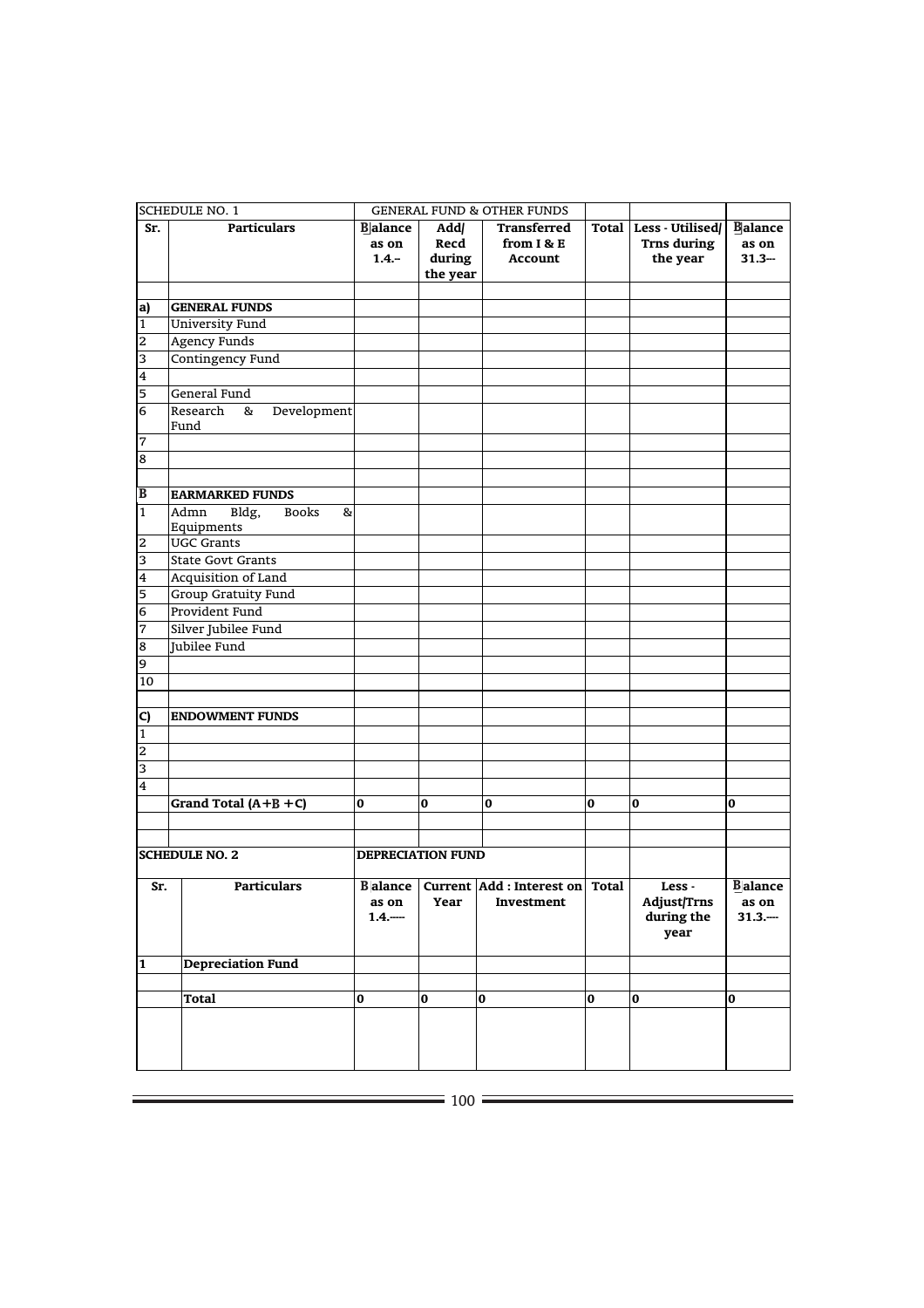| <b>SCHEDULE NO. 3</b>        |                                         | <b>RESERVE &amp; SURPLUS</b>             |                                |                                       |   |                                             |              |                                               |                                       |
|------------------------------|-----------------------------------------|------------------------------------------|--------------------------------|---------------------------------------|---|---------------------------------------------|--------------|-----------------------------------------------|---------------------------------------|
|                              |                                         |                                          |                                |                                       |   |                                             |              |                                               |                                       |
| Sr.                          | <b>Particulars</b>                      | <b>B</b> alance<br>as on<br>1.4          |                                | <b>Add</b> Recd<br>during the<br>year |   | Transferred<br>from I & E<br><b>Account</b> | <b>Total</b> | Less -<br>Utilised/Trns<br>during the<br>year | <b>B</b> alance<br>as on<br>31.3      |
|                              |                                         |                                          |                                |                                       |   |                                             |              |                                               |                                       |
| 1<br>$\overline{\mathbf{c}}$ | <b>Surplus</b><br><b>Other Reserves</b> |                                          |                                |                                       |   |                                             |              |                                               |                                       |
| 3                            |                                         |                                          |                                |                                       |   |                                             |              |                                               |                                       |
|                              |                                         |                                          |                                |                                       |   |                                             |              |                                               |                                       |
|                              | Total                                   | 0                                        | 0                              |                                       | 0 |                                             | 0            | 0                                             | 0                                     |
|                              |                                         |                                          |                                |                                       |   |                                             |              |                                               |                                       |
|                              |                                         |                                          |                                |                                       |   |                                             |              |                                               |                                       |
|                              | <b>SCHEDULE NO. 4</b>                   |                                          | <b>DEPOSITS &amp; ADVANCES</b> |                                       |   |                                             |              |                                               |                                       |
|                              |                                         |                                          |                                |                                       |   |                                             |              |                                               |                                       |
| Sr.                          | <b>Particulars</b>                      | <b>B</b> alance as<br>on 1.4.---         |                                |                                       |   | Add/Recd during the<br>year                 | Total        | Less - Paid<br>During year                    | <b>B</b> alance<br>as on<br>$31.3. -$ |
|                              |                                         |                                          |                                |                                       |   |                                             |              |                                               |                                       |
| 1                            | Deposits from Students                  |                                          |                                |                                       |   |                                             |              |                                               |                                       |
| $\overline{\mathbf{z}}$      | <b>Deposits from Contractor</b>         |                                          |                                |                                       |   |                                             |              |                                               |                                       |
| 3                            | <b>Deposits Other</b>                   |                                          |                                |                                       |   |                                             |              |                                               |                                       |
| $\overline{\mathbf{4}}$      | <b>Accounts payable</b>                 |                                          |                                |                                       |   |                                             |              |                                               |                                       |
| 5                            |                                         |                                          |                                |                                       |   |                                             |              |                                               |                                       |
|                              |                                         |                                          |                                |                                       |   |                                             |              |                                               |                                       |
|                              |                                         |                                          |                                |                                       |   |                                             |              |                                               |                                       |
|                              | Total                                   | 0                                        |                                | 0                                     |   | $\bf{0}$                                    | 0            | 0                                             | 0                                     |
|                              |                                         |                                          |                                |                                       |   |                                             |              |                                               |                                       |
|                              | <b>SCHEDULE NO. 6</b>                   | <b>INVESTMENT</b>                        |                                |                                       |   |                                             |              |                                               |                                       |
| Sr.                          | <b>Particulars</b>                      | <b>Balance as Addition</b><br>on $1.4$ . |                                | during the<br>year                    |   | Interest<br>received                        | Total        | <b>Withdrawal</b><br>Adjustment               | <b>B</b> alance<br>as on<br>$31.3 -$  |
|                              |                                         |                                          |                                |                                       |   |                                             |              |                                               |                                       |
| a)                           | Long Term Investments                   |                                          |                                |                                       |   |                                             |              |                                               |                                       |
| 1                            | Units with Unit Trust of<br>India       |                                          |                                |                                       |   |                                             |              |                                               |                                       |
| $\overline{\mathbf{2}}$      | Government of India 8%<br>Taxable Bonds |                                          |                                |                                       |   |                                             |              |                                               |                                       |
| 3                            | <b>Shares with Co-op Society</b>        |                                          |                                |                                       |   |                                             |              |                                               |                                       |
| $\overline{\mathbf{4}}$      | <b>Equity shares</b>                    |                                          |                                |                                       |   |                                             |              |                                               |                                       |
| 5                            |                                         |                                          |                                |                                       |   |                                             |              |                                               |                                       |
| $\overline{\mathbf{6}}$      |                                         |                                          |                                |                                       |   |                                             |              |                                               |                                       |
| 7                            | Nationalised<br>FD's<br>with<br>B ank   |                                          |                                |                                       |   |                                             |              |                                               |                                       |
| 8                            | FD's with Scheduled Bank                |                                          |                                |                                       |   |                                             |              |                                               |                                       |
|                              |                                         | 0                                        | 0                              |                                       | 0 |                                             | 0            | 0                                             | 0                                     |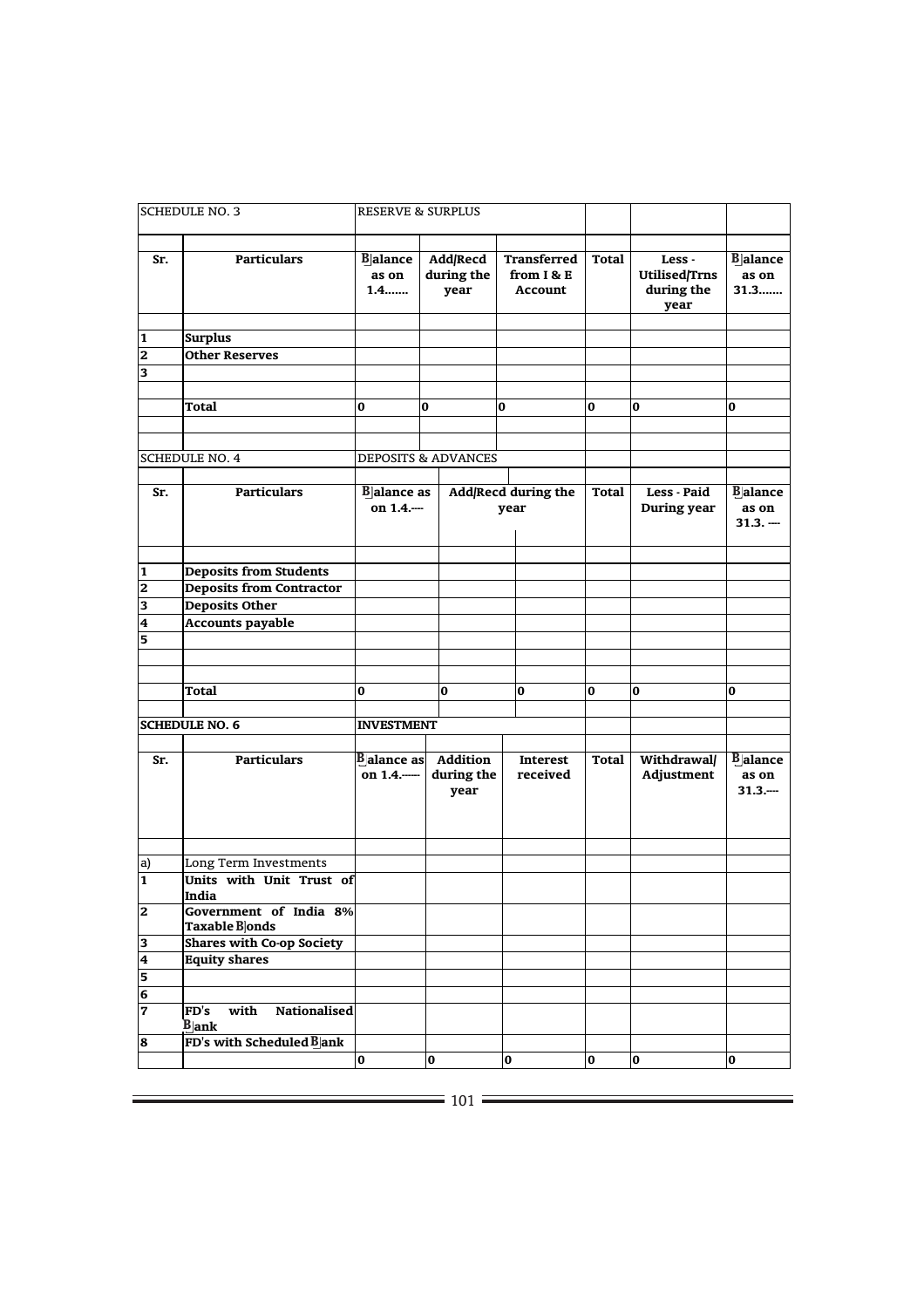| $b$                     | Short Term Investments                         |                                   |          |                                    |          |                                       |                                        |
|-------------------------|------------------------------------------------|-----------------------------------|----------|------------------------------------|----------|---------------------------------------|----------------------------------------|
| 1                       | FD's<br>with<br>Nationalised<br><b>B</b> ank   |                                   |          |                                    |          |                                       |                                        |
| $\overline{\mathbf{2}}$ | FD's with Scheduled []ank                      |                                   |          |                                    |          |                                       |                                        |
| 3                       |                                                |                                   |          |                                    |          |                                       |                                        |
| 4                       |                                                |                                   |          |                                    |          |                                       |                                        |
|                         |                                                |                                   |          |                                    |          |                                       |                                        |
|                         | Total                                          | O                                 | $\bf{0}$ | $\bf{0}$                           | $\bf{0}$ | O                                     | $\bf{0}$                               |
|                         |                                                |                                   |          |                                    |          |                                       |                                        |
|                         |                                                |                                   |          |                                    |          |                                       |                                        |
|                         | <b>ALLOCATION</b><br>OF<br><b>INVESTMENTS</b>  |                                   |          |                                    |          |                                       |                                        |
| A)                      | Earmarked<br>Fund                              |                                   |          |                                    |          |                                       |                                        |
| $\overline{B}$ )        | Investment<br>Endowment<br>Funds               |                                   |          |                                    |          |                                       |                                        |
|                         | <b>Investments</b>                             |                                   |          |                                    |          |                                       |                                        |
| $\mathbf{C}$            | <b>Other Investments</b>                       |                                   |          |                                    |          |                                       |                                        |
|                         |                                                |                                   |          |                                    |          |                                       |                                        |
|                         | <b>Total</b>                                   | 0                                 | $\bf{0}$ | 0                                  | $\bf{0}$ | 0                                     | $\bf{0}$                               |
|                         | <b>SCHEDULE NO. 7</b>                          | <b>ADVANCES</b>                   |          |                                    |          |                                       |                                        |
|                         |                                                |                                   |          |                                    |          |                                       |                                        |
| Sr.                     | Particulars                                    | $1.4 -$                           |          | Balance as on Paid during the year |          | Total Received<br><b>Adjust-ments</b> | <b>Balance</b><br>as<br>on<br>$31.3 -$ |
|                         |                                                |                                   |          |                                    |          |                                       |                                        |
| $\overline{1}$          | Advances to Employee/Staff                     |                                   |          |                                    |          |                                       |                                        |
| $\overline{2}$          | Advances for Expenses to<br>Employee           |                                   |          |                                    |          |                                       |                                        |
| m                       | Advances for Expenses to<br>Others             |                                   |          |                                    |          |                                       |                                        |
| $\overline{\mathbf{4}}$ | Advances to Others                             |                                   |          |                                    |          |                                       |                                        |
| 5                       |                                                |                                   |          |                                    |          |                                       |                                        |
|                         | <b>Total</b>                                   |                                   |          |                                    |          |                                       |                                        |
|                         | <b>CLASSIFICATION</b><br>OF<br><b>ADVANCES</b> |                                   |          |                                    |          |                                       |                                        |
| a                       | Advances recoverable<br>in<br>Cash or kind     |                                   |          |                                    |          |                                       |                                        |
| $\overline{b}$          | Advances considered<br>as<br>good              |                                   |          |                                    |          |                                       |                                        |
| $\mathsf{c}$            | Advance considered as bad<br>or doubtful       |                                   |          |                                    |          |                                       |                                        |
|                         |                                                |                                   |          |                                    |          |                                       |                                        |
|                         | <b>SCHEDULE NO. 8</b>                          | <b>ACCOUNTS RECEIVABLES</b>       |          |                                    |          |                                       |                                        |
| Sr.                     | <b>Particulars</b>                             | <b>B</b> ]alance as<br>on 1.4.--- |          | Paid during the year               |          | Received /<br><b>Adjust-ments</b>     | <b>B</b> alance<br>as on<br>$31.3 -$   |
| $\overline{1}$          | Tax Deducted at Source                         |                                   |          |                                    |          |                                       |                                        |
| $\overline{2}$          | Grant Receivable                               |                                   |          |                                    |          |                                       |                                        |
| 3                       | Other Receivable                               |                                   |          |                                    |          |                                       |                                        |
|                         |                                                |                                   |          |                                    |          |                                       |                                        |
| $\overline{4}$          | Total                                          |                                   |          |                                    |          |                                       |                                        |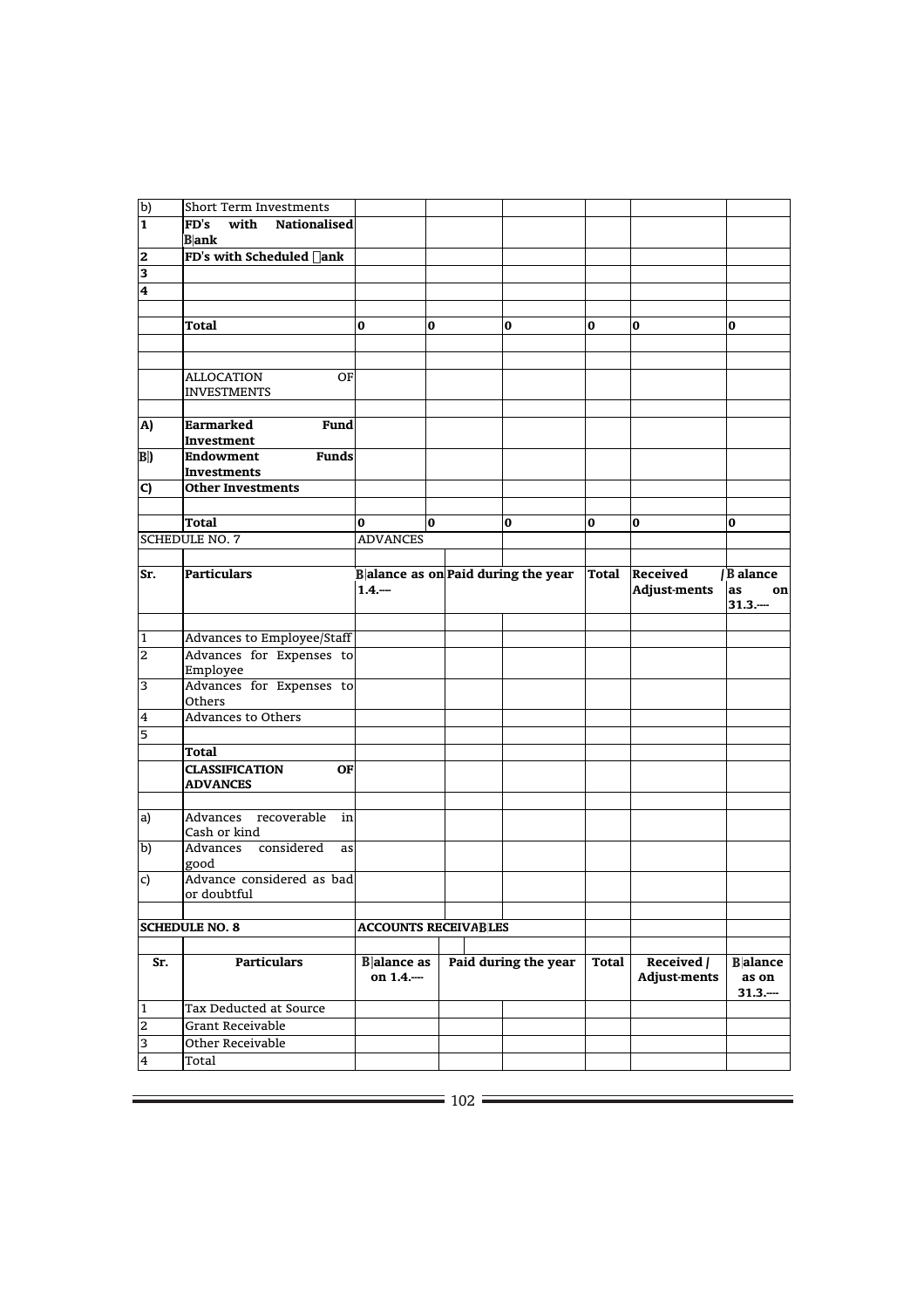|                | SCHEDULGENEDULE NO. 9                |           | CASH & E ANKE ALANGINE TALANCES |  |  |
|----------------|--------------------------------------|-----------|---------------------------------|--|--|
|                |                                      |           |                                 |  |  |
| Sr.            | <b>Ratticulararticulars</b>          |           | Balance as an annon as on       |  |  |
|                |                                      | 31.3.2005 |                                 |  |  |
|                |                                      |           |                                 |  |  |
| 1              | Balance inaSavingincSovintg Accounts |           |                                 |  |  |
| l2             | Balance Balaince Cuiment             | Current   |                                 |  |  |
|                | Accounts                             |           |                                 |  |  |
| l3             | Gash in Kanah in Hand                |           |                                 |  |  |
| $\overline{4}$ | 4                                    |           |                                 |  |  |
|                | Total<br>Total                       |           |                                 |  |  |

# Notes to Balance Sheet

|              | Heads                         | Particulars                                                                                                                                                                                                    |
|--------------|-------------------------------|----------------------------------------------------------------------------------------------------------------------------------------------------------------------------------------------------------------|
| BALAN        | E SHEET                       | Particulars<br>Balance Sheet is total summary of all outstanding balance of non-<br>Balance Sheet is total summary of all outstanding balance of non-<br>revenue accounts.y of all outstanding balance of non- |
|              |                               | All schedules are Integral part of the balance sheet.                                                                                                                                                          |
|              |                               | All schedules shall be tallied with Balance Sheet items.                                                                                                                                                       |
| <b>FUNDS</b> | <b>FUNDS</b>                  | All investments are classified under 3 heads.<br>All investment care elassified wider 3the adduces all funds which are not                                                                                     |
|              |                               | earmarked or endowment fund.                                                                                                                                                                                   |
|              |                               | Earmarked Funds - it includes Funds which are to be used for<br>b).                                                                                                                                            |
|              |                               | Specified purpose or object at the time of creation of fund.                                                                                                                                                   |
|              |                               | Endowment Funds - it includes funds which are kept aside<br>C)                                                                                                                                                 |
|              |                               | for earning income and to pursue specified object.                                                                                                                                                             |
|              |                               | Under "Received/Additions" column funds received during the                                                                                                                                                    |
|              |                               | year, Interest received during the year etc. is to be shown.                                                                                                                                                   |
|              |                               |                                                                                                                                                                                                                |
|              |                               | Under "utilised/transferred" column funds utilised during the                                                                                                                                                  |
|              |                               | year is to be shown under this head.                                                                                                                                                                           |
|              | <b>RESERVE &amp; SURPLUS</b>  | Under this head all surplus of Income & expenditure account is to                                                                                                                                              |
|              | <b>RESERVE &amp; SURPLUS</b>  | Under this head all surplus of income & expenditure account is to                                                                                                                                              |
|              |                               | Under Other Reserves al other reserves created through Income                                                                                                                                                  |
|              |                               | & Expenditure account or specific reserve created by specific                                                                                                                                                  |
|              |                               | resolution or act is to shown.                                                                                                                                                                                 |
|              | <b>DEPOSIT &amp; ADVANCES</b> | Under this head Deposits accepted by University is to be shown.                                                                                                                                                |
|              | <b>DEPOSIT &amp; ADVANCES</b> | Under account payable all amount to be payable by the Under this through the Under this through the Under this dependency is the Shown.                                                                        |
|              | <b>INVESTMENTS</b>            | Investments are classified under two heads -                                                                                                                                                                   |
|              |                               | a) Long Term - Under this head, all investments made having                                                                                                                                                    |
|              | <b>INVESTMENTS</b>            | Investments areedassifiad under awa heads shown.                                                                                                                                                               |
|              |                               | Short Term - Under this head, all investments made having<br>b)                                                                                                                                                |
|              |                               | tenure less than 1 year is to be shown.                                                                                                                                                                        |
|              | <b>ACCOUNTS RECEIVABLE</b>    | Under this head, all amounts receivable to University are to be                                                                                                                                                |
|              |                               | shown which are not reflected elsewhere.                                                                                                                                                                       |
|              | <b>ACCOUNTS RECEIVABLE</b>    | Under this head, all amounts receivable to University are to be                                                                                                                                                |
|              |                               | - 103 -                                                                                                                                                                                                        |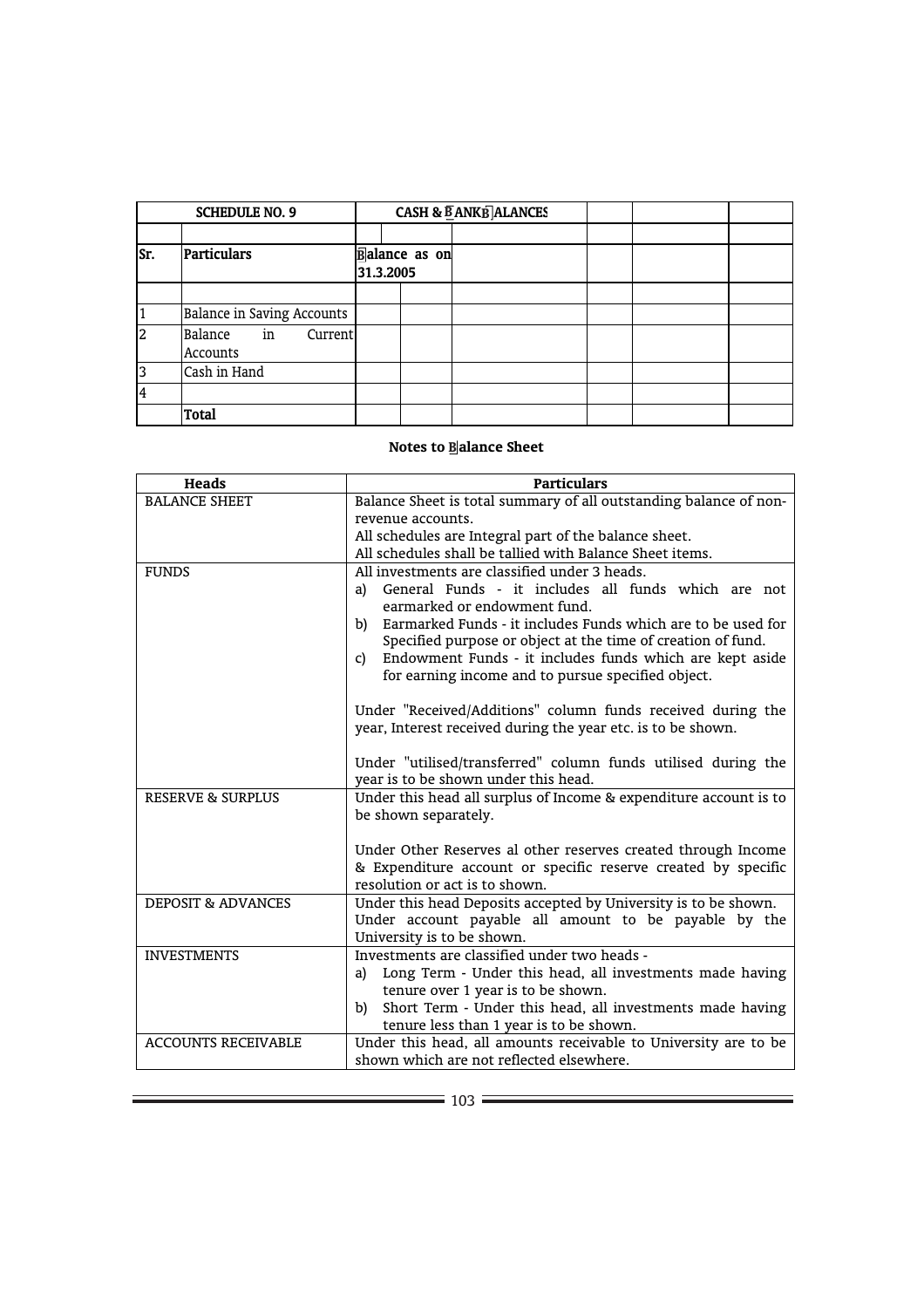#### APPENDIX - VI

|                         |                                            | <b>UNIVERSITY</b> |           |                           |                  |
|-------------------------|--------------------------------------------|-------------------|-----------|---------------------------|------------------|
|                         |                                            |                   |           |                           |                  |
|                         | Income & Expenditure Accounts for the year |                   |           | ended on 31st March ----- |                  |
|                         | Particulars                                | Schedule No       | Amount    | Current<br>Year           | Previous<br>Year |
| A)                      | <b>RECEIPTS</b>                            |                   |           |                           |                  |
|                         | <b>ACADEMIC</b>                            |                   |           |                           |                  |
| I)<br>$\mathbf{1}$      | <b>Examination Fees</b>                    |                   |           |                           |                  |
| 2                       | <b>Academic Fees</b>                       |                   |           |                           |                  |
| 3                       | Other Fees                                 |                   |           |                           |                  |
| 4                       | <b>Salary Grants</b>                       |                   |           |                           |                  |
| 5                       |                                            |                   |           |                           |                  |
| 6                       | Income from Other Sources                  |                   |           |                           |                  |
| 7                       | Miscellaneous Receipts                     |                   |           |                           |                  |
| 8                       |                                            |                   |           |                           |                  |
| 9                       |                                            |                   |           |                           |                  |
| 10                      |                                            |                   |           |                           |                  |
|                         |                                            |                   |           |                           |                  |
| II)                     | <b>UGC Schemes (Revenue)</b>               |                   |           |                           |                  |
| 1                       | <b>Recurring Grant's</b>                   |                   |           |                           |                  |
| $\overline{\mathbf{c}}$ | <b>Teacher's Fellowship</b>                |                   |           |                           |                  |
| 3                       |                                            |                   |           |                           |                  |
| 4                       |                                            |                   |           |                           |                  |
| 5                       |                                            |                   |           |                           |                  |
|                         |                                            |                   |           |                           |                  |
| III)                    | <b>INTEREST ON INVESTMENTS</b>             |                   |           |                           |                  |
| 1                       | Interest on Deposits with Banks            |                   |           |                           |                  |
| 2                       | <b>Interest on Deposits Others</b>         |                   |           |                           |                  |
| 3                       | Dividend on Shares                         |                   |           |                           |                  |
| 4                       |                                            |                   |           |                           |                  |
| 5                       |                                            |                   |           |                           |                  |
|                         |                                            |                   |           |                           |                  |
| IV)                     | <b>OTHER RECEIPTS</b>                      |                   |           |                           |                  |
|                         | <b>Revenue)</b><br>Nidhi/Donation Received |                   |           |                           |                  |
| 1                       |                                            |                   |           |                           |                  |
| 2                       | Tournaments Receipts                       |                   |           |                           |                  |
| 3<br>4                  | Miscellaneous Receipts                     |                   |           |                           |                  |
|                         |                                            |                   | Total Rs. |                           |                  |
|                         |                                            |                   |           |                           |                  |
|                         |                                            |                   |           |                           |                  |
| B)                      | <b>EXPENDITURE</b>                         |                   |           |                           |                  |
|                         |                                            |                   |           |                           |                  |
| I)                      | <b>EXPENDITURE</b>                         |                   |           |                           |                  |
| $\mathbf{1}$            | Establishment Expenses                     |                   |           |                           |                  |
| $\overline{\mathbf{z}}$ | <b>Examination Expenditure</b>             |                   |           |                           |                  |
| 3                       | Academic Expenditure<br>Services           |                   |           |                           |                  |
| 4                       | Common<br>&<br>General                     |                   |           |                           |                  |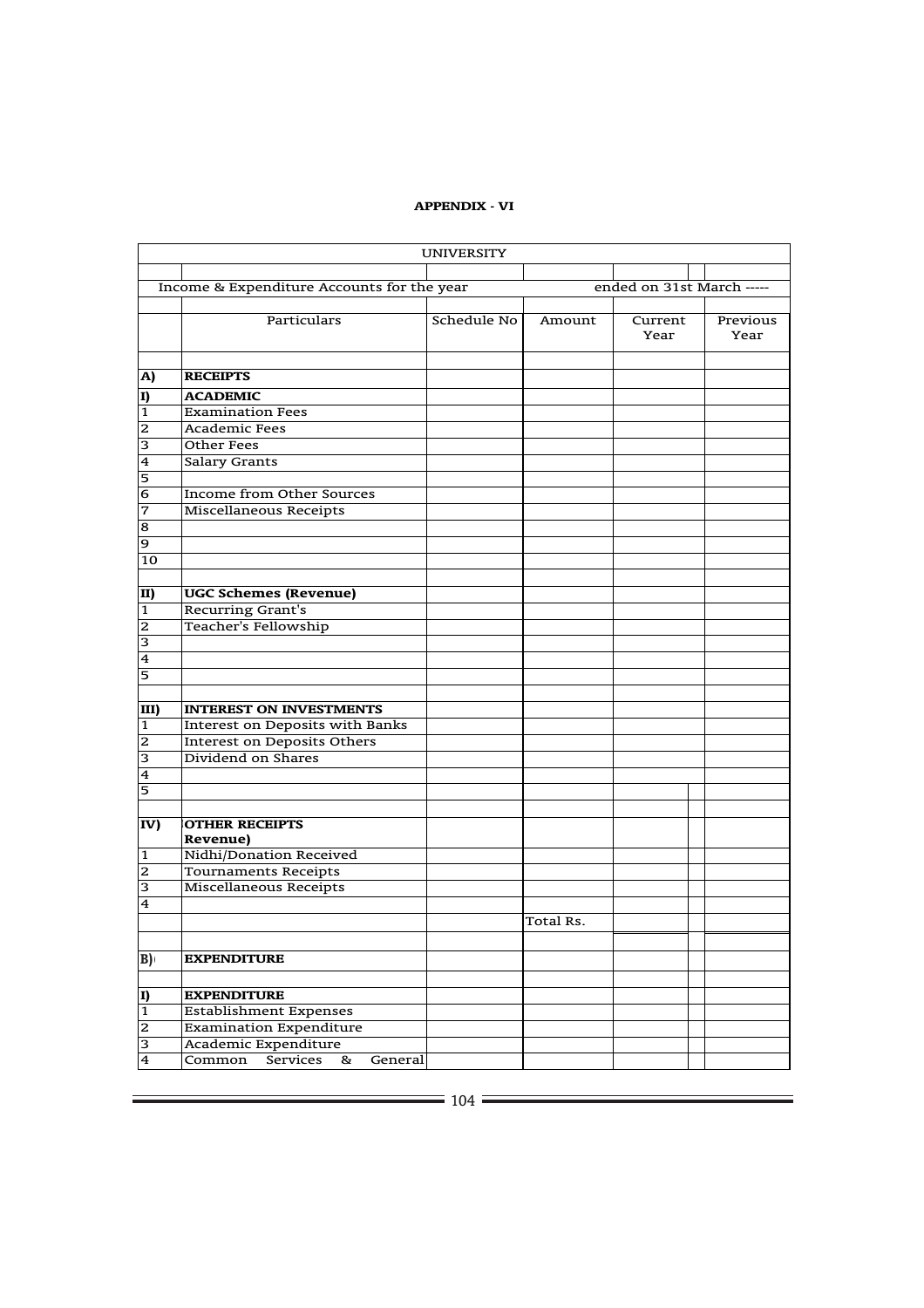|                | Charges                                     |           |  |  |
|----------------|---------------------------------------------|-----------|--|--|
| 5              | University Auxiliary Services &             |           |  |  |
|                | <b>Works Department</b>                     |           |  |  |
| 6              | Students Welfare<br>8 <sub>x</sub><br>Other |           |  |  |
|                | Expenses                                    |           |  |  |
| 7              |                                             |           |  |  |
| $\overline{8}$ |                                             |           |  |  |
| 9              |                                             |           |  |  |
|                |                                             |           |  |  |
| II)            | <b>UGC RECURRING</b>                        |           |  |  |
| $\vert$ 1      | Salaries & Fellowship                       |           |  |  |
| 2              | Teaching & Other                            |           |  |  |
| $\overline{3}$ |                                             |           |  |  |
|                |                                             |           |  |  |
| III)           | <b>DEPRECIATION &amp; AMORTISATION</b>      |           |  |  |
|                |                                             |           |  |  |
| IV)            | <b>LOSS ON SALE/WRITE OFF ASSETS</b>        |           |  |  |
|                |                                             |           |  |  |
|                |                                             |           |  |  |
|                |                                             | Total Rs. |  |  |
|                |                                             |           |  |  |
|                | NET SURPLUS (A-B)                           |           |  |  |
|                |                                             |           |  |  |
|                | Appropriation to Funds/ Reserves            |           |  |  |
|                | University Fund A/c                         |           |  |  |
|                | university Research & Development Fund      |           |  |  |
|                | Contingency Fund A/c                        |           |  |  |
|                |                                             | Total Rs. |  |  |
|                |                                             |           |  |  |
|                |                                             |           |  |  |
|                |                                             |           |  |  |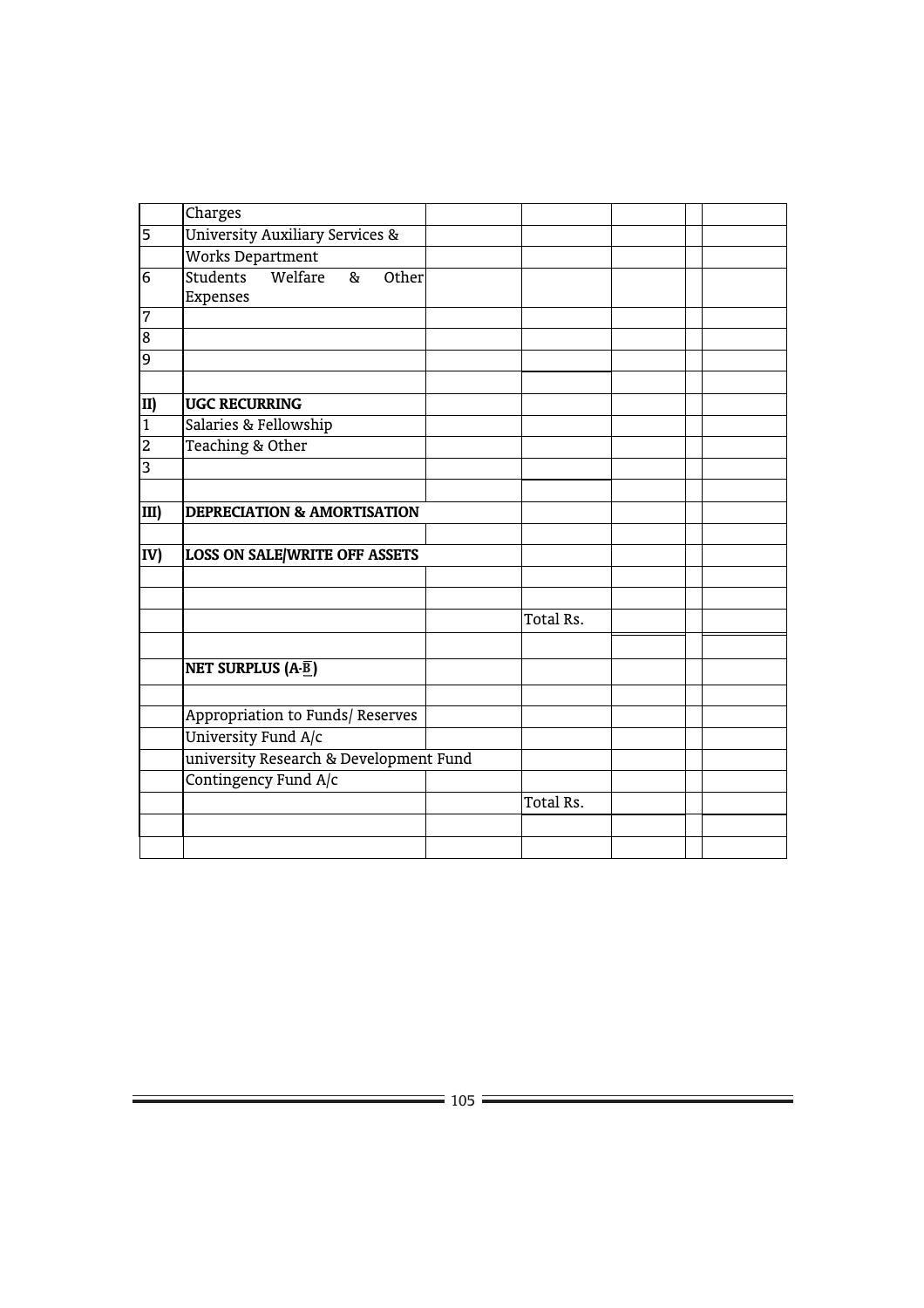Form No. VII- A

#### APPENDIX – VII

UNIVERSITY .............................................. ..............................................

 Department/Section………. Date :-

#### Sub. : Administrative approval for purchase of Articles/Equipment/Machinery.

The store material/equipments are required for the ……..…………. Department / Section. The details of this purchase are as under :-

| Sr.<br>No | Details of<br>stores<br>material<br>equipment | Qty | <b>Estimated</b><br>Cost | <b>Technical</b><br>Specifica-<br>tions | The details<br>of present<br>stock with<br>Dept. - Qty.<br>Value | The approval of<br>the following<br><b>Committees is</b><br>necessary -<br>(i) Purchase<br>(ii) Technical<br>(iii) Furniture | $\sqcap$ udget<br>Provision<br>for<br>current<br>year |
|-----------|-----------------------------------------------|-----|--------------------------|-----------------------------------------|------------------------------------------------------------------|------------------------------------------------------------------------------------------------------------------------------|-------------------------------------------------------|
|           |                                               | າ   |                          |                                         |                                                                  |                                                                                                                              |                                                       |
|           |                                               |     |                          |                                         |                                                                  |                                                                                                                              |                                                       |

(i) Justifications for purchase of above store material/equipment………………

- (ii) Budget Head ……………..
	- (a) Budget provision for the current year …………….
	- (b) Cumulative expenditure incurred so far Rs.……………
	- (c) Balance provision for above purchase ………………….
- (iii) Whether the preliminary works i.e. civil work and electrical works for installation of equipment etc. are completed before purchase. If not, the period required for completion of such work and action taken for completion of such work.
- (iv) whether the arrangement for storage of the said material/equipment is made and provision for maintenance cost after warranty period is anticipated.
- (v) Name of manufacturer/authorized dealers/wholesaler/Retailer and their address.
- (vi) The said purchase is to be effected by inviting tenders/fixing annual rate contracts or placing orders with the existing rate contract firm/directly Co-operative Consumer Store by calling sealed quotation.

As per delegation of powers, administrative approval of ………… is required for above

purchase, which may be accorded for estimated expenditure of Rs. ………..

Clerk/ Superintendent

H.O.D./Dy. Registrar

 Registrar/Director-BCUD/ Controller of Exam./Finance & Accounts Officer

Hon'ble Vice-Chancellor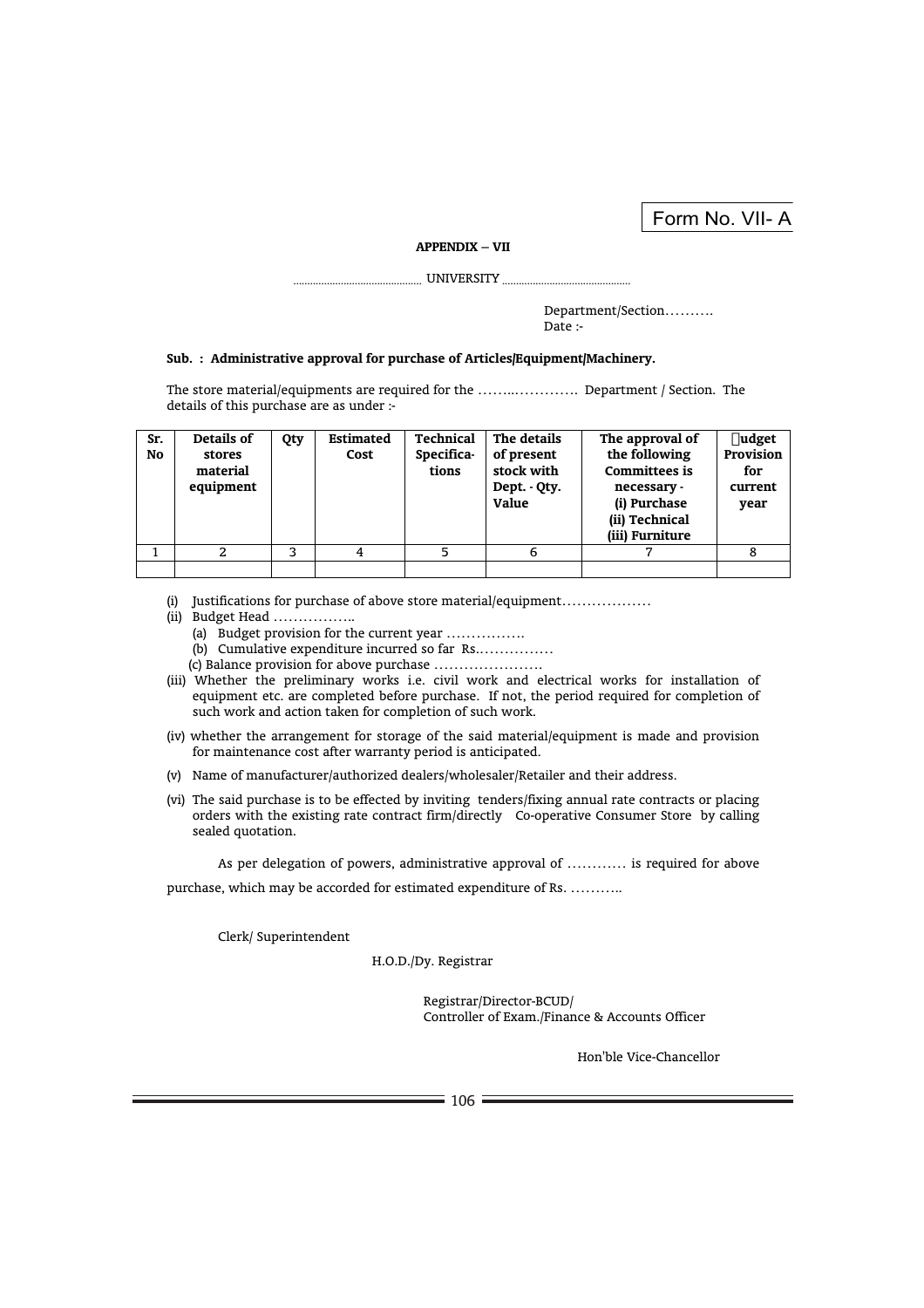UNIVERSITY ........................................ ........................................

# Form No. VII- B

Department/Section…………..Date :-

Sub. : Administrative approval for repair of Articles | Equipment | Machinery

Submitted -

The following equipment/machinery of …………………. Department / Section needs repairs for effective use. The details are as under :-

| Sr.<br>No | Articles/<br>Equipment<br>Machinery | Date of<br>purchase &<br>warranty<br>period | Date from<br>which it is<br>under<br>repair | Estimated<br>Expd. for<br>repairs | Item of<br>repairing<br>work | Technical<br>specification | Budget<br>Provision<br>available<br>during<br>current<br>year |
|-----------|-------------------------------------|---------------------------------------------|---------------------------------------------|-----------------------------------|------------------------------|----------------------------|---------------------------------------------------------------|
|           |                                     |                                             |                                             |                                   | 6                            |                            |                                                               |
|           |                                     |                                             |                                             |                                   |                              |                            |                                                               |
|           |                                     |                                             |                                             |                                   |                              |                            |                                                               |

Justification for repairs - ………………………………………………

Clerk/ Superintendent

H.O.D./Dy. Registrar

Registrar/Director-BCUD/

Controller of Exam./ Finance & Accounts Officer

Hon'ble Vice-Chancellor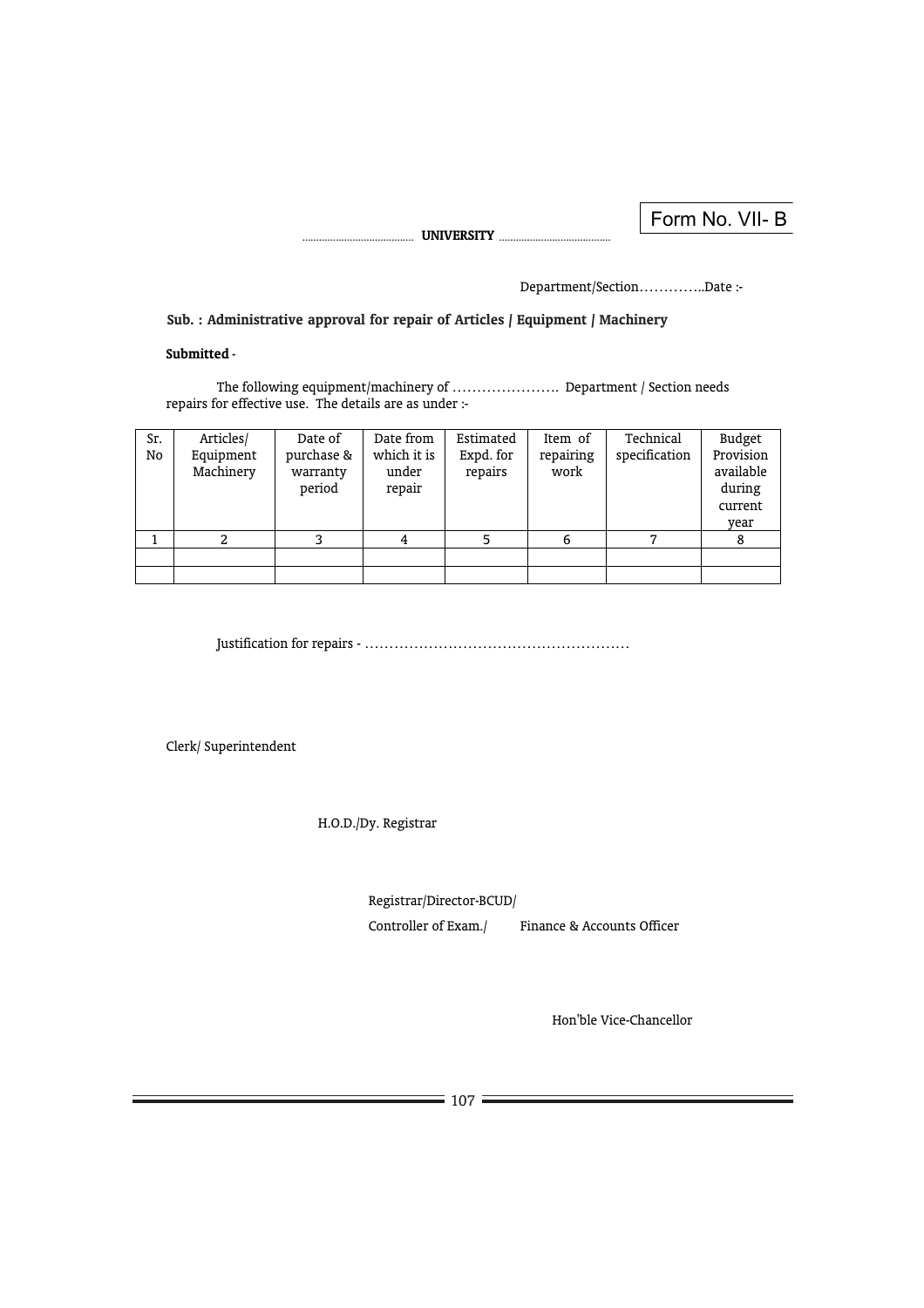|                                                                    | Form No. VII - C |
|--------------------------------------------------------------------|------------------|
| <b>IINIVERSITY</b>                                                 |                  |
| <b>MATERIAL REQUISITION NOTE</b><br>(To be prepared in triplicate) |                  |

Department/Section\_\_\_\_\_\_\_\_\_\_\_

 Requisition No. \_\_\_\_\_\_ Date :\_\_\_\_\_\_\_\_\_

To

 Dy. Registrar, Stores Section

#### Kindly supply the following material for the use of our department/ section

| Sr. | Description          | Quantity | Value | Existing  | Consumption | □udget Head       |
|-----|----------------------|----------|-------|-----------|-------------|-------------------|
| No  | with size/weight and | required | (Rs.) | stock     | per day     | and $\Box$ alance |
|     | other specifications |          |       | with user | month       | Provision         |
|     | along with           |          |       | Dept.     |             |                   |
|     | Company/Make etc.    |          |       | Section   |             |                   |
|     |                      | ર        |       | 5         | 6           | 7                 |
|     |                      |          |       |           |             |                   |
|     |                      |          |       |           |             |                   |
|     |                      |          |       |           |             |                   |
|     |                      |          |       |           |             |                   |

Justification for requirement ………………...

Encl. : Administrative sanction dt.------------- in format No. 1 is enclosed.

 Signature Head | Dy. Registrar|----

For use of Stores Section

Requisition note received on -

- Date -
- Name of receiving clerk -
- Signature –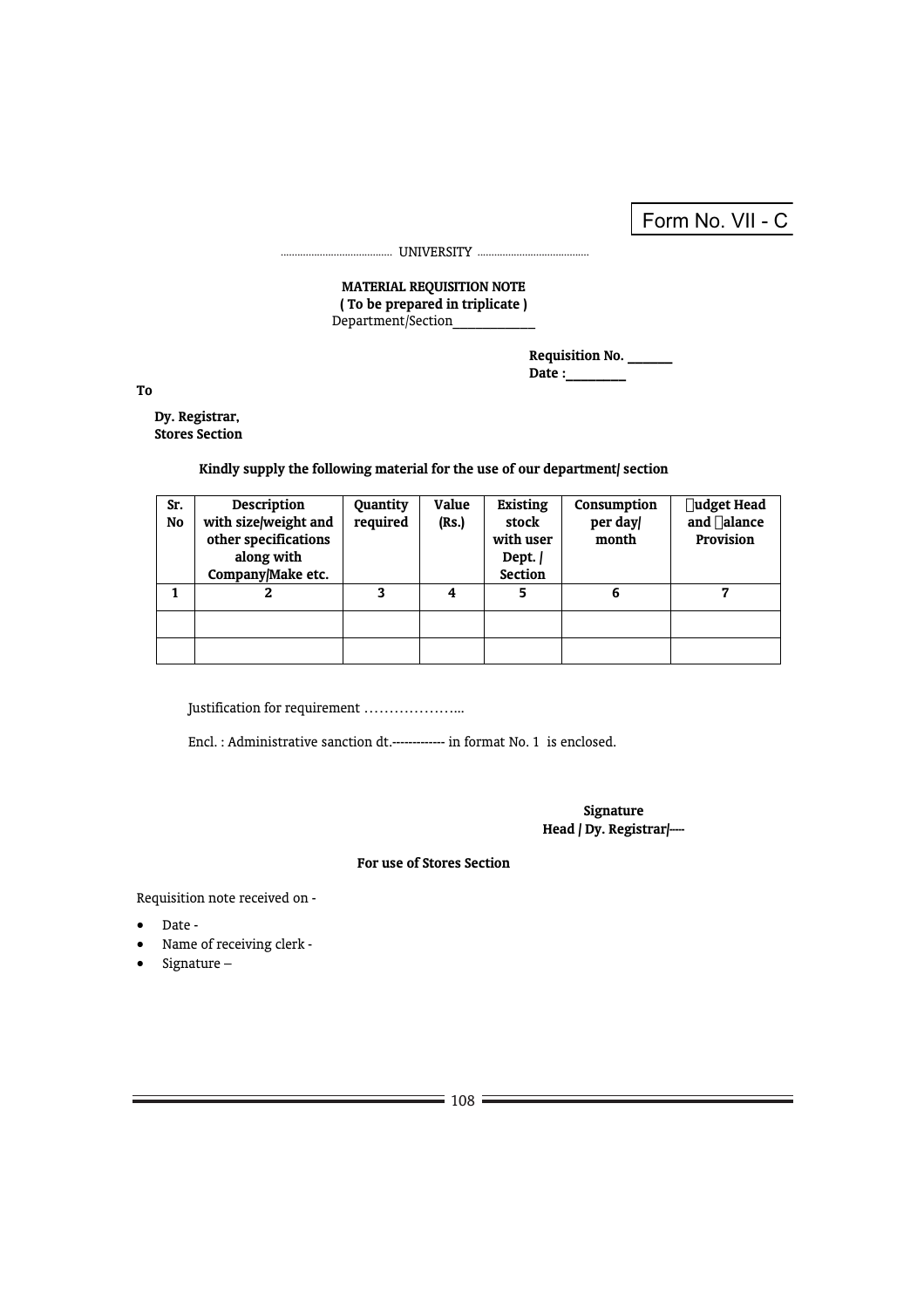UNIVERSITY, UNIVERSITY, ........................................ ........................................

Form No. VII - D Form No. VII - D

Department/Section……… Department/Section………

 Date : date :- and the state of the state of the state of the state of the state of the state of the state of the state of the state of the state of the state of the state of the state of the state of the state of the state of th

Sub. : Sanction of rates for purchase/repairs of equipment/ articles.

Submitted - Submitted -

For ………………………. Department / Section, the following purchase/repairs are to be carried For ………………………. Department / Section, the following purchase/repairs are to be carried out - out -

|                                  | سمليبمنسمته | ∩⊷    |                                   |                                 | $\mathcal{C} = \mathcal{C}$                           |          |          |
|----------------------------------|-------------|-------|-----------------------------------|---------------------------------|-------------------------------------------------------|----------|----------|
| $S_{r}^{\overline{\text{str.}}}$ | Particulars | Vity. | T <del>ermical</del><br>Technical | <del>- Budget<br/>B</del> udget | <del>Estimated Specifical</del> Specifical Balance of |          |          |
| No                               |             |       | Specifica-                        | Provision                       | Cost                                                  | tions    | previous |
|                                  |             |       | tions                             |                                 |                                                       | approved | purchase |
|                                  |             |       |                                   |                                 |                                                       | bv       |          |
|                                  |             |       |                                   |                                 |                                                       |          |          |
|                                  |             |       |                                   |                                 |                                                       |          |          |

- 1. Above purchases are made by calling quotation / inviting tender or fixing Annual Rate 1. Above purchases are made by calling quotation / inviting tender or fixing Annual Rate Contract. Above pi 2. Contractions / tender are called for from suppliers and lowest  $\alpha$  and lowest  $\alpha$  and  $\alpha$ .  $\alpha$
- 2. Quotations / tender are called for from suppliers and lowest quotation of Rs. ........ quoted by .............................. is recommended for approval. Quotations / tender are called for from suppliers and lowest
- 3. Being a single quotation, approval of …………………………… is required as per Delegation of Powers.

Clerk/ Superintendent

Dy. Registrar/ H.O.D.

Registrar/Director-BCUD/  $\Gamma$  Controller of Exam. Finance & Accounts Officer

Hon'ble Vice-Chancellor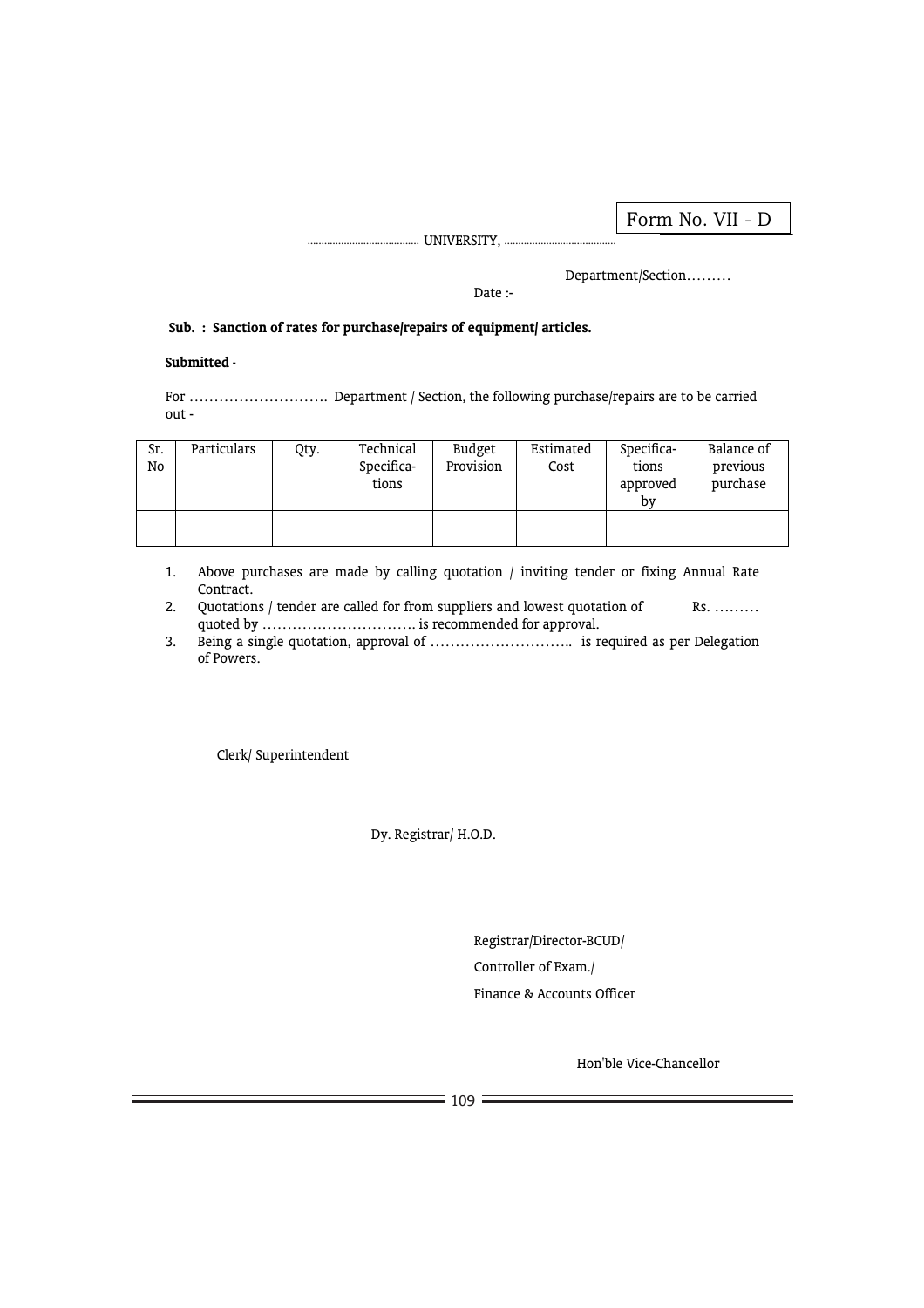Form No. VII - E

 $F_{\rm eff} = -E$ 

UNIVERSITY, ........................................ ........................................

Department/Section \_\_\_\_\_\_\_\_\_\_\_\_\_\_\_\_\_

# SANCTION TO QUOTATION | TENDER

Ref.No.SU/ Date : M/s.\_\_\_\_\_\_\_\_\_\_\_\_\_\_\_\_\_

 $M/s$ .  $\overline{\phantom{a}}$  ,  $\overline{\phantom{a}}$  ,  $\overline{\phantom{a}}$  ,  $\overline{\phantom{a}}$  ,  $\overline{\phantom{a}}$  ,  $\overline{\phantom{a}}$  ,  $\overline{\phantom{a}}$  ,  $\overline{\phantom{a}}$  ,  $\overline{\phantom{a}}$  ,  $\overline{\phantom{a}}$  ,  $\overline{\phantom{a}}$  ,  $\overline{\phantom{a}}$  ,  $\overline{\phantom{a}}$  ,  $\overline{\phantom{a}}$  ,  $\overline{\phantom{a}}$  ,  $\overline{\phantom{a}}$ 

Sub. : Sanction to Agreement and invitation for Agreement. In the Agreement and invitation for Agreement. In the Agreement and invitation of Agreement. In the Agreement and invitation for Agreement. In the Agreement and in

 Sub. : Sanction to Quotation/Tender and invitation for Agreement. Ref. : Your Tender / Quotation No. \_\_\_\_\_\_\_\_\_\_\_\_\_\_ dt. \_\_\_\_\_\_\_\_\_\_

Sir/Madam,  $\sum_{i=1}^{n}$  and  $\sum_{i=1}^{n}$ 

 Your tender/quotation dt………………. for purchase of …………………………… is In this regard, you are requested to execute the Agreement with the University regarding sanctioned by Purchase Committee of this University/ …………………………………… terms and conditions of supply of the required material/articles in the format prescribed by the

 In this regard, you are requested to execute the Agreement with the University regarding terms and conditions of supply of the required material/articles in the format prescribed by the University.

 The purchase/supply order will be placed after the execution of this Agreement and on payment of performance security at 5% of the value of contract.

Thanking you,

 Yours faithfully, Signature and Designation of the Signature and Designation of the Signature and Designation of the Signature o<br>Signature and Designation of the Signature and Designation of the Signature of the Signature of the Signature

Signature and Designation

Encl.: Copy of Draft Agreement.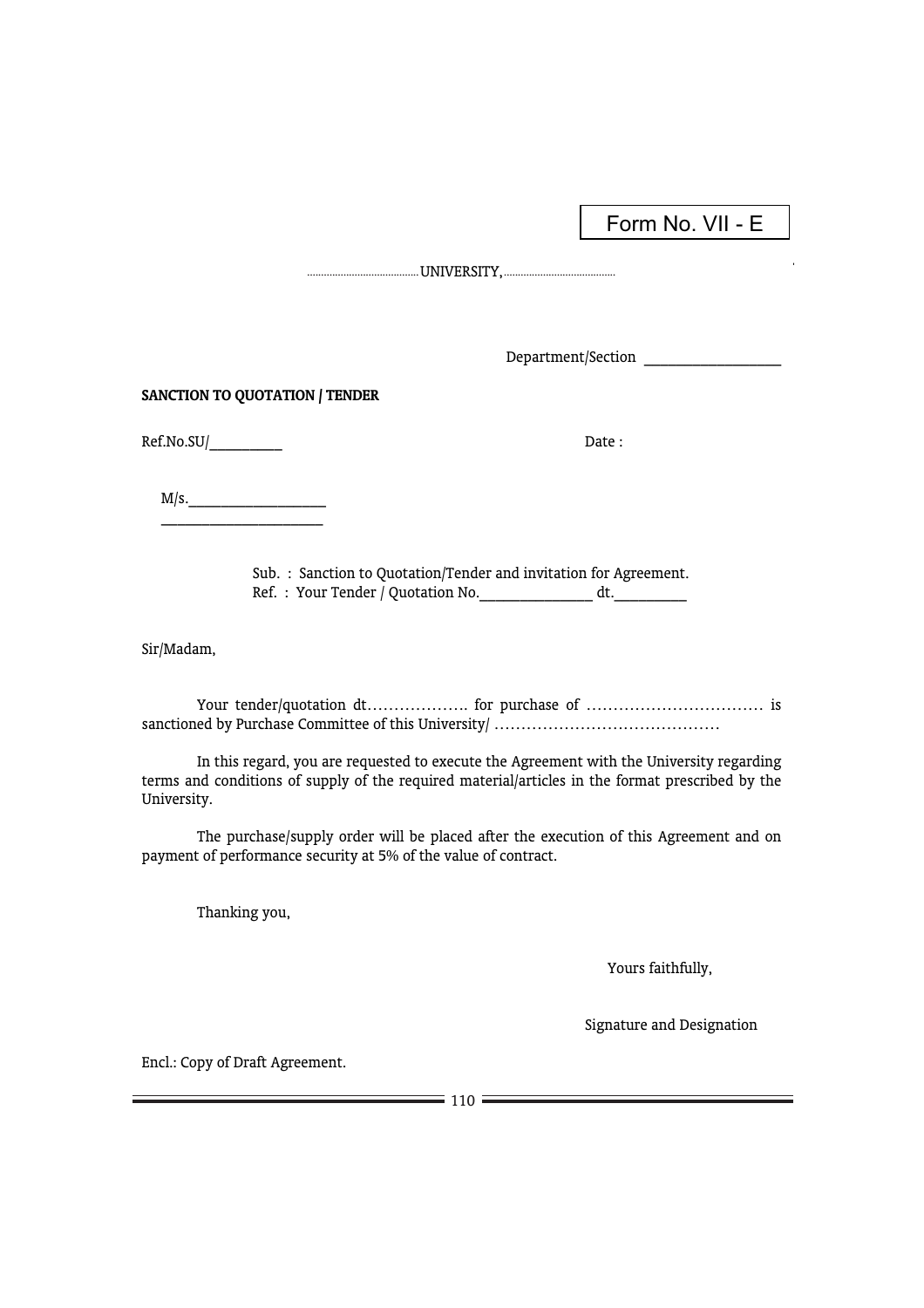|                           | Form No. VII - F                         | - F |
|---------------------------|------------------------------------------|-----|
|                           |                                          |     |
|                           | Department/Section                       |     |
|                           | <b>PURCHASE   SUPPLY ORDER</b>           |     |
| Ref. No. SU/              | Date: $\dots\dots\dots\dots\dots$        |     |
| To<br>M/s.                |                                          |     |
| Sub. : Purchase Order for |                                          |     |
|                           | Ref.: Your Tender / Quotation No.<br>dt. |     |

Sir/Madam, Sir/Madam,

Your tender/quotation dt………………. is sanctioned by …………………… Your tender/quotation dt………………. is sanctioned by …………………… You are requested to supply the following articles on the terms and conditions mentioned herein, which you have accepted in the Agreement. which you have accepted in the Agreement.

| Sr.N | 0. | Material   Equipment<br>SI:N TMaterial   Equipment<br>The Description & | <b>Specifications</b> | Quantity <sup>Per</sup> | Unit    | Rate Per <sup>t RS</sup> Amount Rs. |
|------|----|-------------------------------------------------------------------------|-----------------------|-------------------------|---------|-------------------------------------|
|      |    |                                                                         |                       |                         |         |                                     |
|      |    |                                                                         |                       | Total-                  | Total - |                                     |

# Terms & Conditions : Terms & Conditions :

- 1) Delivery period :- Within \_\_\_\_\_\_\_\_ weeks from the date of issue of supply order. 1) Delivery period :- Within \_\_\_\_\_\_\_\_ weeks from the date of issue of supply order.
- 2) Place of delivery :- The material/equipment shall be delivered at \_\_\_\_\_\_\_\_\_\_\_\_\_\_\_\_\_ 2) Place of delivery :- The material/equipment shall be delivered at \_\_\_\_\_\_\_\_\_\_\_\_\_\_\_\_\_
- Department / Section, Department / Section, 3) Price- Inclusive of all taxes, installation and delivery/supply on the above mentioned address. 3) Price- Inclusive of all taxes, installation and delivery/supply on the above mentioned address.
- $\begin{array}{c}\n 4) \quad \text{Discount if any :}\n \end{array}$
- 5) Octroi At actuals extra / Not Applicable 5) Octroi At actuals extra / Not Applicable
- $6)$  Warranty / Guarantee  $\frac{1}{2}$
- 7) Terms of payment- 75% payment after delivery and the remaining 25% after the inspection 7) Terms of payment- 75% payment after delivery and the remaining 25% after the inspection of material/equipment regarding quality, quantity, condition. of material/equipment regarding quality, quantity, condition.
- 8) Penalty Clause On failure to supply/deliver the ordered material/equipment within the 8) Penalty Clause On failure to supply/deliver the ordered material/equipment within the stipulated time (as mentioned above), the concerned vendor shall be liable for penalty. The stipulated time (as mentioned above), the concerned vendor shall be liable for penalty. The University reserves the right to cancel the order in such cases as mentioned in the agreement. University reserves the right to cancel the order in such cases as mentioned in the agreement.
- 9) Other (Please see overleaf) 9) Other (Please see overleaf)
- 10) Special Instruction if any \_\_\_\_\_\_\_\_\_\_ 10) Special Instruction if any \_\_\_\_\_\_\_\_\_\_

Receipt of this order may please be acknowledged. Receipt of this order may please be acknowledged.

 Yours faithfully,  $V_{\text{error}}$ 

(Signature & Designation) (Signature & Designation)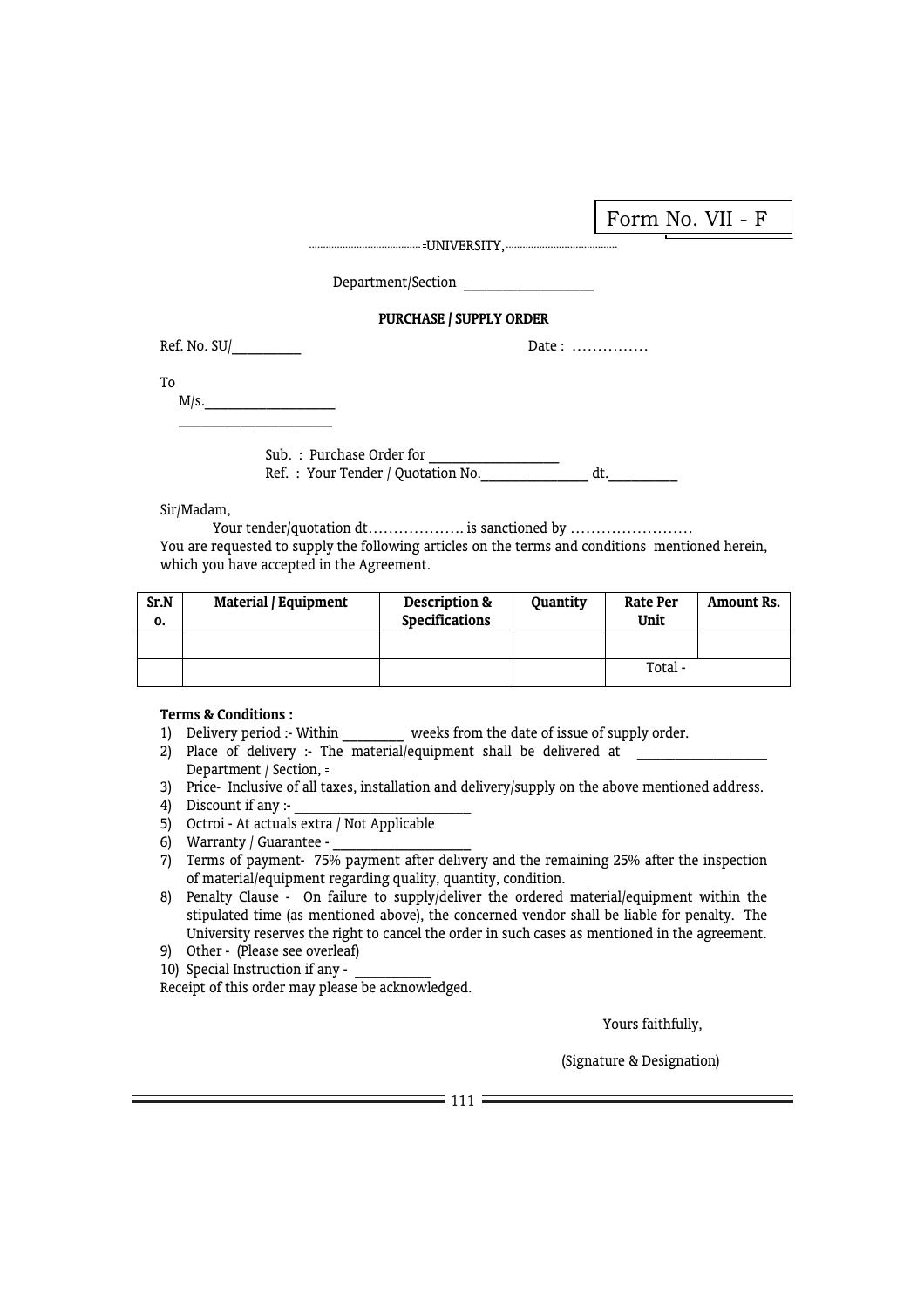#### TERMS AND CONDITIONS

- 1) The number and date of this order and Serial No. of the article overleaf must be quoted in the bill and the rates must be checked with your original Quotation/Tender. Any variation in price and specification must be immediately intimated to this office and our approval should be obtained before effecting the supply.
- 2) The bill should be prepared in ink (or typed) and submitted in quadruplicate duly prereceipted with a revenue stamp, if bill amount is over Rs.500/-. Bills received without pre-receipt will be returned without any liability on this office for delays.
- 3) In case your rates are F.O.R. dispatching station, transit and insurance charges will be payable only if vouchers for the same accompany the bill. F.O.R. Destination prices will be deemed to include insurance charges unless otherwise specified.
- 4) Payment of your bill will be made on receipt of the articles in good conditions, by crossed cheque. In case of any correspondence regarding your bills, please quote reference of this supply order number and date.
- 5) All damaged or/and unapproved goods shall be returned at your cost and risk and the incidental expenses incurred thereon shall be recoverable from you / from any of your bills.
- 6) Packing list must be put inside all packages giving our order No. and date.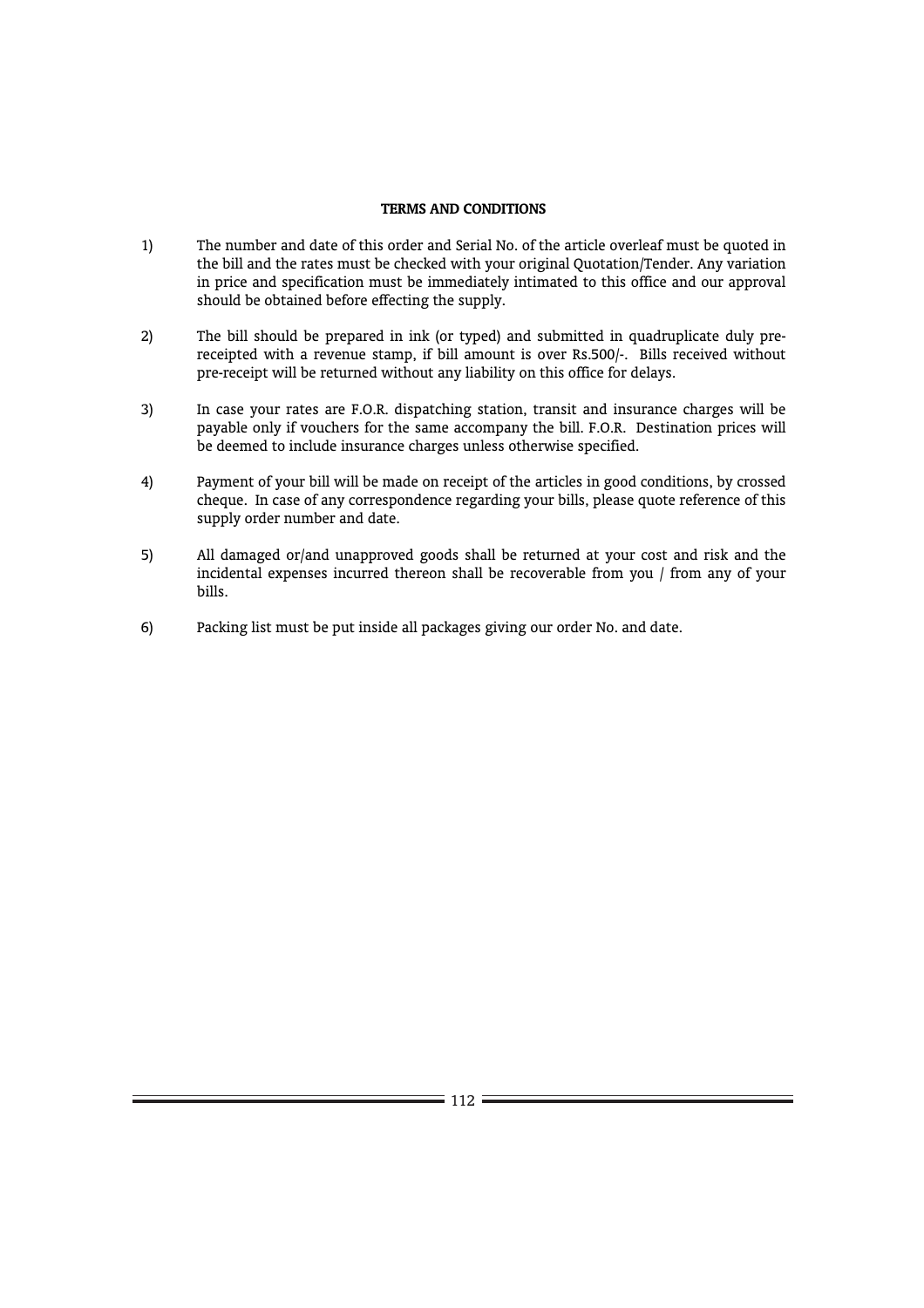UNIVERSITY, UNIVERSITY, ........................................ ..........................

# Form No. VII - G Form No. VII - G

#### Department/Section …………… Department/Section ……………

#### **Date - Exercise State - Exercise State - Exercise State - Exercise State - Exercise State - Exercise State -**

#### Sub. : Sanction for  $\Box$ ill for purchase of material / Equipment.

#### Submitted - Submitted -

 The administrative approval for purchase of ………………material/ equipment was The administrative approval for purchase of ………………material/ equipment was accorded by ………….. vide order dated ………… of which bill No. ……….. dated ……………. accorded by ………….. vide order dated ………… of which bill No. ……….. dated ……………. for Rs………………. submitted for sanction. (Copies of administrative approval, the purchase for Rs………………. submitted for sanction. (Copies of administrative approval, the purchase Committee/Technical Committee Resolution and supply order are attached herewith). Committee/Technical Committee Resolution and supply order are attached herewith).

Before payment of said bill, the following checks are scrutinized - Before payment of said bill, the following checks are scrutinized -

- 1. The Security Deposit of Rs. ……………….. /Bank Guarantee for the said amount is already 1. The Security Deposit of Rs. ……………….. /Bank Guarantee for the said amount is already paid / furnished by the supplier. paid / furnished by the supplier.
- 2. The material / equipment as per ordered specifications are received in good condition at 2. The material / equipment as per ordered specifications are received in good condition at stipulated date and the certificate that effect on recorded on bill. stipulated date and the certificate that effect on recorded on bill.
- 3. The said material / equipment are entered into Accession Register & Dead stock Register / 3. The said material / equipment are entered into Accession Register & Dead stock Register / Stock Register of concerned Department / Section. Stock Register of concerned Department / Section.
- 4. The warranty / guarantee certificate letter is furnished by the supplier. 4. The warranty / guarantee certificate letter is furnished by the supplier.
- 5. The Security Deposit of Rs……….. and Income Tax and surcharge/Education Cess 5. The Security Deposit of Rs……….. and Income Tax and surcharge/Education Cess amounting to Rs………… is to be deducted from the Bill. amounting to Rs………… is to be deducted from the Bill.
- 6. The advance of Rs…….. is given to Shri ………………………/supplier which is adjusted 6. The advance of Rs…….. is given to Shri ………………………/supplier which is adjusted through the bill.
- 7. The bill is received as per term and conditions of supply order, which is payable within 7. The bill is received as per term and conditions of supply order, which is payable within ……… days from date of receipt of bill. ……… days from date of receipt of bill.
- 8. The said material / equipment is delayed by ………… weeks, for which extension is not 8. The said material / equipment is delayed by ………… weeks, for which extension is not granted by competent for which, the liquidated damages of Rs……… is to be deducted from granted by competent for which, the liquidated damages of Rs……… is to be deducted from bill as per term of agreement. bill as per term of agreement.
- 9. The amount of bill payable is debited to Budget head code …….. under which balance 9. The amount of bill payable is debited to Budget head code …….. under which balance provision of Rs………… is available. provision of Rs………… is available.
- 10. The net amount of bill amounting to Rs………….. may be sanctioned. 10. The net amount of bill amounting to Rs………….. may be sanctioned.

Clerk/ Superintendent Clerk/ Superintendent

Asstt. Registrar Asstt. Registrar

Dy. Registrar Dy. Registrar

Finance & Accounts Officer Finance & Accounts Officer